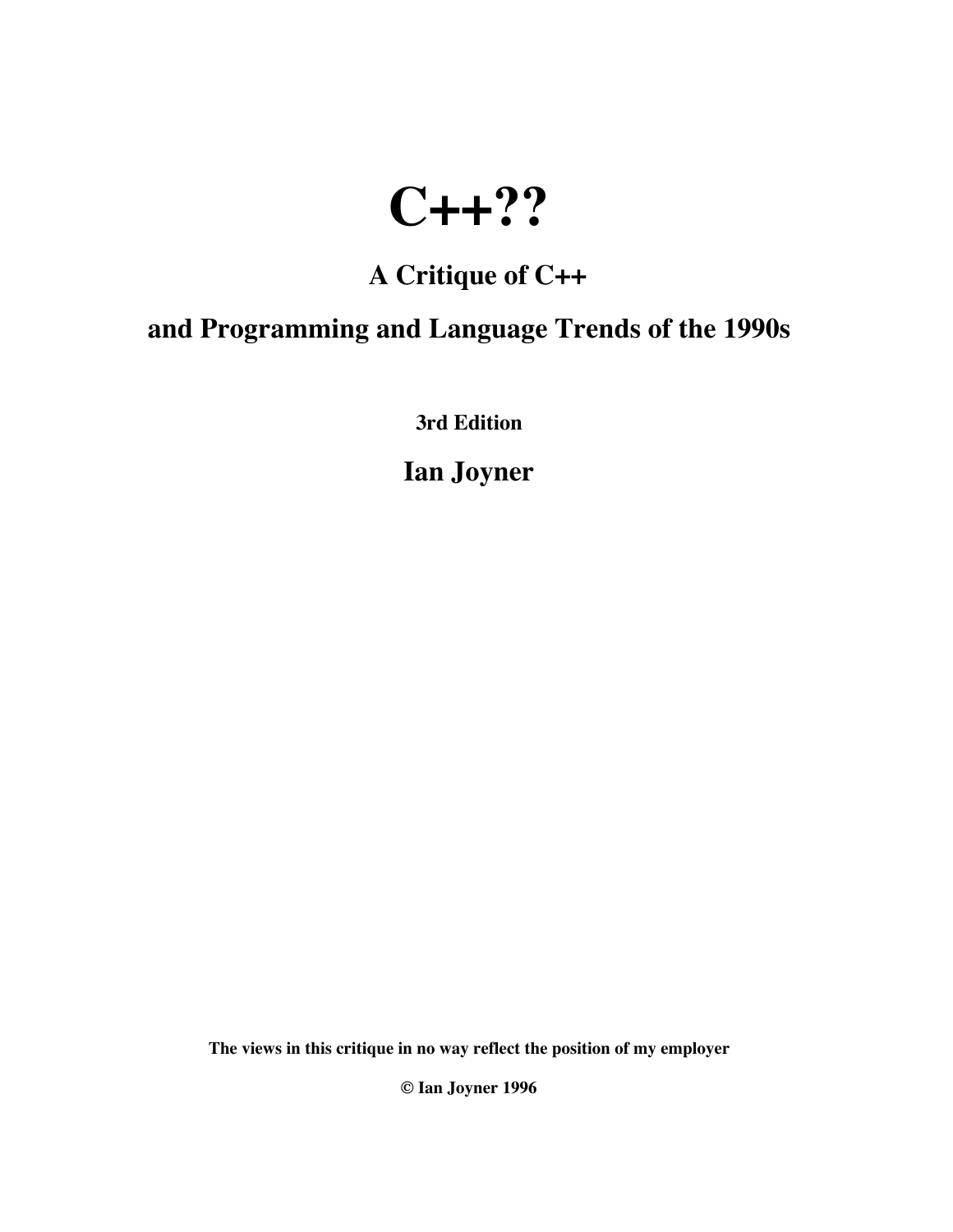| $\frac{1}{2}$<br><b>3.25 INLINES</b> |  |
|--------------------------------------|--|
|                                      |  |
|                                      |  |
|                                      |  |
|                                      |  |
|                                      |  |
|                                      |  |
|                                      |  |
|                                      |  |
|                                      |  |
|                                      |  |
|                                      |  |
|                                      |  |
|                                      |  |
|                                      |  |
|                                      |  |
|                                      |  |
|                                      |  |
|                                      |  |
|                                      |  |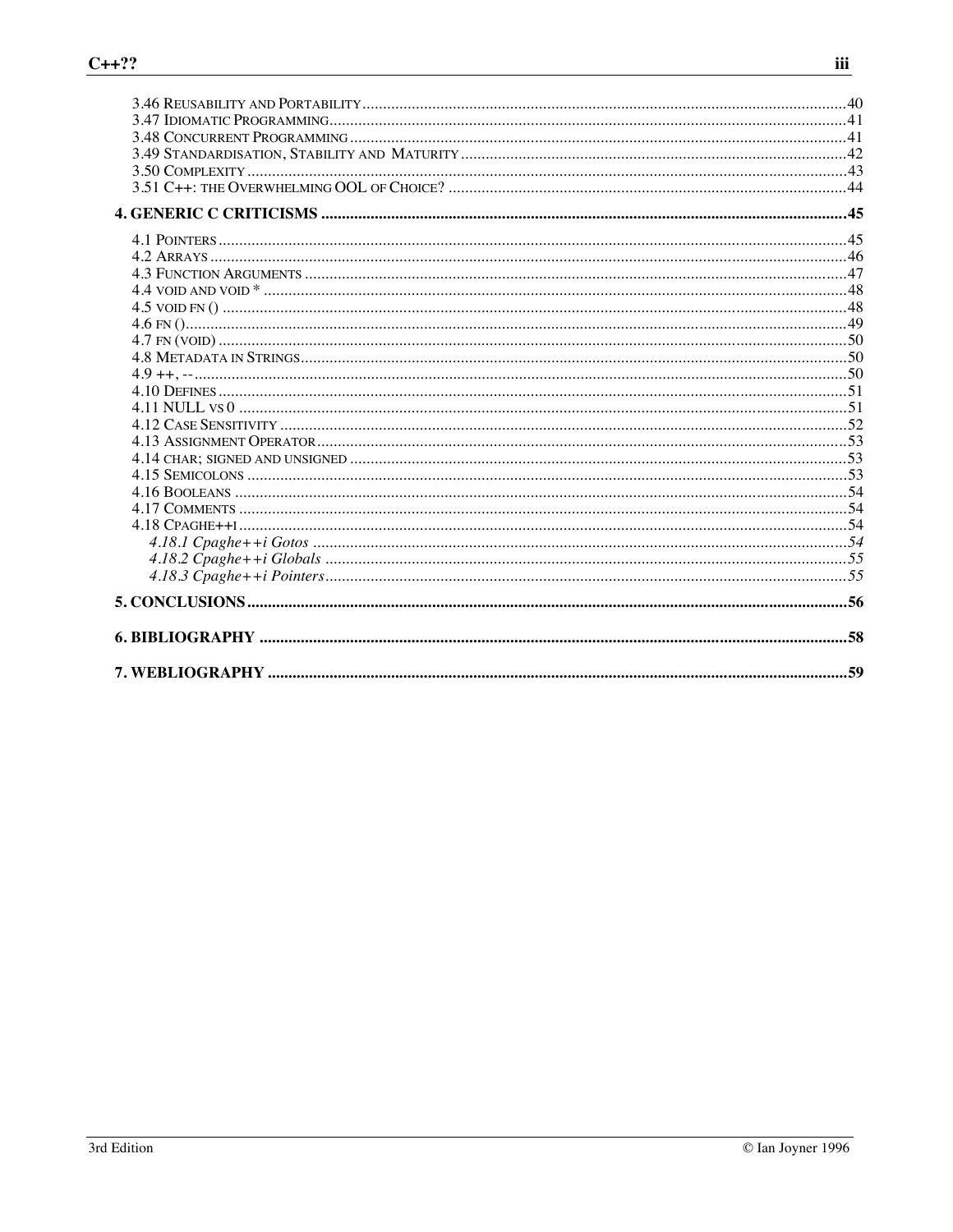# **1. Introduction**

This is now the third edition of this critique; it has been four years since the last edition. The main factor to precipitate a new edition is that there are now more environments and languages available that rectify the problems of C++. The last edition was addressed to people who were considering adopting C++, in particular managers who would have to fund projects. There are now more choices, so comparison to the alternatives makes the critique less hypothetical. The critique was not meant as an academic treatise, although some of the aspects relating to inheritance, etc., required a bit of technical knowledge.

The critique is long; it would be good if it were shorter, but that would be possible only if there were less flaws in C++. Even so, the critique is not exhaustive of the flaws: I find new traps all the time. Instead of documenting every trap, the critique attempts to arrange the traps into categories and principles. This is because the traps are not just one off things, but more deeply rooted in the principles of C++. Neither is the critique a repository of 'guess what this obscure code does' examples.

One desired outcome of this critique is that it should awaken the industry about the C++ myth and the fact that there are now viable alternatives to C++ that do not suffer from as many technical problems. The industry needs less hype and more sensible programming practices. No language can be perfect in every situation, and tradeoffs are sometimes necessary, but you can now feel freer to choose a language which is more closely suited to your needs. The alternatives to C++ provide no *silver bullet*, but significantly reduce the risks and costs of software development compared to C++. The alternatives do not suffer under the complexities of C++ and do not burden the programmer with many trivialities which the compiler should handle; and they avoid many of the flaws and inanities of C/C++.

The language events which have made an update desirable are the introduction of Java, the wider availability of more stable versions of Eiffel, and the finalisation of the Ada 95 standard. Java in particular set out to correct the flaws of C++, and most sections in the original critique now make some comment on how Java addresses the problems. Eiffel never did have the same flaws as C++, and has been around since long before the original critique. Eiffel was designed to be object-oriented from the ground up, rather than a *bolt-on*. Java offers better integration with OO than C++. Now that there are language comparisons in the critique the arguments are less hypothetical, and the criticisms of C++ are more concrete.

Another factor has been the publishing of Bjarne Stroustrup's "Design and Evolution of C++" [Stroustrup 94]. This has many explanations of the problems of extending C with object-oriented extensions while retaining *compatibility* with C. In many ways, Stroustrup reinforces comments that I made in the original critique, but I differ from

Stroustrup in that I do not view the flaws of  $C_{++}$  as acceptable, even if they are widely known, and many programmers know how to avoid the traps. Programming is a complex endeavour: complex and flawed languages do not help.

A question which has been on my mind in the last few years is when is OO applicable? OO is a universal paradigm. It is very general and powerful. There is nothing that you could not program in it. But is this always appropriate? Lower level programmers have tended to keep writing such things as device drivers in C. It is not lower levels that I am interested in, but the higher levels. OO might still be too low level for a number of applications. A recent book [Shaw 96] suggests that software engineers are too busy designing systems in terms of stacks, lists, queues, etc., instead of adopting higher level, domain-oriented architectures. [Shaw 96] offers some hope to the industry that we are learning how to architect to solve problems, rather than distorting problems to fit particular technologies and solutions.

For instance, commercial and business programming might be faster using a paradigm involving business objects. While these could be provided in an OO framework, the generality is not needed in commercial processing, and will slow and limit the flexibility of the development process. By analogy, walking is a fine mode of transport, but do I choose to walk everywhere? There seems to be a potentially large market for specialised paradigms, which support rapid application development (RAD) techniques. These paradigms may be based on some OO language, framework and libraries in the background. In anything though, we should be cautious, as this is an industry particularly prone to buzzwords and fads.

The second edition generated a lot of interest, and it was published in a number of places: Software Design in Japan translated it into Japanese, and published it over a series of months in 1993; it was published in an abridged form in TOOLS Pacific 1992; it was also published in Gregory's A Series Technical Journal. However, I resisted handing over copyright to anyone, as I wanted the paper to be freely available on the Internet; it is now available on more sites than I know about. My thanks to all those who have been so supportive of the 2nd edition.

Another reason for the 3rd edition is that the original critique was very much a product of newsgroup discussions. In this edition, I have attempted to at least improve the readability and flow, while not changing the overall structure or embarking on a complete rewrite. The primary goal has been to annotate the original with comparisons to Java and Eiffel.

C++ has become even more widely used over the last few years. However, people are starting to realise that it is not the answer to all programming problems, or that retaining compatibility with C is a good thing. In some sectors there has been a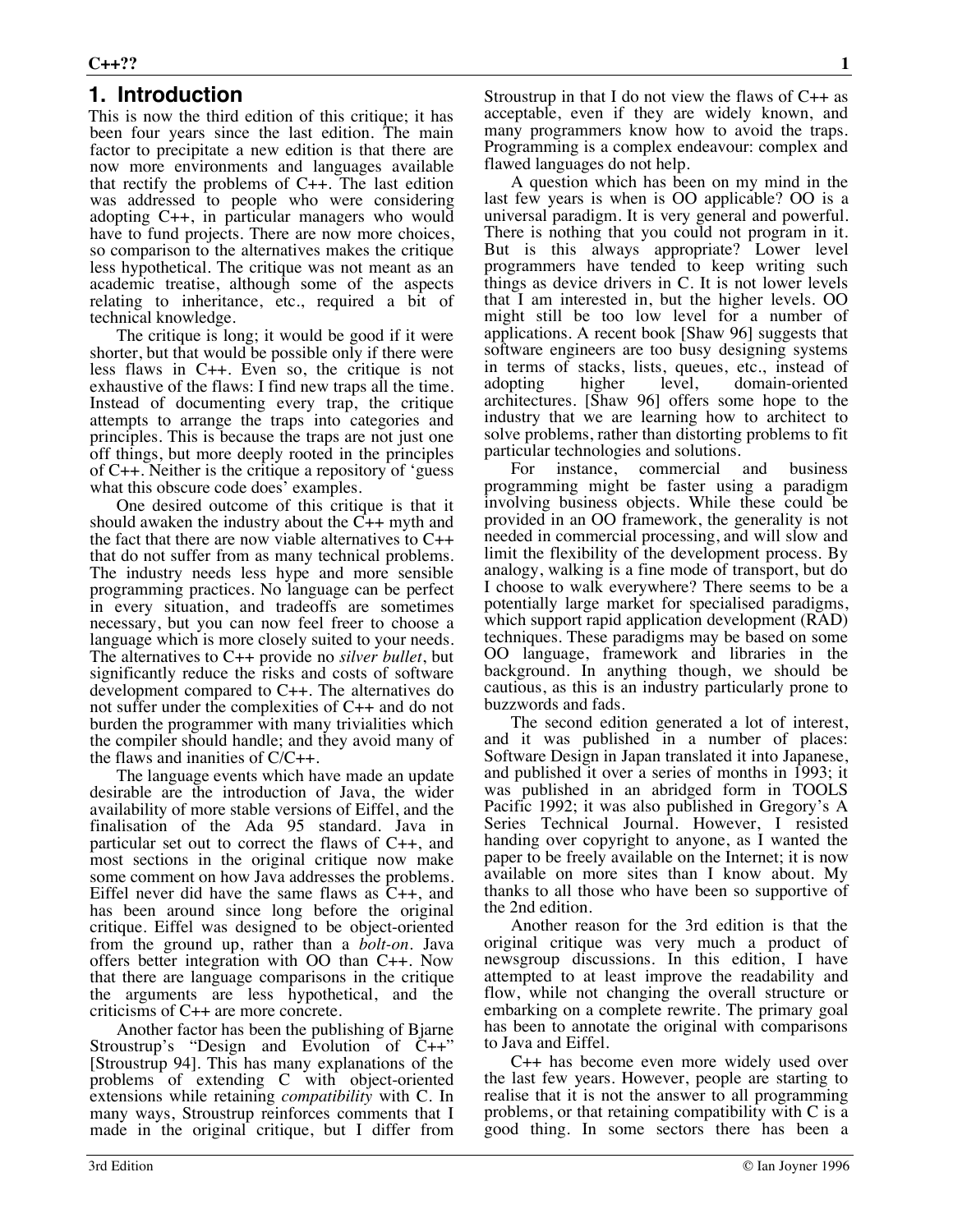backlash, precipitated by the fact that people have found the production of defect free quality software an extremely difficult and costly task. OO has been over-hyped, but neither are its real benefits present in C++.

It is important and timely to question C++'s success. Several books are already published on the subject [Sakkinen 92], [Yoshida 92], and [Wiener] 95]. A paper on the recommended practices for use in C++ [Ellemtel 92] suggests "C++ is a difficult language in which there may be a very fine line between a feature and a bug. This places a large responsibility upon the programmer." Is this a responsibility or a burden? The 'fine line' is a result of an unnecessarily complicated language definition. The C++ standardisation committee warns "C++ is already too large and complicated for our taste" [X3J16 92].

Sun's Java White Paper [Sun 95] says that in designing Java, "The first step was to *eliminate redundancy* from C and C++. In many ways, the C language evolved into a collection of overlapping features, providing too many ways to do the same thing, while in many cases not providing needed features. C++, even in an attempt to add "classes in C" merely added more redundancy while retaining the inherent problems of C."

The designer of Eiffel, Bertrand Meyer, states in the appendix "On language design and evolution" in [Meyer 92] some guiding principles of language design: simplicity vs complexity, uniqueness, consistency. "The Principle of Uniqueness," Meyer says, "is easily expressed: the language should provide one good way to express every operation of interest; it should avoid providing two."

Meyer has produced a seminal work on OO: *Object-oriented Software Construction*, [Meyer 88]. All software engineers and object-oriented practitioners should read and absorb this work. A completely revised 2nd edition is soon to appear. A later short book "Object Success" is directed to managers (probably the reason for the pun in the name), with an overview of OO, [Meyer 95].

While C programmers can immediately use  $C_{++}$ to write and compile C programs, this does not take advantage of OO. Many see this as a strength, but it is often stated that the C base is  $C++\tilde{s}$  greatest weakness. However, C++ adds its own layers of complexity, like its handling of multiple inheritance, overloading, and others. I am not so sure that C is C++'s greatest weakness. Java has shown that in removing C constructs that do not fit with objectoriented concepts, that C can provide an acceptable, albeit not perfect base.

Adoption of C++ does not suddenly transform C programmers into object-oriented programmers. A complete change of thinking is required, and C++ actually makes this difficult. A critique of C++ cannot be separated from criticism of the C base language, as it is essential for the C++ programmer to be fluent in C. Many of C's problems affect the way that object-orientation is implemented and used

This paper is structured as follows: section 2 considers the role of a programming language; section 3 examines some specific aspects of C++; section 4 looks specifically at C; and the conclusion examines where C++ has left us, and considers the future.

I have tried to keep the sections reasonably self contained, so that you can read the sections that interest you, and use the critique in a reference style. There are some threads that occur throughout the critique, and you will find some repetition of ideas to achieve self contained sections.

Having said that, I hope that you find this critique useful, and enjoyable: so please feel free to distribute it to your management, peers and friends.

# **2. The Role of a Programming Language**

A programming language functions at many different levels and has many roles, and should be evaluated with respect to those levels and roles. Historically, programming languages have had a limited role, that of writing executable programs. As programs have grown in complexity, this role alone has proved insufficient. Many design and analysis techniques have arisen to support other necessary roles.

Object-oriented techniques help in the analysis and design phases; object-oriented languages to support the implementation phase of OO, but in many cases these lack uniformity of concepts, integration with the development environment and commonality of purpose. Traditional problematic software practices are infiltrating the object-oriented world with little thought. Often these techniques appeal to management because they are outwardly organised: people are assigned organisational roles such as project manager, team leader, analyst, designer and programmer. But these techniques are simplistic and insufficient, and result in demotivated and uncreative environments.

Object-orientation, however, offers a better rational approach to software development. The complementary roles of analysis, design, complementary roles of analysis, design, implementation and project organisation should be better integrated in the object-oriented scheme. This results in economical software production, and more creative and motivated environments.

The organisation of projects also required tools external to the language and compiler, like 'make.' A re-evaluation of these tools shows that often the division of labour between them has not been done along optimal lines: firstly, programmers need to do extra *bookkeeping* work which could be automated; and secondly, inadequate *separation of concerns* has resulted in inflexible software systems.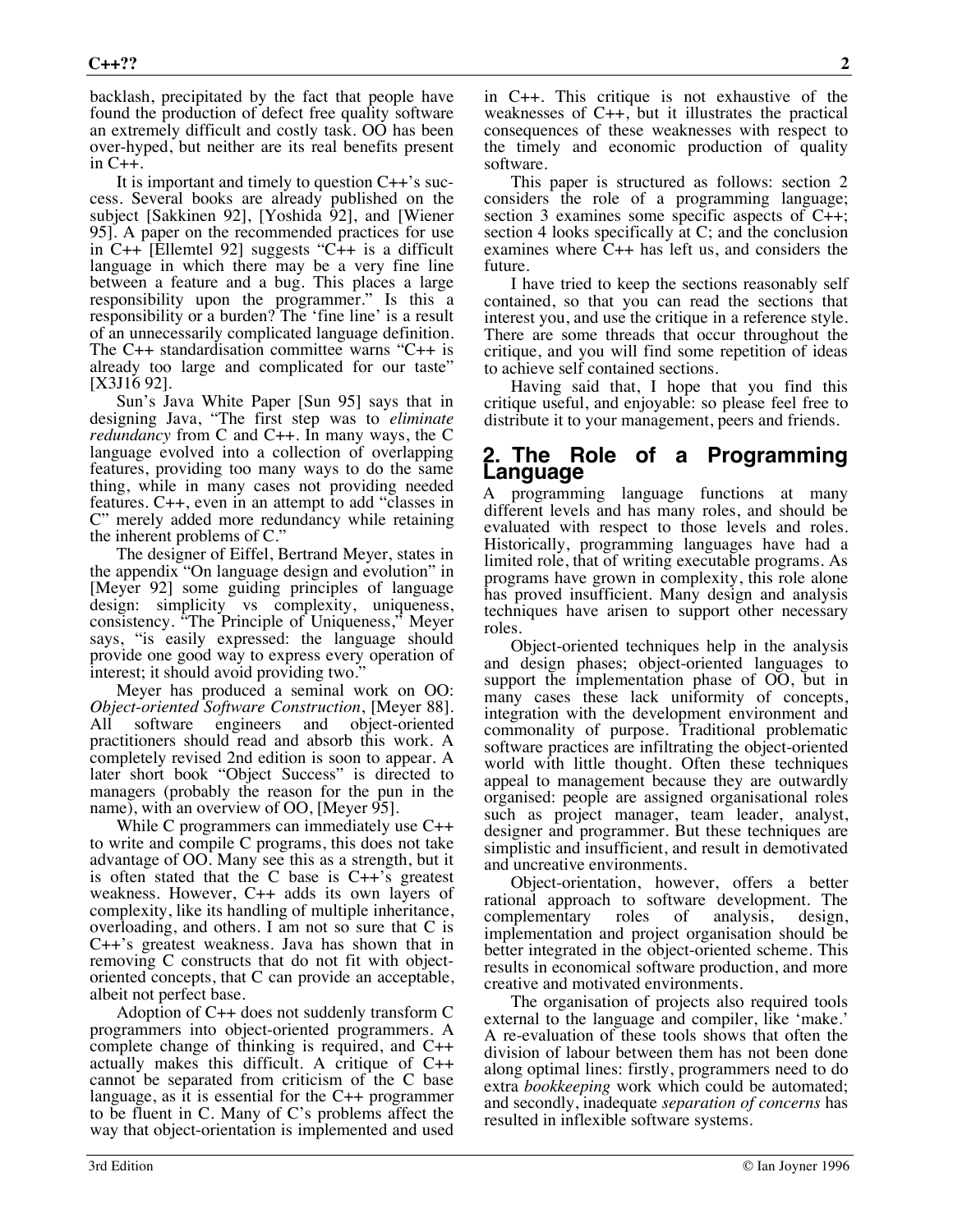C++ is an interesting experiment in adapting the advantages of object-orientation to a traditional programming language and development<br>environment. Bjarne Stroustrup should be environment. Bjarne Stroustrup should be recognised for having the insight to put the two technologies together; he ventured into OO not only before solutions were known to many issues, but before the issues were even widely recognised. He deserves better than a back full of arrows. But in retrospect, we now treat concepts such as multiple inheritance with a good deal of respect, and realise that the Unix development environment with limited linker support does not provide enough compiler support for many of the features that should be in a high level language.

There are solutions to the problems that C++ uncovered. C++ has gone down a path in research, but now we know what the problems are and how to solve them. Let's adopt or develop such languages. Fortunately, such languages have been developed, which are of industrial strength, meant for commercial projects, and are not just academic research projects. It is now up to the industry to adopt them on a wider scale.

C++, however, retains the problems of the old order of software production. C++ has an advantage over C as it supports many facets of objectorientation. These can be used for some analysis and design. The processes of analysis, design, and organisation, however, are still largely external to C++. C++ has not realised the important advantages of integrated software development that leads to improved economies of software production.

Java is an interesting development taking a different approach to C++: strict compatibility with C is not seen as a relevant goal. Java is not the only C based alternative to C++ in the object-oriented world. There has also been Objective-C from Brad Cox, and mainly used in NeXT's OpenStep environment. Objective-C is more like Smalltalk, in that all binding is done dynamically at run time.

A language should not only be evaluated from a technical point of view, considering its syntactic and semantic features; it should also be analysed from the viewpoint of its contribution to the entire software development process. A language should enable communication between project members acting at different levels, from management, who set enterprise level policies, to testers, who must test the result. All these people are involved in the general activity of programming, so a language should enable communication between project members separated in space and time. A single programmer is not often responsible for a task over its entire lifetime.

#### **2.1 Programming**

Programming and specification are now seen as the same task. One man's specification is another's program. Eventually you get to the point of processing a specification with a compiler, which generates a program which actually runs on a

computer. Carroll Morgan banishes the distinction between specifications and programs: "To us they are **all** programs." [Morgan 90]. Programming is a term that not only refers to implementation; programming refers to the whole process of analysis, design and implementation.

The Eiffel language integrates the concept of specification and programming, rejecting the divided models of the past in favour of a new integrated approach to projects. Eiffel achieves this in several ways: it has a clean clear syntax which is easy to read, even by non-programmers; it has techniques such as preconditions and postconditions so that the semantics of a routine can be clearly documented, these being borrowed from formal specification techniques, but made easy for the 'rest of us' to use; and it has tools to extract the abstract specification from the implementation details of a program. Thus Eiffel is more than just a language, providing a whole integrated development environment.

Chris Reade [Reade 89] gives the following explanation of programming and languages. "One, rather narrow, view is that a **program** is a sequence of instructions for a machine. We hope to show that there is much to be gained from taking the much broader view that programs are descriptions of values, properties, methods, problems and solutions. The role of the machine is to speed up the manipulation of these descriptions to provide solutions to particular problems. A **programming language** is a convention for writing descriptions which can be evaluated."

[Reade 89] also describes programming as being a "Separation of concerns". He says:

"The programmer is having to do several things at the same time, namely,

- (1) describe what is to be computed;
- (2) organise the computation sequencing into small steps;
- (3) organise memory management during the computation."

Reade continues, "Ideally, the programmer should be able to concentrate on the first of the three tasks (describing what is to be computed) without being distracted by the other two, more administrative, tasks. Clearly, administration is important but by separating it from the main task we are likely to get more reliable results and we can ease the programming problem by automating much of the administration.

"The separation of concerns has other advantages as well. For example, program proving becomes much more feasible when details of sequencing and memory management are absent from the program. Furthermore, descriptions of what is to be computed should be free of such detailed step-by-step descriptions of how to do it if they are to be evaluated with different machine architectures. Sequences of small changes to a data object held in a store may be an inappropriate description of how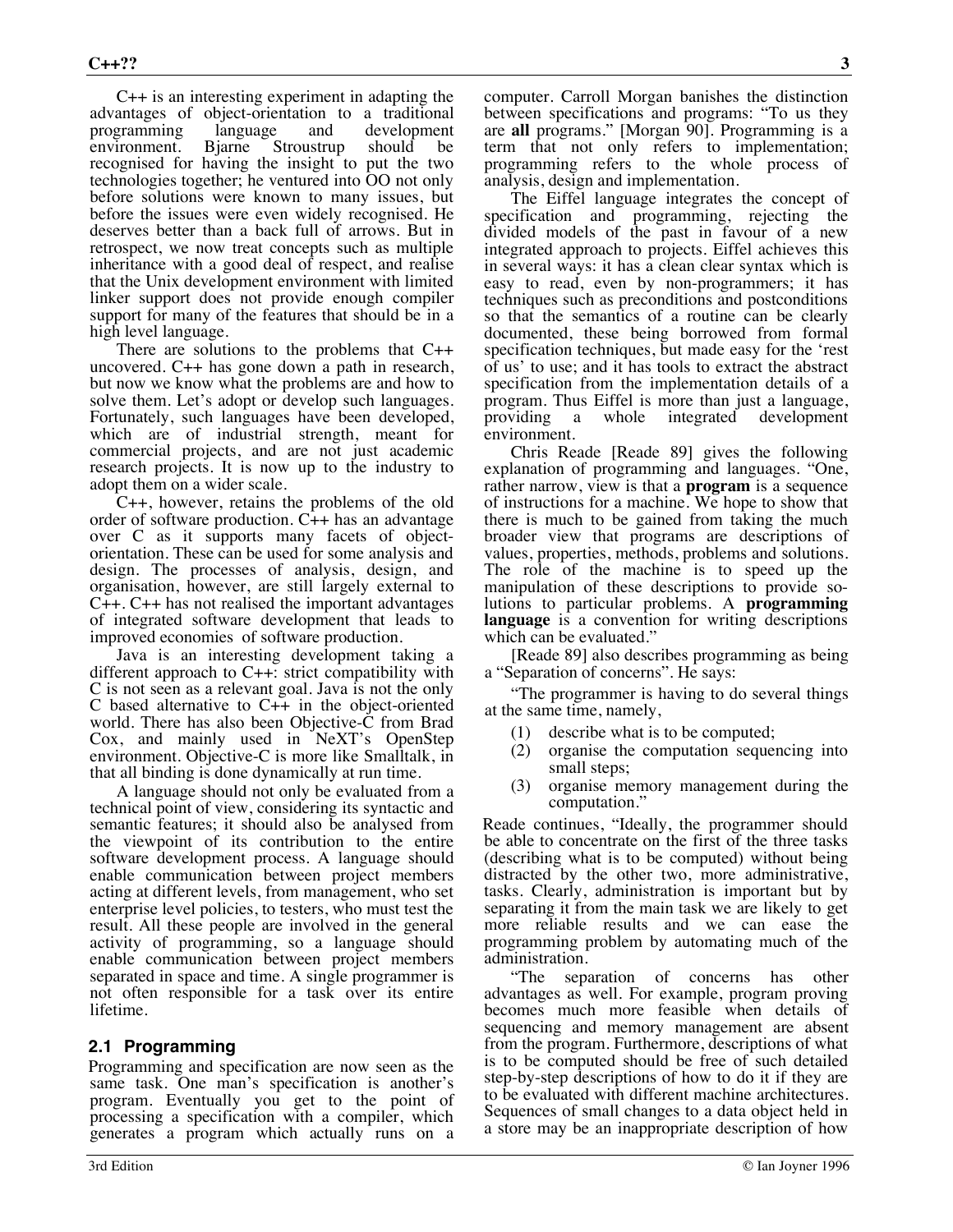to compute something when a highly parallel machine is being used with thousands of processors distributed throughout the machine and local rather than global storage facilities.

"Automating the administrative aspects means that the language implementor has to deal with them, but he/she has far more opportunity to make use of very different computation mechanisms with different machine architectures."

These quotes from Reade are a good summary of the principles from which I criticise C++. What Reade calls administrative tasks, I call *bookkeeping*.<br>Bookkeeping adds to the cost of software production, and reduces flexibility which in turn adds more to the cost. C and C++ are often criticised for being cryptic. The reason is that C concentrates on points 2 and 3, while the description of what is to be computed is obscured.

High level languages describe 'what' is to be computed; that is the problem domain. 'How' a computation is achieved is in the low-level machineoriented deployment domain. Automating the bookkeeping tasks enhances correctness, compatibility, portability and efficiency. Bookkeeping tasks arise from having to specify 'how' a computation is done. Specifying 'how' things are done in one environment hinders portability to other platforms.

The most significant way high level languages replace bookkeeping is using a declarative approach, whereas low level languages use operators, which make them more like assemblers. C and C++ provide operators rather than the declarative approach, so are low level. The declarative approach centralises decisions and lets the compiler generate the underlying machine operators. With the operator approach, the bookkeeping is on the programmer to use the correct operator to access an entity, and if a decision changes, the programmer will have to change all operators, rather than change the single declaration and simply recompiling. Thus in C and C++ the programmer is often concerned with the access mechanisms to data, whereas high level languages hide the implementation detail, making program development and maintenance far more flexible.

While C and C++ syntax is similar to high level language syntax, C and C++ cannot be considered high level, as they do not remove bookkeeping from the programmer that high level languages should, requiring the compiler to take care of these details. The low level nature of  $C$  and  $C_{++}$  severely impacts the development process.

The most important quality of a high level language is to remove bookkeeping burden from the programmer in order to enhance speed of development, maintainability and flexibility. This attribute is more important than object-orientation itself, and should be intrinsic to any modern programming paradigm. C++ more than cancels the benefits of OO by requiring programmers to perform

much of the bookkeeping instead of it being automated.

The industry should be moving towards these ideals, which will help in the economic production of software, rather than the costly techniques of today. We should consider what we need, and assess the problems of what we have against that. Objectorientation provides one solution to these problems. The effectiveness of OO, however, depends on the quality of its implementation.

#### **2.2 Communication, abstraction and precision**

The primary purpose of any language is communication. A specification is communication from one person to another entity of a task to be fulfilled. At the lowest level, the task to be fulfilled is the execution of a program by a computer. At the next level it is the compilation of a program by a compiler. At higher levels, specifications compiler. At higher levels, specifications communicate to other people what is to be accomplished by the programming task. At the lowest level, instructions must be precisely executed, but there is no understanding; it is purely mechanical. At higher levels, understanding is important, as human intelligence is involved, which is why enlightened management practices emphasise training rather than forced processes. This is not to say that precision is not important; precision at the higher levels is of utmost importance, or the rest of the endeavour will fail. Most projects fail due to lack of precision in the requirements and other early stages.

Unfortunately, often those who are least skilled in programming work at the higher levels, so specifications lack the desirable properties of abstraction and precision. Just as in the *Dilbert Principle* [Adams 96], the least effective programmers are promoted to where they will seemingly do the least damage. This is not quite the winning strategy that it seems, as that is where they actually do the most damage, as teams of confused programmers are then left to straighten out their specifications, while the so called analysts move onto the next project or company to sew the seeds of disaster there.

(Indeed, since many managers have not read or understood the works of Deming [Deming 82], [L&S 95], De Marco and Lister [DM&L 87], and Tom Peters' later works, the message that the physical environment and attitudes of the work place leads to quality has not got through. Perhaps the humour of Scott Adams is now the only way this message will have impact.)

At higher levels, abstraction facilitates understanding. Abstraction and precision are both important qualities of high level specifications. Abstraction does not mean vagueness, nor the abandonment of precision. Abstraction means the removal of irrelevant detail from a certain viewpoint. With an abstract specification, you are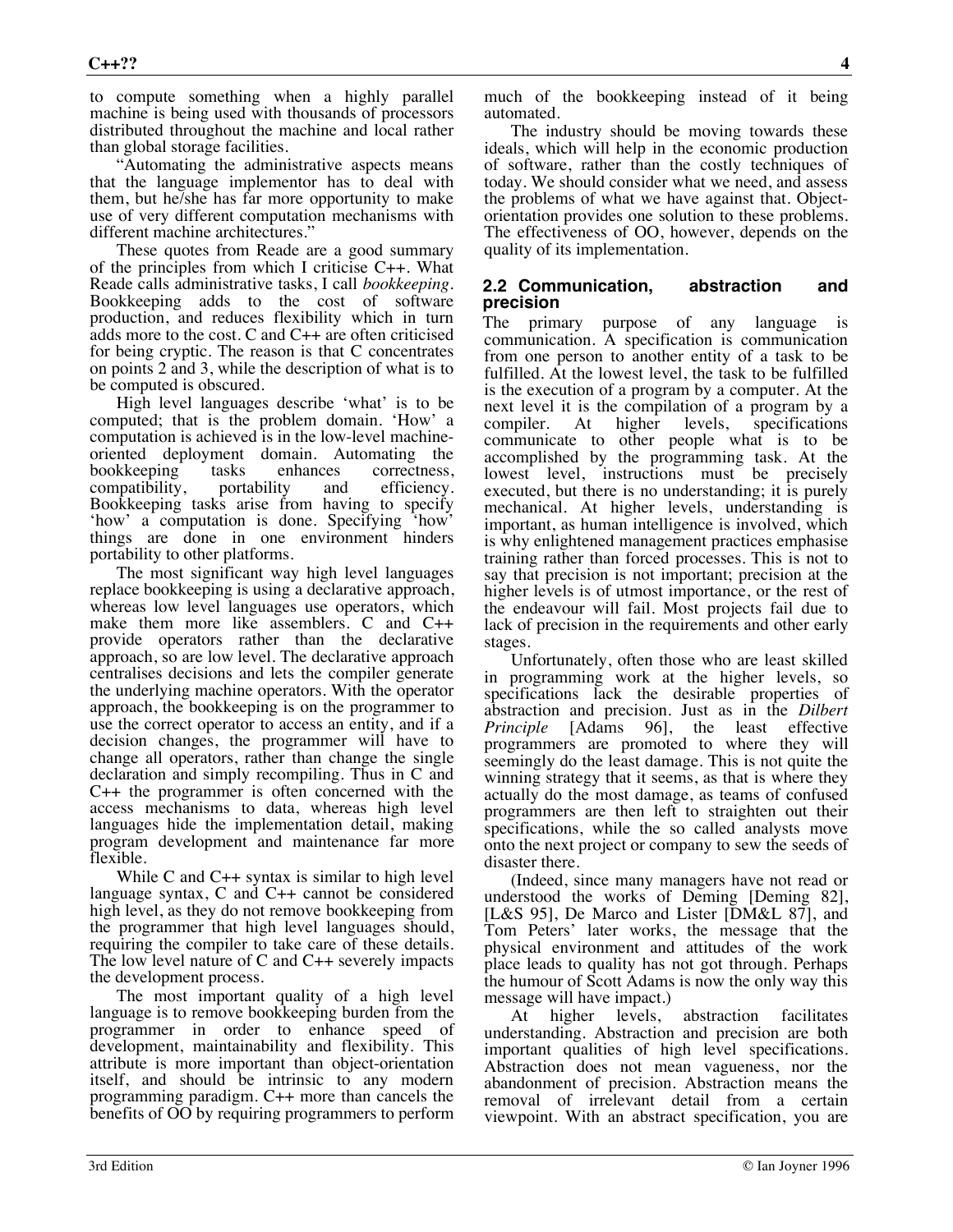left with a precise specification; precisely the properties of the system that are relevant.

Abstraction is a fundamental concept in computing. Aho and Ullman say "An important part of the field [computer science] deals with how to make programming easier and software more reliable. But fundamentally, computer science is a science of *abstraction* -- creating the right model for a problem and devising the appropriate mechanizable techniques to solve it." [Aho 92]. They also say "Abstraction in the sense we use it often implies simplification, the replacement of a complex and detailed real-world situation by an understandable model within which we can solve the problem."

A well known example that exhibits both abstraction and precision is the London Underground map designed by Harold Beck. This is a diagrammatic map that has abstracted irrelevant details from the real London geography to result in a conveniently sized and more readable map. Yet the map precisely shows the underground stations and where passengers can change trains. Many other city transport systems have adopted the principles of Beck's map. Using this model passengers can easily solve such problems as "How do I get from Knightsbridge to Baker Street?"

#### **2.3 Notation**

A programming language should support the exchange of ideas, intentions, and decisions between project members; it should provide a formal, yet readable, notation to support consistent descriptions of systems that satisfy the requirements of diverse problems. A language should also provide methods for automated project tracking. This ensures that modules (classes and functionality) that satisfy project requirements are completed in a timely and economic fashion. A programming language aids reasoning about the design, implementation, extension, correction, and optimisation of a system.

During requirements analysis and design phases, formal and semi-formal notations are desirable.<br>Notations used in analysis, design, and analysis, design, and implementation phases should be complementary, rather than contradictory. Currently, analysis, design and modelling notations are too far removed from implementation, while programming languages are in general too low level. Both designers and programmers must compromise to fill the gap. Many current notations provide difficult transition<br>paths between stages. This 'semantic gap' paths between stages. This contributes to errors and omissions between the requirements, design and implementation phases.

Better programming languages are implementation extension of the high level notations used for requirements analysis and design, which will lead to improved consistency between analysis, design and implementation. Object-oriented techniques emphasise the importance of this, as abstract definition and concrete implementation can be separate, yet provided in the same notation.

Programming languages also provide notations to formally document a system. Program source is the only reliable documentation of a system, so a language should explicitly support documentation, not just in the form of comments. As with all language, the effectiveness of communication is dependent upon the skill of the writer. Good program writers require languages that support the role of documentation, and that the language notation is perspicuous, and easy to learn. Those not trained in the skill of 'writing' programs, can read them to gain understanding of the system. After all, it is not necessary for newspaper readers to be journalists.

#### **2.4 Tool Integration**

A language definition should enable the development of integrated automated tools to support software development. For example, browsers, editors and debuggers. The compiler is just another tool, having a twofold role. Firstly, code generation for the target machine. The role of the machine is to execute the produced programs. A compiler has to check that a program conforms to the language syntax and grammar, so it can 'understand' the program in order to translate it into an executable form. Secondly, and more importantly, the compiler should check that the programmers expression of the system is valid, complete, and consistent; ie., perform semantics checks that a program is internally consistent. Generating a system that has inconsistencies is pointless.

#### **2.5 Correctness**

Deciding what constitutes an inconsistency and how to detect it often raises passionate debate. The discord arises because the detectable inconsistencies do not exactly match real inconsistencies. There are two opposing views: firstly, languages that overcompensate are restrictive, you should trust your programmers; secondly, that programmers are human and make mistakes and program crashes at run-time are intolerable.

This is the key to the following diagrams:

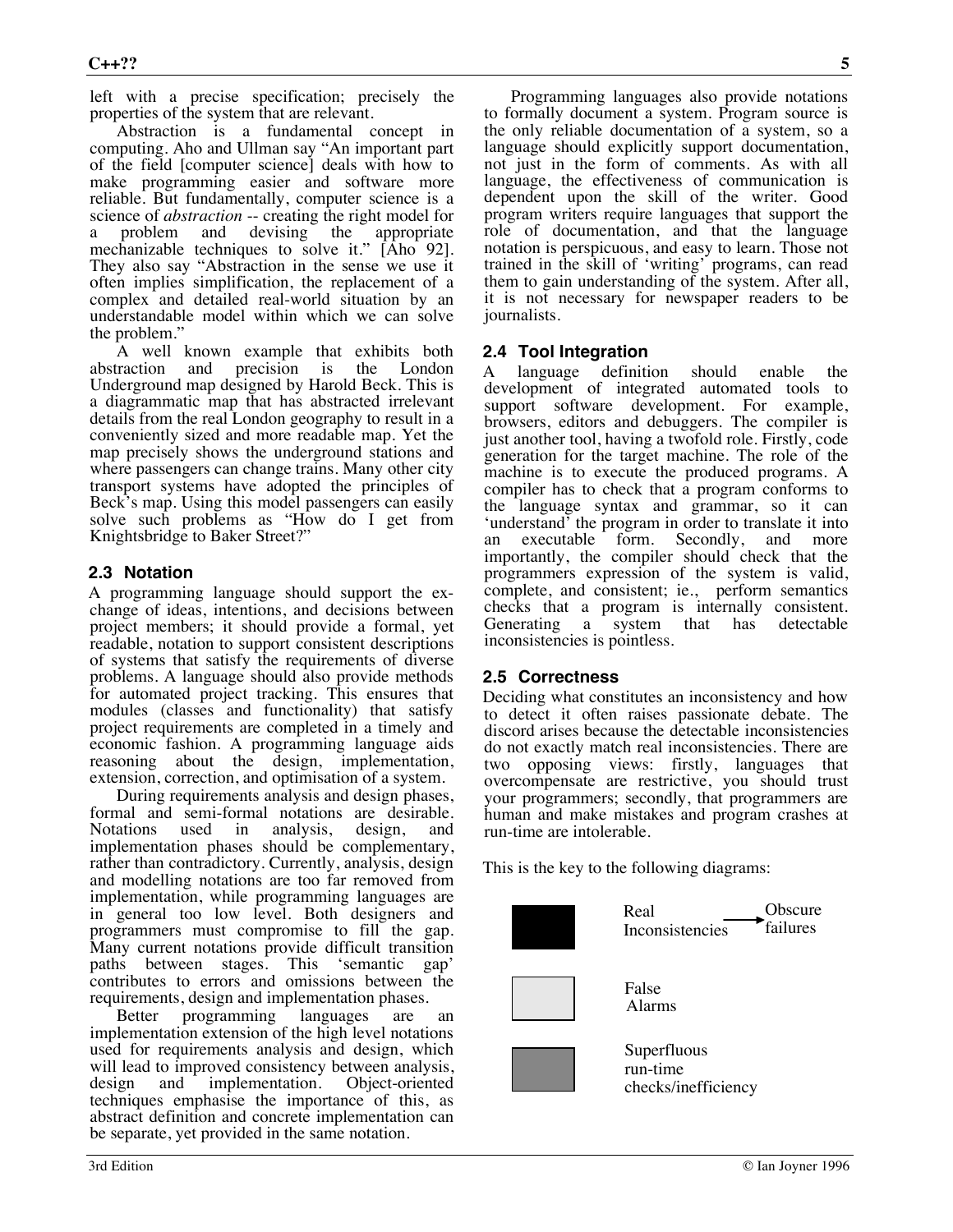In the first figure the black box represents the real inconsistencies, which must be covered by either compile-time checks or run-time checks.



In the scenario of this diagram, checks are insufficient so obscure failures occur at run-time, varying from obscure run-time crashes to strangely wrong results to being lucky and getting away with it. Currently too much software development is based on programming until you are in the lucky state, known as *hacking*. This sorry situation in the industry must change by the adoption of better languages to remove the *ad hoc* nature of development.

Some feel that compiler checks are restrictive and that run-time checks are not efficient, so passionately defend this model, as programmers are supposedly trustworthy enough to remove the rest of the real consistencies. Although most programmers are conscientious and trustworthy people, this leaves too much to chance. You can produce defect-free software this way, as long as the programmer does not introduce the inconsistencies in the first place, but this becomes much more difficult as the size and complexity of a software system increases, and many programmers become involved. The real inconsistencies are often removed by hacking until the program works, with a resultant dependency on testing to find the errors in the first place. Sometimes companies depend on the customers to actually do the testing and provide feedback about the problems. While fault reporting is an essential path of communication from the customer, it must be regarded as the last and most costly line of defence.

C and C++ are in this category. Software produced in these languages is prone to obscure failures.



The second figure, shows that the language detects inconsistencies beyond the real inconsistency box. These are false alarms. The run-time environment also doubles up on inconsistencies that the compiler

has detected and removed, which results in run-time inefficiency. The language will be seen as restrictive, and the run-time as inefficient. You won't get any obscure crashes, but the language will get in the way of some useful computations. Pascal is often (somewhat unfairly) criticised for being too restrictive.



The above figure shows an even worse situation, where the compiler generates false alarms on fictional inconsistencies, does superfluous checks at run-time, but fails to detect real inconsistencies.



The best situation would be for a compiler to statically detect all inconsistencies without false alarms. However, it is not possible to statically detect all errors with the current state of technology, as a significant class of inconsistencies can only be detected at run-time; inconsistencies such as: divide by zero; array index out of bounds; and a class of type checks that are discussed in the section on RTTI and type casts.

The current ideal is to have the detectable and real inconsistency domains exactly coincide, with as few checks left to run-time as possible. This has two advantages: firstly, that your run-time environment will be a lot more likely to work without exceptions, so your software is safer; and secondly, that your software is more efficient, as you don't need so many run-time checks. A good language will correctly classify inconsistencies that can be detected at compile time, and those that must be left until run-time.

This analysis shows that as some inconsistencies can only be detected at run-time, and that such detection results in exceptions that exception handling is an exceedingly important part of software. Unfortunately, exception handling has not received serious enough attention in most programming languages.

Eiffel has been chosen for comparison in this critique as the language that is as close to the ideal as possible; that is, all inconsistencies are covered, while false alarms are minimised, and the detectable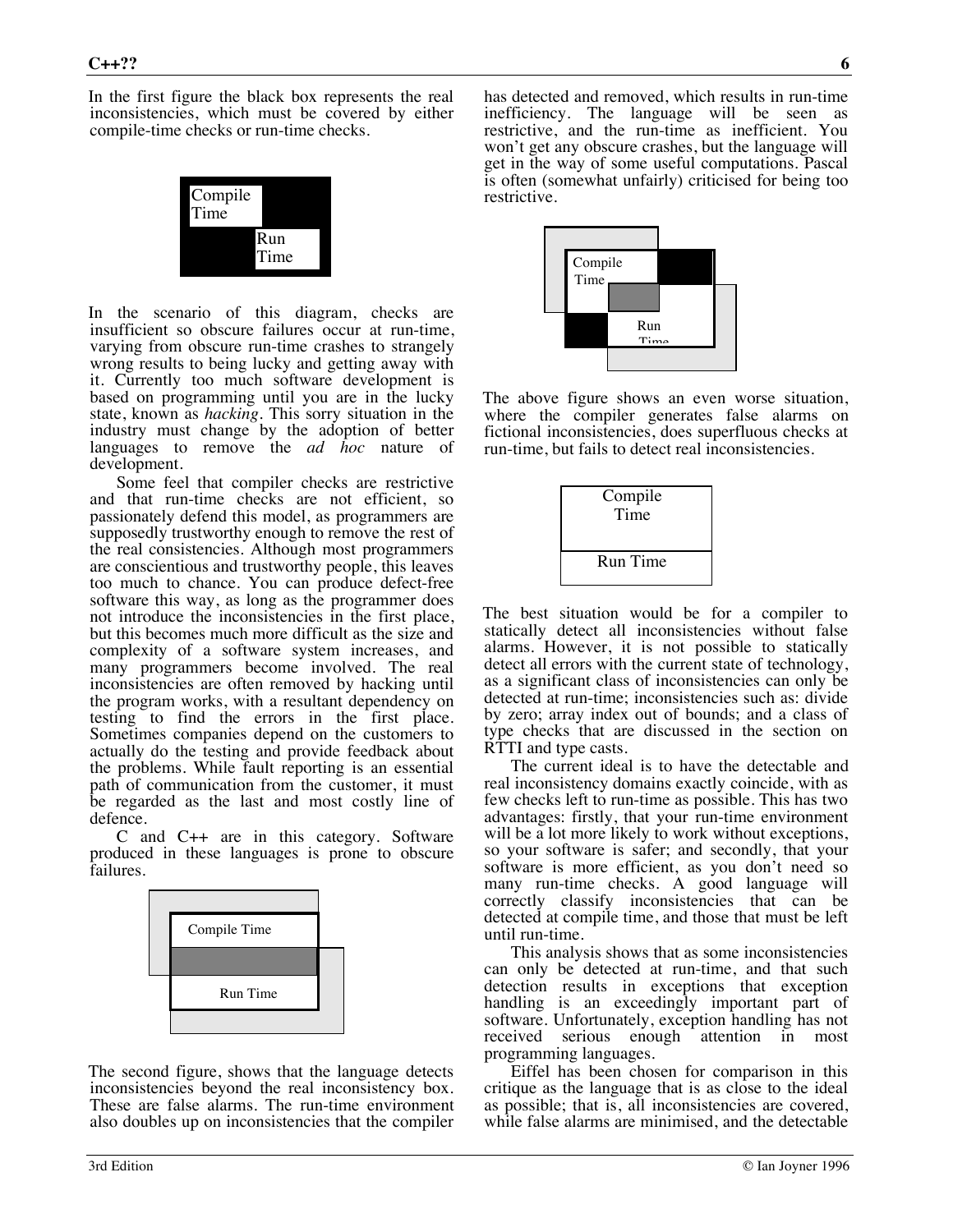inconsistencies are correctly categorised as compiletime or run-time. Eiffel also pays serious attention to exception handling.

#### **2.6 Types**

In order to produce correct programs, syntax checks for conformance to a language grammar are not sufficient: we should also check semantics. Some semantics can be built into the language, but mostly this must be specified by the programmer about the system being developed.

Semantics checking is done by ensuring that a specification conforms to some schema. For example, the sentence: "The boy drank the computer and switched on the glass of water" is grammatically correct, but nonsense: it does not conform to the mental schema we have of computers and glasses of water. A programming language should include techniques for the detection of similar nonsense. The technique that enables detection of the above nonsense is types. We know from the computer's *type* that it does not have the property 'drinkable'. Types define an entity's properties and behaviour.

Programming languages can either be typed or untyped; typed languages can be statically typed or dynamically typed. Static typing ensures at compile time that only valid operations are applied to an entity. In dynamically typed languages, type inconsistencies are not detected until run-time. Smalltalk is a dynamically typed language, not an untyped language. Eiffel is statically typed.

C++ is statically typed, but there are many mechanisms that allow the programmer to render it effectively untyped, which means errors are not detected until a serious failure. Some argue that sometimes you might want to force someone to drink a computer, so without these facilities, the language is not flexible enough. The correct solution though is to modify the design, so that now the computer has the property drinkable. Undermining the type system is not needed, as the type system is where the flexibility should be, not in the ability to undermine the type system. Providing and modifying declarations is declarative programming. Eiffel tends to be declarative with a simple operational syntax, whereas C++ provides a plethora of operators.

Defining complex types is a central concept of object-oriented programming: "Perhaps the most important development [in programming languages] has been the introduction of features that support abstract data types (ADTs). These features allow programmers to add new types to languages that can be treated as though they were primitive types of the language. The programmer can define a type and a collection of constants, functions, and procedures on the type, while prohibiting any program using this type from gaining access to the implementation of the type. In particular, access to values of the type is available only through the provided constants, functions, and procedures." [Bruce 96].

Object-oriented programming also provides two specific ways to assemble new and complex types: "objects can be combined with other types in expressive and efficient ways (composition and hierarchy) to define new, more complex types." [Ege 96].

#### **2.7 Redundancy and Checking**

Redundant information is often needed to enable correctness checking. Type definitions define the elements in a system's universe, and the properties governing the valid combinations and interactions of the elements. Declarations define the entities in a system's universe. The compiler uses redundant information for consistency checking, and strips it away to produce efficient executable systems. Types are redundant information. You can program in an entirely typeless language: however, this would be to deny the progress that has been made in making programming a disciplined craft, that produces correct programs economically.

It is a misconception that consistency checks are 'training wheels' for student programmers, and that 'syntax' errors are a hindrance to professional programmers. Languages that exploit techniques of schema checking are often criticised as being restrictive and therefore unusable for real world software. This is nonsense and misunderstands the power of these languages. It is an immature conception; the best programmers realise that programming is difficult. As a whole, the computing profession is still learning to program.

While C++ is a step in this direction, it is hindered by its C base, importing such mechanisms as pointers with which you can undermine the logic of the type system. Java has abandoned these C mechanisms where they hinder: "The Java compiler employs stringent compile-time checking so that syntax-related errors can be detected early, before a program is deployed in service" [Sun 95]. The programming community has matured in the last few years, and while there was vehement argument against such checking in the past by those who saw it as restrictive and disciplinarian, the majority of the industry now accepts, and even demands it.

Checking has also been criticised from another point of view. This point of view says that checking cannot guarantee software quality, so why bother? The premise is correct, but the conclusion is wrong. Checking is neither necessary, nor sufficient to produce quality software. However, it is helpful and useful, and is a piece in a complicated jig-saw which should not be ignored.

In fact there are few things that are necessary for quality software production. Mainly, software quality is dependent on the skill and dedication of the people involved, not methodologies or techniques. There is nothing that is sufficient. As Fred Brooks has pointed out, there is no *Silver Bullet* [Brooks 95]. Good craftsmen choose the right tools and techniques, but the result is dependent on the skill used in applying the tools. Any tool is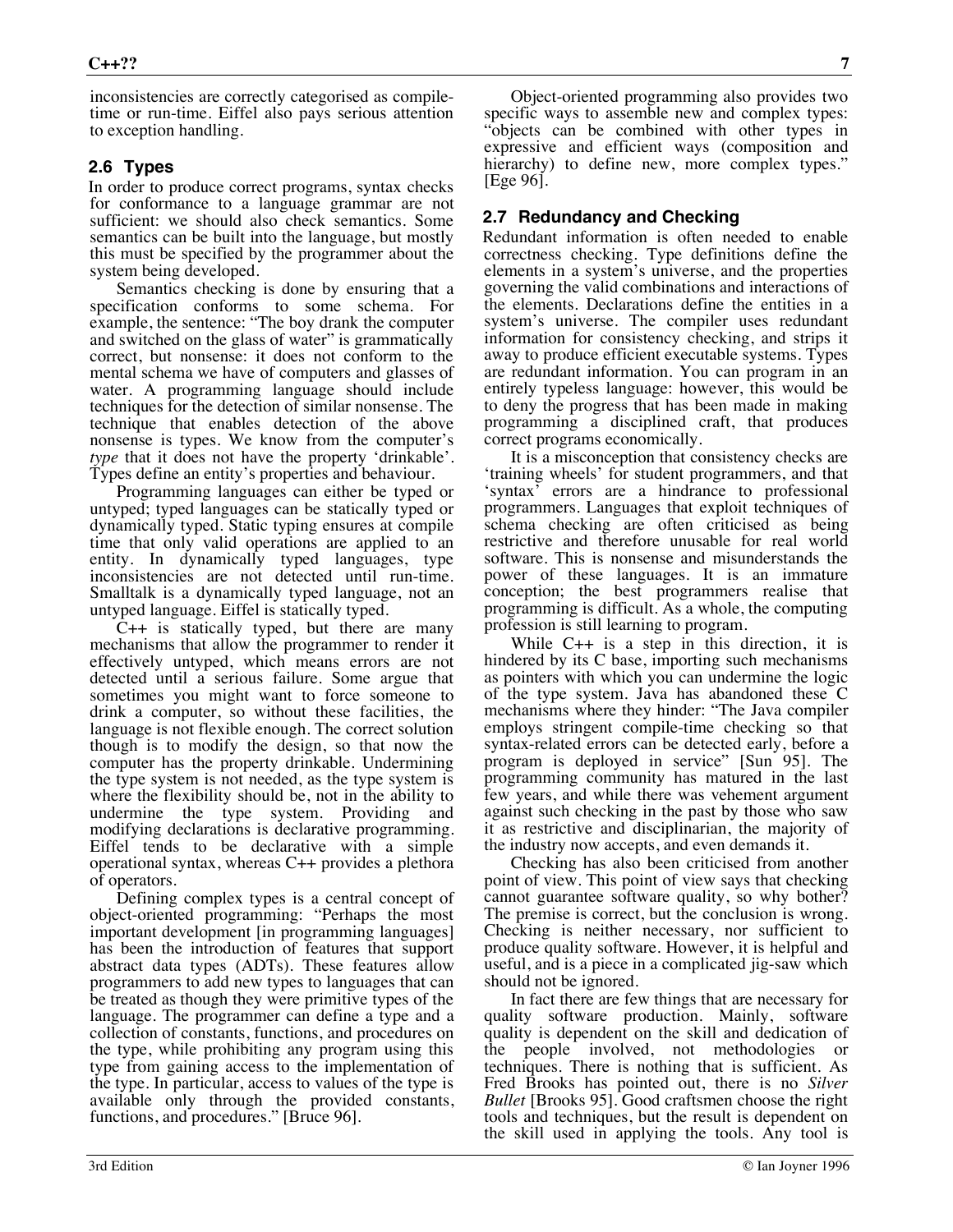worthless in itself. But the *Silver Bullet* rationale is not a valid rationale against adopting better programming languages, tools and environments; unfortunately, Brooks' article has been misused.

Another example of consistency checking comes from the user interface world. Instead of correcting a user after an erroneous action, a good user interface will not offer the action as a possibility in the first place. It is cheaper to avoid error than to fix it. Most people drive their cars with this principle in mind: smash repair is time consuming and expensive.

Program development is a dynamic process; program descriptions are constantly modified during development. Modifications often lead to inconsistencies and error. Consistency checks help prevent such 'bugs', which can 'creep' into a previously working system. These checks help verify that as a program is modified, previous decisions and work are not invalidated.

It is interesting to consider how much checking could be integrated in an editor. The focus of many current generation editors is text. What happens if we change this focus from text to program components? Such editors might check not only syntax, but semantics. Signalling potential errors earlier and interactively will shorten development times, alerting programmers to problems, rather than wasting hours on changes which later have to be undone. Future languages should be defined very cleanly in order to enable such editor technology.

#### **2.8 Encapsulation**

There is much confusion about encapsulation, mostly arising from C++ equating encapsulation with *data hiding*. The Macquarie dictionary defines the verb *to encapsulate* as "*to enclose in or as in a capsule.*" The object-oriented meaning of encapsulation is to enclose related data, routines and definitions in a class capsule. This does not necessarily mean hiding.

Implementation hiding is an orthogonal concept which is possible because of encapsulation. Both data and routines in a class are classified according to their role in the class as interface or implementation.

To put this another way: first you encapsulate information and operations together in a class, then you decide what is visible, and what is hidden because it is implementation detail. Most often only the interface routines and data should appear at design time, the implementation details appearing later.

Encapsulation provides the means to separate the abstract interface of a class from its implementation: the interface is the visible surface of the capsule; the implementation is hidden in the capsule. The interface describes the essential characteristics of objects of the class which are visible to the exterior world. Like routines, data in a class can also be divided into characteristic interface data which should be visible, and implementation

data which should be hidden. Interface data are any characteristics which might be of interest to the outside world. For example when buying a car, the purchaser might want to know data such as the engine capacity and horse-power, etc. However, the fact that it took John Engineer six days to design the engine block is of no interest.

Implementation hiding means that data can only be manipulated, that is updated, within the class, but it does not mean hiding interface data. If the data were hidden, you could never read it, in which case, classes would perform no useful function as you could only put data into them, but never get information out.

In order to provide implementation hiding in C++ you should access your data through C functions. This is known as data hiding in C++. It is not the data that is actually being hidden, but the access mechanism to the data. The access mechanism is the implementation detail that you are hiding. C++ has visible differences between the access mechanisms of constants, variables and functions. There is even a typographic convention of upper case constant names, which makes the differences between constants and variables visible. The fact that an item is implemented as a constant should also be hidden. Most non-C languages provide uniform functional access to constants, variables and value returning routines. In the case of variables, functional access means they can be read from the outside, but not updated. An important principle is that updates are centralised within the class.

Above I indicated that encapsulation was grouping operations and information together. Where do functions fit into this? The wrong answer is that functions are operations. Functions are actually part of the information, as a function returns information derived from an object's data to the outside world.

This theme and its adverse consequences, that place the burden of encapsulation on the programmer rather than being transparent, recur throughout this critique.

#### **2.9 Safety and Courtesy Concerns**

This critique makes two general types of criticism about 'safety' concerns and 'courtesy' concerns. These themes recur throughout this critique, as C and C++ have flaws that often compromise them. Safety concerns affect the *external* perception of the quality of the program; failure to meet them results in unfulfilled requirements, unsatisfied customers and program failures.

Courtesy concerns affect the *internal* view of the quality of a program in the development and maintenance process. Courtesy concerns are usually stylistic and syntactic, whereas safety concerns are semantic. The two often go together. It is a courtesy concern for an airline to keep its fleet clean and well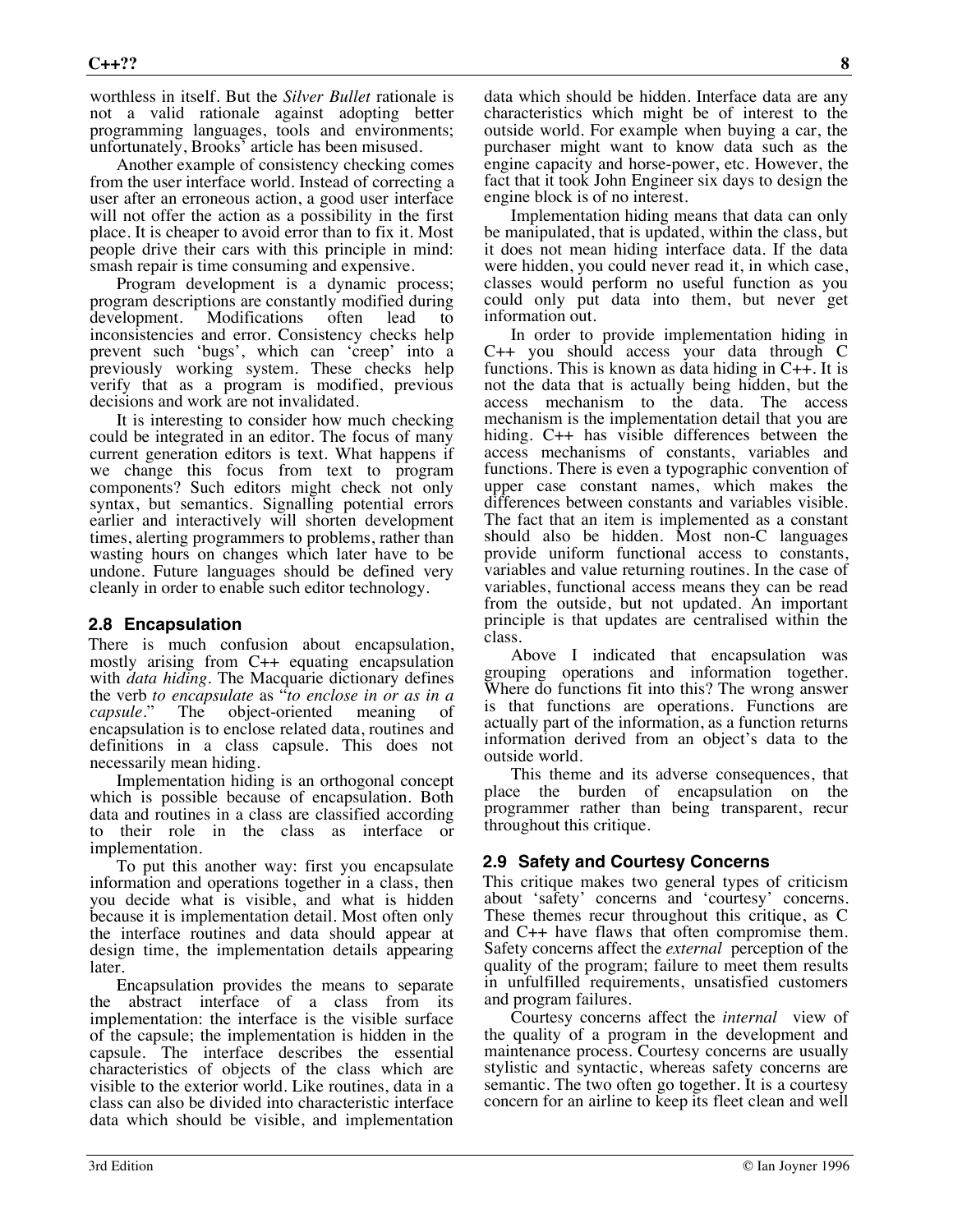maintained, which is also very much a safety concern.

Courtesy issues are even more important in the context of reusable software. Reusability depends on the clear communication of the purpose of a module. Courtesy is important to establish social interactions, such as communication. Courtesy implies inconvenience to the provider, but provides convenience to others. Courtesy issues include choosing meaningful identifiers, consistent layout and typography, meaningful and non-redundant commentary, etc. Courtesy issues are more than just a style consideration: a language design should directly support courtesy issues. A language, however, cannot enforce courtesy issues, and it is often pointed out that poor, discourteous programs can be written in any language. But this is no reason for being careless about the languages that we develop and choose for software development.

Programmers fulfilling courtesy and safety concerns provide a high quality service fulfilling their obligations by providing benefits to other programmers who must read, reuse and maintain the code; and by producing programs that delight the end-user.

The *programming by contract* model has been advocated in the last few years as a model for programming by which safety and courtesy concerns can be formally documented. Programming by contract documents the obligations of a client and the benefits to a provider in preconditions; and the benefits to the client and obligations of the provider in postconditions [Meyer 88], [Kilov and Ross 94].

#### **2.10 Implementation and Deployment Concerns**

Class implementors are concerned with the implementation of the class. Clients of the class only need to know as much information about the class as is documented in the abstract interface. The implementation is otherwise hidden.

Another aspect that is just as important to shield programmers from is deployment concerns. Deployment is how a system is installed on the underlying technology. If deployment issues are built into a program, then the program lacks portability, and flexibility. One kind of deployment concern is how a system is mapped to the available computing resources. For example, in a distributed system, this is what parts of the system are run in which location. As things can move around a distributed system, programmers should not build into their code location knowledge of other entities. Locations should be looked up in a directory.

Another deployment issue is how individual units of a system are plugged together to form an integrated whole. This is particularly important in OO, where several libraries can come from different vendors, but their combination results in conflicts. A solution to this is some kind of language that binds the units. Thus if you purchase two OO libraries,

and they have clashes of any kind, you can resolve this deployment issue without having to change the libraries, which you might not be able to do anyway.

Programmers should not only be separated from implementation concerns of other units, but separated from deployment concerns as well.

#### **2.11 Concluding Remarks**

It is relevant to ask if grafting OO concepts onto a conventional language realises the full benefits of OO? The following parable seems apt: "No one sews a patch of unshrunk cloth on to an old garment; if he does, the patch tears away from it, the new from the old, and leaves a bigger hole. No one puts new wine into old wineskins; if he does, the wine will burst the skins, and then wine and skins are both lost. New wine goes into fresh skins." *Mark 2:22*

We must abandon disorganised and error-prone practices, not adapt them to new contexts. How well can hybrid languages support the sophisticated requirements of modern software production? In my experience *bolt-on* approaches to object-orientation usually end in disaster, with the new tearing away from the old leaving a bigger hole.

Surely a basic premise of object-oriented programming is to enable the development of sophisticated systems through the adoption of the simplest techniques possible? Software development technologies and methodologies should not impede the production of such sophisticated systems.

# **3. C++ Specific Criticisms**

#### **3.1 Virtual Functions**

This is the most complicated section in the critique, due to C++'s complex mechanisms. Although this issue is central as polymorphism is a key concept of OOP, feel free to skim if you want an overview, without the details.

In C++ the keyword virtual enables the possibility for a function to be polymorphic when it is overridden (redefined) in one or more descendant classes, but the virtual keyword is unnecessary, as any function which is redefined in a descendant class could be polymorphic. A compiler only needs to generate dynamic dispatch for truly polymorphic routines.

The problem in  $C++$  is that if a parent class designer does not foresee that a descendant class might want to redefine a function, then the descendant class cannot make the function polymorphic. This is a most serious flaw in C++ because it reduces the flexibility of software components and therefore the ability to write reusable and extensible libraries.

C++ also allows functions to be overloaded, in which case the correct function to call depends on the arguments. The actual arguments in the function call must match the formal arguments of one of the overloaded functions. The difference between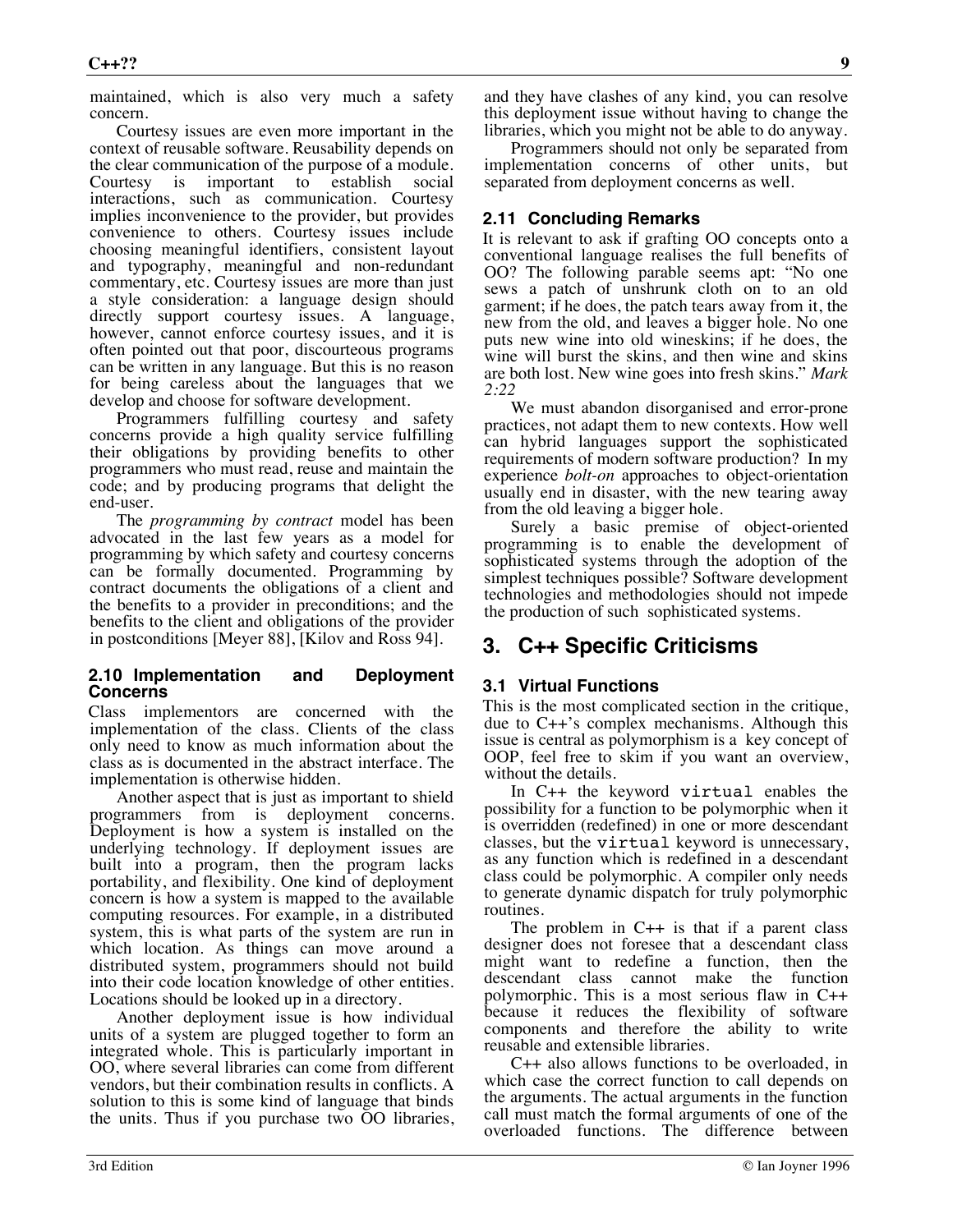overloaded functions and polymorphic (overridden) functions is that with overloaded functions, the correct function to call is determined at compiletime; with polymorphic functions the correct function to call is determined at run-time.

When a parent class is designed the programmer can only guess that a descendant class might override or overload a function. A descendant class can overload a function at any time, but this is not the case for the more important mechanism of polymorphism, where the parent class programmer must specify that the routine is virtual in order for the compiler to set up a dispatch entry for the function in the class jump table. So the burden is on the programmer for something which could be automatically done by the compiler, and is done by the compiler in other languages. However, this is a relic from how C++ was originally implemented with Unix tools, rather than specialised compiler and linker support.

There are three options for overriding, corresponding to 'must not', 'can', and 'must' be overridden:

1) Overriding a routine is prohibited; descendant classes must use the routine as is.

2) A routine can be overridden. Descendant classes can use the routine as provided, or provide their own implementation as long as it conforms to the original interface definition and accomplishes at least as much.

3) A routine is abstract. No implementation is provided and each non-abstract descendent class must provide its own implementation.

The base class designer must decide options 1 and 3. Descendant class designers must decide option 2. A language should provide direct syntax for these options.

#### **Option 1**

C++ does not cater for the prohibition of overriding a routine in a descendant class. Even private virtual routines can be overridden. [Sakkinen 92] points out that a descendant class can redefine a private virtual function even though it cannot access the function in other ways.

Not using a virtual function is the closest, but in that case the routine can be completely replaced. This causes two problems. Firstly, a routine can be unintentionally replaced in a descendent. The redeclaration of a name within the same scope should cause a name clash; the compiler should report a 'duplicate declaration' syntax error as the entities inherited from the parent are included in the descendants namespace. Allowing two entities to have the same name within one scope causes ambiguity and other problems. (See the section on name overloading.)

The following example illustrates the second problem:

```
class A
{
   public:
   void nonvirt ();
   virtual void virt ();
}
class B : public A
{
   public:
   void nonvirt ();
   void virt ();
}
A a;
B b;
A * ap = \&b;B * bp = \&b;bp->nonvirt (); // calls B::nonvirt as
                  // you would expect.
ap->nonvirt (); // calls A::nonvirt,
                  // even though this
                  // object is of type B.
ap->virt (); // calls B::virt, the
                  // correct version of
                  // the routine for B
                  // objects.
```
In this example, class B has extended or replaced routines in class A. B:: nonvirt is the routine that should be called for objects of type B. It could be pointed out that C++ gives the client programmer flexibility to call either A::nonvirt or B::nonvirt, but this can be provided in a simpler more direct way: A::nonvirt and B::nonvirt should be given different names. That way the programmer calls the correct routine explicitly, not by an obscure and error prone trick of the language. The different name approach is as follows:

```
class B : public A
{
   public:
   void b nonvirt ();
   void virt ();
}
B b;
B * bp = \&b;bp->nonvirt (); // calls A::nonvirt
bp->b_nonvirt (); // calls B::b_nonvirt
```
Now the designer of class B has direct control over B's interface. The application requires that clients of B can call both A::nonvirt, and B::b\_nonvirt, which B's designer has explicitly provided for. This is good object-oriented design, which provides strongly defined interfaces. C++ allows client programmers to play tricks with the class interfaces, external to the class, and B's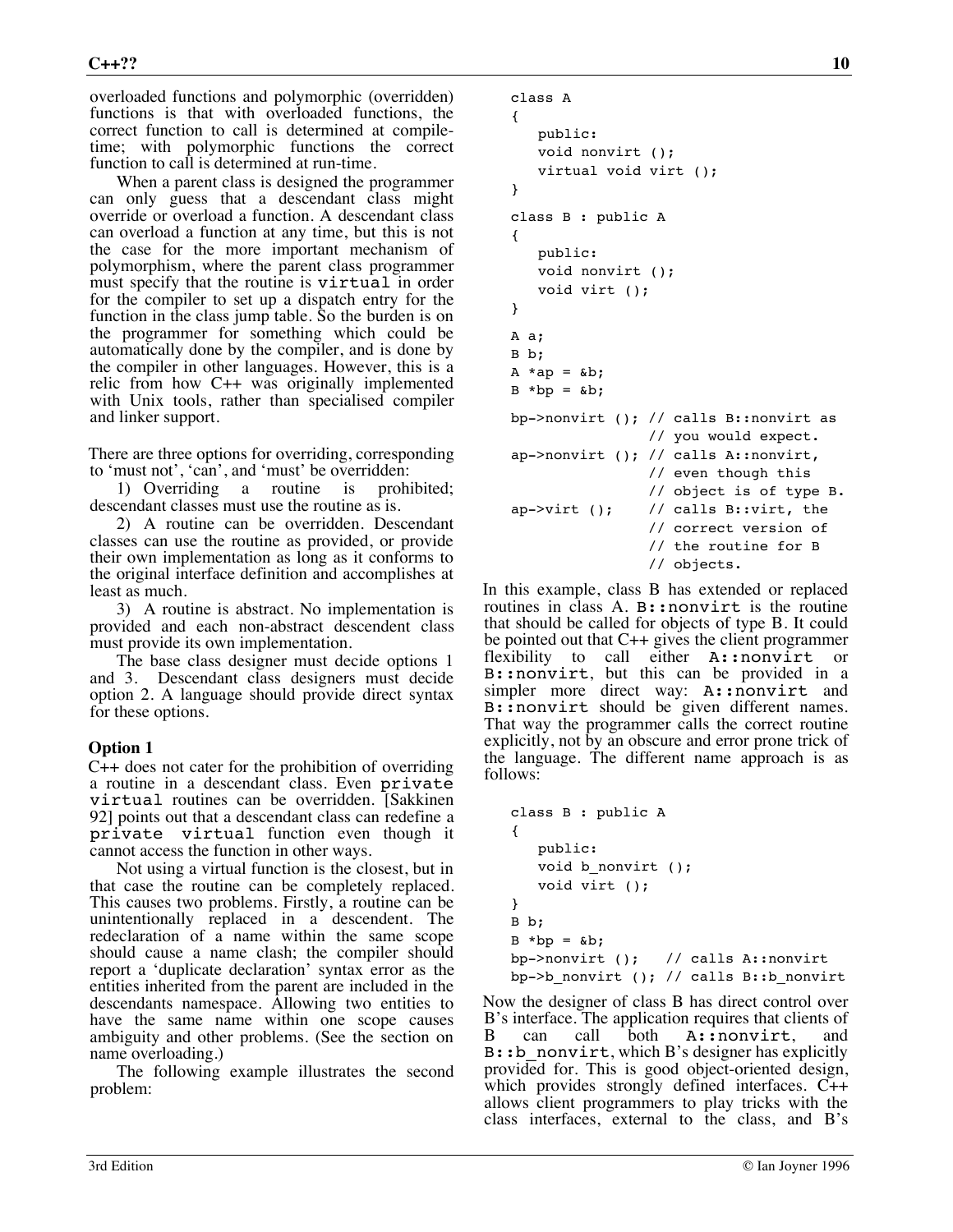designer cannot prevent A:: nonvirt from being called. Objects of class B have their own specialised nonvirt, but B's designer does not have control over B's interface to ensure that the correct version of nonvirt is called.

C++ also does not protect class B from other changes in the system. Suppose we need to write a class C that needs nonvirt to be virtual. Then nonvirt in A will be changed to virtual. But this breaks the B::nonvirt trick. The requirement of class C to have a virtual function forces a change in the base class, which affects all other descendants of the base class, instead of the specific new requirement being localised to the new class. This is against to the reason for OOP having loosely coupled classes, so that new requirements, and modifications will have localised effects, and not require changes elsewhere which can potentially break other existing parts of the system.

Another problem is that statements should<br>consistently have the same semantics. The have the same semantics. The polymorphic interpretation of a statement like  $a \rightarrow f($ ) is that the most suitable implementation of f() is invoked for the object referred to by 'a', whether the object is of type A, or a descendent of A.<br>In C++, however, the programmer must know whether the function  $f()$  is defined virtual or nonvirtual in order to interpret exactly what  $a \rightarrow f($ ) means. Therefore, the statement  $a \rightarrow f()$  is not implementation independent and the principle of implementation hiding is broken. A change in the declaration of f() changes the semantics of the invocation. Implementation independence means that a change in the implementation DOES NOT change the semantics, of executable statements.

If a change in the declaration changes the semantics, this should generate a compiler detected error. The programmer should make the statement semantically consistent with the changed declaration. This reflects the dynamic nature of software development, where you'll see perpetual change in program text.

For yet another case of the inconsistent semantics of the statement  $a \rightarrow f($ ) vs constructors, consult section 10.9c, p 232 of the C++ ARM. Neither Eiffel nor Java have these problems. Their mechanisms are clearer and simpler, and don't lead to the surprises of C++. In Java, everything is virtual, and to gain the effect where a method must not be overridden, the method may be defined with the qualifier final.

Eiffel allows the programmer to specify a routine as **frozen**, in which case the routine cannot be redefined in descendants.

#### **Option 2**

Using the function as is or overriding it should be left open for the programmers of descendant classes. In C++, the possibility must be enabled in the base class by specifying virtual. In object-oriented design, the decisions you decide not to make are as important as the decisions you make. Decisions

should be made as late as possible. This strategy prevents mistakes being built into the system at early stages. By making early decisions, you are often stuck with assumptions that later prove to be incorrect; or the assumptions could be correct in one environment, but false in another, making software brittle and non-reusable.

C++ requires the parent class to specify potential polymorphism by virtual (although an intermediate class in the inheritance chain can introduce virtual). This prejudges that a routine might be redefined in descendants. This can be a problem because routines that aren't actually polymorphic are accessed via the slightly less efficient virtual table technique instead of a straight procedure call. (This is never a large overhead but object-oriented programs tend to use more and smaller routines making routine invocation a more significant overhead.) The policy in C++ should be that routines that might be redefined should be declared virtual. What is worse is that it says that non-virtual routines cannot be redefined, so the descendant class programmer has no control.

Rumbaugh et al put their criticism of C++'s virtual as follows: "C++ contains facilities for inheritance and run-time method resolution, but a C++ data structure is not automatically objectoriented. Method resolution and the ability to override an operation in a subclass are only available if the operation is declared virtual in the superclass. Thus, the need to override a method must be anticipated and written into the origin class definition. Unfortunately, the writer of a class may not expect the need to define specialised subclasses or may not know what operations will have to be redefined by a subclass. This means that the superclass often must be modified when a subclass is defined and places a serious restriction on the ability to reuse library classes by creating subclasses, especially if the source code library is not available. (Of course, you could declare all operations as virtual, at a slight cost in memory and function-calling overhead.)" [RBPEL91]

Virtual, however, is the wrong mechanism for the programmer to deal with. A compiler can detect polymorphism, and generate the underlying virtual code, where and only where necessary. Having to specify virtual burdens the programmer with another bookkeeping task. This is the main reason why C++ is a weak object-oriented language as the programmer must constantly be concerned with low level details, which should be automatically handled by the compiler.

Another problem in C++ is mistaken overriding. The base class routine can be overridden unwittingly. The compiler should report an erroneous name redefinition within the same name space unless the descendant class programmer specifies that the routine redefinition is really intended. The same name can be used, but the programmer must be conscious of this, and state this explicitly, especially in environments where systems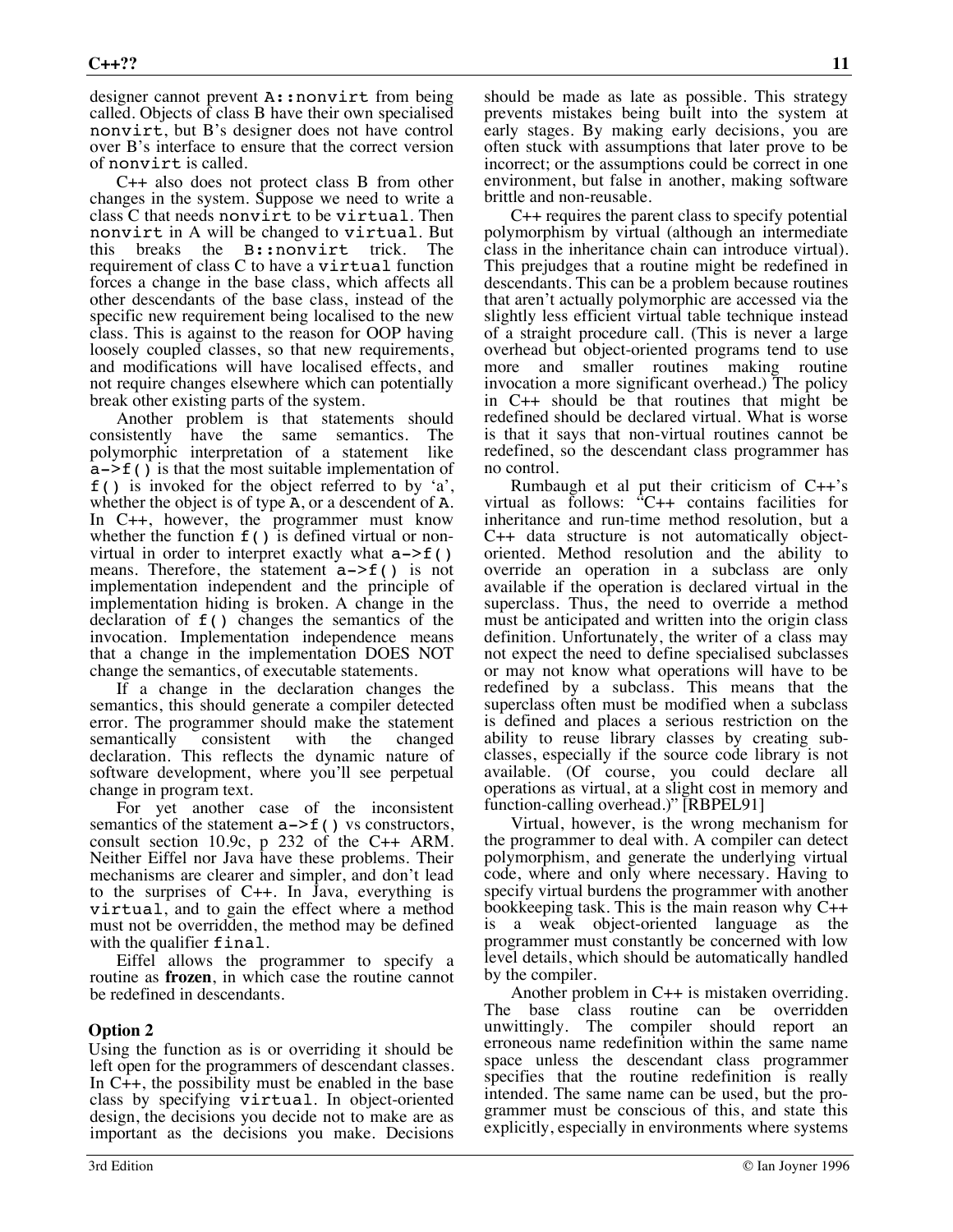are assembled out of preexisting components. Unless the programmer explicitly overrides the original name a syntax error should report that the name is a duplicate declaration. C++, however, adopted the original approach of Simula. This approach has been improved upon, and other languages have adopted better, more explicit approaches, that avoid the error of mistaken redefinition.

The solution is that virtual should not be specified in the parent. Where run-time polymorphic dynamic-binding is required, the child class should specify override on the function. When compiletime static-binding is required, the child class should specify overload on the function. This has the advantages: in the case of polymorphic functions, the compiler can check that the function signatures conform; and in the case of overloaded functions that the function signatures are different in some respect. The second advantage would be that during the maintenance phases of a program, the original programmer's intention is clear. As it is, later programmers must guess if the original programmer had made some kind of error in choosing a duplicate name, or whether overloading was intended.

In Java, there is no virtual keyword; all methods are potentially polymorphic. Java uses direct call instead of dynamic method lookup when the method is static, private or final. This means that there will be non-polymorphic routines that must be called dynamically, but the dynamic nature of Java means further optimisation is not possible.

Eiffel and Object Pascal cater for this option as the descendant class programmer must specify that redefinition is intended. This has the extra benefit that a later reader or maintainer of the class can easily identify the routines that have been redefined, and that this definition is related to a definition in an ancestor class without having to refer to ancestor class definitions. Thus option 2 is exactly where it should be, in descendant classes.

Both Eiffel and Object Pascal optimise calls: they only generate dispatch table entries for dynamic binding where a routine is truly polymorphic. How this is possible is covered in the section on global analysis.

#### **Option 3**

The pure virtual function caters for leaving a function abstract, that is a descendent class must provide its implementation if it is to be instantiated. Any descendants that do not define the routine are also abstract classes. This concept is correct, but see the section on pure virtual functions for criticism of the terminology and syntax.

Java also has abstract methods, and in Eiffel, the implementation is marked as **deferred**.

#### **Summary**

The main problem with virtual is that it forces the base class designer to guess that a function

might be polymorphic in one or more derived classes. If this requirement is not foreseen, or not included as an optimisation to avoid dynamically dispatched calls, the possibility is effectively closed, rather than being left open. As implemented in C++, virtual coupled with the independent notion of overloading make an error prone combination.

Virtual is a difficult notion to grasp. The related concepts of polymorphism and dynamic binding, redefinition, and overriding are easier to grasp, being oriented towards the problem domain. Virtual routines are an implementation mechanism which instruct the compiler to set up entries in the class's virtual table; where global analysis is not done by the compiler, leaving this burden to the programmer. Polymorphism is the 'what', and virtual is the 'how'. Smalltalk, Objective-C, Java, and Eiffel all use a different mechanism to implement polymorphism.

Virtual is an example of where C++ obscures the concepts of OOP. The programmer has to come to terms with low level concepts, rather than the higher level object-oriented concepts. Virtual leaves optimisation to the programmer. Other approaches leave the optimisation of dynamic dispatch to the compiler, which can remove 100% of cases where dynamic dispatch is not required. Interesting as underlying mechanisms might be for the theoretician or compiler implementor, the practitioner should not be required to understand or use them to make sense of the higher level concepts. Having to use them in practice is tedious and error-prone, and can prevent the adaptation of software to further advances in the underlying technology and execution mechanisms (see concurrent programming), and reduces the flexibility and reusability of the software.

#### **3.2 Global Analysis**

[P&S 94] note that there are two *world assumptions* about type safety. The first is the *closed-world* assumption, where all parts of the program are known at compilation time, and type checking is done for the entire program. The second is the *openworld* assumption, where type checking is done independently for each module. The open-world assumption is useful when developing and prototyping. However, "When a finished product has matured, it makes sense to adopt the closedworld assumption, since it enables more advanced compilation techniques. Only when the entire program is known, is it possible to perform global register allocation, flow analysis, or dead code detection." [P&S 94].

One of the major problems with  $C_{++}$  is the way analysis is divided between the compiler, which works under the open-world assumption, and the linker which is depended on to do very limited closed-world analysis. Closed-world or *global* analysis is essential for two reasons: firstly, to ensure that the assembled system is consistent; and secondly to remove burden from the programmer by providing automatic optimisations.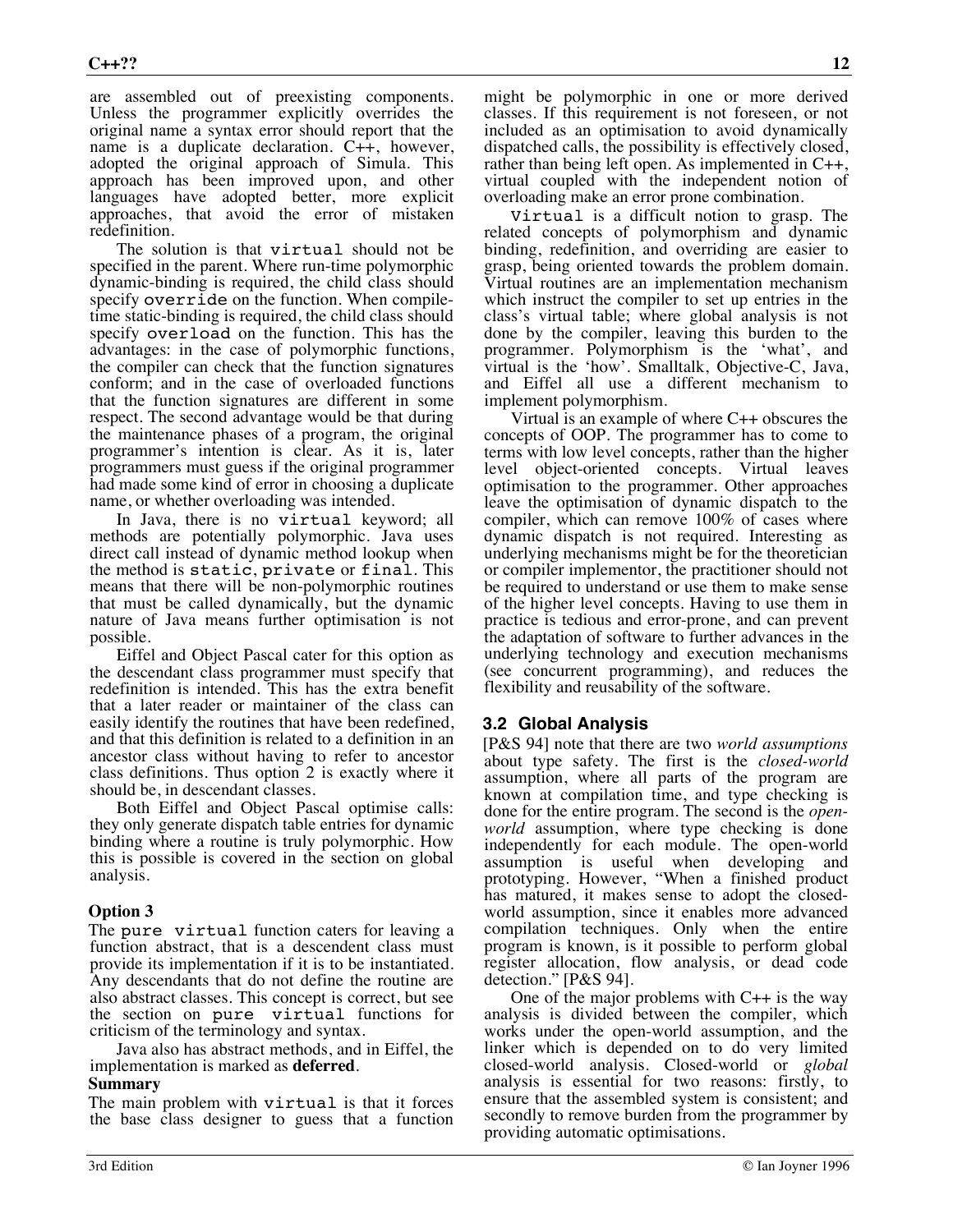The main burden that can be removed from the programmer is that of a base class designer having to help the compiler build class virtual tables with the virtual function modifier. As explained in the section on virtual functions, this adversely effects software flexibility. Virtual tables should not be built when a class is compiled: rather virtual tables should only be built when the entire system is assembled. During the system assembly (linker) phase, the compiler and linker can entirely determine which functions need virtual table entries. Other burdens are that the programmer must use operators to help the compiler with information in other modules it cannot see, and the maintenance of header files.

In Eiffel and Object Pascal, global analysis of the entire system is done to determine the truly polymorphic calls and accordingly construct the virtual tables. In Eiffel this is done by the compiler. In Object Pascal, Apple extended the linker to perform global analysis. Such global analysis is difficult in a C/Unix style environment, so in C++ it was not included, leaving this burden to the programmer.

In order to remove this burden from the programmer, global analysis should have been put in the linker. However, as C++ was originally implemented as the Cfront preprocessor, necessary changes to the linker weren't undertaken. The early implementations of C++ were a patchwork, and this has resulted in many holes. The design of C++ was severely limited by its implementation technology, rather than being guided by the principles of better language design, which would require dedicated compilers and linkers. That is, C++ has been severely limited by its original experimental implementation.

I am now convinced that such technology dependence has severely damaged C++ as an objectoriented language and as a high level language. A high level language removes the bookkeeping burden from the programmer and places them in the compiler, which is the primary aim of high level languages. Lack of global or closed-world analysis is a major deficiency of C++, which leaves C++ substantially lacking when compared to languages such as Eiffel. As Eiffel insists on *system level validity* and therefore global analysis, it means that Eiffel implementations are more ambitious than C++ implementations, and this is a major reason why Eiffel implementations have been slower to appear.

Java dynamically loads pieces of software and links them into a running system as required. Thus static compile-time global analysis is not possible, as Java is designed to be dynamic. However, Java has made the valid assumption that all methods are virtual. This is one reason why Java and Eiffel are substantially different tools, although Eiffel has recently introduced *Dynamic Linking in Eiffel* (DLE).

**3.3 Type-safe linkage** The C++ ARM explains that type-safe linkage is not 100% type safe. If it is not 100% type-safe, then it is unsafe. Statistical analysis showed that in the Challenger disaster, the probability against an individual O-ring failure was .997. But in a combination of 6 this small margin for failure became significant, meaning the combination was very likely to fail. In software, we often find strange combinations cause failure. It is the primary objective of OO to reduce these strange combinations.

It is the subtle errors that cause the most problems, not the simple or obvious ones. Often such errors remain undetected in the system until critical moments. The seriousness of this situation cannot be underestimated. Many forms of transport, such as planes, and space programs depend on software to provide safety in their operation. The financial survival of organisations can also depend on software. To accept such unsafe situations is at best irresponsible.

C++ type safe linkage is a huge improvement over C, where the linker will link a function f (p1, ...) with parameters to any function f (), maybe one with no or different parameters. This results in failure at run time. However, since  $C_{++}$  type safe linkage is a linker trick, it does not deal with all inconsistencies like this.

The C++ ARM summarises the situation as follows - "Handling all inconsistencies - thus making a C++ implementation 100% type-safe would require either linker support or a mechanism (an environment) allowing the compiler access to information from separate compilations."

So why do C++ compilers (at least AT&T's) not provide for accessing information from separate compilations? Why is there not a specialised linker for  $\bar{C}$ ++, that actually provides 100% type safety? C++ lacks the global analysis of the previous section. Building systems out of preexisting elements is the common Unix style of software production. This implements a form of reusability, but not in the truly flexible and consistent manner of object-oriented reusability.

In the future, Unix might be replaced by objectoriented operating systems, that are indeed 'open' to be tailored to best suit the purpose at hand. By the use of pipes and flags, Unix software elements can be reused to provide functionality that approximates what is desired. This approach is valid and works with efficacy in some instances, like small in-house applications, or perhaps for research prototyping, but is unacceptable for widespread and expensive software, or safety critical applications. In the last ten years the advantages of integrated software have been acknowledged. Classic Unix systems don't provide those advantages. Integrated systems are more ambitious, and place more demands on their developers, but this is the sort of software now being demanded by end users. Systems that are cobbled together are unacceptable. Today the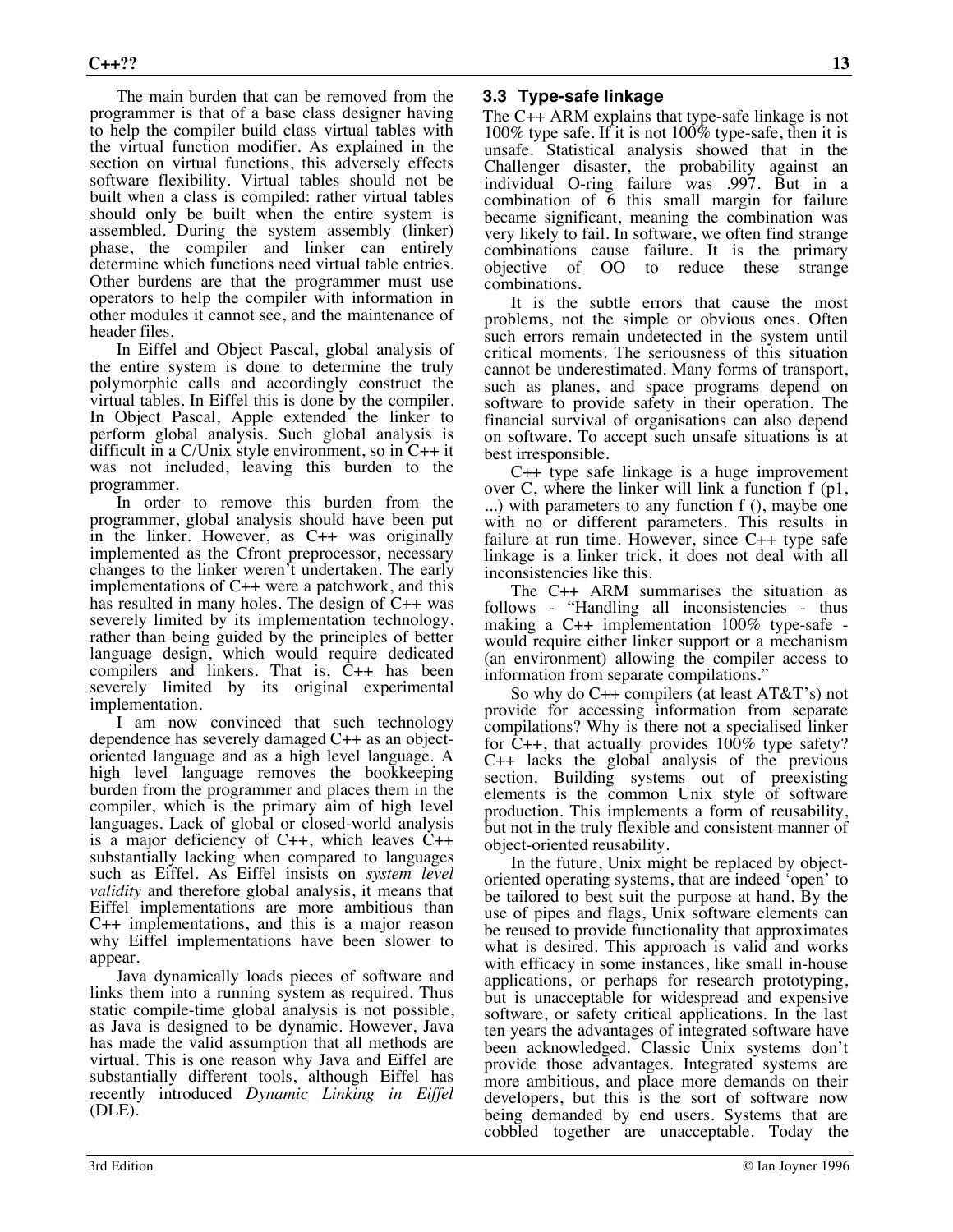emphasis is on *software component technologies* such as the public domain *OpenDoc* or Microsoft's *OLE*.

A further problem with linking is that different compilation and linking systems should use different name encoding schemes. This problem is related to type-safe linkage, but is covered in the section on 'reusability and compatibility'.

Java uses a different dynamic linking mechanism, which is well defined and does not use the Unix linker. Eiffel does not depend on the Unix or other platform linkers to detect such problems. The compiler must detect these problems.

Eiffel defines **system-level validity**. An Eiffel compiler is therefore required to perform closedworld analysis, and not rely on linker tricks. You can thus be sure that Eiffel programs are 100% type safe. A disadvantage of Eiffel is that compilers have a lot of work to do. (The common terminology is 'slow', but that is inaccurate.) This is overcome to some extent by Eiffel's melting-ice technology, where changes can be made to a system, and tested without the need to recompile every time.

To summarise the last two sections: global or closed-world analysis is needed for two reasons: consistency checks and optimisations. This removes many burdens from the programmer, and its lack is a great shortcoming of C++.

#### **3.4 Function Overloading**

C++ allows functions to be overloaded if the arguments in the signature are different types. Overloaded functions are different to polymorphic functions: for each invocation the correct function is selected at compile time; with polymorphic functions, the correct function is bound dynamically at run-time. Polymorphism is achieved by redefining or overriding routines. Be careful not to confuse overriding and overloading. Overloading arises when two or more functions share a name. These are disambiguated by the number and types of the arguments. Overloading is different to multiple dispatching in CLOS, as multiple dispatching on argument types is done dynamically at run-time.

[Reade 89] points out the difference between overloading and polymorphism. Overloading means the use of the same name in the same context for different entities with completely different definitions and types. Polymorphism though has one definition, and all types are subtypes of a principle type. C. Strachey referred to polymorphism as parametric polymorphism and overloading as ad hoc polymorphism. The qualification mechanism for overloaded functions is the function signature.

Overloading can be useful as these examples show:

```
max (int, int);
max (real, real);
```
This will ensure that the best max routine for the types int and real will be invoked. Objectoriented programming, however, provides a variant on this. Since the object is passed to the routine as a hidden parameter ('this' in  $C_{++}$ ), an equivalent but more restricted form is already implicitly included in object-oriented concepts. A simple example such as the above would be expressed as:

```
int i, j;
real r, s;
i.max (j);
r.max (s);
```
but i.max (r) and r.max (j) result in compilation errors because the types of the arguments do not agree. By operator overloading of course, these can be better expressed, i max j and r max s, but min and max are peculiar functions that could accept two or more parameters of the same type so they can be applied to a arbitrarily sized list. So the most general code in Eiffel style syntax will be something like:

| <i>il: COMPARABLE LIST [INTEGER]</i><br>rl: COMPARABLE LIST [REAL] |
|--------------------------------------------------------------------|
| $i := il.max$<br>$r := r l \cdot max$                              |

The above examples show that the object-oriented paradigm, particularly with genericity can achieve function overloading, without the need for the function overloading of C++. C++, however, does make the notion more general. The advantage is that more than one parameter can overload a function, not just the implicit current object parameter.

Another factor to consider is that overloading is resolved at compile time, but overriding at run-time, so it looks as if overloading has a performance advantage. However, global analysis can determine whether the *min* and *max* functions are at the end of the inheritance line, and therefore can call them directly. That is, the compiler examines the objects *i* and *r*, looks at their corresponding *max* function, sees that at that point no polymorphism is involved, and so generates a direct call to *max*. By contrast, if the object was *n* which was defined to be a *NUMBER* which provided the abstract *max* function from which *REAL.max* and *INTEGER.max* were derived, then the compiler would need to generate a dynamically bound call, as *n* could refer to either a *INTEGER* or a *REAL*.

If it is felt that  $C++$ 's scheme of having parameters of different types is useful, it should be realised that object-oriented programming provides this in a more restricted and disciplined form. This is done by specifying that the parameter needs to conform to a base class. Any parameter passed to the routine can only be a type of the base class, or a subclass of the base class. For example:

```
A.f (B someB) \{\ldots\};
class B ...;
class D : public B ...
A a;
```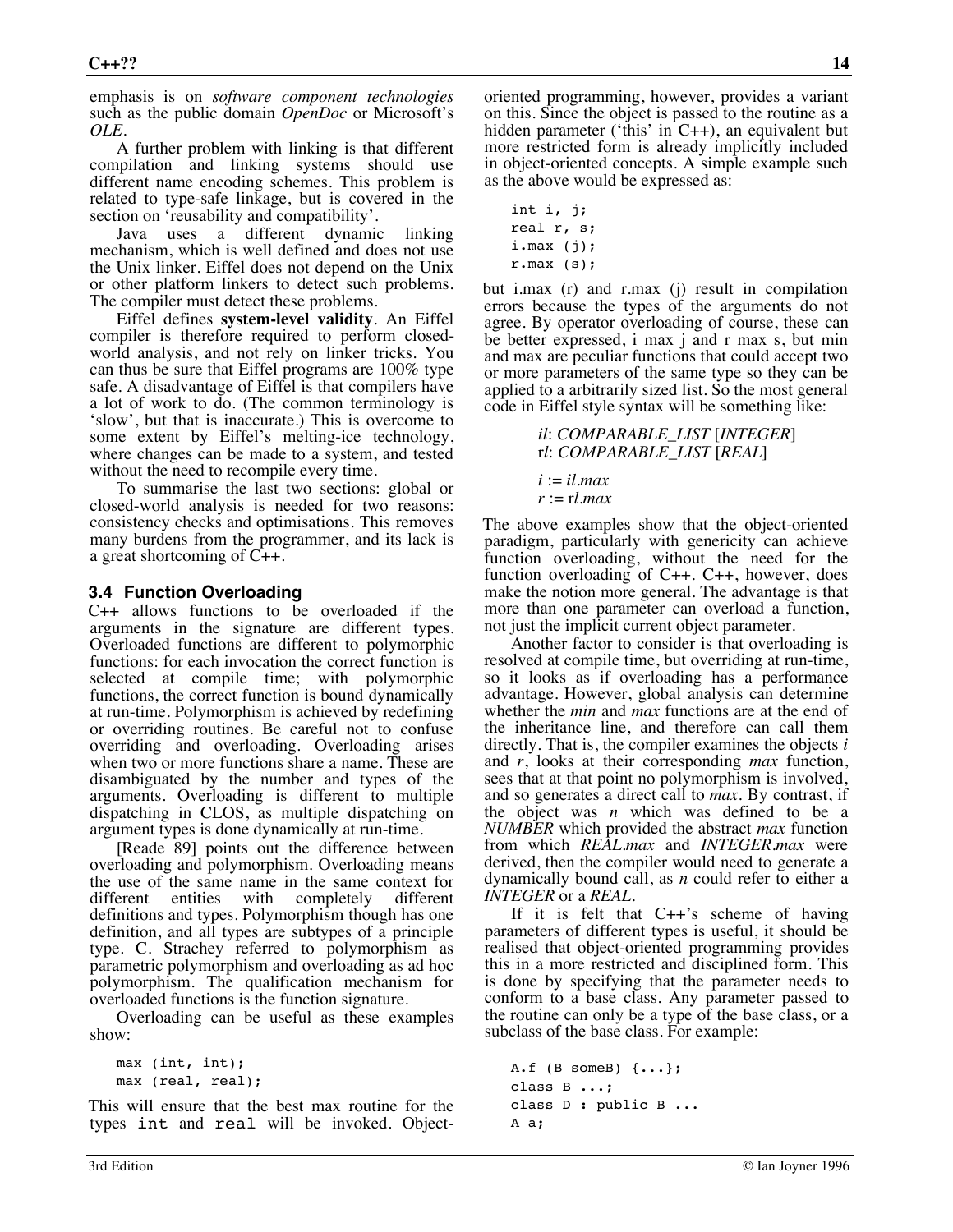```
D d;
a.f (d);
```
The entity 'd' must conform to the class 'B', and the compiler checks this.

The alternative to function overloading by signature, is to require functions with different signatures to have different names. Names should be the basis of distinction of entities. The compiler can cross check that the parameters supplied are correct for the given routine name. This also results in better self-documented software. It is often difficult to choose appropriate names for entities, but it is well worth the effort.

[Wiener 95] contributes a nice example on the hazards of virtual functions with overloading:

```
class Parent
{
    public:
       virtual int doIt (int v)
        {
           return v * v;
        }
};
class Child : public Parent
{
    public:
       int doIt (int v,
                  int av = 20)
        {
           return v * av;
        }
};
void main()
{
    int i;
   Parent *p = new Child();
   i = p->doIt(3);
}
```
What is the value in **i** after execution of this program? One might expect 60, but it is 9 as the signature of do<sup>It</sup> in Child does not match the signature in Parent. It therefore does not override the Parent doIt, merely overloads it, and the default is unusable.

Java also provides *method overloading*, where several methods can have the same name, but have different signatures.

The Eiffel philosophy is not to introduce a new technique, but to use genericity, inheritance and redefinition. Eiffel provides covariant signatures, which means the signatures of descendant routines do not have to match exactly, but they do have to conform, according to Eiffel's strong typing scheme.

Eiffel uses covariance with anchored types to implement examples such as max. The Vintage 95 Kernel Library specifies max as:

This says that the type of the argument to max must conform to the type of the current class. Therefore you get the same effect by redefinition without the overloading concept. You also get type checking to see that the parameter conforms to the current object. Genericity is also a mechanism that overcomes most of the need for overloading.

#### **3.5 The Nature of Inheritance**

Inheritance is a close relationship providing a fundamental OO way to assemble software components, along with composition and genericity. Objects that are instances of a class are also instances of all ancestors of that class. For effective object-oriented design the consistency of this relationship should be preserved. Each redefinition in a subclass should be checked for consistency with the original definition in an ancestor class. A subclass should preserve the requirements of an ancestor class. Requirements that cannot be preserved indicate a design error and perhaps inheritance is not appropriate. Consistency due to inheritance is fundamental to object-oriented design. C++'s implementation of non-virtual overloading, means that the compiler does not check for this consistency. C++ does not provide this aspect of object-oriented design.

Inheritance has been classified as 'syntactic' inheritance and 'semantic' inheritance. Saake et al describe these as follows: "Syntactic inheritance denotes inheritance of structure or method definitions and is therefore related to the reuse of code (and to overriding of code for inherited methods). Semantic inheritance denotes inheritance of object semantics, ie of objects themselves. This kind of inheritance is known from semantic data models, where it is used to model one object that appears in several roles in an application." [SJE 91]. Saake et al concentrate on the semantic form of inheritance. Behavioural or semantic inheritance expresses the role of an object within a system.

Wegner, however, believes code inheritance to be of more practical value. He classifies the difference between syntactic and semantic inheritance as code and behaviour hierarchies [Weg 91] (p43). He suggests these are rarely compatible with each other and are often negatively correlated. Wegner also poses the question of "How should modification of inherited attributes be constrained?"<br>Code inheritance provides a basis for Code inheritance provides a basis for modularisation. Behavioural inheritance provides modelling by the 'is-a' relationship. Both are useful in their place. Both require consistency checks that combinations due to inheritance actually make sense.

It seems that inheritance is most powerful in the most restrictive form of a semantics preserving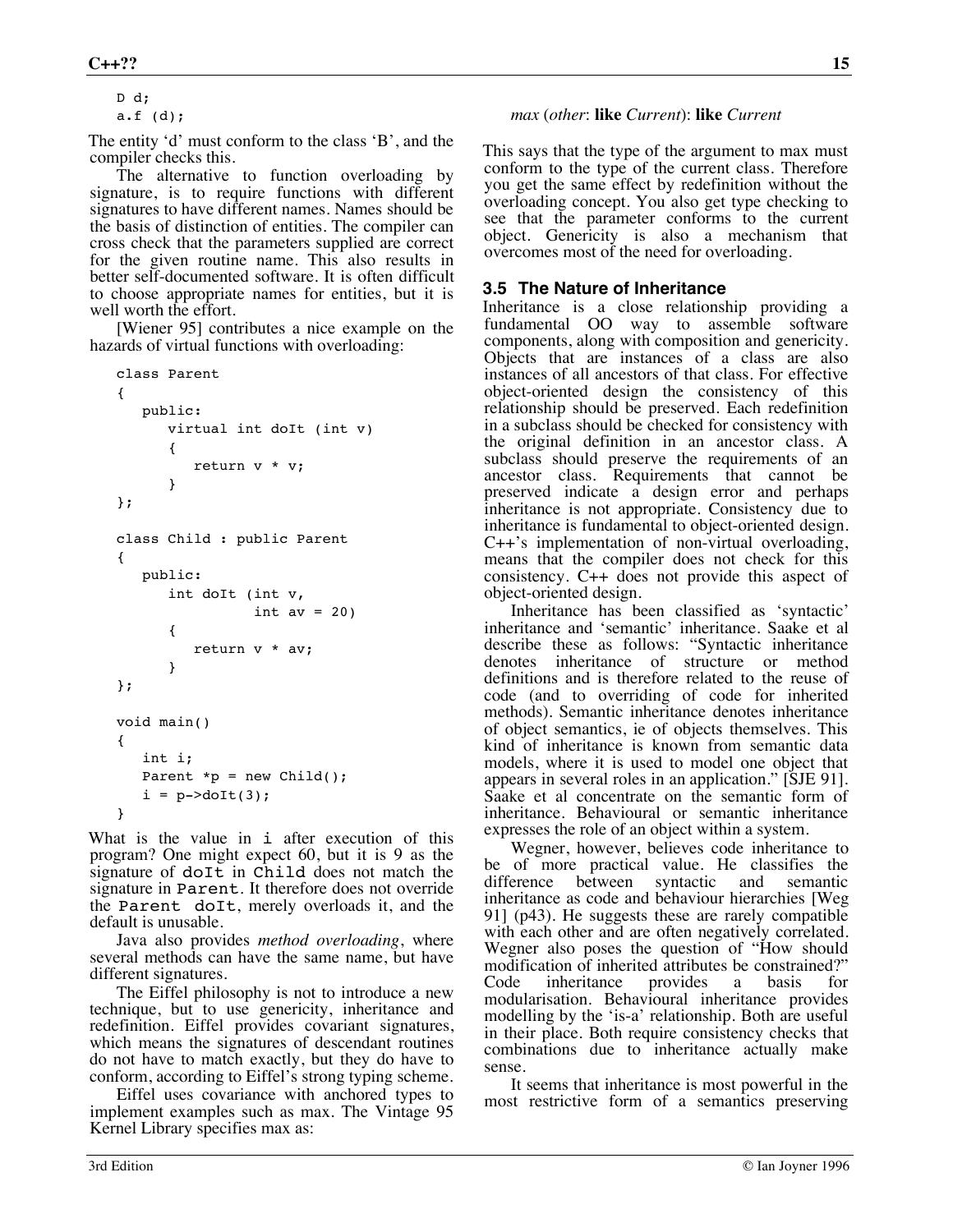relationship; a subclass should preserve the assumptions of ancestor classes.

Meyer [Meyer 96a and 96b] has also produced a classification of inheritance techniques. In his *taxonomy* he identifies 12 uses of inheritance, all of which he finds useful. This analysis also gives a good idea of when inheritance can be used, and when it should not.

Software components are like jig-saw pieces. When assembling a jig-saw the shape of the pieces must fit, but more importantly, the resulting picture must make sense. Assembling software components is more difficult. A jig-saw is reassembling a picture that was complete before. Assembling software components is building a picture that has never been seen before. What is worse, is that often the jig-saw pieces are made by different programmers, so when the whole system is assembled, the pictures must fit.

Inheritance in  $C_{++}$  is like a jig-saw where the pieces fit together, but the compiler has no way of checking that the resultant picture makes sense. In other words C++ has provided the syntax for classes and inheritance but not the semantics. Reusable C++ libraries have been slow to appear, which suggests that C++ might not support reusability as well as possible. By contrast Java, Eiffel and Object Pascal are packaged with libraries. Object Pascal went very much in hand with the MacApp application framework. Java has been released coupled with the Java API, a comprehensive library. Eiffel is also integrated with an extremely comprehensive library, which is even larger than Java's. In fact the concept of the library preceded Eiffel as a project to reclassify and produce a taxonomy of all common structures used in computer science. [Meyer 94].

#### **3.6 Multiple Inheritance**

Both Eiffel and C++ provide multiple inheritance. Java does not, claiming it results in many problems. Instead Java provides *interfaces*, which are similar to Objective C's protocols. Sun claims interfaces provide all the desirable features of multiple inheritance.

Sun's claim that multiple inheritance results in problems is true particularly in the way that C++ has implemented multiple inheritance. What seems like a simple generalisation of inheriting from multiple classes instead of just one, turns out to be nontrivial. For example, what should be the policy if you inherit an item of the same name from two classes? Are they compatible? If so should they be merged into a single entity? If not, how do you disambiguate them? And so the list goes on.

Java's interface mechanism implements multiple inheritance, with one important difference: the inherited interfaces must be abstract. This does obviate the need to choose between different implementations, as with interfaces there are no implementations. Java allows the declaration of constant fields in an interface. Where these are multiply inherited, they merge to form one entity so

that no ambiguity arises, but what happens if the constants have different values?

Since Java does not have multiple inheritance, you cannot do *mixins* as you can in C++ and Eiffel. Mixin is the ability to inherit sets of non-abstract routines from different classes to build a new complex class. For example, you might want to import utility routines from a number of different sources. However, you can achieve the same effect using composition instead of inheritance, so this is probably not a great minus against Java.

Eiffel solves multiple inheritance problems without having to introduce a separate, interface mechanism.

Some feel that single inheritance is elegant by itself, but that multiple inheritance is not. This is one particular standpoint.

BETA [Madsen 93] falls into the 'multiple inheritance is inelegant' category: "Beta does not have multiple inheritance, due to the lack of a profound theoretical understanding, and also because the current proposals seem technically very complicated." They cite Flavors as a language that mixes classes together, where according to Madsen, the order of inheritance matters, that is inheriting  $(A, B)$  is different from inheriting  $(B, A)$ .

Ada 95 is also a language that avoids multiple inheritance. Ada 95 supports single inheritance as the *tagged type extension*.

Others feel that multiple inheritance can provide elegant solutions to particular modelling problems so is worth the effort. Although, the above list of questions arising from multiple inheritance is not complete, it shows that the problems with multiple inheritance can be systematically identified, and once the problems are recognised, they can be solved elegantly. While [Sakkinen 92] goes into the problems of multiple inheritance in great depth, he defends it.

Eiffel has taken the approach that multiple inheritance poses some interesting and challenging problems, but rises to the challenge, and solves them elegantly. Nor does the order of inheritance matter. All resolutions that the programmer must specify are given in the inheritance clause of a class. This includes *renaming* to ensure that multiple features inherited with the same name end up as multiple features with unambiguous names, *redefining*, new *export* policies for inherited features, *undefining*, and disambiguating with *select*. In all cases, the action taken by the compiler, whether using fork or join semantics is made clear, and the programmer has complete control.

C++ has a different disambiguation mechanism to Eiffel. In Eiffel, one or both of the features must be given a different name in the renames clause. In C++ the members must be disambiguated using the *scope resolution operator* '::'. The advantage of the Eiffel approach is that the ambiguity is dealt with declaratively in one place. Eiffel's inheritance clause is considerably more complex than C++'s, but the code is considerably simpler, more robust and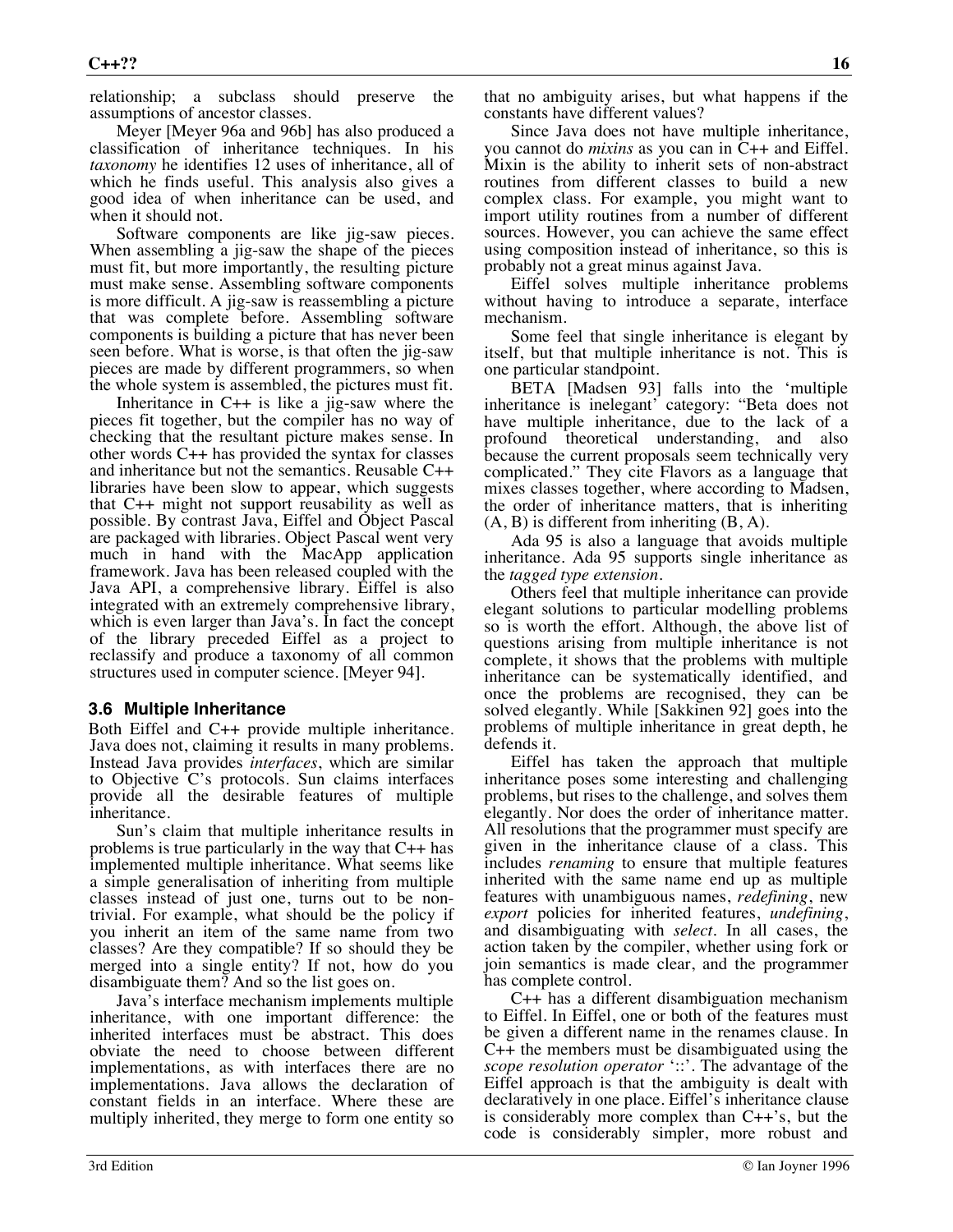flexible, which is the advantage of the declarative approach as against the operator approach. In C++, you must use the scope resolution operator in the code, every time you run into an ambiguity problem between two or more members. This clutters the code, and makes it less malleable, as if anything changes that affects the ambiguity, you potentially have to change the code everywhere, where the ambiguity occurs.

According to [Stroustrup 94] section 12.8, the ANSI committee considered renaming, but the suggestion was blocked by one member who insisted that the rest of the committee go away and think about it for two weeks. The example in section 12.8 shows how the effect of renaming is achieved, without explicit renaming. The problem is, if it took this group of experts two weeks to work this out, what chance is there for the rest of us?

The scope resolution operator is used for more than just multiple inheritance disambiguation. Since ambiguities could be avoided by cleaner language design, the scope resolution operator is an ugly complication.

The question of whether the order of declaration of multiple parents matters in C++ is complex. It does affect the order in which constructors are called, and can cause problems if the programmer does really want to get low level. However, this would be considered poor programming practice.

Another difference between C++ and Eiffel is direct repeated inheritance. Eiffel allows:

class B inherit A, A end

but

class B : public A, public A  $\{ \}$ ;

is disallowed in C++.

#### **3.7 Virtual Classes**

The meaning of the keyword virtual is quite different when used in the context of a class to the context of a function: with a class it means that multiply inherited features are merged; with a function it means polymorphism. Virtual class does not mean that members in the class are all polymorphic. In fact the two uses of virtual actually mean quite the opposite of each other: virtual functions mean that there could be more than one function; virtual classes mean that if the class is multiply inherited, you only get a single copy.

C++ saves on keywords by overloading one keyword in several contexts, even though the uses have different or even opposite meanings. Static is another case, which is used in three different contexts. The keyword count metric does not show that C++ is a small non-complex language: less keywords have made C++ more complex and confusing.

So what do virtual classes do? If class D multiply inherits class A via classes B and C, then if D wants to inherit only a single shared copy of A,

the inheritance of A must be specified as virtual in both B and C. C++ virtual classes raise two questions. Firstly, what happens if A is declared virtual in only one of B or C? Secondly, what if another class E wants to inherit multiple copies of A via B and  $C$ ? In  $C_{++}$ , the virtual class decision must be made early, reducing the flexibility that might be required in the assembly of derived classes. In a shared software environment different vendors might supply classes B and C. It should be left to the implementor of class D or E, exactly how to resolve this problem. And this is the simplest case: what if A is inherited via more than two paths, with more than two levels of inheritance? Flexibility is key to reusable software. You cannot envisage when designing a base class all the possible uses in derived classes, and attempting to do so considerably complicates design.

As Java has no multiple inheritance, there is no problem to be solved here.

The Eiffel mechanism allows two classes D and E inheriting multiple copies of A to inherit A in the appropriate way independently. You do not have to choose in intermediate classes whether A is virtual, ie., inherited as a single copy, or not. The inheritance is more flexible and done on a feature by feature basis, and each feature from A will either fork, in which it becomes two new features; or join, in which case there is only one resultant feature. The programmer of each descendant class can decide whether it is appropriate to fork or join each feature independently of the other descendants, or any policy in A.

The fine grained approach of Eiffel is a significant benefit over C++. While the Eiffel approach is more sophisticated and flexible, the syntax is far simpler, and the concepts are easier to understand.

# **3.8 Templates**

Templates are C++'s mechanism to implement the concept of *genericity*. Templates are much the same as *parameterised classes*, which is the mechanism Eiffel uses for genericity. Genericity is a major feature of Ada and Algol 68 and is a valuable addition to C++. Some see genericity as a more fundamental software assembly mechanism than inheritance, and certainly less problematic. Ada is an example where genericity is more fundamental than inheritance. In C++'s Standard Template Library (STL), genericity is used almost exclusively instead of inheritance. Meyer [Meyer 88] states that genericity is an essential part of an object-oriented language. [P&S 94] see genericity as a mechanism that achieves type substitution, which you cannot do with inheritance. Thus genericity is essential as a complementary concept to inheritance.

Genericity allows you to build collections of items, where the type of items is known, and items can be retrieved from the collection as that type, without type casting. In a language without genericity you code a *LIST* class, and objects of any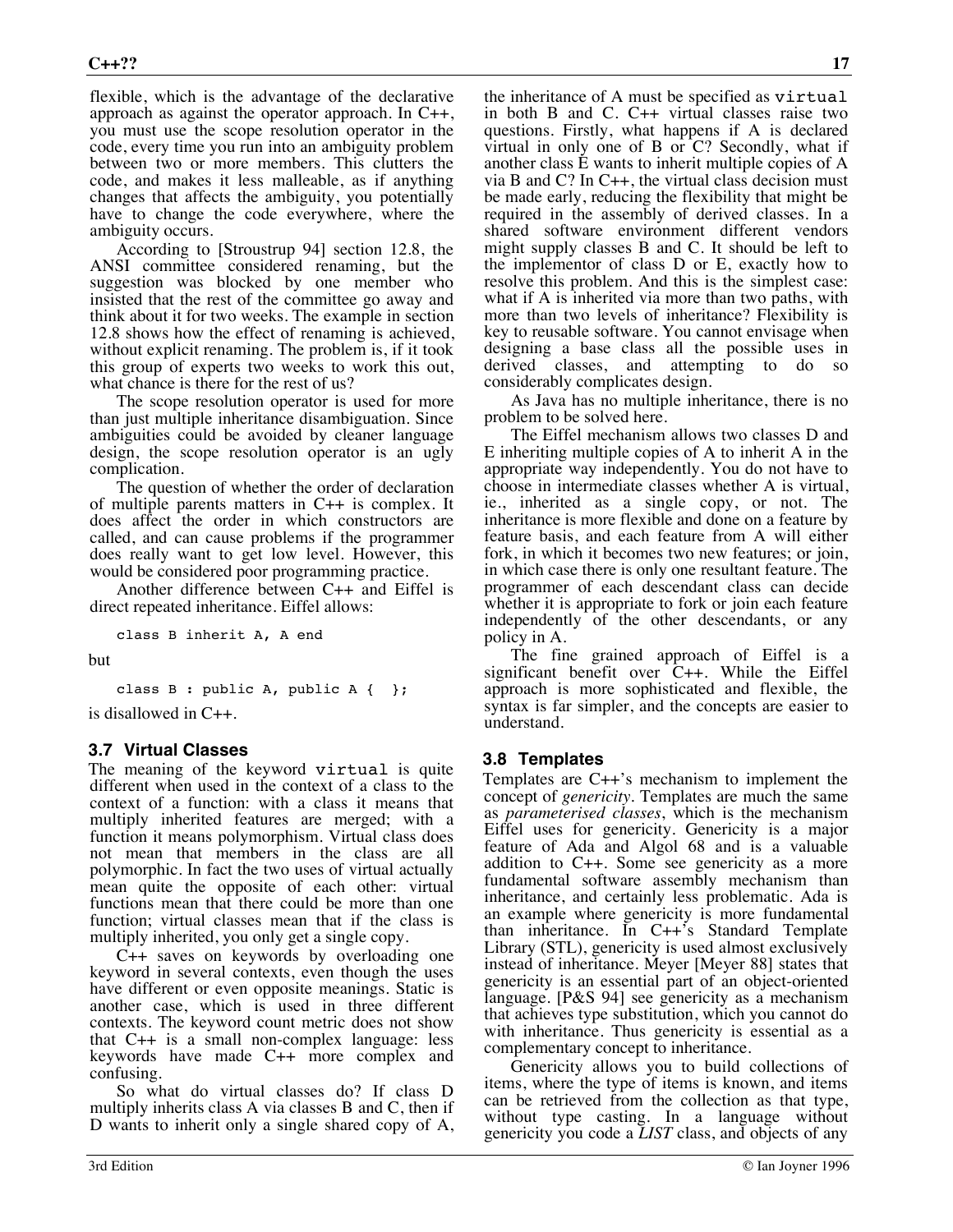type can be added to lists. If the list is only for shopping items, it makes semantic nonsense to add a person to the list. Without genericity there is no static type check to ensure you can't add people to your shopping list. You might be able to catch this occurrence at run time, but the advantage of static typing is lost.

Without genericity you could code specific lists for shopping items, people, and every other item you could put in lists. The basic functionality of all lists is the same, but you must duplicate effort, and manually replicate code. That is you must duplicate effort if you are going to preserve semantics and be type safe.

Languages such as Eiffel and C++ allow you to declare a *LIST* of *shopping items*, so the compiler can ensure that you cannot add people to such a list. You can also easily add lists that contain any other type of entity, just by a simple declaration. You do not have to manually replicate the basic functionality of the list for every type of element you are going to put in it.

This has lead to a criticism of the C++ template mechanism that you get 'code bloat'. That is for every type based on a template definition the compiler might replicate the code. Seeing that the purpose of templates is to save the programmer from manual replication, this does not seem like a bad thing. A good implementation of C++ will avoid 'code bloat' where possible. In fact it is allowed for in the C++ ARM: "This can cause the generation of unnecessarily many function definitions. A good implementation might take advantage of the similarity of such functions to suppress spurious replications."

Thus I don't criticise  $C_{++}$  as others have done on the basis of 'code bloat'. The whole concept of generics and templates is simple and yet powerful, and allows the generation of quite sophisticated programs from simple specifications. If you are overly worried about 'code bloat', simply do not use genericity. As [Stroustrup 94] points out "What you don't use, you don't pay for." This is a good principle for compiler implementors. Many people will use genericity though, as few will find it practical to code a different kind of *LIST* for every possible list element.

While the concept of genericity and templates is correct, there are several problems with templates in C++. The syntax leaves a lot to be desired. Readers can of course form their own opinions of that. However, again C++ masks what is a simple and powerful mechanism with complicated syntax, so people will baulk at using it. There are examples of where the quirky syntax is a trap for young players [Stroustrup 94]. For example, declaring a list of a list of integers would easily be notated:

#### List<List<int>> a;

However, this results in a syntax error as  $\gg$  is the right shift or output operator. You must notate this as  $\leq$  >  $\leq$ :

List<List<int> > a;

Further, "template" is confusing terminology, as the conceptual view is that a class is a template for a set of objects. "Object-oriented languages allow one to describe a template, if you will, for an entire set of objects. Such a template is called a class." [Ege 96]. This is not the meaning of the C++ term template, which refers to genericity.

Another more serious problem is that there is no constraint on the types that can be used as the parameters to the templates; the coder of a template class can make no assumptions about the type of the generic parameter. Thus the class coder cannot issue a function call from within the template class to the generic type without a type cast.

As the ARM says on this topic: "Specifying no restrictions on what types can match a type argument gives the programmer the maximum flexibility. The cost is that errors - such as attempting to sort objects of a type that does not have comparison operators - will not in general be detected until link time."

This shows the need for at least an optional type constraint on the actual types passed to the template. Eiffel has such optional constraints in the form of *constrained genericity*. For example:

#### **class** *SORTED\_LIST* [*T* -> *COMPARABLE*]

# **feature** *insert* (*item*: *T*) **is** ... **end**

...

**end**

ensures that the type of the item to insert has appropriate comparison operators from type *COMPARABLE* in order to insert item in the right place in the *SORTED\_LIST*. Note that multiple inheritance is important, so that any type eligible for insertion in the *SORTED\_LIST* includes the comparison operators.

Java, alas has no genericity mechanism. The Java recommendation is to use type casts when ever retrieving an object from a container class [Flan 96].

[P&S 94] have a good chapter on genericity. Genericity is the ability to build a derived class from a base class by type substitution. Compare this with inheritance, where you can add class members and redefine inherited routines. They criticise the parameterised class/template mechanisms of Eiffel and C++ for three reasons: firstly, there are two kinds of class, generic and non-generic; secondly, you can apply generic instantiation only once; and thirdly, a generic instance is not a subclass.

BETA uses a different mechanism, *virtual binding*, which is more flexible than the Eiffel/C++ parameterised classes, but [P&S 94] shows that you can produce derived classes that are not statically type correct.

A significant problem with the parameterised class mechanism is that the base class designer must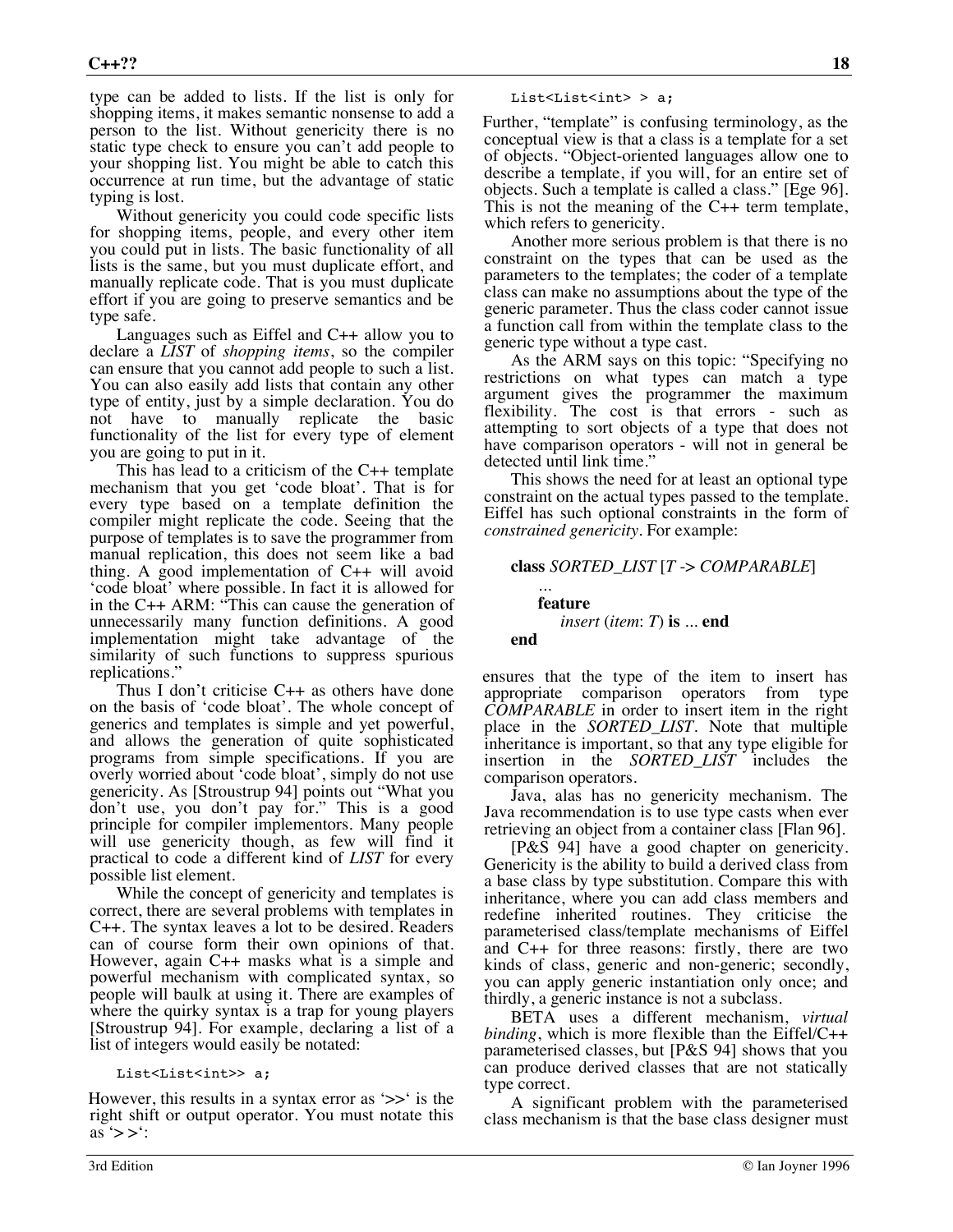think about it in advance, and then only the types nominated in the parameter list can be substituted. This reduces flexibility. [P&S 94] suggests a genericity mechanism known as *class substitution*, which make inheritance and genericity orthogonal rather than independent concepts. Class substitution has the advantage that a base class designer does not need to design genericity into the base class, any subclass can perform class substitution; and any type in the base class may be substituted, not only those given in the parameter list. Furthermore, class substitution can be applied repeatedly, whereas instantiation of a parameterised class can be done only once.

An example of class substitution in Eiffel like syntax is:

class A  
\nfeature  
\n
$$
x, y: T
$$
  
\n $assign$  is  
\n $loop$   
\n $x := y$   
\nend

This can be modified using class substitution:

$$
A [T <- INTEGR]
$$
  
\n
$$
A [T <- ANIMAL]
$$

You can also use constrained genericity with exactly the same syntax that Eiffel now has, as in the *SORTED\_LIST* example, except that semantically the  $[T \rightarrow \text{COMPARABLE}]$  only specifies that any class substituting  $T$  must be a subclass of  $COMPARABLE$ .  $T > COMPARABLE$  is not a parameter list though. You can build new types out of sorted list:

*SORTED\_LIST* [*T* <- *INTEGER*] *SORTED\_LIST* [*T* <- *STRING*]

Java might be in the best position to implement this flexible class substitution mechanism for genericity, as it has not implemented genericity yet. Eiffel and C++ could extend their mechanisms, but then there would be two ways of doing the same thing, except the class substitution mechanism is more flexible than parameterised classes. I do not know of any languages that implement class substitution as yet, and other consequences must be thought through before adding it to languages, so don't dispose of your Eiffel and C++ compilers just yet!

#### **3.9 Name Overloading**

Clear names are fundamental in producing selfdocumenting software helping to produce maintainable and reusable software components. Names are

fundamental in freeing programmers from low level manipulation of addresses. Naming is the basis for differentiating between different entities in a software module. In programming, when we use the term name, we usually mean identifier. To be precise, a name is a label which can refer to more than one entity, in which case the name is ambiguous. An identifier is a name that unambiguously identifies an entity. (To be mathematical, a name is a relation, an identifier is a function.) Where a name is ambiguous, it needs qualification to form an identifier to the entity. For example, there could be two people named John Doe; to disambiguate the reference, you would qualify each as John Doe *of Washington* or John Doe *of New York*.

Name overloading allows the same name to refer to two or more different entities. The problem with an ambiguous name is whether the resultant ambiguity is useful, and how to resolve it, as ambiguity weakens the usefulness of names to distinguish entities.

Name overloading is useful for two purposes. Firstly, it allows programmers to work on two or more modules without concern about name clashes. The ambiguity can be tolerated as within the context of each module the name unambiguously refers to a unique entity; the name is qualified by its surrounding environment. Secondly, name surrounding environment. Secondly, name overloading provides polymorphism, where the same name applied to different types refers to different implementations for those types. Polymorphism allows one word to describe 'what' is computed. Different classes might have different implementations of 'how' a computation is done. For example 'draw' is an operation that is applicable to all different shapes, even though circles and squares, etc., are 'drawn' differently.

These two uses of name overloading provide a powerful concept. The use of the same name in the same context must be resolved. Errors can result from ambiguity, in which case the programmer must differentiate between entities with some form of qualification of the name. A common way to do this is to introduce extra distinguishing names. For example, in a group of people where two or more share the same first name, they can be distinguished by their surname. Similarly a unique first name will distinguish the members of a family with a common surname.

This is analogous to classes, where each class in a system is given a unique name. Each member within a class is also given a unique name. Where two objects with members of the same name are used within the same context, the object name can qualify the members. In this case the dot operator acts as a qualifier, for example, a.mem and b.mem.

Locals in a recursive environment are an example of ambiguity which is resolved at run-time. A single local identifier in the static text of a function can refer to many entities. When the function is called recursively, the name is qualified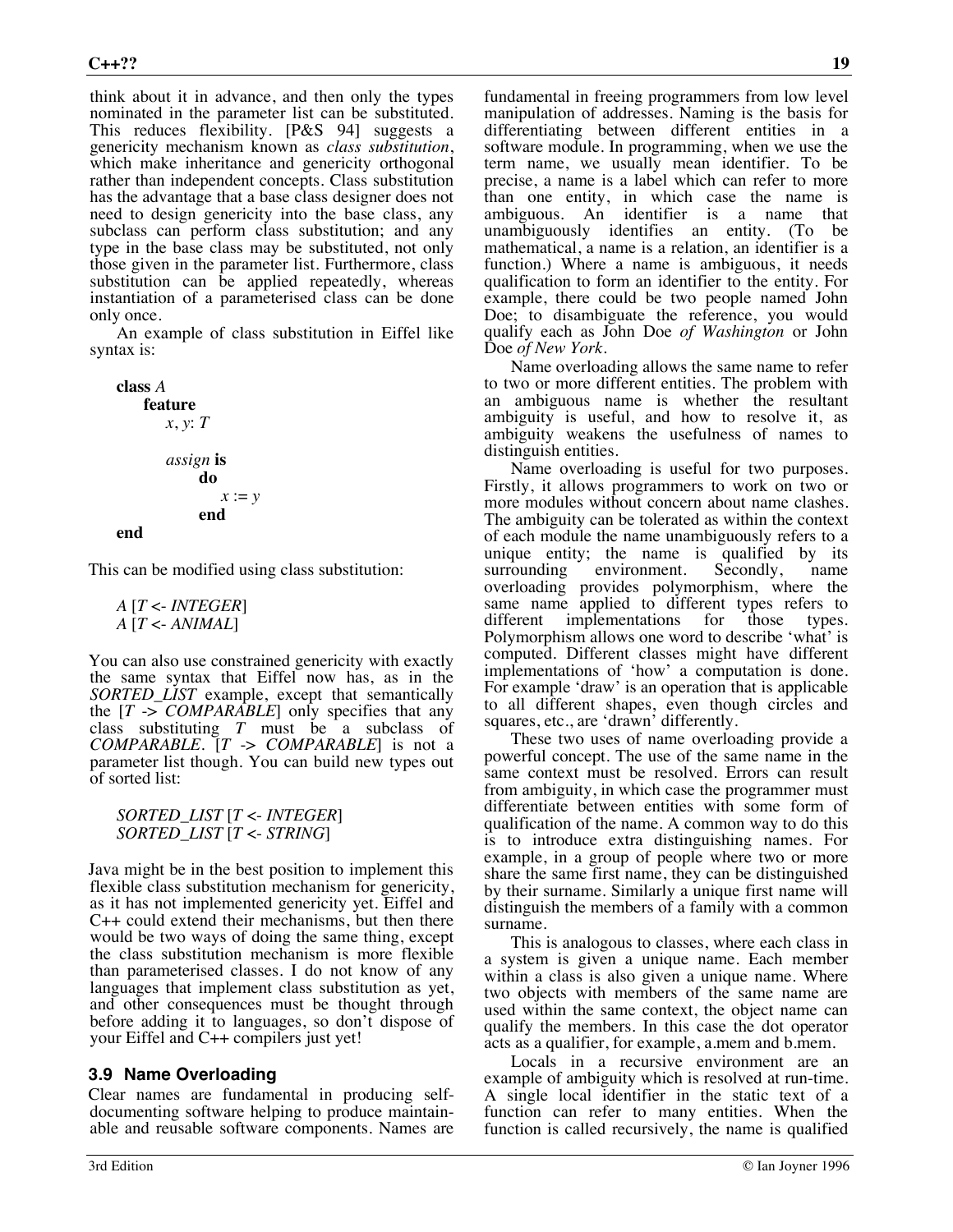by the call history of the function to give the exact memory cell where it resides.

Many block structured languages provide overloading by scoping. Scoping allows the same name to be used in different contexts without clash or confusion, but nested blocks have a subtle problem. Names in an outer block are in scope in inner blocks, but many languages allow a name to be overloaded in an inner block, creating a 'scope hole' hiding the outer entity, preventing it from being accessed. The name in the inner block has no relationship with the entity of the same name in the outer block. Textually nested blocks 'inherit' named entities from outer blocks. Inheritance accomplishes this in object-oriented languages, eliminates the need to textually nest entities, and accomplishes textual loose coupling. Nesting results in tightly coupled text.

Contrary to most languages, a name should not be overloaded while it is in scope. The following example illustrates why:

```
{
   int i;
   {
     int i; // hide the outer i.
    i = 13; // assign to the inner i.
     // Can't get to the outer i here.
     // It is in scope, but hidden.
  }
}
```
Now delete the inner declaration:

```
{
   int i;
   {
       i = 13; // Syntactically valid,
                // but not the intention.
   }
}
```
The inner overloaded declaration is removed, and references to that name do not result in syntax errors due to the same name being in the outer environment. The inner instruction now mistakenly changes the value of the outer entity. A compiler cannot detect this situation unless the language definition forbids nested redeclarations. E.W. Dijkstra uses similar reasoning in 'An essay on the Notion: "The Scope of Variables"' in "A Discipline of Programming," [Dijkstra 76].

The above example demonstrates how nesting results in less maintainable programs due to tight coupling between the inner and outer blocks, making each sensitive to changes in the other. The advantage of keeping components decoupled and separate is that a programmer can confidently make modifications to one component without affecting other components. Testing can be limited to the changed component, rather than a combination of

components, which quickly leads to an exponentiation in the number of tests required.

In Eiffel, overloading is recognised as being problematic, so even this form is disallowed: routine arguments and local variables cannot overload names of class features.

C++ has another analogous form of hiding: a non-virtual function in a derived class hides a function with the same signature in an ancestor class. This hiding is explained in section 13.1 of the C++ ARM. This is confusing and error prone. Learning all these ins and outs of the language is extremely burdensome to the programmer, often being learnt only after falling into a trap. Java does not have this problem as everything is virtual, so a function with the same signature will override rather than hide the ancestor function.

In order to overcome the effects of hiding, you can use the scope resolution operator '::'. The scope resolution operator of C++ provides an interesting twist to the above argument. Consider the following example from p16 of the ARM:

```
int q = 99;
int f(int g) // hide the outer g.
{
     return g ? g : :: g;
         // return argument if it
         // is nonzero otherwise
         // return global g
}
```
This would be simpler if the compiler reported an error on the redefinition of g in the parameter list: the programmer would simply change the name of one of the entities with no need for the scope resolution operator:

```
int q = 99;
int f(int h)
{
     return h ? h : g;
}
```
With the introduction of namespaces in 1993, the '::' operator now resolves names in namespaces. For example  $A: x$ , means the entity  $x$  in namespace A. Above  $: q$  means the entity q in the global namespace. Since declarations in a namespace are really just members of a fixed structure, it would have been cleaner to just use the access operator '.', and avoid the ugly scope resolution operator.

Java does not provide a scope resolution operator. However, there are no globals, so the only case where the above is a problem is between class members, and method parameters or locals.

Java does have a similar problem though. The problem is with *shadowed variables*. With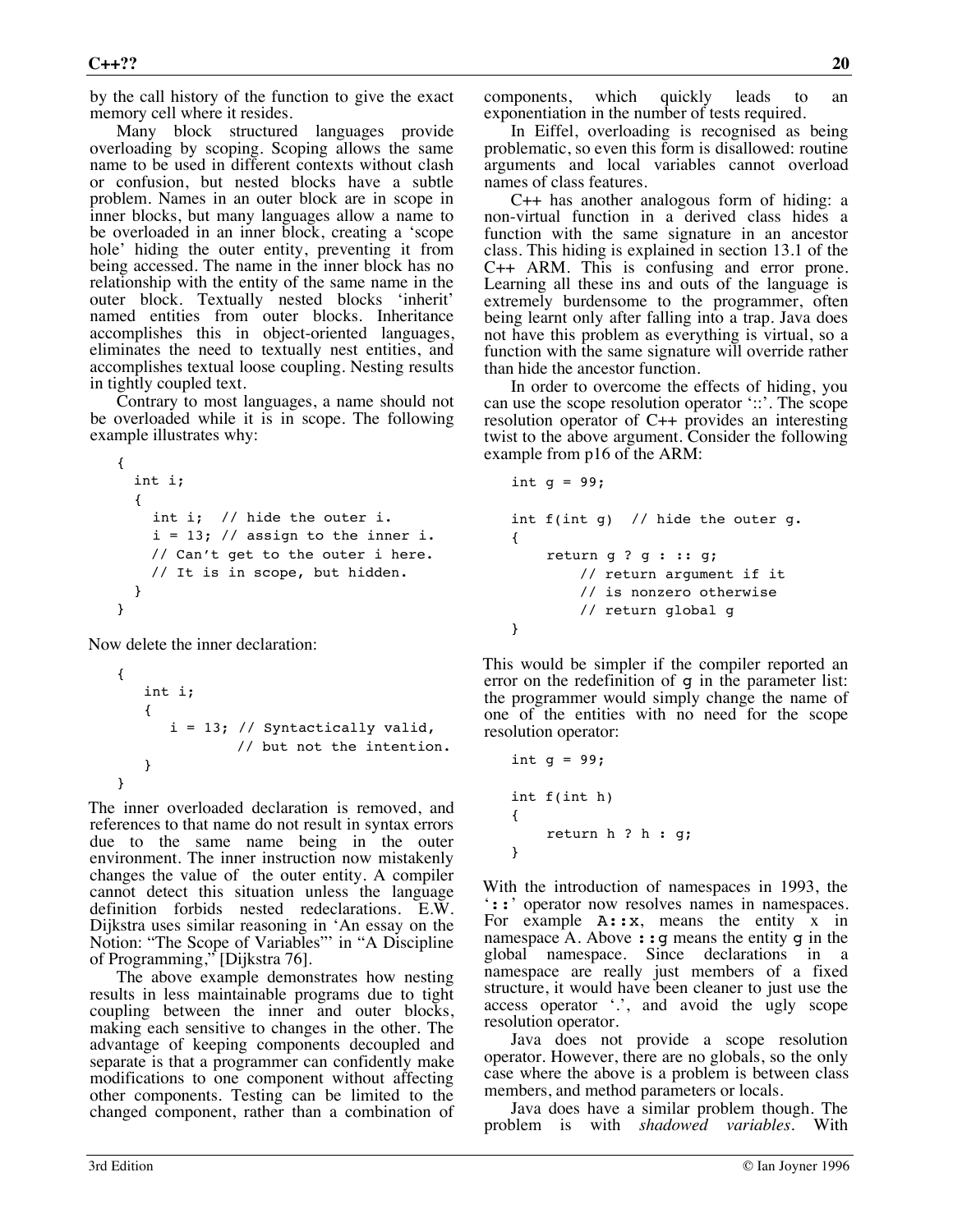shadowed variables, a variable named *x* in a superclass can be hidden from the current class by another variable named *x*. You can still access both variables by the use of *this.x* and *super.x*, which are the equivalents of scope resolution. The ambiguity problem would have been better avoided altogether by reporting a duplicate identifier.

Eiffel also has no globals, so a construct such as namespaces is not needed. Eiffel does not allow name clashes: you must either change the name of one of the entities, or when combining classes with inheritance, use a **rename** clause. With this scheme there is no need for scope resolution or 'super' operators, making the imperative part of the language simpler, by using declarative techniques.

#### **3.10 Nested Classes**

Simula provided textually nested classes similar to nested procedures in ALGOL. Textual (syntactic) nesting should not be confused with semantic nesting, nor static modelling with dynamic run-time nesting. Modelling is done in the semantic domain, and should be divorced from syntax; you do not need textually nested classes to have nested objects. Nested classes are contrary to good object-oriented design, and the free spirit of object-oriented decomposition, where classes should be loosely coupled, to support software reusability.

Instead of tightly coupled environments:



You should decouple depending on the modelling requirements:



This is a more flexible arrangement, both in terms of modelling and program maintenance.

There are two problems with nested classes: firstly, the inner class is dependent on the outer class, and so is not reusable, contrary to good object-oriented design, where classes are independent; secondly, the inner class has access to the implementation of the outer class, so implementation hiding is violated. Where access to a class's implementation is needed, you should use inheritance, but note this models the is-a relationship, not the component-of relationship that nested classes do.

Semantic nesting is achieved independently of textual nesting. In object-oriented design all objects should interact only via well defined interfaces, but objects of a class that is textually nested in another class have access to the outer object without the benefit of a clean interface. C avoided the complexity of nested functions, but C++ has chosen to implement this complexity for classes, which is of less use than nested functions, and is contrary to good object-oriented design.

Pascal and ALGOL programmers sometimes use nested procedures in order to group things together, but nested procedures are not necessary, and if you want to use a nested procedure in another environment, you have to dig it out of where it is and make it global, which is a maintenance problem. If the procedure uses locals from the outer environment, you have more problems. You will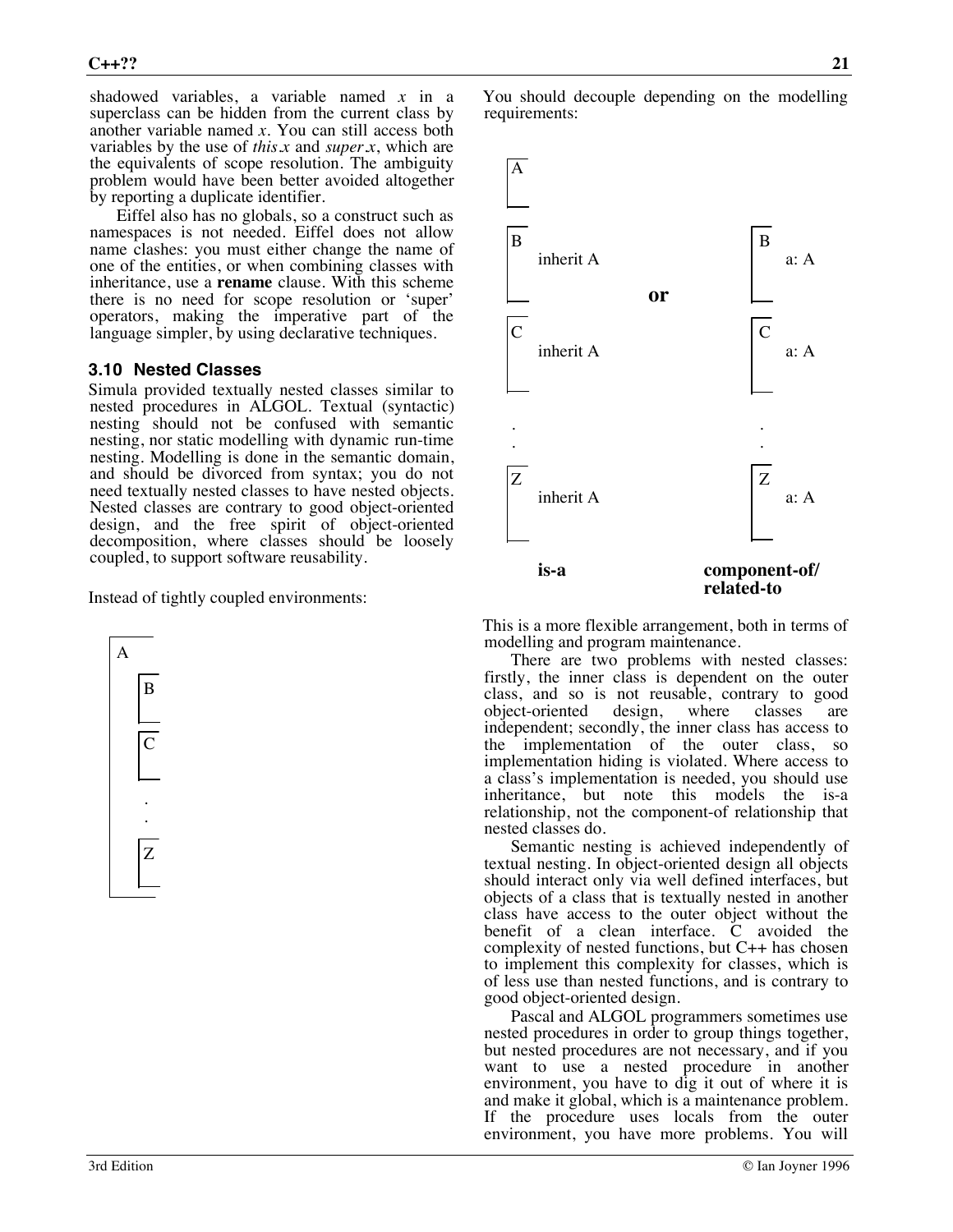have to change these to parameters, which is a cleaner approach anyway, and you will probably have to unindent all the text by one or more levels. Textually nested classes have worse problems.

Semantically, OOP achieves nesting in two ways: by inheritance and object-oriented composition. Modelling nesting is achieved without tight textual coupling. Consider a car. In the real world the engine is embedded in the car, but in object-oriented modelling embedding is modelled without textual nesting. Both car and engine are separate classes: the car contains a reference to an engine object. This allows the vehicle and engine hierarchy to be independently defined. Engine is derived independently into petrol, diesel, and electric engines. This is simpler, cleaner and more flexible than having to define a petrol engine car, a diesel engine car, etc., which you have to do if you textually nest the engine class in the car. In the real world you can change the cars engine, so it does not even make sense to tightly couple the car and the engine.

In C++, not only can classes be nested within other classes, but also within functions, thereby tightly coupling a class to a function. This confuses class definition with object declaration. The class is the fundamental structure in object-oriented programming and nothing has existence separate from a class (including globals).

Neither Java, nor Eiffel provide nested classes, and yet everything you can model in C++, you can also model in these languages, without the problems associated with textual nesting.

Chapter 18 of [Madsen 93] provides very good insights about modelling; classification and composition are the means to organise complexity in terms of hierarchies. [Madsen 93] enumerates four kinds of composition: whole-part composition, reference composition, localisation, and concept composition. They say that these are not altogether independent as one composition relationship could fall into two or more categories. Whole-part composition models the car example above, where the engine is part of the car. Reference composition is illustrated where a person makes a hotel reservation. The person is not a part of the reservation, but the reservation references the person. [Madsen 93] can be consulted for definitions of localisation and concept composition.

As examples can be given of composition that can be modelled in terms of more than one of the categories of composition, it is better not to provide direct modelling of this in the programming language; your opinion might later change. BETA does have mechanisms for modelling the whole-part composition as embedded objects, and reference as references. However, this is quite different to textual nesting. There is no real need to support these different categories in your programming language. It is more important for the analyst to be cogniscent of these different flavours so that he can recognise

different kinds of composition in the problem domain.

#### **3.11 Global Environments**

There are two important properties of globals: firstly, a global is visible to the whole program, which is a compile-time view; and secondly, a global is active for the entire execution of a program, which is a run-time property. The first property is not desirable in the object-oriented paradigm, as will be explained below. The second property can easily be provided. The life of any entity is the life of the enclosing object, so to have entities that are active for the whole execution of the program, you create some objects when the program starts, which don't get deallocated until the program completes.

The global environment provides a special case of nested classes. When classes are nested in a global environment, dependencies can arise that make the classes difficult to decouple from the original program, and therefore not reusable, by themselves. You might be forced to relocate a large amount of the global environment as well. There are also problems with the related mechanisms of header files and namespaces. Even if a class is not intended for use in another context, it will benefit from the discipline of object-oriented design. Each class is designed independently of the surrounding environment, and relationships and dependencies between classes are explicitly stated.

In C++ functions can change the global environment, beyond the object in which they are encapsulated. Such changes are side-effects that limit the opportunity to produce loosely-coupled objects, which is essential to enable reusable software. This is a drawback of both global and nested environments.A good OO language will only permit routines in an object to change its state.

Removing the global environment is trivial: simply encapsulate it in an object or set of objects. The previously global entities are then subject to the discipline of object-oriented design; globals circumvent OOD. Objects can also provide a clean interface to the external environment, or operating system, without loss of generality, for a negligible performance penalty. Classes are independent of the surrounding environment, and the project for which they were first developed, and are more easily adaptable to new environments and projects.

Java has removed globals from the language altogether. Eiffel is another example of a language where there are no globals. Both these languages show that globals are not needed for, and even detrimental to the development of large computer systems.

In concurrent and distributed environments you are better off without globals. In a distributed environment, the global state of the system may be impossible to determine. In order to develop distributed systems, you cannot have globals. Similarly with concurrent environments, problems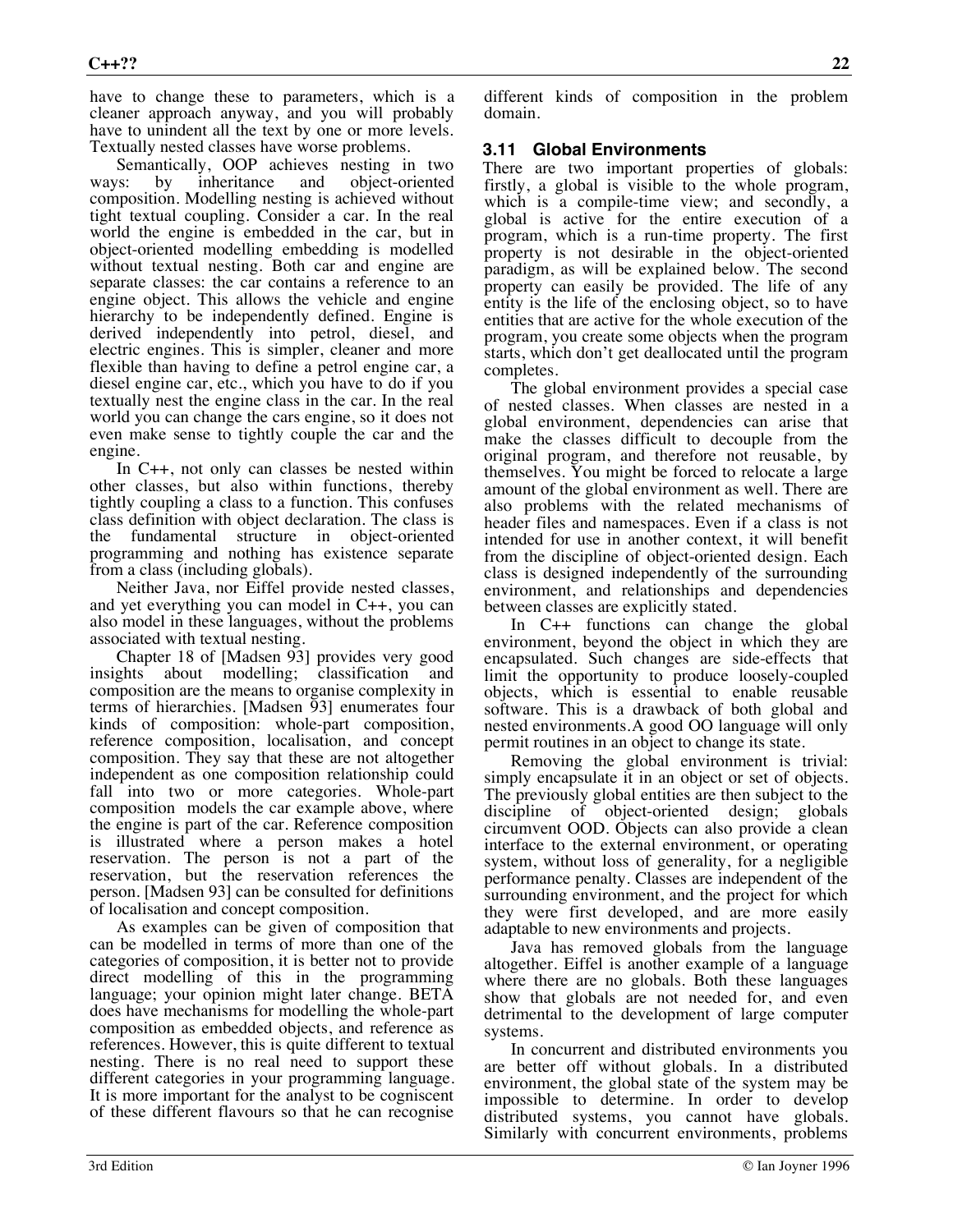arise when two or more process threads access shared resources at the same time. Shared resources should only be accessed via an object which manages the resource, and prevents contention for the shared resource. Such a resource should not be a global.

#### **3.12 Polymorphism and Inheritance**

Inheritance provides a textually decoupled form of subblock. The scope of a name is the class in which it occurs. If a name occurs twice in a class, it is a syntax error. Inheritance introduces some questions over and above this simple consideration of scope. Should a name declared in a base class be in scope in a derived class? There are three choices:

1) Names are in scope only in the immediate class but not in subclasses. Subclasses can freely reuse names because there is no potential for a clash. This precludes software reusability. Since subclasses will not inherit definitions of implementation, case 1 is not worth considering.

2) The name is in scope in a subclass, but the name can be overloaded without restriction. This is closest to the overloading of names in nested blocks. This is C++'s approach. Two problems arise: firstly, the name can be reused so the inherited entity is unintentionally hidden; secondly, because the new entity is not assumed to have any relationship to the original, its signature cannot be type checked with the original entity. Since consistency checks between the superclass and subclass are not possible, the tight relationship that inheritance implies, which is fundamental to object-oriented design, is not enforced. This can lead to inconsistencies between the abstract definition of a base class, and the implementation of a derived class. If the derived class does not conform to the base class in this way, it should be questioned why the derived class is inheriting from the base class in the first place. (See the nature of inheritance.)

3) The name is in scope in the subclass, but can only be overridden in a disciplined way to provide a specialisation of the original. Other uses of the name are reported as duplicate name errors. This form of overriding in a subclass ensures the entity referred to in the subclass is closely related to the entity in the ancestor class. This helps ensure design consistency. The relationship of name scope is not symmetric. Names in a subclass are not in scope in a superclass (although this is not the case in dynamically typed languages such as Smalltalk). In order to provide the consistent customisation of reusable software components, the same name should only be used when explicitly redefining the original entity. The programmer of the descendant class should indicate that this is not a syntax error due to a duplicate name, but that redefinition is intended, (the suggested keyword override has already been covered in the virtual section.) This choice ensures that the resultant class is logically constructed. This might seem restrictive, but is analogous to strong

typing, and makes inheritance a much more powerful concept.

#### **3.13 Type Casts**

"Syntactically and semantically, casts are one of the ugliest features of C and  $C++$ ." not my words or any other detractor of C++, but from [Stroustrup 94].

Mathematical functions map values from one type to values of another type. For example arithmetic multiplication maps the type 'pair of integers' to an integer:

```
Mult:INTEGER x INTEGER -> INTEGER
```
A language type system enables a programmer to specify which mappings make sense. Like functions, type casts map values of one type onto values of another type, but this *forces* one type to another, against the defined mappings, undermining the value of the type system. A strongly typed language with a well defined type system does not need casts: all type to type mapping is achieved with functions that are defined within the type system; no casts outside the type system are needed.

Type casts have been useful in computer systems. Sometimes it is required to map one type onto another, where the bit representation of the value remains the same. Type casts are a trick to optimise certain operations, but provide no useful concept that general functions don't provide. In many languages, the type system is not consistently defined, so programmers feel that type casts are necessary, or the language would be restrictive.

An example often used in programming is to cast between characters and integers. Type casts between integers and characters are easily expressed as functions using abstract data types (ADTs).

#### **TYPE**

*CHARACTER*

#### **FUNCTIONS**

*ord*: *CHARACTER* -> *INTEGER* // convert input character to integer *char*: *INTEGER* /-> *CHARACTER* // convert input integer to character

#### **PRECONDITION**

// check *i* is in range **pre char** (*i*: *INTEGER*) =  $0 \leq i$  **and**  $i \leq \textbf{ord}$  (*last character*)

The notation '->' means every character will map to an integer. The partial function notation  $\frac{1}{5}$  means that not every integer will map to a character, and a precondition, given in the **pre char** statement, specifies the subset of integers that maps to characters. Object-oriented syntax provides this consistently with member functions on a class:

*i*: *INTEGER ch*: *CHARACTER*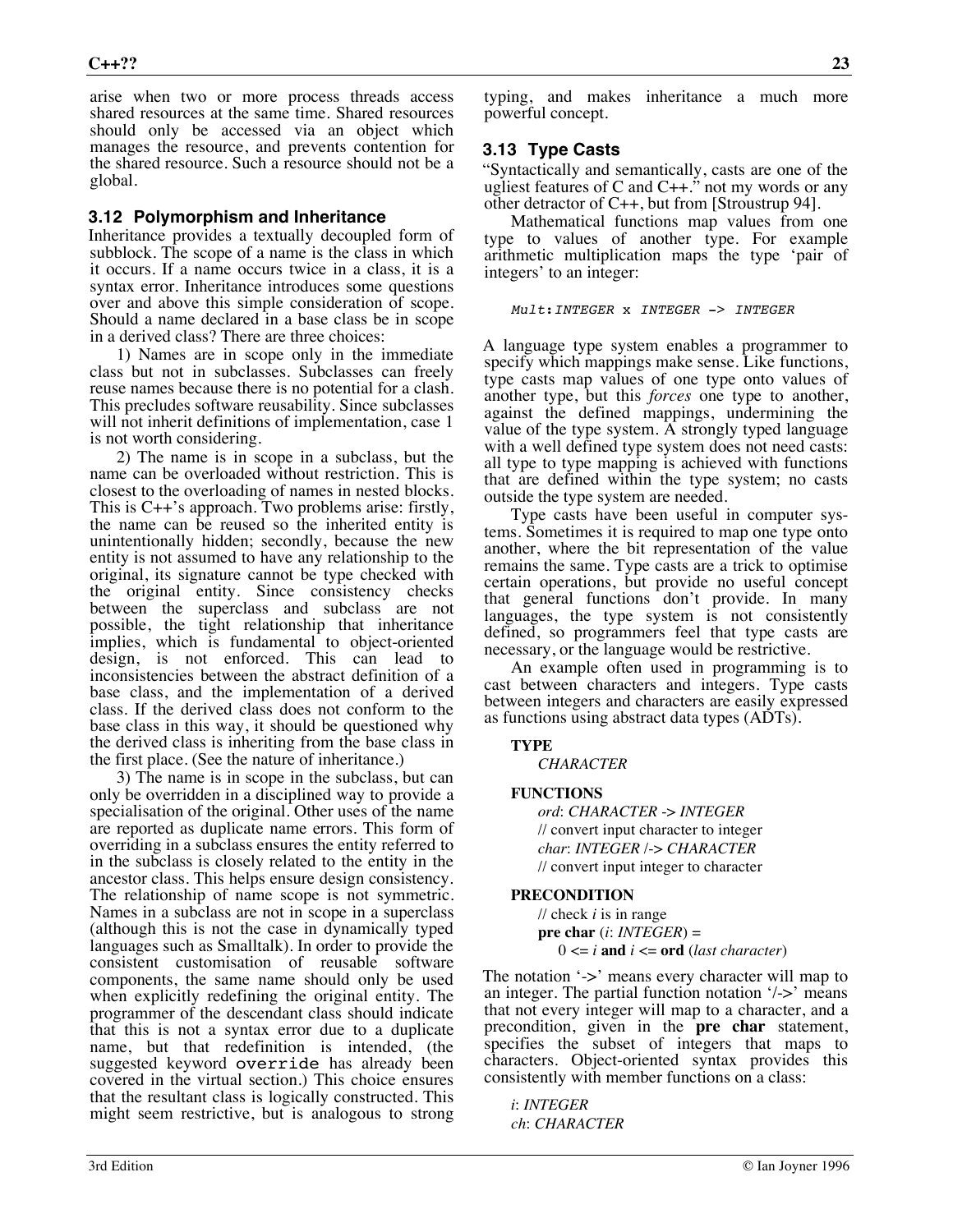$i := ch.ord$ // *i* becomes the integer value of the character. *ch* := *i*.*char*

// *ch* becomes the character corresponding to *i*.

but a routine char would probably not be defined on the integer type so this would more likely be:

*ch*.*char* (*i*)

// set *ch* to the character corresponding to *i*.

The hardware of many machines cater for such basic data types as character and integer, and it is probable that a compiler will generate code that is optimal for any target hardware architecture. Thus many languages have characters and integers as built in types. An object-oriented language can treat such basic data types consistently and elegantly, by the implicit definition of their own classes.

Another example of type conversion is from real to integer; but there are several options. Do you truncate or round?

#### **TYPE**

*REAL*

#### **FUNCTIONS**

*truncate*: *REAL* -> *INTEGER round*: *REAL* -> *INTEGER*

*r*: *REAL i*: *INTEGER*

*i* := *r*.*truncate* // *i* becomes the closest integer  $1/1 \le r$  $i := r$ *round* // *i* becomes the closest integer to *r*

Again many hardware platforms provide specific instructions to achieve this, and an efficient objectoriented language compiler will generate code best optimised for the target machine. Such inbuilt class definitions might be a part of the standard language definition.

#### **3.14 RTTI and Type casts**

Since the second edition of this critique in 1992, C++ added Run-Time Type Information (RTTI) in March 1993. This is a good and necessary feature, and a discussion of it helps clarify the notion of casts.

[P&S 94] makes a case against rejecting all programs that are not statically type correct. If a program is shown to be statically type correct, its type correctness is *guaranteed*, but static type checks can reject a class of programs that are otherwise type valid.

List classes are an example of where static type checking can reject a valid program. A list class can contain objects of many different types. Genericity and templates allow constructions such as *list of*

*objects*, *list of animals*, etc. These are types built from the generic *list* class.

In the list of animals, you might know that squirrels occur in even numbered slots in the list. You could then assign an even numbered list element to a variable of type squirrel. Dynamically, this is correct, but statically the compiler must reject it as it does not know that only squirrels occur in even locations in the list.

Things aren't always this simple. The programmer probably won't know the pattern of how particular animals are stored in the list. Consider a vet's waiting room. The vet might view his waiting room as being the type: *list of animals*. Calling in the first animal from the waiting room, it is important to know whether the animal is a cat or a hamster if the vet is to perform an operation on the animal. For many such cases object-oriented dynamic binding and polymorphism will suffice, so that the programmer does not have to know the exact type of the object, as long as the objects are sufficiently the same that the same operations can be applied, even though the implementations might be different.

However, this is not always sufficient, and sometimes it is important to know that you have retrieved a hamster from a list of animals.

For example, once our vet has performed the operation on the hamster or cat, he must know enough about their type to decide whether to now put the animal in the hamster cage, or the cat basket.

Casting can solve this problem, but it is a sledgehammer approach where much more elegant and precise solutions exist. [Stroustrup 94] notes: "The C and C++ cast is a sledgehammer."

Eiffel has such an elegant and precise solution called the *assignment attempt*, notated as '?=' instead of  $:=$ . A simple example is:

*waiting\_room*: *LIST* [*ANIMAL*] *fluffy*: *HAMSTER h\_cage*: *HAMSTER\_CAGE*

*fluffy* := *waiting\_room.first* -- error.

- -- The above assignment will be rejected by the
- -- compiler as **type** (*fluffy*) = *HAMSTER and*
- -- *ANIMAL* is not a subtype of *HAMSTER. Even*
- -- though we know that the animal will be a
- -- *HAMSTER*, and the program is valid, static
- -- type checking considers it invalid.

*fluffy* ?= *waiting\_room.first*

- -- If the first animal in the waiting room is
- -- indeed a *HAMSTER*, then *fluffy* will refer
- -- to that animal, else *fluffy* will be *Void.*

**if** *fluffy* /= *Void* **then**  *h\_cage.put* (*fluffy*) **end**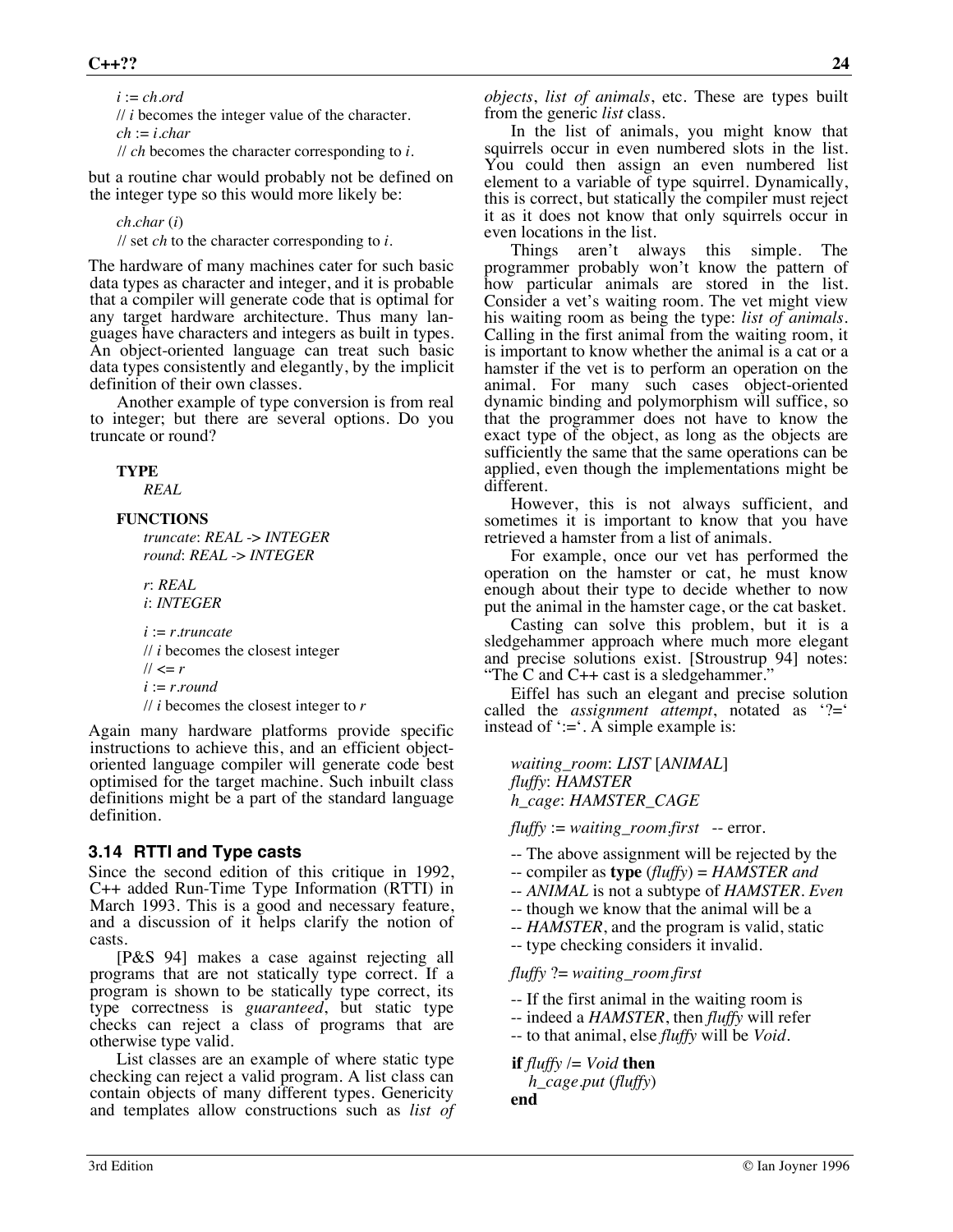The Eiffel *assignment attempt* provides a precise and elegant solution to the dynamic type problem. Since the assignment attempt has the desired effect of bypassing static type checking and leaving it to run time, type casting is not needed.

If you want to be as flexible as Smalltalk, you could use assignment attempt instead of straight assignment everywhere, but as this invokes run time type checks, and you must check for *Void* references, there is a large overhead to assignment attempt over straight assignment. This shows that not only is static typing important for proving compile-time correctness, but also for run-time efficiency. The only real effect of  $? =$  as far as the programmer is concerned is that it suppresses the compiler's static type checking and puts in a runtime check.

As I said, C++ introduced Run-Time Type Information (RTTI) in March 1993. RTTI has the operator dynamic\_cast, which achieves the same effect as the Eiffel assignment attempt. dynamic\_cast returns a pointer to a derived class from a pointer to a base class if the object is an object of the derived class; otherwise it returns 0 (or should that be null? But 0 isn't really zero, but any bit pattern representing null).

In C++, the above assignment attempt would be coded:

#### $fluffy =$ dynamic cast<hamster\*> (waiting room.first());

A few observations. Wow! Eiffel uses an operator, and C++ uses a keyword. It should be noted though that in correctly designed programs, neither assignment attempt, nor dynamic\_cast will be used very often. So this is a small point.

The second observation is that in C++ you must specify the type. In this example it is superfluous as the compiler can determine **type** (*fluffy*) = *HAMSTER*, as it does in Eiffel.

In C++ you can dynamically cast to any derived class from hamster\* but that does not seem to gain anything. A second point is that you don't need to use dynamic\_cast directly in an assignment, but can use it in a general expression. However, again it is stressed that run time casting should be so little used that this is of little advantage. Perhaps the only small advantage is the ability to be able to pass a dynamically cast pointer:

```
h_cage.put
   (dynamic_cast<hamster*>
          (waiting room.first());
```
Looks good right? But remember, if the first animal out of the waiting room is not a hamster, but a rat, you get 0 (well null...etc) returned which will cause h cage.put() to fail.

This shows that the use of dynamic\_cast in an expression is not such a good idea, as it might cause the whole expression to fail.

Thus Eiffel's assignment attempt is safer and syntactically cleaner. And there is another reason for this remark: if you don't put the **if** *fluffy* /= *Void* **then** test in, either deliberately or because you forgot, then the precondition that is most likely in the Eiffel version of *h\_cage*.*put* tests that the argument is not Void. If you deliberately left out the *Void* test, you will have included a **rescue** clause to handle this exception.

Although the Eiffel syntax  $\cdot$ ?= $\cdot$  for assignment attempt is cleaner, [Stroustrup 94] points out that such clean syntax would be inappropriate for C++. This is because the  $2 = \infty$  would be "difficult to spot" in C++'s otherwise clumsy syntax. This is why it is possible to use this neat notation in Eiffel, as Eiffel's syntax is much clearer, and since programmers will code small routines, the '?=' is not difficult to spot in an Eiffel program. The reasoning against  $i^2 = i$  in C++ is strange, since C already provides assignment operators like '+=' and '-=', which are just a small syntactic convenience.

Another RTTI feature is the typeid operator. [Stroustrup 94] warns against using this to determine program flow control based on type information. You should not use switch statements, but use dynamic binding on polymorphic (virtual) functions. This will need to be built into your style rules that programmers will hate, or you will end up having to fix the dirty deed after the fact, which adds to the expense of your software developments.

Eiffel has no built in operator to achieve this, so the object-oriented principle of using dynamic binding instead of switch statements is better enforced. Eiffel removes type identification from the language, but places it in the libraries in some routines built into the *GENERAL* class. So in Eiffel, it is harder to commit the bad programming practices that [Stroustrup 94] warns about.

#### 3.**15 New Type Casts**

Not only did C++ introduce RTTI and dynamic\_cast in March 1993, but also three more cast operators in November 1993. These operators are:

```
static cast<T>(e),
reinterpret cast\langle T \rangle(e), and
const cast<T>(e).
```
Again for all these the specification of the <type> seems superfluous, as the compiler can derive that from the context. These casts just about cover all the cases where you would need to use C style casts.

[Stroustrup 94] indicates a desire to discard the C casts: "I intended the new-style casts as a complete replacement for the  $(T)$ e notation. I proposed to deprecate  $(T)$ e; that is, for the committee to give users warning that the  $(T)$ e notation would most likely not be part of a future revision of the C++ standard. ... However, that idea didn't gain a majority, so that cleanup of C++ will probably never happen."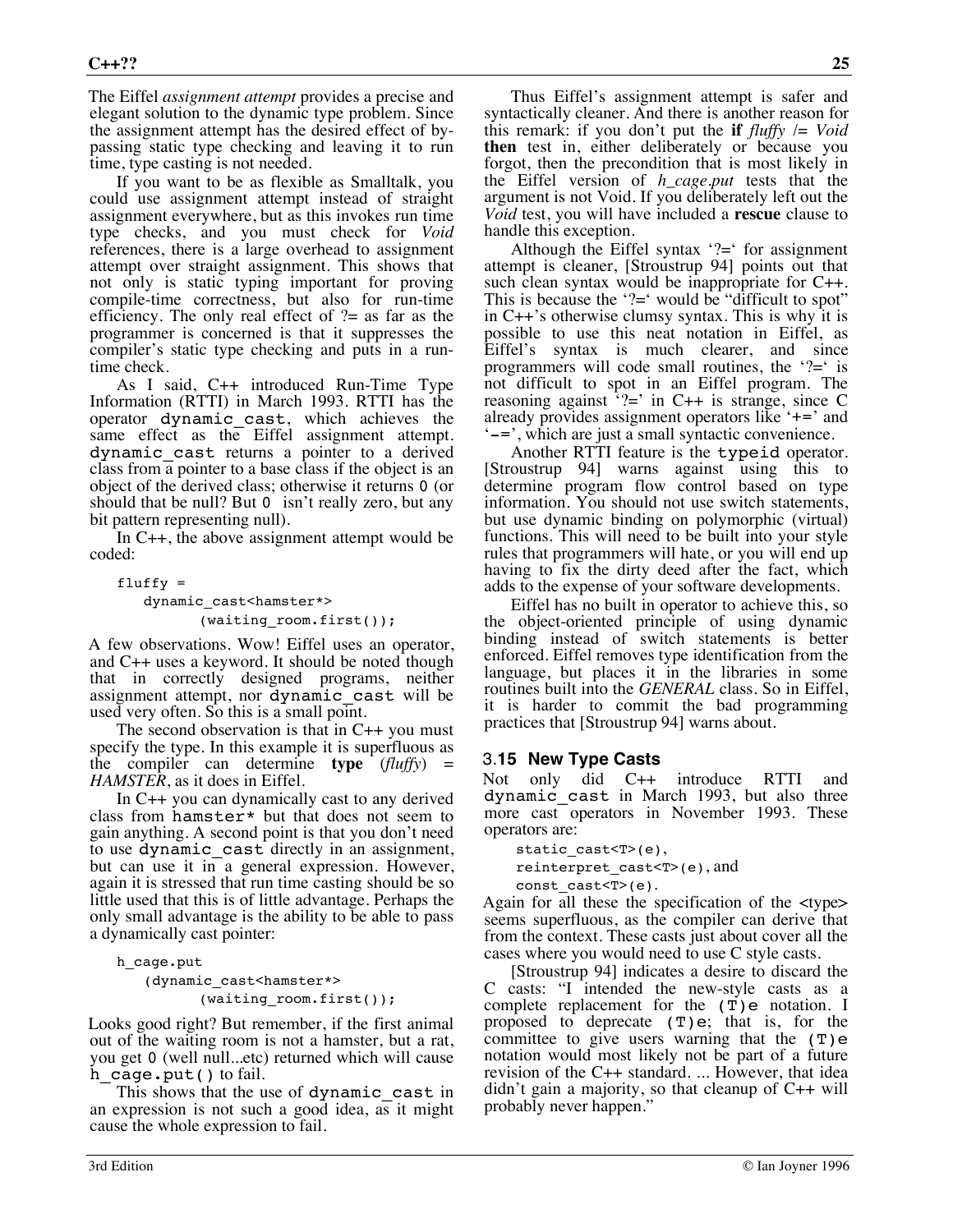The bottom line to these sections on type casts comes again from [Stroustrup 94]: "In all cases, it would be better if the cast - new or old - could be eliminated." It can! Use Eiffel or another one of the languages in which the type system is more cleanly defined.

### **3.16 Java and Casts**

Unfortunately, Java needs casts in the above examples, but has improved the situation: "Not all casts are permitted by the Java language. Some casts result in an error at compile time. For example, a primitive value may not be cast to a reference type. Some casts can be proven, at compile time, always to be correct at run time. For example, it is always correct to convert a value of a class type to the type of its superclass; such a cast should require no special action at run time. Finally, some casts cannot be proven to be either always correct or always incorrect at compile time. Such casts require a test at run time. A ClassCastException is thrown if a cast is found at run time to be impermissible." - from the Java Language Specification.

#### **3.17 '.' and '->'**

The '.' and '->' member access syntax came from C structures, and illustrates where the C base adversely affects flexibility. Semantically both access a member of an object. They are, however, operationally defined in terms of how they work. The dot ('.') syntax accesses a member in an object directly: 'x.y' means access the member y in the object x.

|  | OBJ $x$ ; // declare object $x$ of               |  |
|--|--------------------------------------------------|--|
|  | // class obj                                     |  |
|  | // with a member y.                              |  |
|  | $x.y$ ; // access y in object x                  |  |
|  | // directly                                      |  |
|  | $x \rightarrow y$ ; // syntax error ". expected" |  |

The specific error is:

```
error: type 'OBJ' does not have an
   overloaded member 'operator ->'
error: left of '->y' must point
   to class/struct/union
```
The '->' syntax means access a member in an object referenced by a pointer:  $x \rightarrow y'$  (or the equivalent  $*(x)$ .y) means access the member y in the object pointed to by x.

|               | OBJ *x; // declare a pointer x to an |
|---------------|--------------------------------------|
|               | // object of class obj.              |
| $x->y$ ;      | // access y via pointer x            |
| $x \cdot y$ ; | // syntax error "-> expected"        |

The specific error is:

error:'.OBJ::y' : left operand points to 'class', use '->'

In these examples, 'what' is to be computed is "access the element y of object x." In C++, however, the programmer must specify for every access the detail of 'how' this is done. That is the access *mechanism* to the member is made visible to the programmer, which is an implementation detail.<br>Thus the distinction between '.' and '->' compromises implementation hiding, and very seriously the benefit of encapsulation. We will see in the section on inlines how the visible difference of access mechanisms between constants, variables and functions also breaks the implementation hiding principle, and how the burden is on the programmer to restore hiding, rather than fix the language.

The compiler could easily restore implementation hiding by providing uniform access and remove this burden from the programmer, as in fact most languages do. The major benefit of implementation hiding is that if the implementation changes, the effect is contained within the class itself; not manifest beyond the interface. Where implementation hiding is broken, the effects of implementation change become visible, and this reduces flexibility.

For example, if the 'OBJ x' declaration is changed to 'OBJ  $*x$ ', the effect is widespread as all occurrences of ' $x \cdot y$ ' must be changed to ' $x$ ->y'. Since the compiler gives a syntax error if the wrong access mechanism is used, this shows that the compiler already knows what access code is required and can generate it automatically. Good programming centralises decisions: the decision to access the object directly or via a pointer should be centralised in the declaration. So again, C++ uses low level operators, rather than the high level declarative approach of letting the compiler hide the implementation and take care of the detail for us.

Java only supports the dot form of access. The '->' form is superfluous. Java objects are only accessed by reference; there are no embedded objects.

Eiffel provides a more interesting case. In Eiffel an optimisation is provided as an object can be expanded in line in another object, in order to save a reference. Eiffel calls such objects **expanded** objects. There is still no need for explicit dereferencing. The compiler knows exactly whether the object is expanded or referenced, and thus the dot accessor is used for both, so uniform access is provided, and the access mechanism is hidden. This makes the program more malleable, as the programmer can later change an object to expanded, and not have to worry about changing every '->' to a dot. Conversely, if expansion turns out to be inappropriate, as in the case of a circular reference, then the expanded status of the object can be removed from the declaration, without having to change another single line of code. Thus Eiffel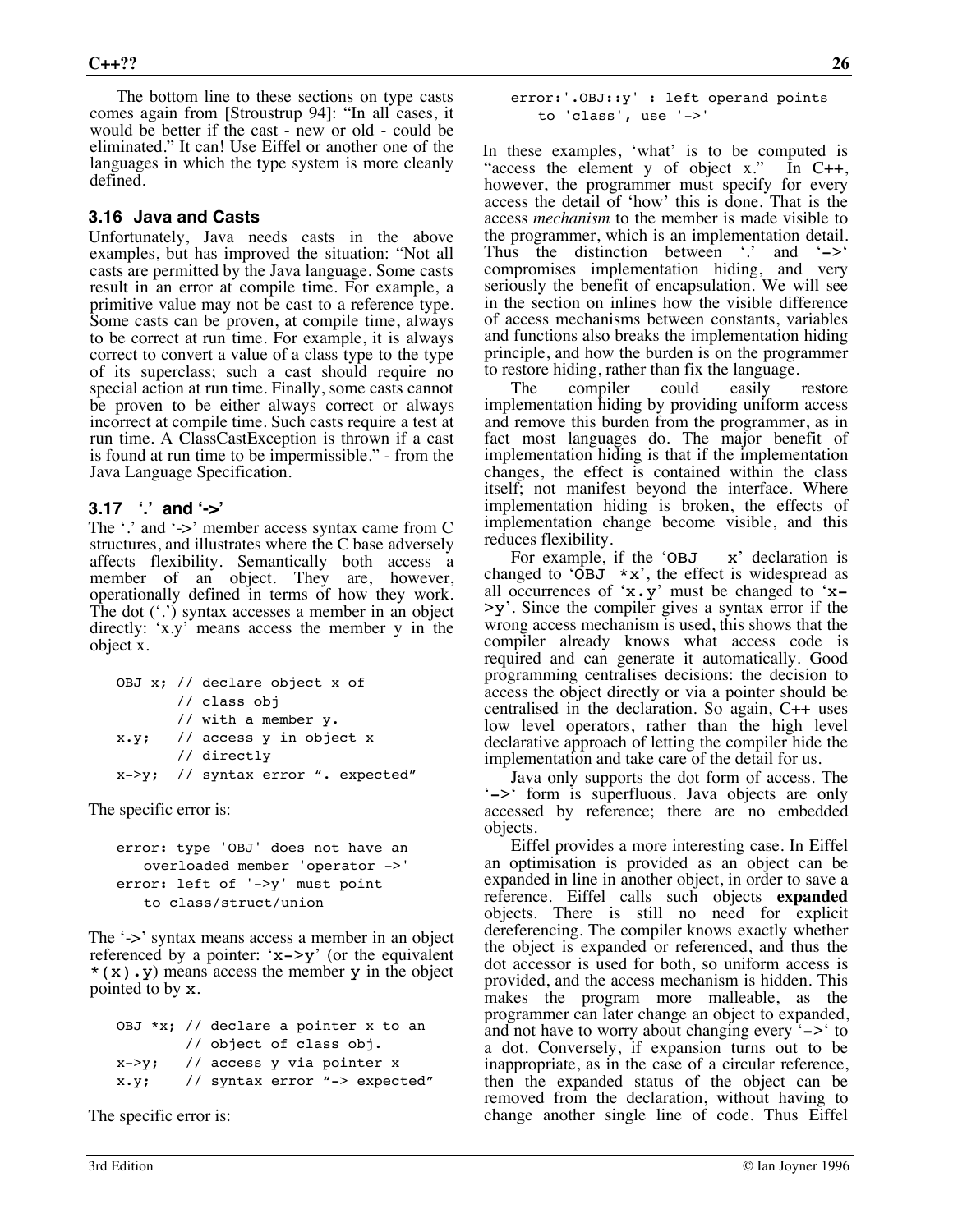preserves the implementation hiding principle, which results in convenience for the programmer.

There is even more to Eiffel's scheme, which is particularly relevant to concurrent and distributed processing. Meyer points out in [Meyer 96c] that the form *x.f* means passing the message *f* to the object *x*. *<sup>x</sup>* may be anywhere on the network. In other words, *x* might not be a reference that is implemented by an underlying C pointer, but it may be a network address, for example a URL.

#### **3.18 Anonymous parameters in Class Definitions**

C++ does not require parameters in function declarations to be named. The type alone can be specified. For example a function f in a class header can be declared as f (int, int, char). This gives the client no clue to the purpose of the parameters, without referring to the implementation of the function. Meaningful identifiers are essential in this situation, because this is the abstract definition of a routine; a client of the class and routine must know that the first int represents a 'count of apples', etc. It is true that well known routines might not require a name, for example sqrt (int). But this is not appropriate for large scale software development.

The use of anonymous parameters handicaps the purpose of abstract descriptions of classes and members: to facilitate the reusability of software. This is covered in more detail in the section on 'Reusability and Communication'. Program text captures the meaning of the system for some future activity, such as extension or maintenance. To achieve reusability, communication of intent of a software element is essential.

Names are not strictly necessary in programming. Naming exists to help the human reader identify different entities within the program, and to reason about their function. For this reason naming is essential; without it, development of sophisticated systems would be nearly impossible. Some languages access parameters by their address (position) in the parameter list (\$1, \$2, etc). This is unsatisfactory, even for shell scripts. Anonymous parameters can save typing in a function template, but then programming is not a matter of convenience as it is inconvenient for later readers. The redundancy is beneficial and saves later programmers having to look up the information in another place. A real convenience in function templates would be that abstract function templates be automatically generated from the implementation text (see header files for more details).

Anonymous parameters illustrate the link between courtesy and safety issues in programming. Due to pressure of work, a client programmer might wrongly guess the purpose of a parameter from the type. The failure of the original programmer to provide a courtesy has caused a client programmer to breach safety. However, the client programmer will probably be blamed for not taking due care. An

interface client must know the intention of the interface for it to be used effectively.

Both Java and Eiffel do away with the distinction between a function definition and declaration. The first reason for this is that you don't need forward declarations, as entities can be referenced before they are declared. The second reason is that in Eiffel, there are tools to automatically extract abstract interface definitions from the main code.

#### **3.19 Nameless Constructors**

Multiple constructors must have different signatures, similar to overloaded functions. This precludes two or more constructors having the same signature. Constructors are also not named (apart from the same name as the class), which makes it difficult to tell from the class header the purpose of the different constructors. Constructors suffer from all of the problems described with regards to overloaded functions. Firstly, it would be easy to mark routines as constructors, for example:

```
constructor make (...)...
constructor clone (...)...
constructor initialise (...)...
```
where each constructor leaves the object in valid, but potentially different states. Named constructors would aid comprehension as to what the constructor is used for in the same way as function names document the purpose of a function. Secondly, named constructors would allow multiple constructors with the same signature. Thirdly, it is easier to match up an object creation with the constructor actually called. Fourthly, the compiler could check the arguments given in the invocation to the constructor signature.

Java's constructor scheme is the same as C++. Eiffel allows a series of *creation* routines. These are indeed independently named as suggested above.

Eiffel has another advantage in that creation routines can also be exported as normal routines which can be called to reinitialize an object. In C++ you cannot call a constructor, after the object is created.

#### **3.20 Constructors and Temporaries**

A 'return <expression>' can result in a different value than the result of <expression>. In section 6.6.3, the C++ ARM says: "If required the expression is converted, as in an initialisation, to the return type of the function in which it appears. This may involve the construction and copy of a temporary object (S12.2)."

Section 12.2 explains: "In some circumstances it may be necessary or convenient for the compiler to generate a temporary object. Such introduction of temporaries is implementation dependent. When a compiler introduces a temporary object of a class that has a constructor it must ensure that a constructor is called for the temporary object."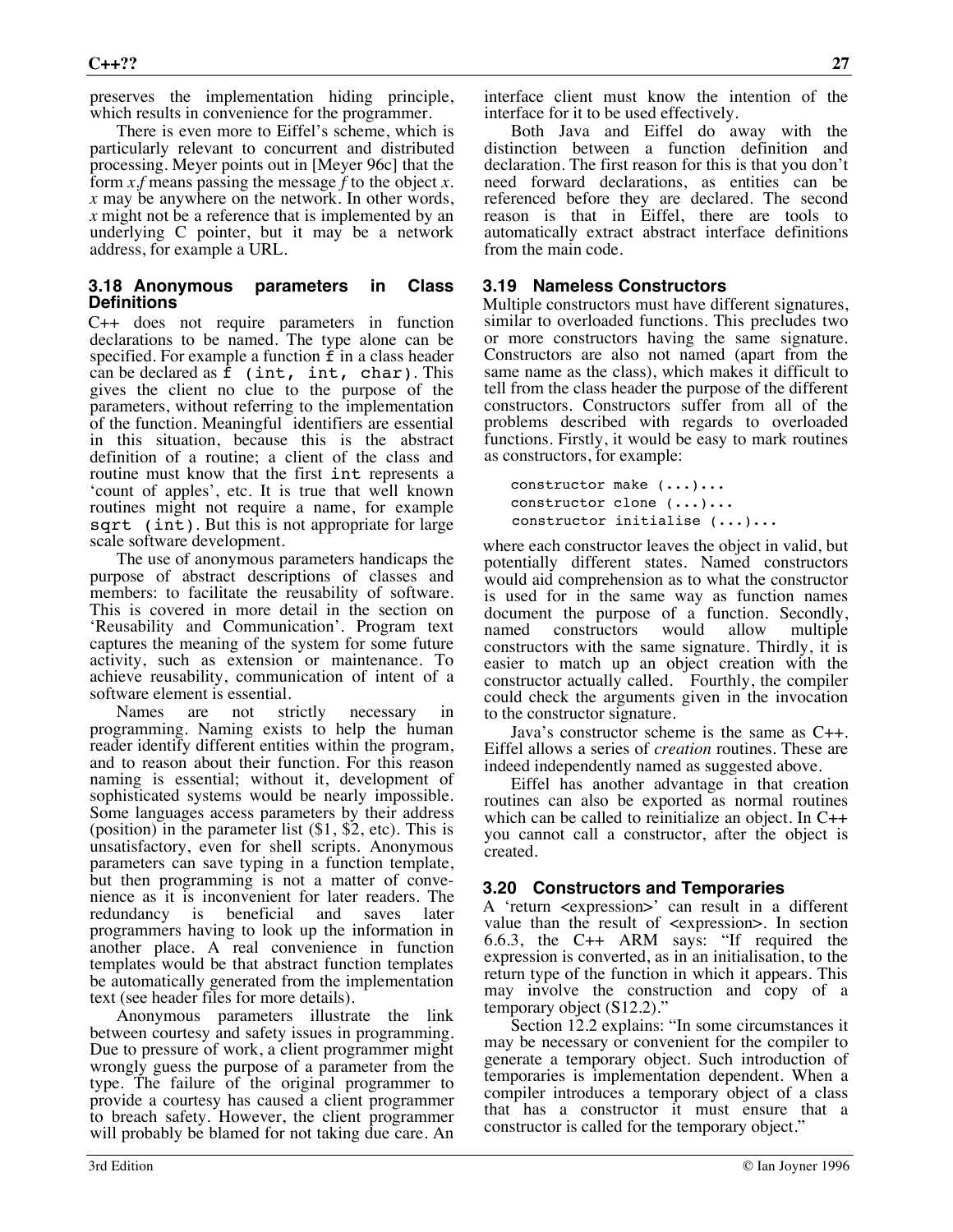A note says: "The implementation's use of temporaries can be observed, therefore, through the side effects produced by constructors and destructors."

Putting this together, creation of a temporary is implementation dependent, so might or might not be done. If a temporary is created, a constructor is called as a side effect, which can change the state of the object. Different C++ implementations could therefore return different results for the same code.

#### **3.21 Optional Parameters**

Optional parameters that assume a default value according to the routines declaration are supposed to provide a shorthand notation. Shorthand notations are intended to speed up software development. Such shorthand notations can be convenient in shell scripts, and interactive systems. In large scale software production, however, precision is mandatory, and defaults can lead to ambiguities and mistakes. With optional parameters the programmer could assume the wrong default for a parameter. More importantly, optional parameters undermine type safety. The type of a function is defined by the composition of its input types, and its output type:

*f*: *T1* x *T2* x *T3*... -> *T4*

The entire signature determines the type of the function, not just the return type. Optional parameters mean that  $C++$  is not type safe, and that the compiler cannot check that the parameters in the call exactly match the function signature.

Furthermore, they do not provide a great deal of convenience. If a routine has five parameters, the last three of which are optional, and the caller wants to assume the defaults for parameters 3 and 4, but must specify parameter 5, then all five parameters must be specified. A better scheme would be to have a 'default' keyword in function calls:

f (a, b, default, default, e);

Other means, already in the language, can easily provide this mechanism. For example, a call to another (possibly inline) function could provide the defaults for the optional parameters:

$$
g(a, b, e); \t // the callg(int a, b, e) // the function{f(a, b, 0, 0, e)};
$$

This not only provides the convenience of optional parameters, but is more powerful. Any parameter or combination can be filled in with any combination of defaults, not just the last parameters. Multiple intermediate routines can provide multiple sets of defaults.

Neither Java nor Eiffel have optional parameters. Strong typing is enforced, so that the parameters of a call must match the routine signature.

### **3.22 Bad Deletions**

The following example is given on p.63 in the C++ ARM as a warning about bad deletions that cannot be caught at compile-time, and probably not immediately at run-time:

$$
p = new int[10];
$$
  

$$
p++;
$$
  
delete p; // error  

$$
p = 0;
$$
  
delete p; // ok

One of the restrictions of the design of  $C_{++}$  is that it must remain compatible with C. This results in examples like the above, that are ill-defined language constructs, that can only be covered by warnings of potential disaster. Removal of such language deficiencies would result in loss of compatibility with C. This might be a good thing if problems such as the above disappear. But then the resultant language might be so far removed from C that C might be best abandoned altogether.

Bad deletions are the kind of problem the Java designers set out to avoid. You do not get bad deletions in either Java or Eiffel for two reasons: firstly, they do not have pointers; secondly, they provide garbage collection so don't delete objects.

### **3.23 Local entity declarations**

Declaring an entity close to where it is used, has advantages and disadvantages as it is convenient, but can make a routine appear more complex and cluttered. A problem is that an identifier can be mistakenly overloaded within a nested block in a function, with the resultant problems covered in the section on name overloading. C does not have nested routines or blocks so does not have this problem. ALGOL uses this simple form of name overloading. (A block in the ALGOL sense contains both declarations and instructions.)

The ARM explains problems of local declarations with branching, which shows the complications in intermingling declarations and instructions. Caveats cannot make up for or fix a faulty language definition.

In well written object-oriented software, routines will be small, typically performing one atomic operation per routine, so localised declarations will not be of much value. Small routines that implement atomic operations are fundamental to loose coupling. For example, a base class that provides a single routine that logically performs operations A and B, is not useful to a subclass that needs to provide its own implementation of B, but does not want to change A: the descendant must reimplement the logic of both A and B, missing an opportunity to reuse the logic of A. Splitting A and B into different routines accomplishes loose coupling, and therefore flexibility. Tight coupling reduces flexibility.

Efficiency is also attained without the mess of local entity declarations. Good design and clean modularisation achieve efficiency, as the entities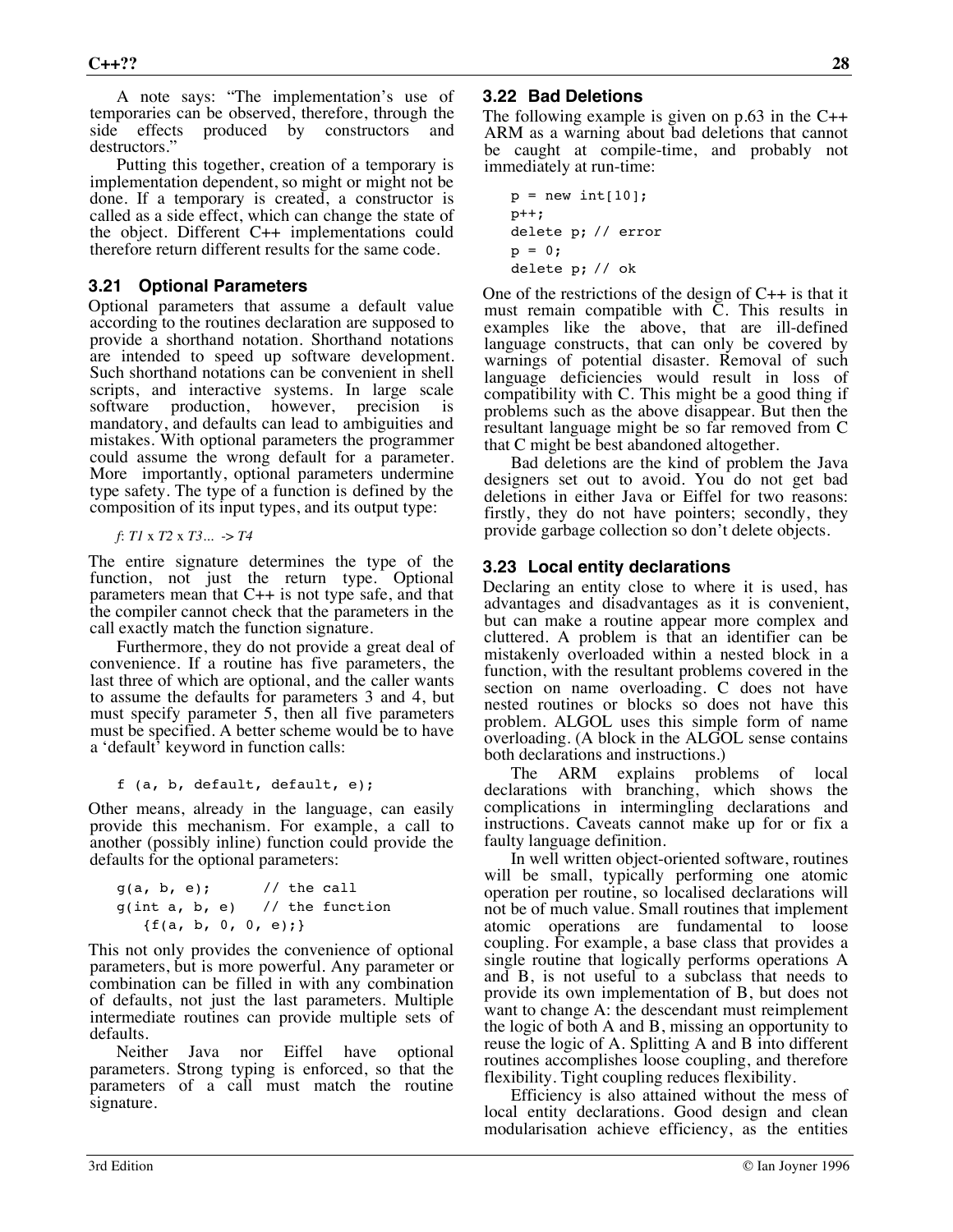which would be locals to a block in C++ are only created when the routine is entered. Furthermore small routines can be inlined, and in this case, the locals will only be created when the expanded inline block is entered, which is the same effect as if the programmer had included the block manually.

Java implements locals in the same way as C++. In Eiffel the philosophy is to use good design to make routines sufficiently small and atomic. That is one operation, one routine. With this approach, having local declarations only in one place in the routine and not throughout is sufficient. If you find a place where you want to introduce local variables within the code, this is an indication that you should write it as a separate routine. An objection could be that small routines with lots of overhead calling them is not efficient. Eiffel compilers solve this by automatically inlining routines. Thus the integrity of a design is preserved in the program text, but efficiency is retained. In C++ you could manually inline such functions.

#### **3.24 Members**

Care should be taken with the C++ use of the term member. In general use, an object is a member of a class. For example, squirrels are a member of the class animal. This corresponds to members in set theory. But in C++, the term member means a data item, or function of the class. Some people might say that set theory is one thing, but programming is another, so there is no problem with using the terminology. However, set theory underpins the theory of computation and programming, and sets, classes and types are related. Sets are a means of describing groups of entities which have some similarity. Supersets group entities according to broad concepts; subsets group entities according to narrower concepts, that is, more restrictive criteria. So sets also underpin our understanding of classes and subclasses.

In set theory we say:  $3 \in N$ , or 3 is a member of the set of natural numbers. In objects we would say that Fred is a member of the class person. In C++ the field name which for some object contains the string "Fred" is a member of the class person. This is not mathematically correct, and the confusion could have been avoided.

Java does not seem to use the term member. It might stick from C++. Eiffel uses the term *features*.

#### **3.25 Inlines**

The problems described in this section are a consequence of placing the burden of encapsulation on the programmer. You might wish to review the section on encapsulation at this point.

The main reason inlines were introduced in C++ was to alleviate the cost of crossing the 'protection barrier', [Stroustrup 94]. The protection barrier in C++ is data hiding. When accessing a data item in C++, it is recommended not to do it directly, but via a class member function. For example, given an

object reference *c* you should not access the data member *di* directly:

 $i = c.di$ ; // Not recommended C++ style.

instead di should be private and accessed as follows:

$$
i = c.get_idi();
$$

where get di is:

int C::get di() {return di;}

However, Stroustrup found that some programmers were not using an access function because of the overhead of a function call. So inlines were introduced:

inline int C::get di() {return di;}

Note that this style of data hiding clutters the name space and text of a class.

The inline mechanism has two conceptual mistakes and a practical one. Firstly, data hiding and implementation hiding are not the same. implementation hiding are not the same. Implementation hiding is more to do with hiding the mechanics of the access mechanism, so that you can't tell whether it is a constant, variable of function you are accessing. Inlines are the wrong solution to this problem: the correct solution is uniform access. The OO concept is to hide implementation; data need not be private, but may be functionally exported from the classes interface.

This leads to the second conceptual mistake that functional access and C functions are different things. Functional access hides the access mechanism. C functions, however, make the access mechanism visible: you know you are invoking a piece of code that will be jumped to. Functional access by contrast is any entity name that can occur in the context of an expression. This entity could be a constant, variable or value returning routine, but you can't tell which if the implementation of the access mechanism is hidden. The statement  $i =$ c.di is functional access. C++ has solved this problem in exactly the wrong way in order to stay compatible with the flawed concept of function in C.

The programmer is required to bear this burden, which in turn makes software development more costly for every company using C++, and again flexibility is reduced. In order to restore information hiding, that is access transparency between constants, variables and C functions, programmers must as a matter of style hide constants and variables behind a C function, as is the case with  $qet \, di()$ . A fix to the language would have been better, but not possible to keep compatibility with C.

The practical mistake is that a compiler can automatically generate inlines. Requiring a programmer to specify inline is a manual bookkeeping task. It is not hard for a compiler or optimiser to work out that C::get di() {return di;} or even more complex routines could be inlined. This is exactly the kind of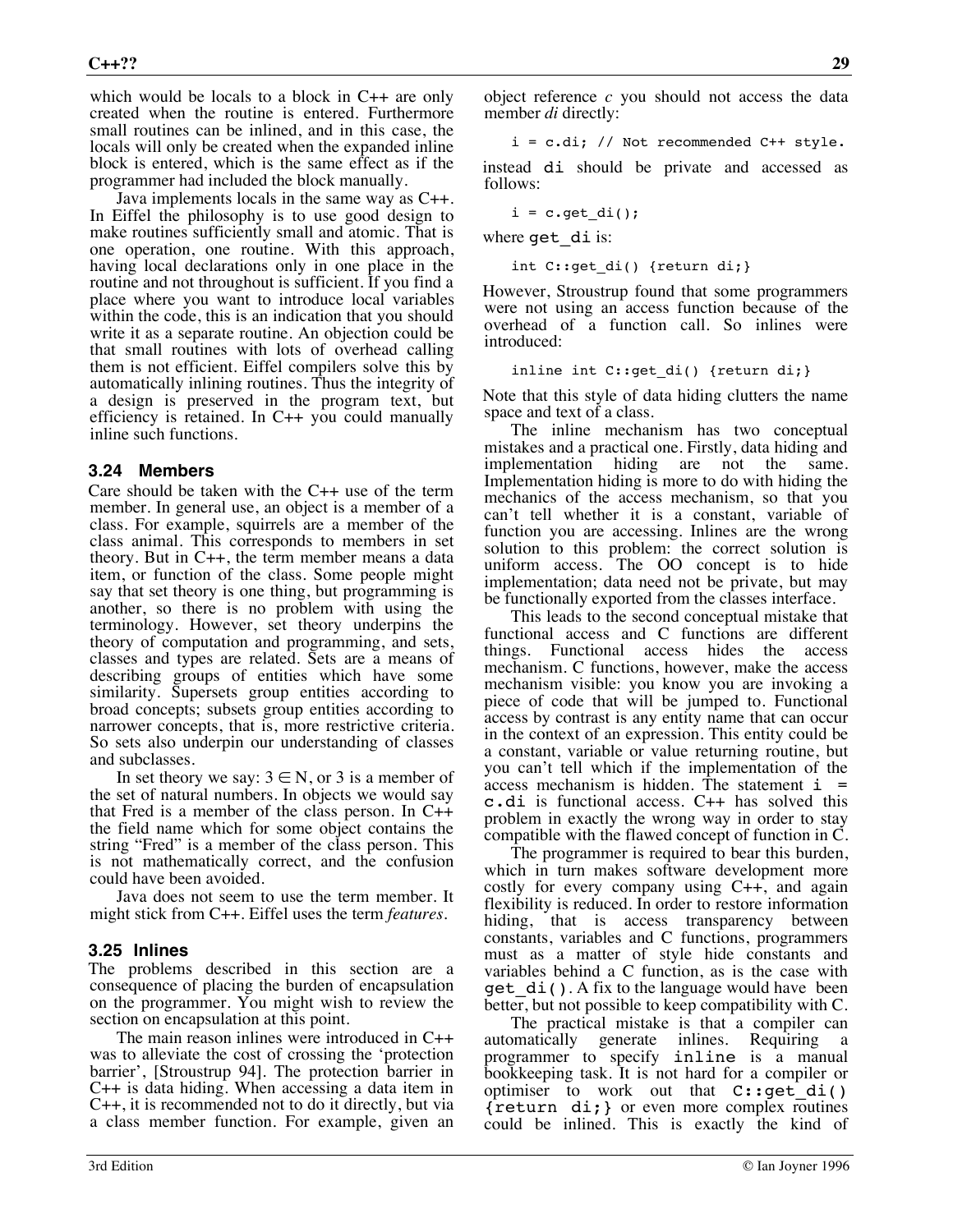optimisation that Eiffel and other sophisticated languages perform.

[Flan 96] says: "A good Java compiler should automatically be able to "inline" short Java methods where appropriate." An article in Byte of September 1996 suggests that to optimise Java method calls, "you should make liberal use of the final keyword." Byte also suggests that instead of small functions, programmers should inline by hand small methods. Byte further says: "The trade-off, then, is either better performance or code flexibility. You must decide which is most important to the program's operation in that situation."

In this respect, Eiffel again proves itself superior. Eiffel automatically determines that a routine is  $final$ , or in  $C++$ 's terminology, that a routine is not virtual. Also Eiffel automatically inlines. Therefore the Eiffel programmer does not need to bend the code to gain performance, or consider trade-offs: you do not have to trade-off flexibility to gain performance.

Eiffel has a further advantage that it understands the difference between implementation hiding and data hiding and provides implementation hiding. It also accesses data and constants functionally, so in the instruction:

 $i := c$ *.di* 

you can't tell and don't need to know whether *di* is implemented as a constant, variable or routine function. The implementation is hidden: access is uniform as access to a constant or variable looks the same as a value returning routine, and the different access mechanisms behind these is hidden and automatically generated by the compiler. And since this implementation distinction is hidden, the need is greatly reduced for either the programmer to manually inline, or for the compiler to automatically inline. In this case Eiffel provides the maximum flexibility.

Since C functions are poor cousins to mathematical functions, and C++ also confuses data hiding and implementation hiding, the language includes otherwise unnecessary mechanisms like inline.

#### **3.26 Friends**

Friends are a mechanism to override data hiding. Friends of a class have access to its private data. Friend is a 'limited export' mechanism. Friends have three problems:

- 1) They can change the internal state of objects from outside the definition of the class.
- 2) They introduce extra coupling between components, and therefore should be used sparingly.
- 3) They have access to everything, rather than being restricted to the members of interest to them.

Friends are useful, and a case can be made for shades of grey between public, protected and private

members. An alternative to friends is multiple interfaces which provide the functionality of friends and avoid the above problems. Each interface to a class can be exported to everything, or to selected classes only. A selective export mechanism is more general than public, private, protected and friend, and explicitly documents the couplings between entities in the system. Selective export specifies not only that a member is exported but to which classes it is exported.

One reason given for friends is they allow more efficient access to data members than a member function call. The way  $C_{++}$  is often used is that data members are not put in the public section, because this breaks the data hiding principle.

As mentioned in the section on inlines, implementation hiding is different to data hiding. As long as you access your data functionally, you do not have to hide your data, just the access mechanism.

Another question is, since there are inlines, is there a need for the similar mechanism of friends? If you mark a function inline, it is going to expand inline, and avoid the function call overhead. So in this case, friend is a superfluous mechanism.

In Java, classes in the same package can access instance variables from other classes in a *friendly* fashion. This is contrary to good programming practice and OO design, as it means you can access things without going through the published interface of a class. However, in Java, explicit friends are gone.

Eiffel offers the pure OO approach, where everything must go through publicised interfaces. Note in Eiffel that data attributes in a class may be exported in the published interface, as access is uniform. In that case, external entities can read the data, as if it were invoking a function, but you cannot write to a data item in an external class. To update a data item, you must call an update procedure. Part of the purpose of friend is to update an item directly, without the overhead of a procedure call. In Eiffel the compiler will automatically inline procedures where possible, so the efficiency concern is addressed.

To summarise: Eiffel does not need the friend mechanism for two reasons: firstly, external classes can access data attributes for reading; secondly, for update, a procedure is expanded inline where practical. Accessing a data item does not contravene encapsulation or implementation hiding. Data hiding is not encapsulation, although with encapsulation *implementation* data is hidden, the operative word being 'implementation', not 'data'.

#### **3.27 Controlled exports vs friends**

As noted in the section on friends, there is a case for finer grained control of exports than public, private and protected. Except for friends, Java uses the same mechanism as C++, but adds two more categories, default and private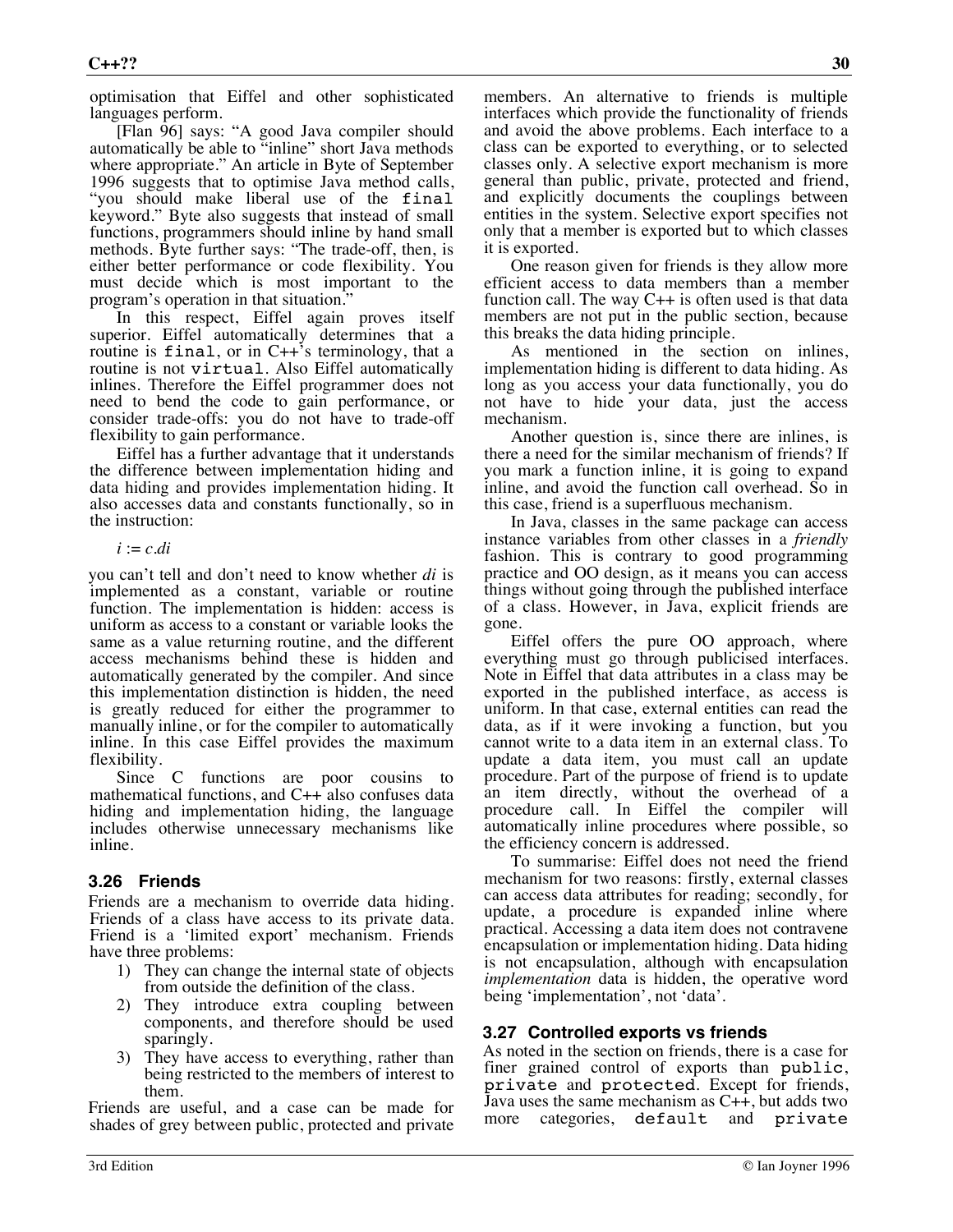protected. This complicates the mechanism, and it is difficult to remember exactly what each category does. Eiffel does not have friends, it allows classes to be related by a finer grained export mechanism; for any set of features, you can specify exactly what classes they are exported to. Classes that are closely related export to each other interfaces that are not available to other classes outside of that group.

Also in Eiffel, you can export a routine to a different set of classes based on whether it is called as a creation routine (constructor), or normal routine call.

In Eiffel all features are implicitly public. Public can also be explicitly stated by exporting to class *ANY*, ie., the universal set. If a set of features is to be protected, ie., internal and not visible to clients, it is exported to class *NONE*. Such a set of features is *secret*. *NONE* is the equivalent of the empty set in set theory, which is notionally a subset of all sets and *NONE* is a subclass of all other classes, and has only one possible value: *Void*.

There is no equivalent of private in Eiffel, where features can be hidden from sub-classes. But this is not necessary, and in most cases private is undesirable. The Eiffel philosophy is that with inheritance you get unrestricted access to the implementation as this is key to the flexibility of reuse and extension. As a subclass, you can redefine any routine inherited from a parent. When you redefine a routine, you are changing the implementation. Since you are changing the implementation, the private restriction could be a nuisance to some subclass that hasn't been written yet. If you need to access a variable, and the parent class designer has made it private, you are out of luck. At the best you could go to the programmer who owns that class, and try to convince them to make the variable protected. Good luck: that kind of request often generates a lot of heat. At the worst you can do nothing about it because the class might be from outside and closed to you. Again in C++ the parent class designer is forced to make decisions that should be left open. I would recommend against using private, use protected instead. At least protected leaves the class open under inheritance.

In C++, private only restricts access, it does not restrict visibility in a subclass. With private, it is still possible to redefine a private virtual function from a base class in a subclass. This is not a problem, but you cannot prevent redefinition in a subclass, as you can with the Eiffel **frozen** mechanism.

In Java you cannot override a private method, but you can overload it: "Note that a private method is never accessible to subclasses and so cannot be hidden or overridden in the technical sense of those terms. This means that a subclass can declare a method with the same signature as a private method in one of its superclasses, and there is no requirement that the return type or throws clause of such a method bear any relationship to those of the private method in the superclass." [Sun 96].

A further complication in C++ is that public, private, protected can be specified when inheriting a base class. This gives one policy for how every inherited member from the base class is to be treated in the new class. A problem with this is that once a member is private or protected, it cannot be reexported, ie., protected cannot be made public, and private cannot be made protected or public. Thus the temptation for a C++ programmer is to keep things public, as a derived class might want something to be public, even though it does not make sense to be public in the base class. Again decisions must be made early on issues you don't know about.

Java has no equivalent. Each member is inherited with the same public, private, protected attribute as the base class.

Eiffel again has a more fine grained approach. The export policy for each feature inherited from a parent class can be reviewed on a case by case basis. The export status of each feature can be changed and made more or less restrictive. If there is no new export policy, the default is the same as the parent class. The designer of a parent class does not have to consider what descendant classes need, or worry about the case where their needs will be in conflict with each other, as the designer of the descendant class has complete flexibility, which enhances reuse and extensibility. Eiffel's export mechanism is therefore vastly superior to the C++ approach.

#### **3.28 Static**

The word 'static' is confusing in C++. Page 98 of the C++ Annotated Reference Manual (ARM) mentions this confusion and gives two meanings: a class can have static members, and a function can have static entities; and the second meaning comes from C, where a static entity is local in scope to the current file. The choice of different keywords would easily solve this confusing use of the same keyword for several meanings. There is also a third more general meaning that objects are statically or automatically allocated and deallocated on the stack when a block is entered and exited, as opposed to dynamically allocated in free space. Another general use of the word 'static' is in 'static type checking', which obviously has no relation to the C uses, but overloads the language even further.

Static class members are useful. Page 181 of the ARM states that statics reduce the need for global variables, which is good thing, but the C syntax obscures the purpose.

Locals declared in functions can also be static. These are not needed in an object-oriented language. The reason and history is this: ALGOL has the notion of 'OWN' locals in blocks. The semantics of an OWN entity is that when a block is exited, the value of the OWN is preserved for the next entry to the block, ie., the value is persistent. The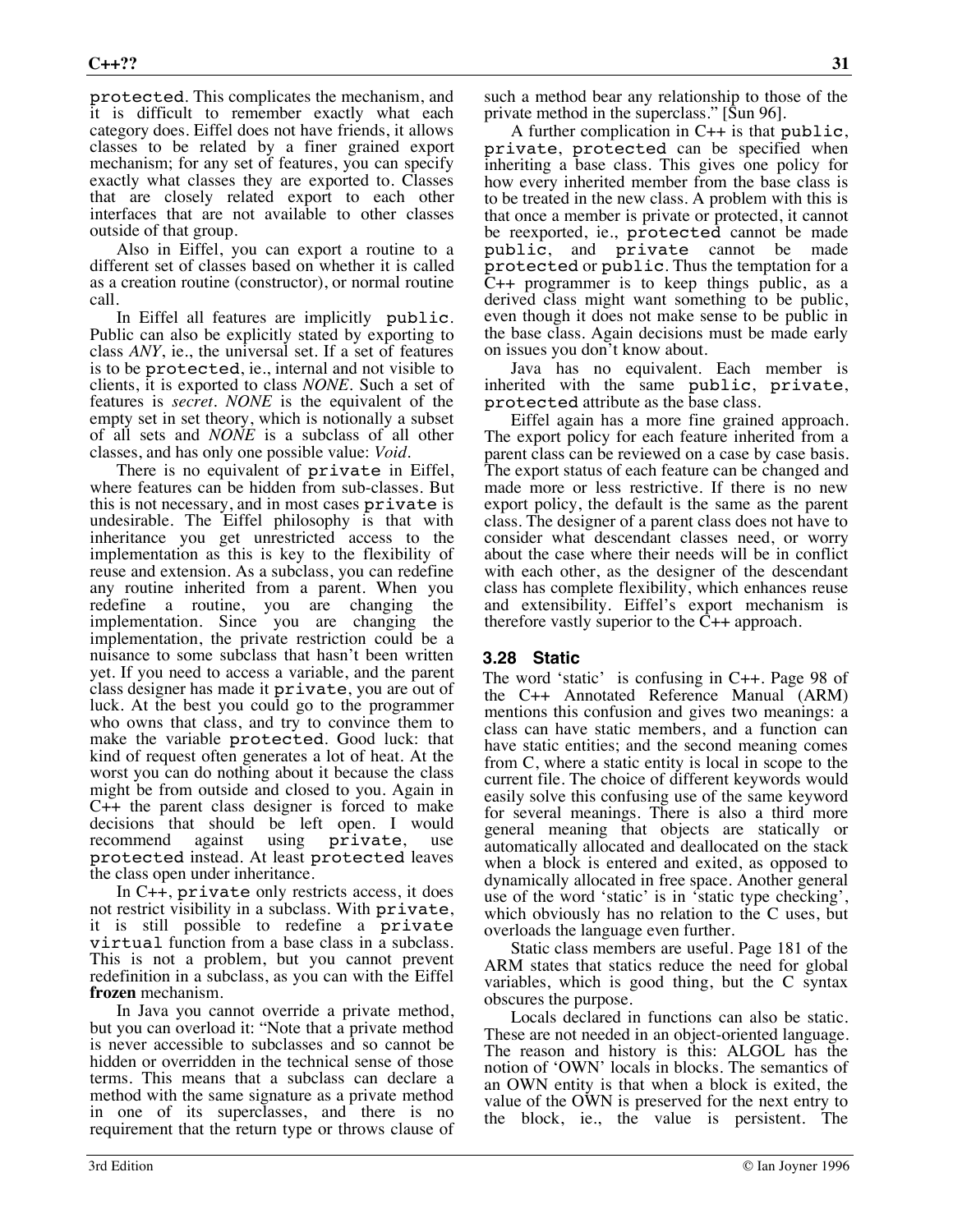implementation is that at compile time, the OWN entity is limited in scope to the block, but at run time, it is located in the global stack frame. The same instance of the variable is used in all invocations of the procedure, rather than each invocation using separate local storage on the stack. This causes complication in recursion.

Simula's designers generalised the ALGOL notion of block into class, and so object-orientation was born. Instead of discarding a class block on exit, it is made 'persistent'. Declarations within the class block are persistent, and therefore provide the functionality of static and OWN, which was removed from Simula. Classes are more flexible than statics. Statics are persistent in the same way as globals, ie., for the duration of the program. Class member lifetime is governed by the lifetime of the object so object-oriented languages do not need globals, OWNs or statics.

Java implements class variables with static. Eiffel uses **once** routines in order to do away with globals.

#### **3.29 Union**

Union is another construct that is superfluous in OOP. Similar constructs in other languages are recognised as problematic: for example, recognised as problematic: for example,<br>FORTRAN's equivalences. COBOL's equivalences, REDEFINES, and Pascal's variant records. When used to overload memory space these force the programmer to think about memory allocation. Recursive languages use a stack mechanism that makes overloading memory space unnecessary, as it is allocated and deallocated automatically for locals when procedures are entered and exited. The compiler and run time system automatically allocate and deallocate storage as required, ensuring that two pieces of data never clash for the same memory space at one time. This is essential so that the programmer can concentrate on the problem domain, rather than machine oriented details. When union is used similarly to FORTRAN's equivalences it is not needed.

Union is also not needed to provide the equivalent to COBOL REDEFINES or Pascal's variants. Inheritance and polymorphism provide this in OOP. A reference to a superclass can also be used to refer to any subclass, and thus provides the same semantics as union, only in a type safe manner, as the alternatives can never be confused. An object reference is implicitly a union of all subclasses.

Union can also be used to suppress type checking. [Stroustrup 94] says "programmers should know that unions and unchecked function arguments are inherently dangerous, should be avoided whenever possible, and should be handled with special care when actually needed."

Sun recognises that the union construct is unnecessary, and has removed it from Java. No equivalent exists in Eiffel.

#### **3.30 Structs**

Struct is only in C++ as a compatibility mechanism to C. When you have classes you don't need structs. Again, C++ is unnecessarily complicated with unneeded features.

[Sun 95] says: "The Java language has no structures or unions as complex data types. You don't need structures and unions when you have classes - you can achieve the same effect simply by using instance variables of a class."

Eiffel and Smalltalk similarly have no equivalents to struct.

#### **3.31 Typedefs**

Typedef is yet another mechanism not needed. Java, Eiffel and Smalltalk all build their type mechanisms around classes.

#### **3.32 Namespaces**

Namespaces are a new concept introduced in July 1993. Namespaces address the problem that global names imported from different .h header files can clash. The C++ solution is namespaces, where globals are put in a namespace. Access to these entities must be qualified with the namespace name. For example,  $A::x$  means access entity x in namespace A. Another namespace B might also have an entity named x, but these names will not clash. Entities not in a namespace are considered to be in the *global* namespace.

In pure OO languages, namespaces are not needed; classes themselves are namespaces. There are no global environments, so  $C++$  introduces complexities not needed in Java, Eiffel and Smalltalk.

Java and Smalltalk have class variables, which can be used in place of globals. Eiffel provides **once** routines, so that you can access object instances where your 'globals' are stored.

Namespaces address the problem of name clashing entities. However, the names of the namespaces themselves can clash. For example, if two header files have namespaces called  $\overline{MY}\_NS$ , you have a clash.

As you might be aware by now, name clashes are a nuisance whenever you mix and match software entities together. An example we have seen is multiple inheritance. Eiffel provides a good solution to this with the rename clause in the inheritance clause.

Eiffel could also have a problem with class name clashes, as class names are global. The solution to this is to use a deployment language separate from Eiffel itself. This language is called LACE, Language for the Assembly of Classes in Eiffel. The concern of LACE is to mix and match class libraries together, and it provides mechanisms to rename classes, and resolve other conflicts. That way, deployment concerns are kept separate from the programming concerns.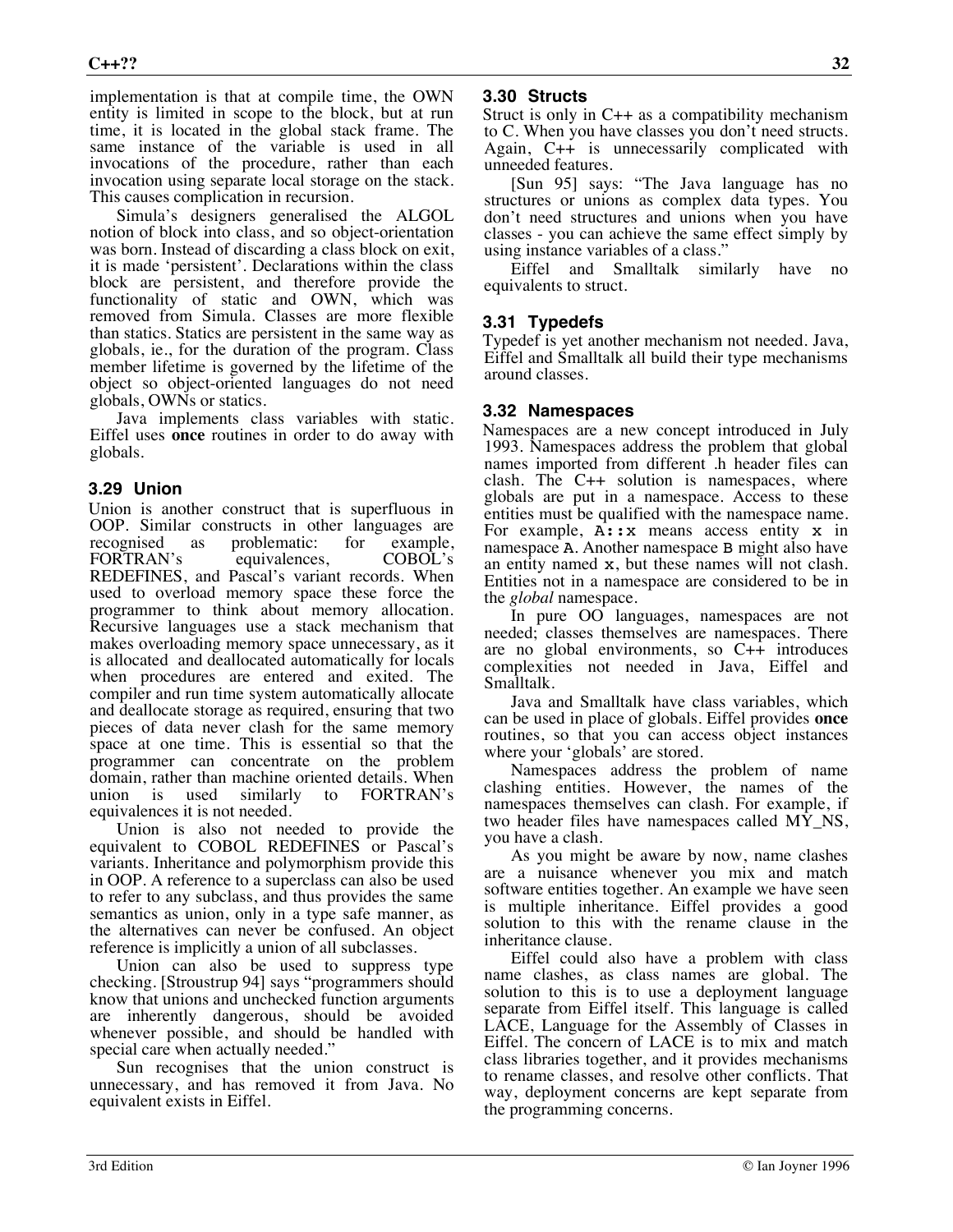While namespaces in C++ address a problem, they rely on programmers to be courteous, and place globals in namespaces. Perhaps a better way, would be to have a separate mechanism equivalent to Eiffel's LACE where such conflicts are resolved, rather than making the language even more complex.

#### **3.33 Header Files**

In C++ a class interface must be maintained separately from its body. An abstract class interface is just the class with the implementation detail removed so the interface and implementation can both be maintained in one source. In C++ though, programmers must maintain the two sets of information. This is because of the C/Unix style of programming with separate modules but little or no global analysis. Replicated information has the well known drawback that in the event of change, both copies must be updated. Sun calls this "The Fragile Superclass Problem." [Sun 95] This can lead to inconsistencies that must be detected and corrected. Classes that depend on another class must be recompiled if the layout of that class changes. Tools can automatically extract abstract class descriptions from class implementations, and guarantee consistency.

Splitting C and C++ programs into a myriad of small, separately compiled files turns out not to be a good way to organise projects, and not a good way to program, as you must maintain many header files. Some people are now finding it more convenient to keep an entire large system in one file as it solves many maintenance problems, and also makes it easier to find things during editing. Unfortunately, while this scheme on many systems allows for global analysis, this will still not solve the problems arising from lack of global analysis in C++.

The programmer must also use #include to manually import class headers. #include is an old and unsophisticated mechanism to provide modularity. #include is a weak form of inheritance and import. C++ still uses this 30 year old technique for modularisation, while other languages have adopted more sophisticated approaches, for example, Pascal with Units, Modula with modules, Ada with packages. In Eiffel the unit of modularisation is the class itself, and includes are handled automatically. The OOP class is a more sophisticated way to modularise programs. Inheritance implements reusability and modularisation, so #include is superfluous.

Another problem is that if header A includes header B, and header B includes header A, a circular dependency occurs. The same problem occurs if header A includes headers B and C, and header B also includes header C. A simple but messy fix in all headers solves this problem:

#ifndef thismod #define thismod

... rest of header

#endif

Headers show how C++ addresses the problem of independent modules with a non-object-oriented approach that is sub-optimal; the programmer must supply this bookkeeping information manually. #include relates to the organisation and administration of a project. Rational language design eliminates such manual bookkeeping mechanisms.

A class interface is equivalent to a module header. A module header contains data and routines exported to other modules. This is exactly the purpose of the class interface. Furthermore, in C++ a tool like make must be used to specify the dependencies.

A class definition contains all knowledge of accessed classes and their dependencies (inheritance and client) in the class text. Dependency analysis is derivable from the class text, and much of the functionality of tools like make can be integrated into the compiler, so the errors and tedium encountered in the use of make are avoided. Dependency analysis also implements a level of *dead code elimination*.

A traditional system is assembled by combining modules; an object-oriented system is assembled by combining classes. Modules are a primitive form of classes; classes are more sophisticated. They express more precisely relationships with other classes. C++ #include and modules have problems. This primitive method is not required in an objectoriented language.

According to Stroustrup C++ would be a better language without the C preprocessor. Most uses of #define are now covered by other mechanisms. To remove #include would require some other import mechanism. [Stroustrup 94] says: "I'd like to see Cpp abolished."

Neither Java, nor Eiffel need header files or the #include mechanism. This means that programmers do not have to maintain headers separately. When Eiffel sees any declaration:

*c*: *C*

it knows the current class has a dependency on the class *C*. *C* is implicitly imported, so there is no #include mechanism: Eiffel has done the dependency analysis for you. If you add a new declaration to a class that hasn't be used before, the dependency is automatically generated the next time the class is compiled.

Java maps qualified class names such as java.lang.Math to the environments file directory structure, for example java/lang/Math in Unix.

Eiffel provides a utility *short* that extracts class interface definitions from the class implementation. However, the function of this is for human readability, not to provide the compiler with class definitions as in a C header file.

Eiffel also separates the bookkeeping concerns from the language. These functions are provided by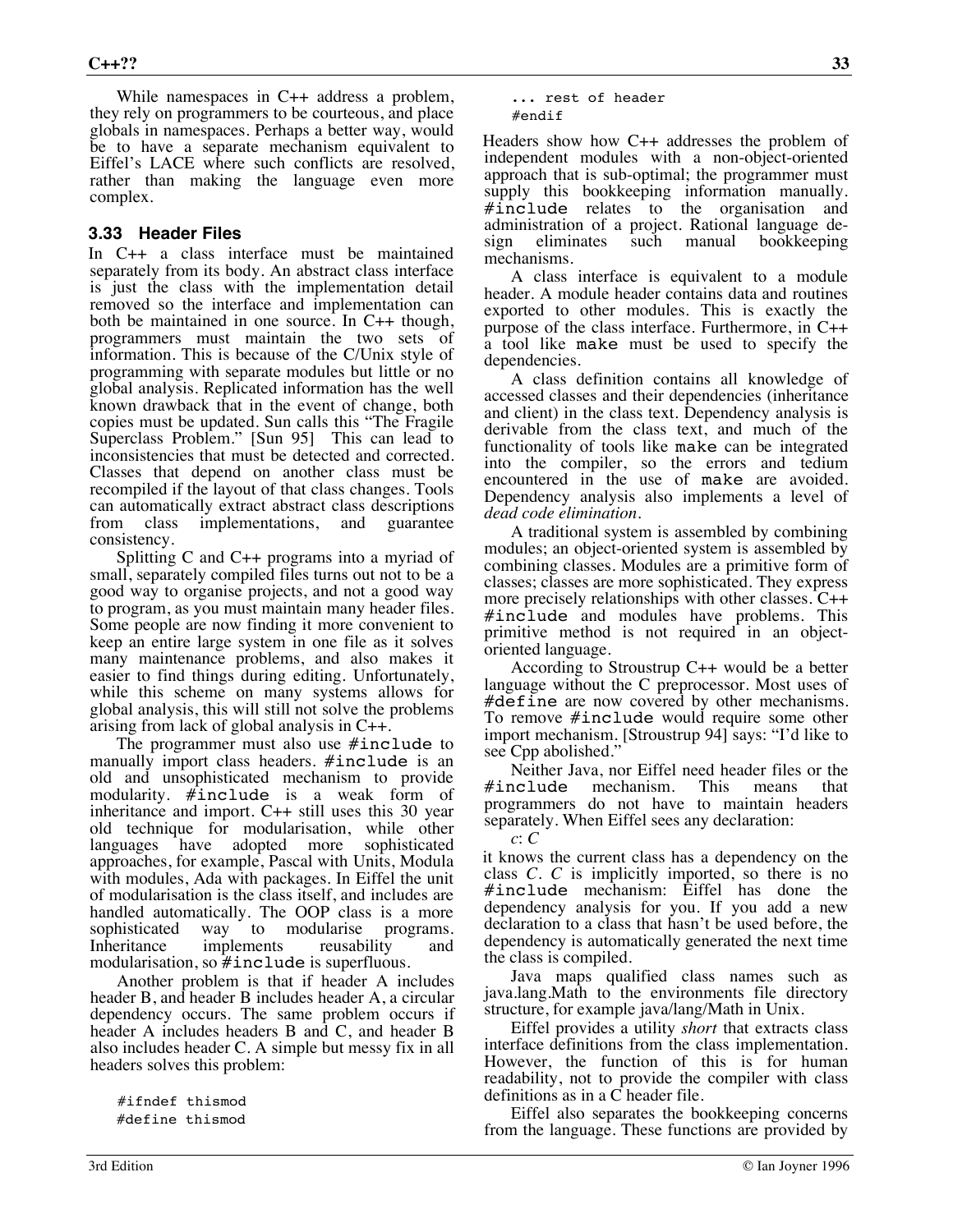the *LACE* language, *Language for the Assembly of Classes in Eiffel*. LACE is used separately to the Eiffel language, but is processed by the compiler to map class names to their location (directory and file name in Unix style systems.)

Java and Eiffel also remove the need for *make*. Gone is the manual dependency analysis, or remembering to rerun *makemake*, when your dependencies change.

### **3.34 Class Interfaces**

Section 9.1c of the C++ ARM points out that C++ has no direct support for "interface definition" and "implementation module". In a C++ class definition, all private and protected members must be included in the public text of the class. The ARM points out that whenever the private or protected parts are changed, the whole program must be recompiled. Further to what the ARM says, all modules that are dependent on the header file must be recompiled, even though the private and protected members do not affect other modules. Private members should not be in the abstract class interface, as this exposes implementation details to programmers of client modules.

### **3.35 Class Header Declarations**

C's syntax for function declarations is [<type>]  $\le$  dentifier  $\le$  ( $\le$  parameters  $\ge$ ). For (a very simple) example:

```
class C
{
   a ();
   b ();
   int c ();
   d ();
   char e ();
   virtual void f ();
}
```
To find an identifier in this layout, the eye must trace a course around the type specifications and modifiers, which is a tiring activity. There is a greater chance of missing the sought identifier, and the programmer must resort to using the search function of a text editor to help out.

Other languages place the entity names first. For example:

```
class C
{
   a ();
   b ();
   c () int;
   d ();
   e () char;
   f () virtual void;
}
```
To those used to the ALGOL and FORTRAN style of type first, this seems backwards. But name first is logical as a real world example illustrates: imagine if a dictionary was published where the keywords were not placed first, but rather the entry order is -

noun /obvrzen/ obversion, the act or result of obverting

Such a dictionary would not sell many copies, unless the marketeers managed to fool many people that the explanation of the meaning was better because the order of layout was mysteriously magical. This example illustrates how important subtle syntax decisions are, and why Pascal style languages have ordered things contrary to FORTRAN, ALGOL and others. The language designer must consider these trivial but important alternatives. The layout of programming entities is essential for effective communication. The dual roles of language syntax, and programming style affect comprehension. A dictionary or index style layout suggests placing entity names first, followed by their definition.

Java obviously has to retain this problem since it is C based. In fact the *hello world* program in Java shows how putting an entity name after modifiers can obscure the program:

public static void main(...)

Eiffel mostly puts the feature name first, except for the **frozen** case, so that features are easier to find. The **frozen** modifier is not used very often though.

#### **3.36 Garbage Collection**

One of the hallmarks of high level languages is that programmers declare data without regard to how the data is allocated in memory. In block structured languages, local variables are automatically allocated on the stack, and automatically deallocated when the block exits. This relieves the programmer of the burden of allocating and deallocating memory. Garbage collection provides equivalent relief in languages with dynamic entity allocation.

In C++ the programmer must manually manage storage due to the lack of garbage collection. This is the most difficult bookkeeping task C++ programmers face that leads to two opposite problems: firstly, an object can be deallocated prematurely, while valid references still exist (dangling pointers); secondly, dead objects might not be deallocated leading to memory filling up with dead objects (memory leaks). Attempts to correct either problem can lead to overcompensation and the opposite problem occurring. A correct system is a fine balance. This is illustrated in the figure below.

$$
\begin{array}{ccc}\n\text{Danging} & \longrightarrow & \text{Correct} \\
\text{Points} & \longrightarrow & \text{System} \\
\end{array} \longrightarrow \begin{array}{ccc}\n\text{Memory} \\
\text{Leaks}\n\end{array}
$$

These problems contribute to the fragility of C++ programs, and usually result in system failure. Garbage-collection solves both problems, but has an undeserved bad reputation due to some early garbage-collectors having performance problems,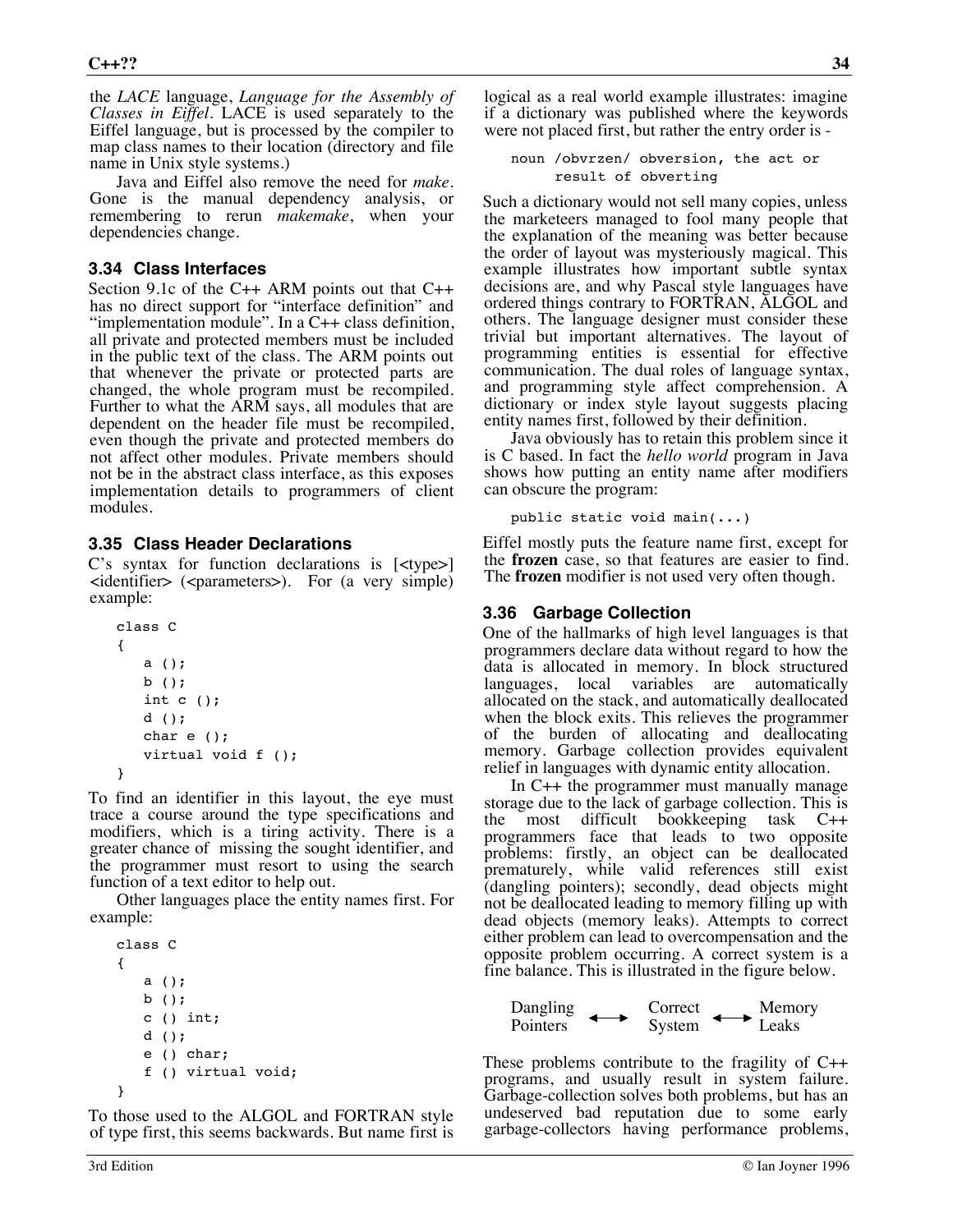instead of working transparently in the background, as they can and should. These problems are often over-emphasised as a justification for C++ ignoring garbage collection. A possible solution is to build garbage collection into the run-time architecture, but allow the programmer to activate and deactivate it manually. Garbage collection can be disabled in systems where it is inappropriate.

In C++ it might be argued that the lack of garbage-collection is not an engineering compromise. Its inclusion is nearly an engineering impossibility, as a programmer can undermine the structures required for implementing correctly<br>working garbage-collection. While garbageworking garbage-collection. While garbagecollection might not actually be an impossibility in C++ (EC++), it is difficult, and programmers would have to settle for a more restricted way of programming. This could be a good thing. But then the compromise to remain compatible with C becomes difficult, if the compiler is to detect practices inconsistent with the operation of garbagecollection.

[Sun 95] states that "explicit memory management has proved to be a fruitful source of bugs, crashes, memory leaks and poor performance." Sun have built garbage collection into Java.

Bertrand Meyer lists garbage collection in his steps to object-oriented happiness. This is not surprising in a language that has exception handling, keeping track of live and dead objects is even more difficult, so Eiffel is also based on built-in garbage collection.

Stroustrup is also an advocate of optional garbage collection. In [Stroustrup 94] he states "When (not if) garbage collection becomes available, we will have two ways of writing C++ programs." My question is not if or when, but how? Unless you restrict pointers and pointer operations, garbage collection will be very difficult, and probably inefficient. By inefficient, I mean either slow, or it won't clean up very well, or even both.

In Eiffel garbage collection is also optional. The garbage collector can be disabled during critical real time phases of program execution. It cannot be completely disabled, as if a program runs out of memory in this state, the garbage collector will be invoked, which is always preferable to the application crashing irrecoverably.

#### **3.37 Low level coding**

One of the stated advantages of  $C_{++}$  is that you can get free and easy access to machine level details. This comes with a down side: if you make a great deal of use of low level coding your programs will not be economically portable.

Java has removed all of this from C, and one of Java's great strengths is its portability between systems, even without recompilation.

The Eiffel solution is somewhat different again. In Eiffel you have no access to machine and

environment level details, in the language itself. You can use libraries that provide access to routines written in external languages like C. You can still write your low level C routines, and easily access this level from Eiffel. The major advantage of this approach is that all system level code is centralised in a few places, and this provides good *separation of concerns*. If you have to port your system, you know exactly which parts of code will need attention. System interfaces are thus provided in a set of well designed classes and routines. In C++ you can only enforce this as a matter of discipline over your programmers.

#### **3.38 Signature Variance**

When redefining a routine, there is an opportunity to redefine the signature as well. There are three ways a language can do this known as: no variance, contra-variance, and co-variance. This is an issue of type safety.

No variance means that the language does not permit the signature to change. The signature must exactly match the signature inherited from the parent.

Contra-variance means that the signature in a subclass can modify each argument so that it is a superclass of the matching parent argument. For example, if you have classes  $\overline{A}$  and  $\overline{B}$ , and  $\overline{B}$  inherits from A, then given a parameter of type B in your parent, you can keep it as B or modify it to A. This does seem counter intuitive, but there are some good examples of where it works.

Co-variance is the opposite of contra-variance. In the above example, if your parent has a parameter of type A, you can keep it as  $\overline{A}$ , or redefine it to any descendant of A. This is more intuitive than contravariance. In either scheme, a compiler can check for type-safety.

C++ and Java offer no variance for polymorphic methods. The reason for this is that if you have a routine with a different signature, even if the parameters of the parent and child are type conformant, the method overloads rather than overrides the original method. Overloading can be a major cause of confusion and errors. Many other languages require that a redefined routine must be explicitly marked as redefined or overridden.

As stated before a simple solution to the overloading problem would be to require that programmers mark the methods: override or overload. The compiler could then check for consistency, that the parameters for an overriding method are an exact, or co/contra-variant match, and that for an overloaded method, the parameters are different. Making overriding and overloading explicit is also good documentation, as it is a double check of what the original programmer really intended. Remember that overriding chooses between the alternative methods at run-time, based on the type of the owning object; overloading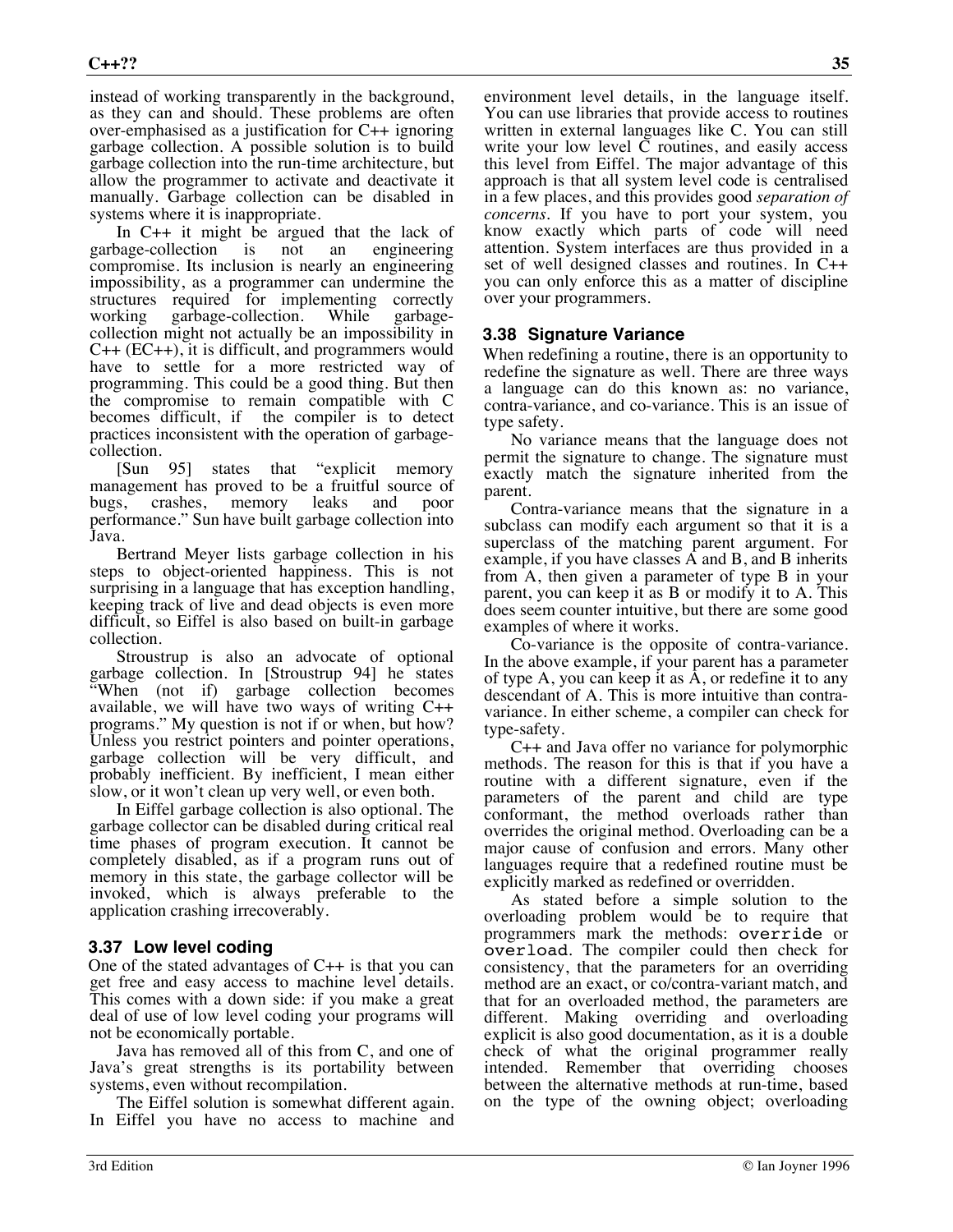chooses between the alternative methods at compile time based on the argument types.

Eiffel is an interesting case. Contrary to many strong opinions and theoretical arguments in support of contra-variance, Eiffel chooses the intuitive covariant approach, claiming this is useful in many more situations. Eiffel has also implemented covariance in such a way that it is type safe.

#### **3.39 Pure Virtual Functions**

Pure virtual functions provide a means of leaving a function undefined and abstract. While the concept is correct, this section shows both the syntax, and the terminology 'pure virtual' leave something to be desired. A class that has such an abstract function cannot be directly instantiated. A non-abstract descendant class must define the function. The C++ pure virtual syntax is:

virtual void fn  $() = 0;$ 

This leaves the reader new to  $C_{++}$  to guess its meaning, even those well versed in object-oriented concepts. '=0' might make sense for the compiler writer, as the implementation is to put a zero entry in the virtual table. This shows how implementation details which should not concern the programmer are visible in C++.

A better choice would have been a keyword such as 'abstract'. Abstract should have syntactic significance as abstract functions are an important concept in object-oriented design. The C++ decision in keeping with the C philosophy of avoiding keywords is at the expense of clarity. A keyword would implement this concept more clearly. For example:

```
pure virtual void fn ();
```
or

```
abstract void fn ();
```
The mathematical notation used in C++ suggests that values other than zero could be used. What if the function is equated (or is that assigned) to 13?

virtual void fn  $() = 13;$ 

A function is either implemented or undefined. This to any analyst suggests a boolean state, which a single keyword conveys. A simple suggestion to fix this is to define  $= 0$ ' as abstract:

#define abstract =  $0$ 

then

virtual void fn () abstract;

Let's look at  $=0$  a slightly different way, as a key phrase, or a keyword which is spelt with the characters '=0'. If you do that, then the objection to keywords becomes a non-issue.

As for the terminology, 'pure virtual' is a contortion of natural language. It combines words

that are somewhat opposite in meaning. Pure means something that really is what it appears to be, as in *pure gold*. Virtual means something that appears to be what it actually is not, as in *virtual memory*. Perhaps pure virtual gold is fools gold. As has been said before, virtual is a difficult concept to grasp. When it is combined with a word such as 'pure', the meaning becomes more obscure.

 [Stroustrup 94] gives the curious tale about the 'curious =0' syntax: "The curious =0 syntax was chosen over the obvious alternative of introducing a keyword pure or abstract because at the time I saw no chance of getting a new keyword accepted. Had I suggested pure, Release 2.0 would have shipped without abstract classes. Rather than risking delay and incurring the certain fights over pure, I used the traditional C and  $C_{++}$  convention of using 0 to represent "not there.""

Mathematically, 0 does not normally represent "not there". Usually, 0 is just another number. Using 0 to represent "not there" leads to semantic problems which lead to many interesting discussions on topics such as 3 value and 4 value logic, etc. In the C world, there are constant arguments over whether NULL is 0 or something else. In the database world, a value is needed for "not known." If 0 is used for "not known," then there is a problem if the value is known, but happens to be 0. The  $=0$ syntax is an aggregation of errors. Not only are keywords such as virtual and static overloaded, but worse a number such as zero to mean things that it does not mathematically represent.

Java and Eiffel use much clearer syntax. Java simply uses:

abstract void fn ();

In Eiffel you specify the routine as **deferred**, meaning the details of implementation are deferred to a descendant class:

*r* **is deferred end**

The '**end'** might look like syntactic baggage, but you can specify other abstract properties of a deferred routine in the form of pre and post conditions.

Eiffel uses the best terminology, as **deferred** means the implementation is deferred. A routine that has an implementation still has an abstract form. The abstract definition of the routine is obtained by the *short* tool, which extracts the routine signature, that is name, parameters, type, and pre and post conditions from the other details. The term abstract does not necessarily mean 'not implemented'.

#### **3.40 Programming by Contract**

A common problem programmers face is that implementation hiding is very nice in theory, but often, you actually have to look at the internals of a class and its routines to determine what the class does and how to use it. Often you must examine the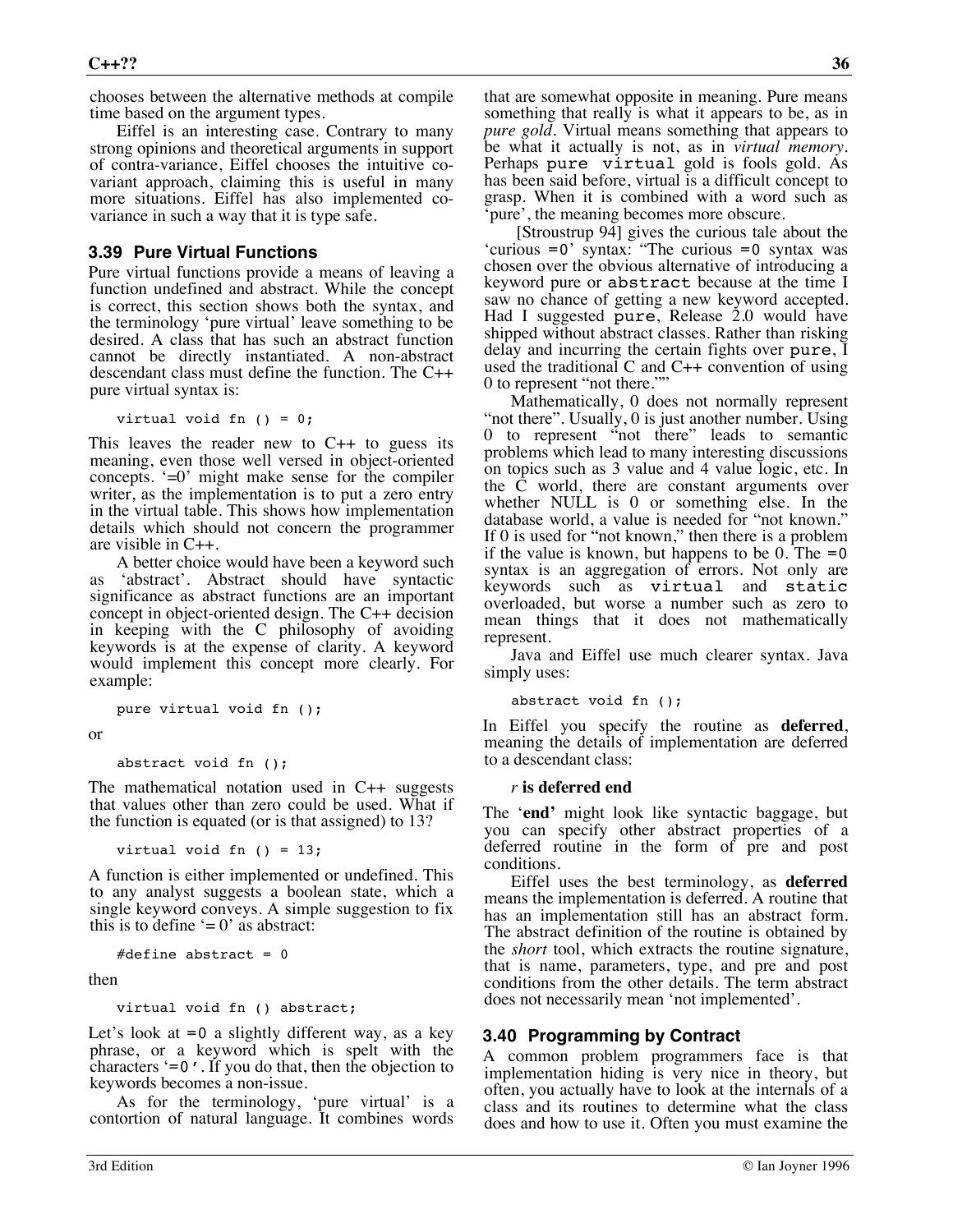internals of a routine before you call the routine so that it works correctly, and to determine its exact effect after the routine has executed. The signature specification of a routine is not enough; routines often have side effects.

Eiffel extends the concept of routine signature: what you must set up prior to calling a routine is documented as preconditions in the **requires** clause, and the exact effect of a routine is documented as postconditions in the **ensures** clause. The *short* tool, extracts the preconditions and postconditions with the abstract part of a routine signature, as documentation for clients of a class. Preconditions document the obligations of the caller and benefits to the called routine, and postconditions document the obligations of the called routine and benefits to the caller: hence the term programming by contract.

Programming by contract is a major technique in saving programmers from having to look at implementation code, and is most important to library vendors who don't want to give away the internals of their implementation, but do want people to buy and use their library.

Programming by contract is not just a fancy documentation scheme, but the preconditions and postconditions provide run time checks to ensure that all units of the program are behaving correctly, and thus fulfilling their contracts. This is the mechanism that detects the run-time inconsistencies discussed in the section on correctness. In Eiffel, this mechanism is integrated with the exception handling mechanism. In C++ and Java you can use assertions for run time checks, but these are not integrated into the programmers mindset as in Eiffel.

Programming by contract is the equivalent to integrated circuit specifications in the electronic component world, and also tolerances in more physical engineering disciplines. In Eiffel, the combination of static type checking with preconditions and postconditions, integrated with exception handling form a significant way to test that the software jig-saw puzzle fits together, and that the resulting picture makes sense. These techniques significantly reduce dependence on 'after the fact' manual testing.

Neither Java nor C++ have this mechanism. Another interesting case is CORBA IDL, which being an interface language for distributed objects, contract information is important. It is a glaring omission from CORBA IDL which has glaring inclusions of struct, typedef, union, etc., all of which aren't helpful in a distributed object environment, where the concept of programming by contract is even more important in considering how to connect all the system components together, and you want more confidence that the distributed jig-saw fits together. In fact this biases CORBA to C implementations. The industry should stop and think, design things carefully and correctly, and stop designing things to look like C. So often C

constructs are inappropriate, and make adopting more advanced and necessary concepts difficult.

#### **3.41 C++ and the software lifecycle**

The software lifecycle has attracted a great deal of attention. It is at least generally accepted that the activities in the lifecycle are analysis of requirements, design, implementation, testing and error correction, extension. Unfortunately, the result of identifying these activities has resulted in a school of thought that the boundaries between these activities are fixed, and that they should be systematically separate, each being completed before the next is commenced. It is often argued that if they are not cleanly separated, then you are not practicing disciplined system development.

This view is incorrect; someone who writes a program straight away is actually doing all the steps in parallel. It might not be the best way to do things in many circumstances, might or might not suit the style and thinking of different people, but this works in some scenarios, and can be the methodology of choice of disciplined thinkers. While that is an extreme example, the ideal way to work probably lies between that and a strictly regimented environment that assigns different people or teams to the lifecycle phases.

Some people can hold a whole problem and solution in their head and work in a disciplined fashion until the solution is complete. Mozart is said to have composed this way, producing his last three symphonies in as many months in 1788. Beethoven toiled far more over the production of his works, taking years to complete one symphony. Both composers produced masterpieces. Mozart wrote music directly, whereas Beethoven wrote themes and ideas in his famous sketchbooks. While Beethoven and Mozart had their own methods, the production of masterpieces depends on skill, not on methodologies.

A view that is gaining acceptance is that the software lifecycle should be an integrated process. Analysis, design and implementation should be a seamless continuum. The activities of the lifecycle should progress in parallel to expedite software development. Facts found out only as late as the implementation stage can be fed back into the analysis and design stages. The object-oriented approach supports this process. Artificial separation of the steps leads to a large semantic gap between the steps. The transformations required to bridge such semantic gaps are prone to misinterpretation, time consuming and costly.

We should cease dependence on testing. This is not to say that systematic or even random testing by an independent test group is not important, but we should rely more on better techniques in the preceding phases. Software testing can never prove the absence of error, it can only be used to detect errors if they are there.

 The same people should be responsible for all stages, so that they take responsibility for the system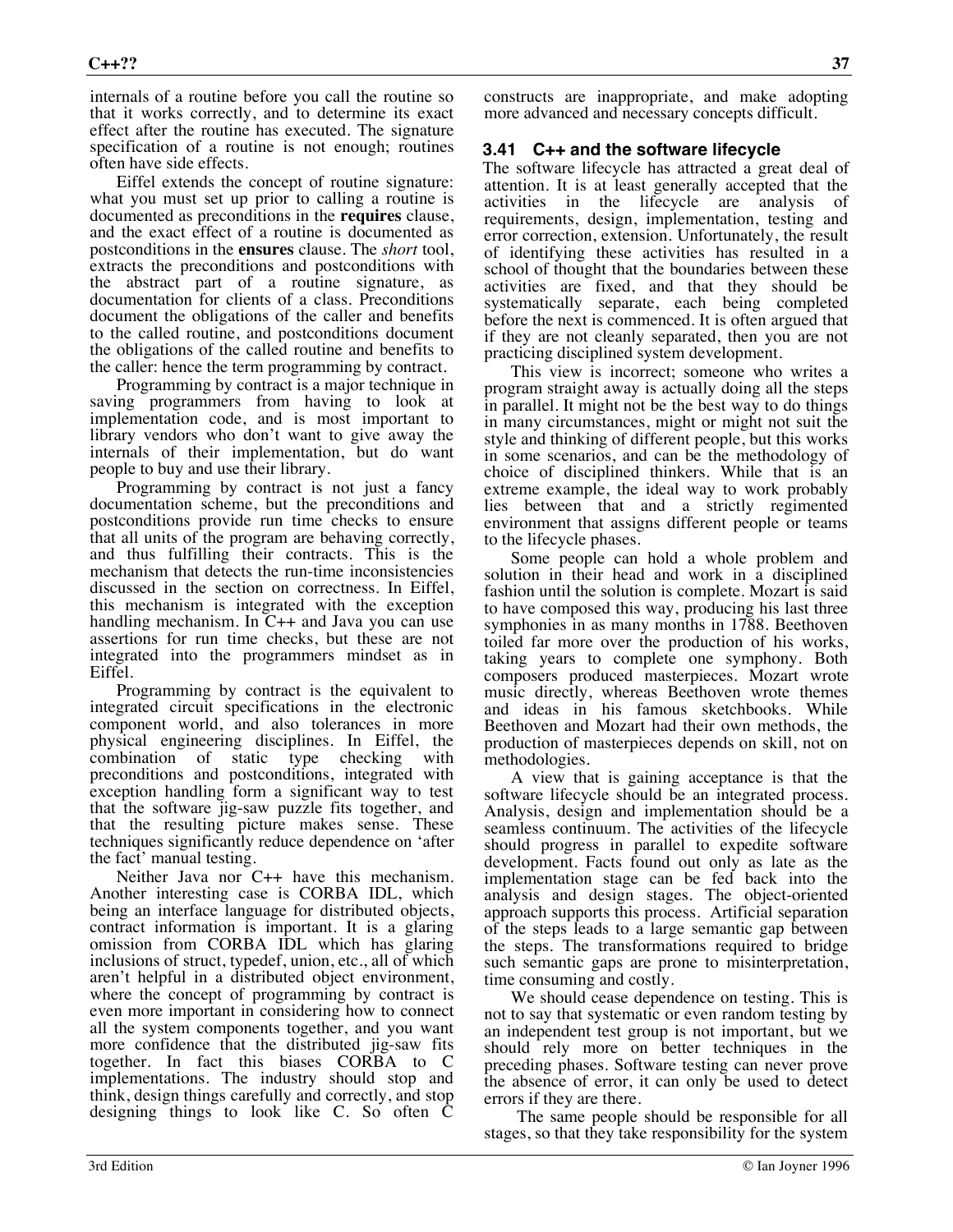as a whole, rather than passing the buck and blame which occurs when analysts, designers and implementors are different groups. This is not a popular view in traditional hierarchical management structures where organisational structure is prized over quality and programmers get promoted to designers who get promoted to analysts, and managers stay aloof from the technical process, just making sure the old structure is maintained. Or even worse, those who become analysts, designers and managers have little knowledge or experience of programming and large scale software engineering. Since the second edition of the critique, Scott Adams' Dilbert comics have become widely known as accurate comments on such organisational problems. Hierarchical management discourages people from feeling responsible for a product. This culture must radically change if we are to produce quality systems.

We should have learnt from the extremes of SA/SD. Some quarters believed that methodology was all important, while programming and programming languages were unimportant. Arcane and machine-oriented programming languages strengthened this attitude, concentrating on the 'how' of computation, whereas the modellers correctly demand notations that express the 'what', in order to be implementation independent. A modern software language supports the integration of the activities of design and implementation by being readable, and problem-oriented. A language should be as close to design as possible. The needs and requirements of an enterprise can change much more rapidly than programmers can keep up, especially in a highly competitive and commercial world.

So how does C++ fit into this picture? Well it is based on C that was designed mainly as an implementation and machine-oriented language. It is an old language, that did not need to consider the integrated lifecycle approach. C++ might have some of the trappings of object-oriented concepts, but it is an uncomfortable marriage of a problem-oriented technique with a machine-oriented language. It addresses implementation, but does not address other aspects of the software lifecycle so well. Since C++ is not so well integrated with analysis and design, the transformation required to go from analysis and design to implementation is costly. There is a large semantic gap between design languages and the implementation language.

We should have learnt from the structured world that this is the incorrect approach to the software lifecycle. But in the OO world we are again falling into the trap of dividing the lifecycle into artificially distinct activities of OOA, OOD and OOP, instead of adopting an integrated approach. Modern languages provide a much more integrated approach to the complete software development process than C++. C++ supports classes and inheritance and other concepts of object-orientation, but fails to address the entire software lifecycle.

Eiffel is specifically designed around the clusterfall model of the project lifecycle. In this model, several subparts of a project may be in different phases at any instant. It also recognises that feedback occurs from later phases to earlier phases. Eiffel itself is quite a good specification language. Its assertions and invariants are something like you would see in a formal specification language like Z. While not as comprehensive as Z, Eiffel's specification mechanisms suffice in most cases. (Bertrand Meyer was involved in the early work on Z). Thus you can use Eiffel as a documentation language in phases as early as analysis. The problem of different notations in different phases, and errorprone translation between them is removed.

The mechanism that Eiffel includes to cease dependence on testing is the assertion mechanism, integrated with exception handling. Organisations will find it difficult to make significant progress towards the higher levels of the Software Engineering Institute Capability Maturity Model (SEI CMM) until techniques such as this in Eiffel are in widespread use.

Eiffel is also integrated with a graphical CASE tool called BON (Business Object Notation) for those who feel more comfortable with classification and component relationship diagrams. Most importantly, Eiffel and BON are based on the same underlying abstract concepts. Eiffel can be generated from BON and vice-versa. This means you can easily "reverse engineer" your text, but the major advantage is that your diagrams and your text are always synchronised. There is no costly always synchronised. There is no costly maintenance when your program changes, and diagrams have to be updated to reflect this fact. Thus Eiffel is a step towards seamless software engineering.

#### **3.42 CASE Tools**

The previous section raises the question of CASE tools. [Madsen 93] has a good discussion on graphical notation (18.8). BETA is a language that can be used for analysis, modelling and design. To a certain extent, this comes with any language that supports classes, as these are the elements of OO analysis and design, but it is important to develop the language with analysis and design specifically in mind.

If you are using both graphics and textual notations, it is important that both are based on the same underlying abstract language: text and graphics should represent the same concepts. A major problem with SA/SD was the graphical notations and programming notations were so far apart that costly and error-prone manual translation was required between the two. Unfortunately, this has set up the precedence in peoples minds that graphical and textual notations are necessarily far apart, and are surprised to see how close these are in good object-oriented systems.

It should not be thought that graphics are high level, and text is low level; that is the nature of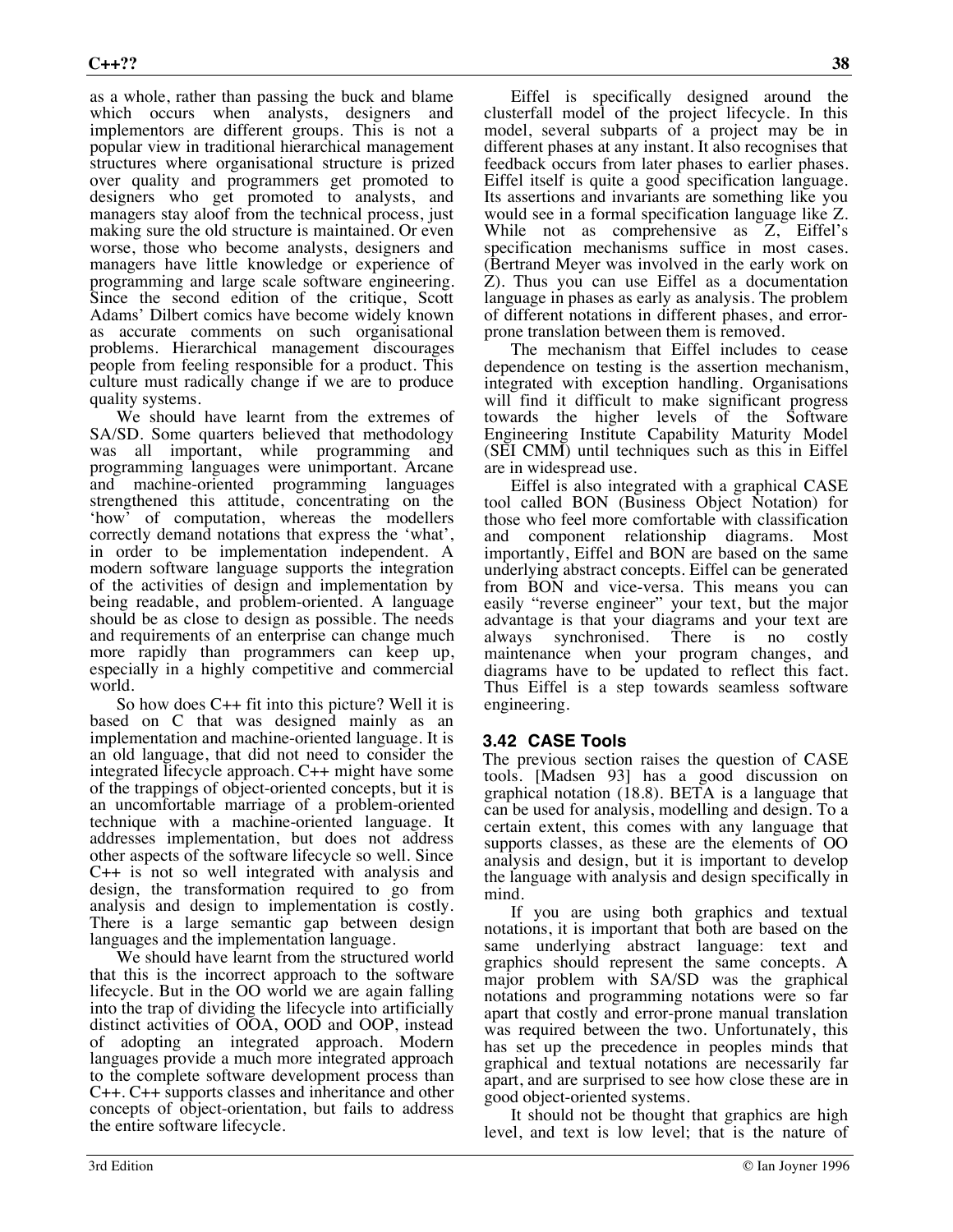abstractions, not the tools or notations. In fact it should be pointed out that text is a highly evolved form of graphics; both forms of information enter our brains through our eyes Because of the nature of graphical notations less detail can be shown. With an integrated editor detail in text can be suppressed. In identifying classes during analysis, it really makes no difference whether you document them as a series of graphical boxes with class names in the middle, or a textual list of class names. In fact many people will find the list easier to work with and later read. At any stage the notations should be interchangeable. In some cases the graphical notation will abstract away details, which is an advantage, when you don't want to see the details. As you add details though, graphical forms become unwieldy, and text is easier to manage. Unfortunately, many sectors of the industry have become convinced that graphical forms are more formal and result in magically better designs that text equivalents.

Graphics and text are best in an integrated environment. A programmer may have a class diagram as a starting point, like GUI file icons. Selecting a class will expand the class so that the interface of the class can be seen. At a different level, internal features of the class might be seen. Eventually, a level where text is seen is reached. The major failing of most CASE tools is they do not support this level of seamless integration. For the most benefit they should flow into the programming language. So called 'visual' environments do little better than putting program text in a GUI window.

Why bother with graphics then? For the simple reason that looking at the same problem in different ways aids understanding. It is also a matter of taste. Some people will find they understand graphics better, and some text. It is a good idea to cater for personal tastes, as long as there aren't too many options, in which case everyone will end up speaking their own language, and there will be no effective communication, a tower of Babel. But this has already been the case in the industry, as design methodology notations are far apart, with the analysts/designers not wanting to read programs, and programmers not wanting to read structure charts and data flow diagrams.

A common design method with C++ is to use OMT (UML) or some equivalent methodology. However, the object models are different as the graphical and textual languages are not based on the same underlying abstract language. Thus there is a semantic gap between the text and graphics. This results in more costly and error-prone development. But then as the OMT people have said "Eiffel is arguably the best commercial OO language in terms of its technical capabilities." [RBPEL91], p327. The object model of Eiffel is certainly closer to OMT than  $C_{++}$ .

In conclusion, if CASE tools and graphical notations are to be of use, they and the programming

language must be based on the same abstract concepts.

#### **3.43 Reusability and Communication**

Reusability is a matter of communication.

Clear communication is a courtesy concern. In order to use a software component, you must be able to understand it. The writer must communicate the purpose, intent, and correct usage of the component to the client. In the object-oriented world, clear and concise definition of software modules is not a mere nicety, but essential for reusability. Arising out of the issue of reusability is extendibility. In order to maximise the reuse of software, it must often be tailored for new applications. The client programmer must decide whether a software component is suitable for a new task, and if so, what is the best way to extend it?

Communication is aided by having integrated text and graphics environments, where the concrete languages of both are based on the same underlying<br>abstract languages, or object models. abstract languages, or object models. Communication is also dependent on clear and clean syntax.

As C/C++ suffer from arcane and cryptic syntax, it does not support the goal of clear communication.

Java cleans up a fair bit of C/C++. The mess that is caused by the preprocessor is removed. However, Java still suffers from some of the deficiencies of C in this regard.

Eiffel has been designed with communication in mind, and is not bound by the shackles of C syntax. It borrowed from the clean syntax of Ada. Along with the Eiffel syntax were designed style guidelines, so the Eiffel syntax lends itself to a clear style.

Eiffel also has utilities like *short*, where the abstract interface of classes can be extracted from the full details.

Eiffel provides an extra significant mechanism, that of integrated assertions. The short tool will extract the assertions with the interface descriptions. This has been described in the section on programming by contract. Programming by contract helps decide whether a class is useable in a new situation, and then how to use it, so this is an important tool for communicating the purpose, intent and correct usage of a software module. Thus assertions are very much a courtesy concern.

Reusability is well supported with clear communication in Eiffel.

#### **3.44 Reusability and Trust**

Reusability is a matter of trust.

Building trustworthy components is a safety concern. Trust results from confidence that safety concerns have been met. If you do not have confidence in a software component, then you won't want to reuse it. You could doubt that the software component provides enough functionality, or correct functionality. You could doubt that the component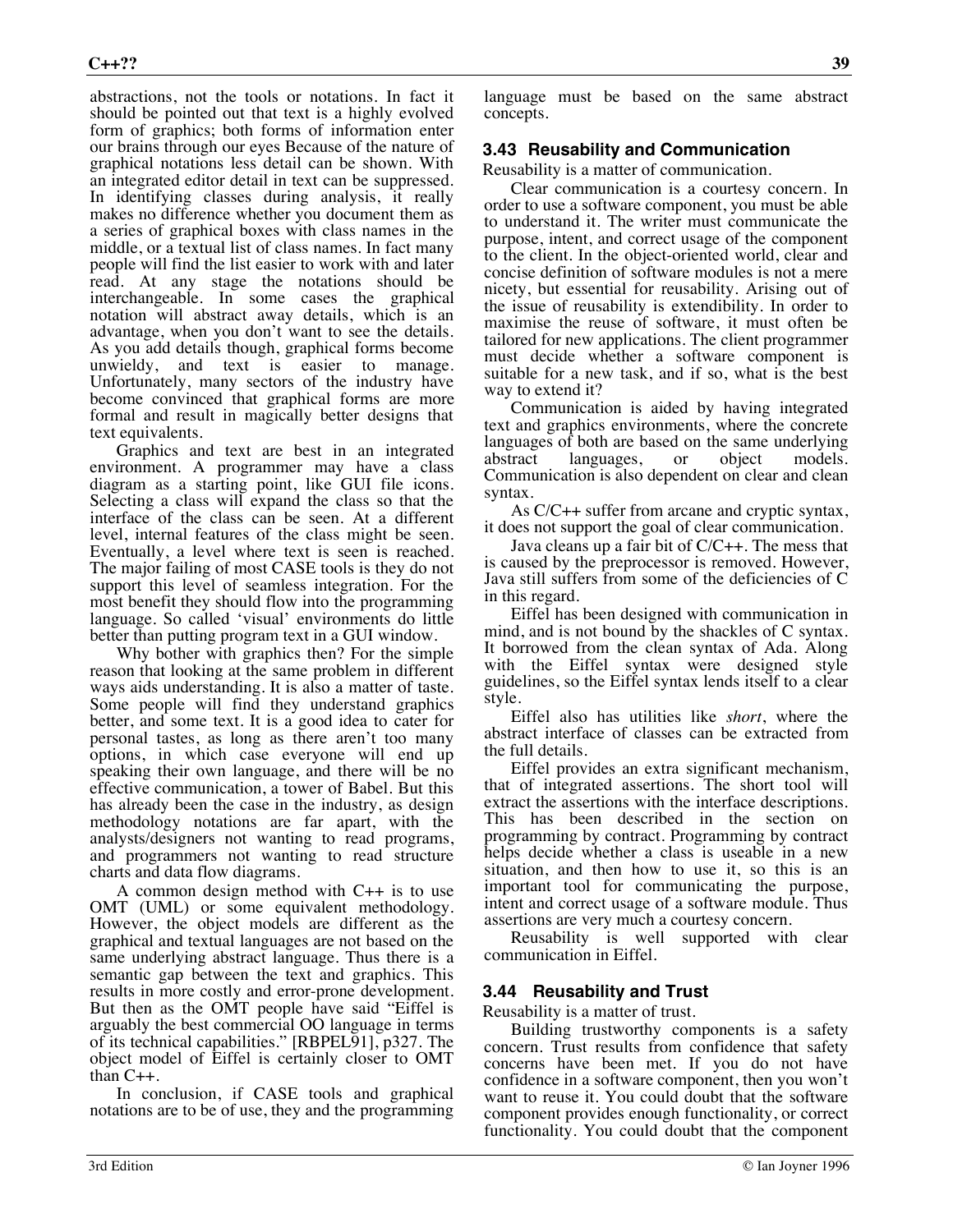is efficient enough, or worse it might fail. As so many traps in  $C_{++}$  result in 'bugs', it is difficult to trust a software module, so it is less reusable.

In the real world of reusability, the ideal of trusting programmers is inappropriate, and results in less trustworthy software; in reality, customers doubt the claims of suppliers. It is the onus of the supplier to prove their claims, and thus trustworthiness of the software. The client is not required to trust the supplier's programmers. Potential clients of a software component, require assurance that the component is trustworthy.

Trusting programmers is against the commercial interest of both parties. This is not to cast dispersion on programmers, but merely recognises that computers are good at performing mundane tasks and checks, but people are not. If people were good at such things, we would not need computers in the first place.

Even though you might not trust your programmers, this is not an excuse to employ anything but the best skilled programmers, and programmers should also be given the best training. Consider a Stradivarius violin: it will sound bad in the hands of a bad violinist. But a good violinist will insist on a Stradivarius, rather than a cheap brand where he won't sound his best. In computing, we frequently argue whether it is the tools or the programmers. It is a combination of the two; if either is lacking, trustworthy software will not result.

Java "eliminates entire classes of programming errors that bedevil C and  $C_{++}$  programmers" [Sun 95]. This means that you can better rely on externally developed Java packages.

Eiffel also is not bedevilled by the same classes of errors. Thus you are more likely to produce software that can be used in other contexts, and be able to find software that can be reused in your context.

Eiffel assertions are also important here. As assertions are checked at run time, they ensure that the software is working correctly, so the level of trust in external components is higher, and you reuse them with more confidence.

#### **3.45 Reusability and Compatibility**

Different compiler implementations need to be compatible in order to realise reusability between libraries and components. Different C++ compilers generate different class layouts, virtual function calling techniques, etc. The name encoding schemes used for type safe linkage can also be different. If two different compilers generate different run-time organisations, then different name encodings are desirable as it will prevent two incompatible libraries from being linked. The C++ ARM (p122) states: "If two C++ implementations for the same system use different calling sequences or in other ways are not link compatible it would be unwise to use identical encodings of type signatures."

This can be solved in two ways: firstly, a library vendor could provide the entire source of a library so it can be compiled with the customers compiler; if the sources are proprietary the vendor will need a separate release for every environment, and every compiler in that environment.

Because of this problem a strong case exists for a universal intermediate machine readable representation of programs. Interestingly, some systems are already using C as a 'universal assembler', notably AT&T C++ and Eiffel. But this cannot solve the above problems of compatibility between components without a standardisation effort on run time layouts and name encoding schemes.

An important feature of Java is that it is architecture neutral as Java compilers produce byte code instructions for a virtual machine. Java provides a "universal intermediate machine readable representation of programs" as I called for in this paper's second edition.

Eiffel implementations provide a high level of source code compatibility. However, the generated C from different implementations can have different object layouts. Thus a class library will have to be recompiled if it is to be used in a system compiled with a different vendors implementation.

Another form of incompatibility between libraries is incompatibility of type definitions. A glaring example in C++ is the number of ways the simple type *boolean* can be defined. For more on this see the section on booleans.

#### **3.46 Reusability and Portability**

Since true OOP ensures that objects are loosely coupled to the external environment, portability to diverse environments is possible. C is highly coupled to Unix style environments, and as such is not particularly portable to diverse environments.

Java is also the winner in this category, due to its virtual machine, and removal of pointers. Eiffel code is also highly portable, but you are currently confined to systems where Eiffel compilers exist of which there are many. As most Eiffel compilers generate C, you can port the generated C to platforms where there is no Eiffel compiler. With Java, only a virtual machine interpreter needs to be available on the system in order to run Java programs.

As the Java virtual machine seems to be sufficiently semantically rich, it could be that other languages target the Java virtual machine, and that it becomes a universal machine code. Such a marriage might not be as easy as it appears, if the object models of different languages are sufficiently different from the Java model. Sun does seem to have kept the virtual machine independent of physical object layout, and any assumptions that would make this too hard.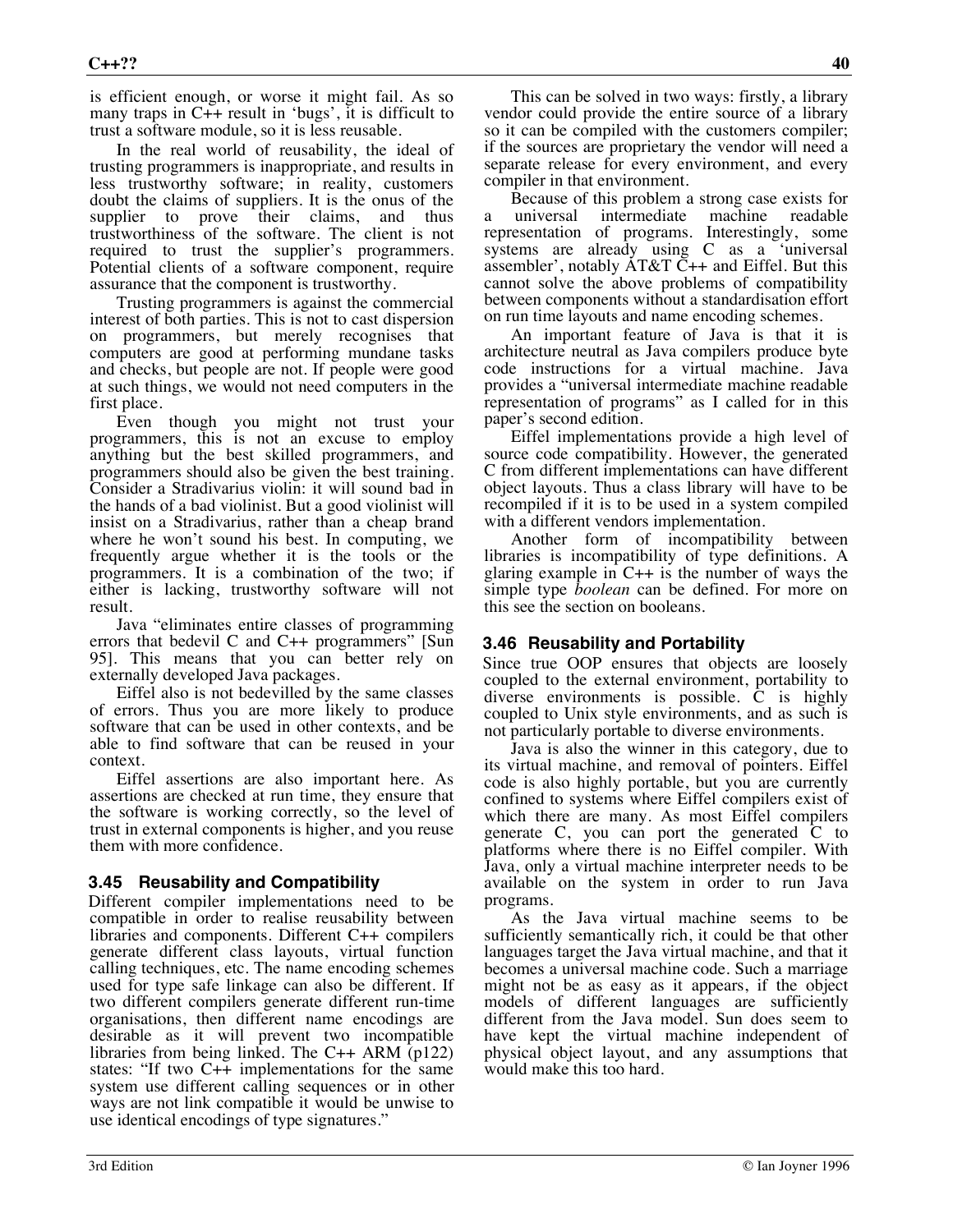### **3.47 Idiomatic Programming**

The ability to program in different idioms is argued as a strength of C++. Idiomatic programming, however, is a weak form of paradigmatic programming; it is programming in a paradigm without necessarily having compiler support for that paradigm. The compiler cannot check for inconsistencies with the idiom, or paradigm. Defines can often be used to invent idioms. Anyone who has attempted to do object-oriented programming in a conventional language using defines will realise that it is impossible to realise the benefits easily, if at all, without compiler support.

Both Java and Eiffel are strongly objectoriented: the idiom is OO. You don't have to bring together various sub-projects each of which might have used their own favourite idiom.

#### **3.48 Concurrent Programming**

The object of concurrent programming is that computing resources can be harnessed to efficiently compute problems that would otherwise be inefficient to compute using a single processor. In the next ten years multiple processor arrays that execute programs concurrently will likely become common. Concurrency requires much cleaner languages, than the single processor languages of today.

Object-oriented concepts support concurrent programming. Objects can execute state changing code independently of each other. Concurrent programming will be enabled by the division of the state space of a system into modules to achieve a high degree of independent processing. Objects provide a scheme to cleanly divide state spaces. The demand that everything be divided into loosely coupled modules, that only interact through well defined interfaces might be perceived as inefficient; but it is precisely this scheme that will mean that concurrent solutions can be developed efficiently and transparently to the programmer.

Concurrency should be transparent to the programmer, as concurrency is a low level implementation consideration; concurrency is how a computation is done, not what is to be computed. However, there are examples where concurrency is manifest in the problem domain, such as many simulation problems like multiple queues, for example check-outs in a supermarket. The implementation issue of concurrency is how processes are allocated to processors. The processes are allocated to processors. programmer should not be concerned with this, rather what is to be computed, not how. How something is computed is the concern of the target environment, ie., the compilers, operating system, and hardware.

The aim of concurrent processing is to keep all the processors in a processor array as fully utilised as possible, so that processor resources are not wasted. There is nothing more mysterious to concurrent programming than the efficient use of

resources. Keeping all processors busy is an inherently dynamic problem, which the programmer cannot determine statically at compile time. All the

enough threads in the system. In concurrent programming, a thread is a unit of sequential execution. Concurrency is achieved by the splitting of threads. A thread can be split when a state changing routine is invoked, but not a value returning function, because it must wait for the value. State changing routines can easily be invoked on another processor. Object level granularity seems to be a natural candidate for concurrent processing. An object can have only one update thread at a time to avoid simultaneous update problems. Other levels of concurrency are instruction level, and task or process level. Task or process level is the level used in conventional multi-processing systems currently commercially produced, and instruction level is quite difficult, best left to instruction pipelines.

processors can be kept busy, as long as there are

Object level is natural for the programmer, and has the advantage that a programmer can implement a system without taking into account parallel processing at all. The same program will run and produce identical results irrespective of whether the customer is running a single processor, or a processor array. This way the programmer concentrates on the model and design of the problem, not on deployment concerns.

Side effects must be avoided in concurrent systems. Suppose a computation depends on combining the results of two functions *f* and *g*, such as  $f + g$ .  $f$  and  $g$  are parameters to the  $+$  function. Routine parameters can be computed concurrently, as long as the computation of each causes no side effects. If *f* and *g* are independent, then they can be computed concurrently. If however, *f* produces side effects that *g* depends on, they must be computed sequentially.

C++ does not preclude the use of a global environment. Access to shared global data potentially causes a thread to lock, and if many such accesses occur, the advantage of concurrency is lost. This is because updates to a global environment are side effects. Programming in such an environment requires complex locking mechanisms to ensure that things happen in the correct order. Locks are rather like waiting for a plane to take off when it has to wait for another connecting flight. This cannot be entirely avoided, but should be reduced as much as possible.

It might not be impossible to implement concurrent processing in C++, but it is difficult as in many ways C++ is not suited to concurrent processing.

Java provides threads. It also removes C features like globals that are problematic to concurrency.

Eiffel has a recommendation [Meyer 96c] that extends Eiffel with a single keyword **separate** to provide concurrency. Both Java and Eiffel have simple concurrency mechanisms due to their cleaner base than C++.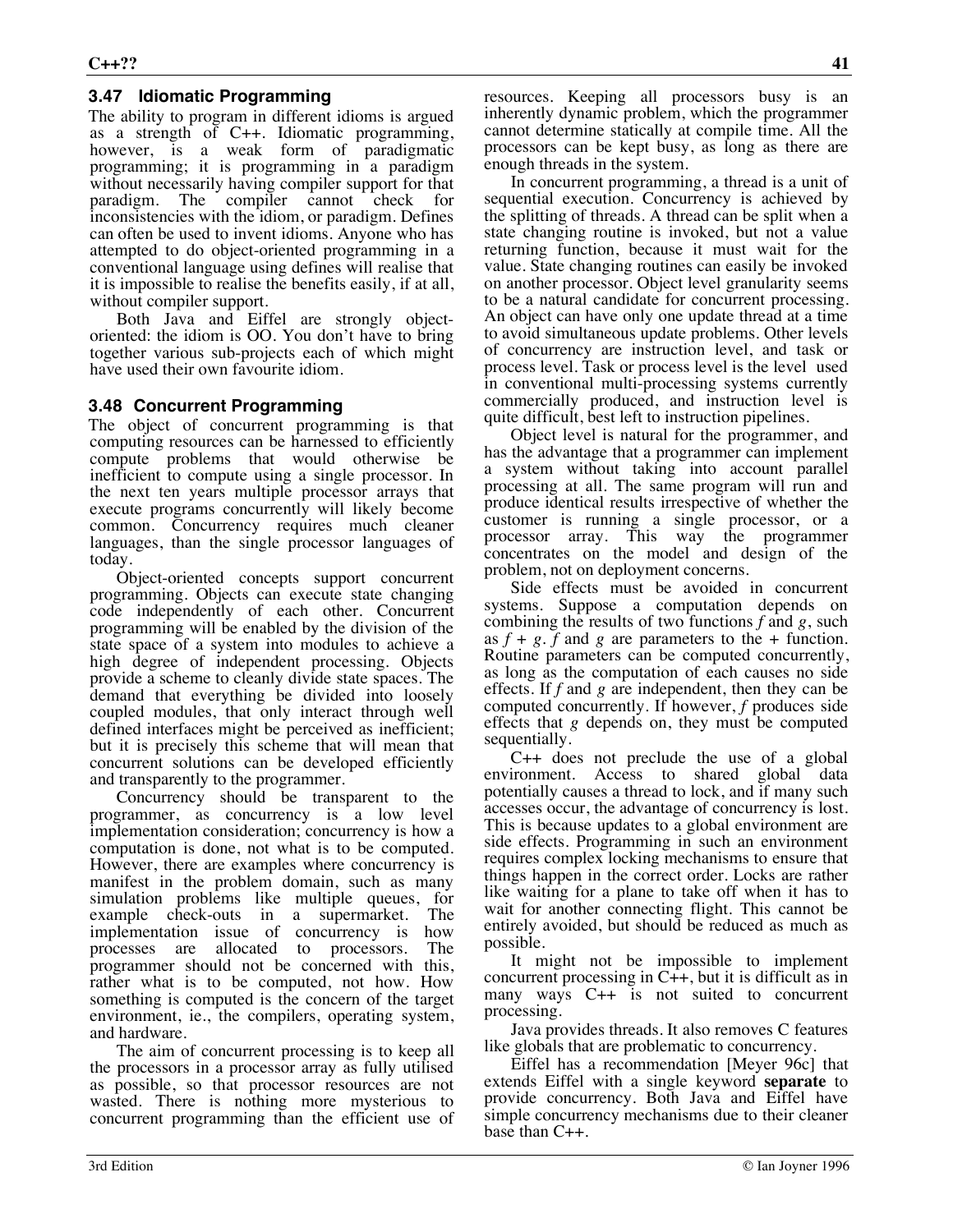#### **3.49 Standardisation, Stability and Maturity**

Object-orientation is now nearly 30 years old, since Simula 67. Smalltalk is about 20 years old, Ada 95 is only one year old, but based on Ada 83, which is about 13 years old. C++ is 13 years old. Eiffel is 10 years old, and Java is just one year old.

The age of a language does not relate to its stability and maturity. Java is the youngest language, but Java appears to have a well thought out and stable language base, also having a comprehensive set of OO libraries. Thus Java is off to a good start, but only time will tell. It already has quite a number of books.

Ada 95 is one year old. But that is one year since the standard was ratified, so it is a good deal older than a year. Ada 95 is the product of an ISO/ANSI/DoD standard. Thus Ada 95 vendors have a very stable base from which to implement. This gives Ada 95 a good start over other languages, where there might be implementations, but they are shooting at a moving target.

Eiffel is not subject to the 'formal' ISO/ANSI standards; it has its own non-aligned standards body NICE (Non-profit International Consortium for Eiffel). Eiffel is now in its third incarnation, Eiffel 3 that is fully described in *Eiffel: The Language* [Meyer 92], the Eiffel equivalent of the C++ ARM. However, the definition of Eiffel 3 has been very stable since 1992, requiring only a few extra validity rules, and small clarifications: Eiffel is probably the best designed language ever intended for commercial use. The largest change to the language is now under consideration, which is to add the **separate** keyword to allow support for concurrent and distributed processing. This will not affect existing programs, and early releases of existing programs, and early releases of implementations with this mechanism are now available. Eiffel also has a standard library. The standard library is more changeable than the base language, but is also under the control of NICE. Thus Eiffel has attained a great deal of maturity over 10 years, and the standards are very stable. This gives Eiffel a considerable advantage in that libraries are much easier to update to address new and changed requirements than compilers. Therefore, Eiffel should evolve more quickly into new problem domains, without the traditional resistance from compiler vendors.

The most serious problem that Eiffel has faced in the past was stability of implementations. As Eiffel is an ambitious language and environment, many new and difficult concepts have been pioneered and made into industrial strength packages. Eiffel is very demanding on compilers, which need to do things like global analysis, which is an issue that C++ conveniently avoids. Eiffel does not concede to compromises which place burdens on the programmer in the same way that C++ does.

However, stable forms of Eiffel environments are now becoming widely available. In 1996 Tower Technology has released version 2 of its compiler

and environment, and ISE has announced version 4 of its environment, which addresses many issues that users did not like previously, and now includes menus and other facilities, which gives it a more Macintosh/Windows look and feel. SIG Computer has also announced its *Visual Eiffel* for release October 1996. There is also an independent experimental version known as SmallEiffel, which can be downloaded for free.

Another problem that Eiffel has had is the lack of titles. [Meyer 88] is the classic book on OO, however, it is based on Eiffel 2.0, not version 3. Meyer's next book "Eiffel: The Language" [Meyer 92] is the language lawyer's reference, but it is possible to navigate for an overview. However, there are now over ten titles on programming in Eiffel, quite a few of which are used to teach university courses on OO.

Smalltalk is now a widely used language, and has proven to be very effective in some environments. Different implementations of implementations of Smalltalk do not share libraries, and do not interoperate.

Out of all the languages here, C++ although 12 years old, provides the fastest moving target for vendors. It is claimed to be standardised, as it is subject to ANSI/ISO standardisation, but this work is still very much in progress. You can check status of the standard on the X3J16 WEB page in the WEBliography). The number of issues to be addressed by the committee keeps increasing, rather than decreasing. C++ was submitted to the standardisation process too early, and the committee has had to do too much design work that should have been done before C<sup>++</sup> was submitted to the standardisation process.

The committee hopes to progress the standard to CD (Committee Draft) this year (1996). The FAQ shows a timetable which will produce an IS by December 1998 (see WEBliography: http://reality.sgi.com/employees/austern\_mti/stdc++/faq.html#B8). After IS is achieved, it will probably be several more years before a significant number of vendors are fully compliant. By that stage, users will probably be clamouring for more features and fixes to old problems. I have already heard stories of C++ tool vendors complaining that the standard is too horrendous to understand, and then to implement anything compliant. Standardisation should stabilise the specification, but C++ has continued to become less stable. The fact that the C++ standard is so unstable indicates that the C++ committee realises there are many shortcomings in C++ that they must rectify. There are many flaws that the committee knows about that I do not cover in this critique, but also many of the flaws that are covered in this critique, the committee have no intention of addressing, as that would break too many existing programs and C compatibility.

In the preface to [Stroustrup 94], Bjarne Stroustrup writes "C++ is still a young language. Some of the issues discussed here are yet unknown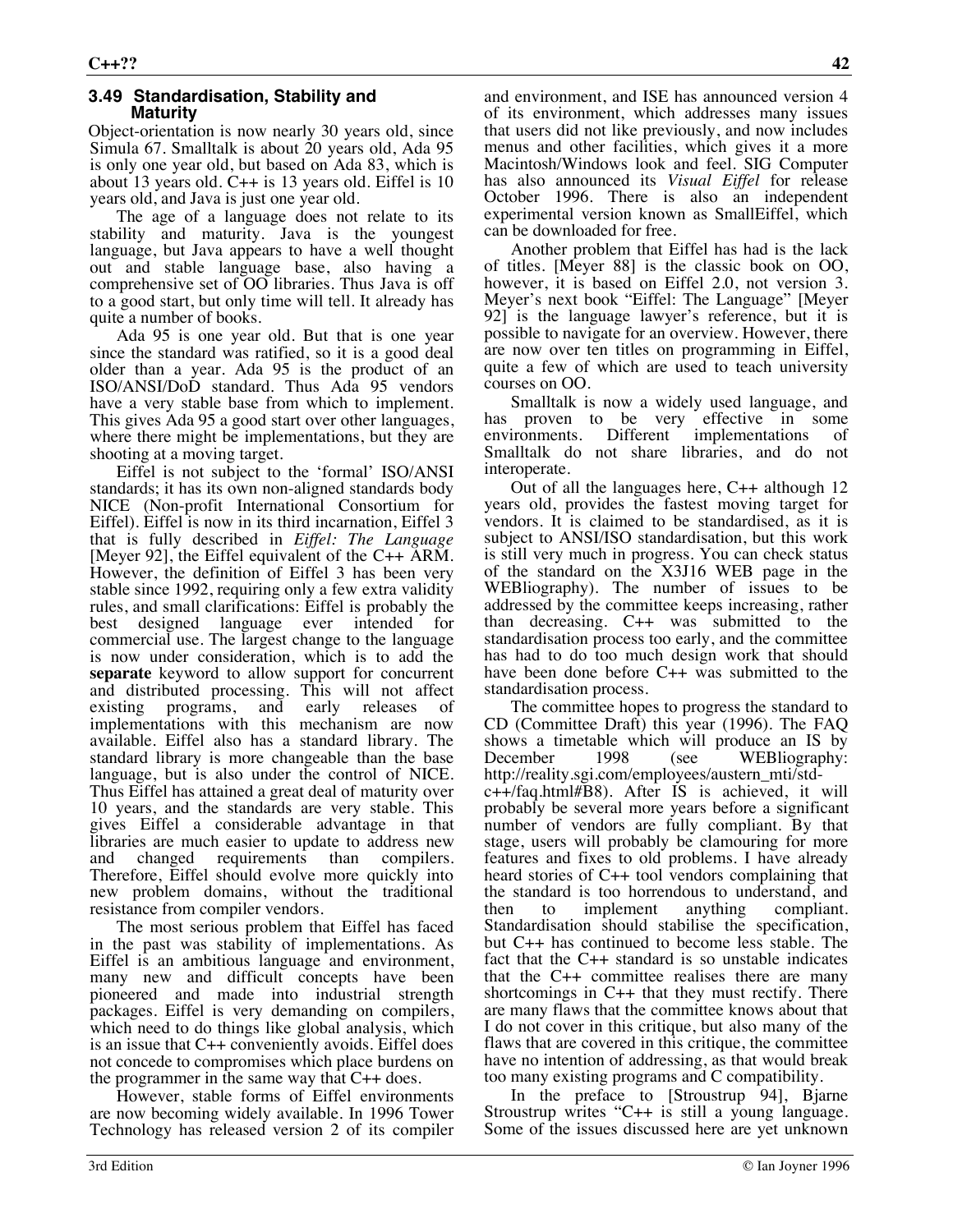to many users. Many implications of decisions described here will not become obvious for years to come."

Coming to consensus in the C++ world is a difficult task. [Stroustrup 94] states this frustration as "Dealing with stubborn old-time C users, wouldbe C experts, and genuine C/C++ compatibility issues has been one of the most difficult and frustrating aspects of developing C++. It still is."

Many comments in [Stroustrup 94] show that C++ is still a moving target. Garbage collection is mentioned as "when (not if)". Thus when GC is fitted to C++, developers will be faced with quite a transition in paradigm. All of this uncertainty in C++ might keep the programmers busy, after all many of them want to code exclusively in C++, while ignoring all else; but it will be very costly for the companies that are locked into C++.

There are still unresolved things the X3J16 committee must sort out, especially in the area of C<br>compatibility. [Stroustrup 94] says "The compatibility.  $[Stroustrup 94]$  says "compatibility wars" now seem petty and boring, but some of the underlying issues are still unresolved, and we are still struggling with them in the ANSI/ISO standards committee. I strongly suspect that the reason the compatibility wars were drawn out and curiously inconclusive was that we never quite faced the deeper issues related to the differing goals of C and  $C_{++}$  and saw compatibility as a set of separate issues to be resolved individually." Since C compatibility results in so many problems, serious consideration should be given to this basic tenet of C++.

The C++ community seems to think using a fundamentally flawed tool is acceptable and that the rest of the world must wait for them to straighten these issues out, which in many cases isn't even possible. It is also a hidden cost to companies that their programmers must continually keep up to date, and abreast of the arguments for and against certain constructs. Many other languages have solved these problems.

As a postscript to this section, I will remark that a lot of argument for or against particular languages seems to come from people who believe that there will be an eventual winner in the evolution of languages, and they want it to be their favourite, so will fight for dominance. I can see no evidence that this will happen. I think new languages will continue to be invented: some will be based on continuing mistakes from old languages while adding new features for compatibility; others will avoid previous errors while adopting new paradigms. I can't see that the programming language world will ever become stable. If people in the industry can accept that, then we will have programmers that are more amenable to change language, being able to use the language that is best suited for the purpose, and the maturity of language criticism will improve, as we see each language as a passing phase, to which we owe no long term allegiance.

### **3.50 Complexity**

There are several kinds of complexity. This critique focuses mainly on the complexity of the C++ language itself. When considering complexity, one needs to consider the complexity of the development task as a whole. The complexity of the language might only be a small part of that.

Apart from the language, we need to consider the programming environment, that is editors, tools for example make, etc., the methodologies and tools, and the supporting libraries.

With C++ the conventional wisdom is often to use a methodology such as OMT. Here the concepts of the methodology do not exactly match the concepts in the programming language. Thus you have a semantic gap, where translation must occur. This translation is costly, and frequently ends in specifications that do not match what was eventually implemented.

Both Eiffel and BETA see it as important to develop their methodologies and graphical notations based on the same underlying concepts. The importance of this integrated approach should not be under-appreciated.

As for environments, [Stroustrup 94] has the following to say: "Every language in nontrivial use grows to meet the needs of its user community. This invariably implies an increase of complexity. C++ is part of a trend towards greater language complexity to deal with the even greater complexity of the programming tasks attempted. If the complexity doesn't appear in the language itself, it appears in libraries and tools. Examples of languages/systems that have grown enormously compared to their simpler origins are Ada, Eiffel, Lisp (CLOS), and Smalltalk. Because of C++'s emphasis on static type checking, much of the increase in complexity has appeared in the form of language extensions."

"C++ was designed for serious programmers and grew to serve them in the increasing large and complex tasks they face."

P.J. Plauger in [Plauger 93] argues that the complexity of C++ has put it on par with PL/I, Ada (83) and Algol 68. He does not accept the complexity in C++ as a good thing. Criticising the complexity of Ada is somewhat unfair. An amount of Ada's complexity is due to its support of multitasking and real-time programming. Simula also has facilities for co-routines and processes, and Ada and Simula are reasonably unique for their inbuilt support of these facilities. In the 1980s, the need for such facilities was not widely recognised. However, the need for concurrency and distribution is now becoming recognised.

Another feature of Ada that might contribute to the perception of complexity is genericity. Again the charge that this makes the language over complex is based on not understanding genericity. I have already covered this topic in the section on templates. Thus Ada has been criticised for being complex, but most of this criticism is due to not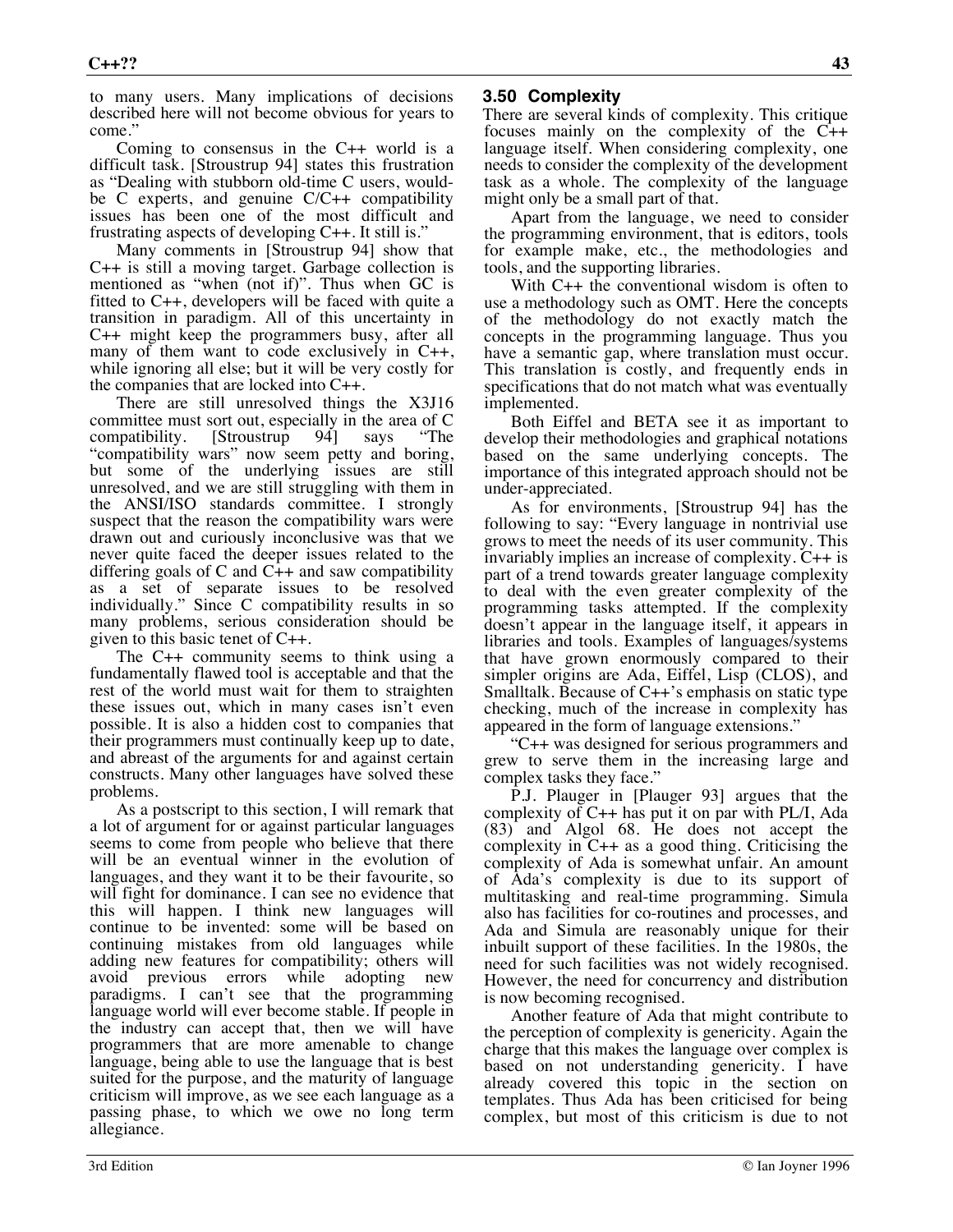understanding essential features such as genericity and concurrency.

Many C programmers have been guilty of dismissing features they don't understand as complexity, and Ada has been a favourite target. I am not saying that Plauger is in this category, as he makes some valid points about Ada. But the accusation of complexity against Ada should not be overstated as it has too frequently emotionally been in the past. In the computing industry, there is a low level of understanding and experience that one must have before becoming and expert or vocal critic, particularly of languages like Pascal and Ada.

C++'s complexity is not solely due to static type checking. Eiffel is more strongly type checked than C++, but doesn't suffer from the same complexity problems.

As for the environment. The burden of environment is far less for the cases of Eiffel, Java and Ada 95. In Eiffel, a separate simple language exists, LACE to specify to the compiler how to compile the program. This contains such things as environment variables, debug and other options, etc. It also provides the basis for *separation of concerns* so that environmental details are completely removed from the Eiffel language. Eiffel is also integrated with complete editing and development environments.

Java has removed such environmental considerations as #include and make. Edmond Schonberg writes that the environmental baggage for Ada and Ada 95 is far smaller than C++ (see WEBliography for his Ada contrast to C++).

The Eiffel libraries are very large and comprehensive; but this only reflects the richness of data structures that exist, and the number of application domains. Eiffel libraries are available for networking, compiling and parsing, Windows programming as well as platform independent user interfaces and many other things. The Eiffel libraries simplify naming complexity by standardising the vocabulary between classes. For example, *put* is used to enter an item in any collection data structure like *ARRAY*, *LIST*, *QUEUE*, and even *STACK* where the routine would normally be named *push*. The libraries enable the complexity of specific domains to be removed from the language, which is simple and yet general purpose.

Smalltalk also has a large library, which extends an otherwise small and simple language. Classes that a programmer adds also become part of the Smalltalk environment.

Java also provides a comprehensive library to deal with many aspects, including java.net, java.awt (abstract windows toolkit), etc. Eiffel, Smalltalk and Java do not ignore the issue of complexity; they put it where it should be: in the libraries. In terms of complexity, they implement Stroustrup's principle that "what you don't use, you don't pay for." In C++ you pay very much for complexity, as it is in the language.

C++ can to some extent be extracted from the complexity of its environment. But as long as the mechanisms of  $\#$ include persist, the mechanisms of #include persist, the environments that C++ is ported to will have to adapt to the C/Unix way of doing things. Where the environment is separate from the language, there is no environmental adaptation that needs to be done, and less retraining of programmers for each environment they need to program in.

I can accept that C++ was designed for serious programmers. However, Ada 95 and Eiffel are both designed for the serious software engineer. (Java remains to prove itself in this arena.) Eiffel in particular shows that complexity can be dealt with in a serious industrial strength software engineering environment.

Complexity is not the necessary companion of seriousness. This does not ignore the complexity of any application domain; in fact it enables you to focus on the complexity of the programming task in hand, not on the complexity of the tool.

#### **3.51 C++: the Overwhelming OOL of Choice?**

This headline comes from Cutter Information Corps "Object-oriented Strategies" May 1996 edition. Based on their findings, C++ accounts for 80% of all OOLs, with Smalltalk running a distant second at 11%. They claim that in 1995 OO software development products hit \$1.3 billion. However, let's examine how C++ is used: many C programmers have not wanted to touch C++, but they do use a  $C_{++}$  compiler to compile their C. This greatly exaggerates the market penetration of C++ and the size of the OO market, so it is impossible to determine the true market penetration of OO. You are not doing OO just because you are compiling with C++.

Microsoft and Borland have put most of their development environment energies into C++, so this makes it attractive to buy a C++ environment, even if you are just programming C. Probably the true number of C++ installations being used for OO would be between 10-50%, which cuts down the size of the OO market by a large amount, the size of C++'s predominance in that market, and means the other OOLs in the market have a much higher significance than Cutter makes out. Smalltalk and Eiffel are pure OOLs, so every one of their sales you can count as an OO installation, whereas the same is not true of C++. Measured C++ sales are riding on C's success. C++'s success is less than overwhelming. It is a marketing success, rather than a technical or programming success. Companies using C++ are paying for it with longer cycle development times, and less reliable end product.

One way a manager might perceive C++ to be a winner is the sheer number of books one sees in a bookshop on C++. This is matched by a huge number of courses. An observation about the nature of many of these books is that they are often titled something like "How to build a widget in  $C_{++}$ ," or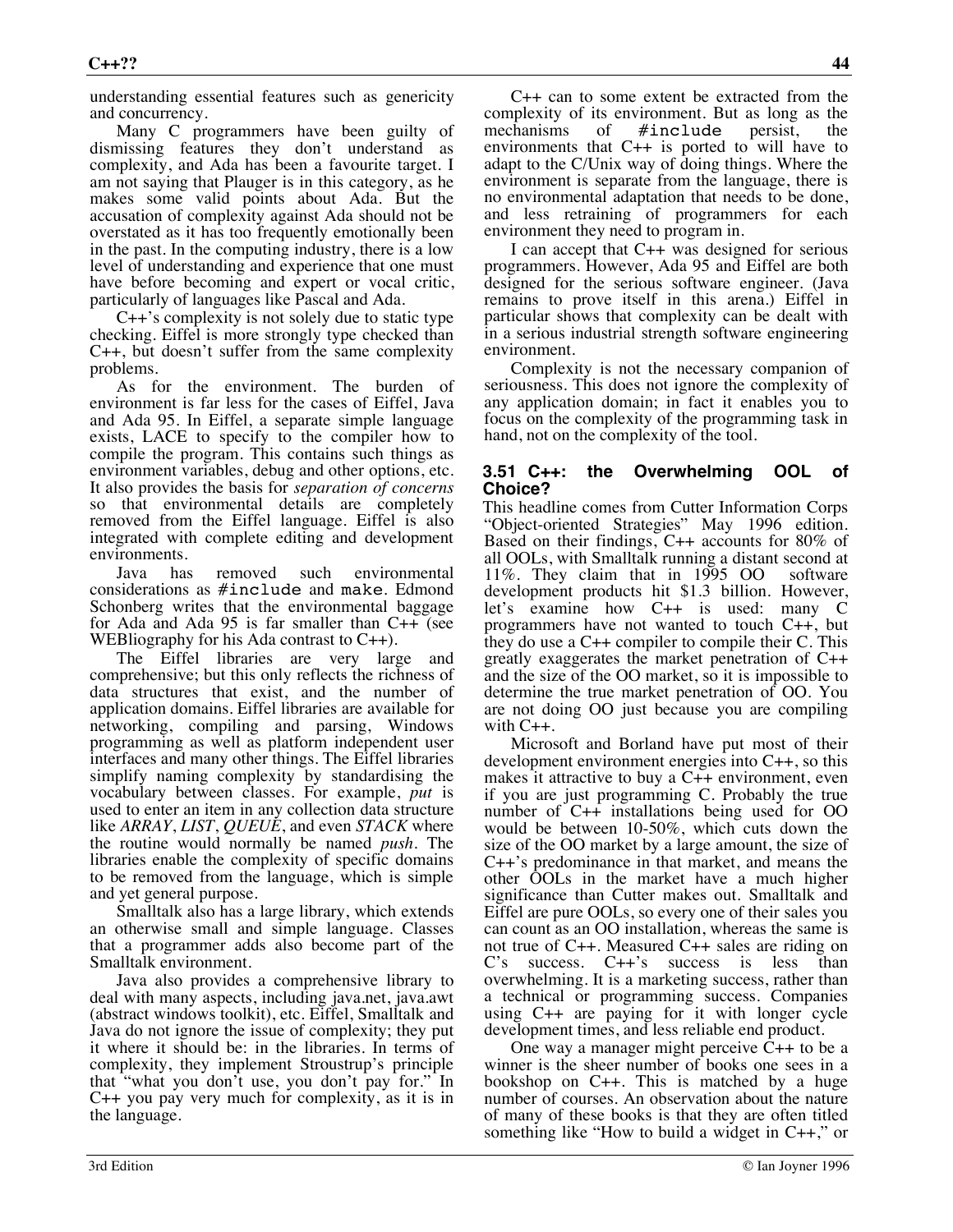"Compiler Construction in C++." "Books appear like mushrooms after rain" [Plauger 93].

The mushrooming book market is a great boon for publishers, as it implies that for every possible software artefact you can build, they can publish a book about it in every possible programming language. All you really need is the books "Programming in C++," and "How to build widgets," or "Compiler Principles and Construction." Then your programmer needs Then your programmer needs experience, lots of it. Don't be fooled by this trick to get a high title count.

Many C++ books are on how to avoid the traps and pitfalls, and develop rigorous coding standards, which might appeal to management as the solution, but they don't solve the root cause of the problem. Making sure everyone is well trained and versed in these style standards is an expensive and usually ineffective band-aid measure, especially where different companies have different standards and expectations, so you need to retrain every new recruit, who will probably decide they don't like your way of doing it anyway, and leave after a short period. Of course you can satisfy yourself that his dissatisfaction was due to his inappropriateness for your organisation, which is better organised than most. After all, you are ISO 9000 accredited and are turning out a very successful line of 'concrete lifejackets' (a Tom Peters quote).

 [Sakkinen 92] observes the "Endemic C++ Culture." He notes that too many courses on "design" have the appended clause "with C++." This is because C++ has its own curious terminology, which is in many ways different to the rest of the OO world. He makes a case that concepts and principles should be taught, then how to map them onto any particular language.

Of course books are aimed at different audiences: professionals versus those who just program for a hobby; those who have an academic interest in languages; implementors of compilers and other language processing tools, who need formal non-ambiguous statements about how the language works; beginners versus those for whom this is their fourth or fifth language. C++ should not be for beginners, as it is better to learn the principles from a clearer language than be confused by what all the syntactic *knobs and dials*, and superfluous constructs do in C++.

As for courses, C++ has proven so difficult to learn that you need lots of courses. Not only do you need to learn the language, but the complexities of the environment add an even more substantial overhead. It will probably be best to start on C++ with a course. However, with simpler languages such as Java and Eiffel, buying a good book, and self experimentation will quickly cover every aspect of the language. It is a bonus if you can get a course, but it is not essential to get started.

# **4. Generic C Criticisms**

These criticisms apply to the C base language, but in general adversely affect C++. R.P. Mody [Mody 91] gives an excellent general criticism of C. Mody says that to properly understand C you must understand the insides of the compiler, giving many examples of how C obscures rather than clarifies software engineering. He concludes that he is "appalled at the monstrous messes that computer scientists can produce under the name of 'improvements'. It is to efforts such as C++ that I here refer. These artefacts are filled with frills and features but lack coherence, simplicity, understandability and implementability. If computer scientists could see that art is at the root of the best science, such ugly creatures could never take birth."

#### **4.1 Pointers**

C pointers are a low level mechanism that should not be the concern of programmers. Pointers mean the programmer must manipulate low level address mechanisms, and be concerned with lvalue and rvalue semantics, which are machine oriented and not problem oriented as you would expect of a high level language. A compiler can easily handle such issues without loss of generality or efficiency. Memory models of different environments often affect the definition of pointers. Memory model details such as near and far pointers should be transparent to the programmer.

The programmer must also be concerned with correct dereferencing of pointers to access referenced entities. Use of pointers to emulate by reference function parameters are an example. The programmer has to worry about the correct use of &s and \*s. (See the section on function parameters.)

Pointer arithmetic is error prone. Pointers can be incremented past the end of the entities they reference, with subsequent updates possibly corrupting other entities, which is a major source of the undetected inconsistencies, which result in obscure failures, discussed in the section on correctness. In the STL library, iterators are provided as the generalisation of C pointers for access to elements of structures such as arrays.

Programmers can by-pass encapsulation with pointers; C undermines OOP by providing a mechanism where state outside an object's boundaries can be changed. Since pointers are intrinsic to writing software in C this exacerbates the problem. Pointers as implemented in C make the introduction of advanced concepts like garbage collection and concurrency difficult.

Another consideration is that dynamic memory implementations vary between platforms. Some environments make memory block relocation easier by having all pointers reference objects via a master pointer which contains the actual address of the block. The location of the master pointer never changes, so relocation of the block is hidden from all pointers that reference it. When the block is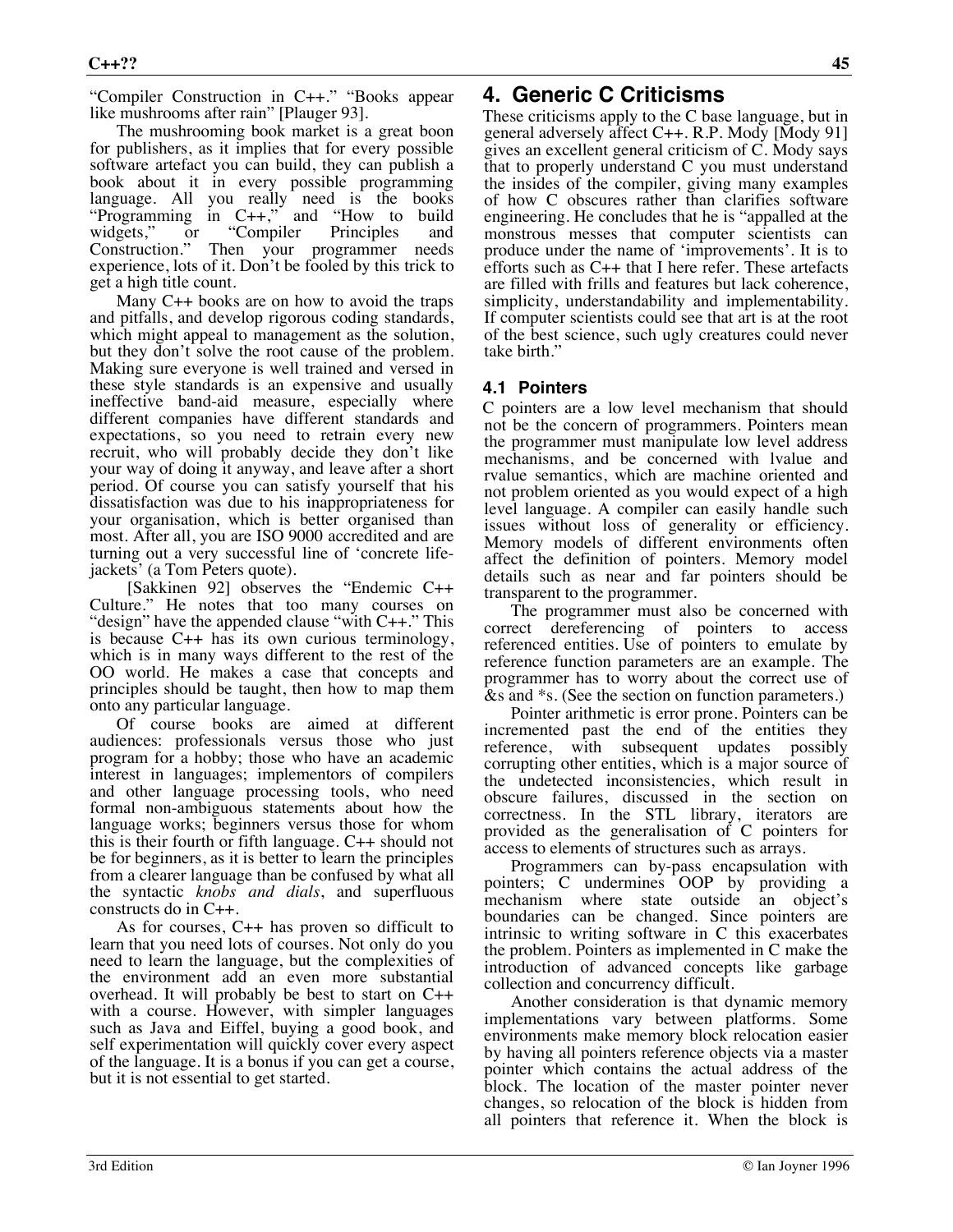relocated, only the master pointer needs to be updated.

On the Macintosh, for example, the double indirection mechanism of 'handles' facilitates relocation of objects. Object Pascal makes handles transparent to the programmer. This is similar to the Unisys A Series approach where object *descriptors* access target objects via master descriptors that store the actual addresses of objects. On the A Series this is transparent to programmers in all languages, as this transparency is realised at a level lower than languages. The A series descriptor mechanism also provides hardware safety checks that mean that pointers cannot overrun, and arrays cannot be indexed out of bounds. C cannot be implemented particularly well on such machines, as C's pointer mechanisms are lower level than the target environment.

Simpler environments might not provide object relocation, so double indirection would be an unnecessary overhead. In order for programs to be portable and efficient in different target portable and environments, such system details should be the concern of the target compilation system, not of the programmer.

C's pointer declaration syntax causes another small problem:

int\* i, j;

This does not mean, as might be easily read -

int  $*$ i,  $*$ j;

but

int \*i, j;

and should be written thus to avoid confusion.

Java has abolished pointers as "Most studies agree that *pointers* are one of the primary features that enable programmers to put bugs into their code. Given that structures are gone, and arrays and strings are objects, the need for pointers to these constructs goes away," [Sun 95]

Eiffel also has no pointers only object references. In Eiffel, the exact referencing mechanism does not matter. For example in the expression *x.f* the reference *x* might be a pointer to an object in the same address space, or it might be an Internet address of an object. References enable the location and access method of an object to be transparent.

#### **4.2 Arrays**

Page 137 of the C++ ARM notes that C arrays are low level, yet not very general, and unsafe. Page 212 admits, "the C array concept is weak and beyond repair." Modern software production is less dependent on arrays, especially in the objectoriented environment. The trade off to be optimal, rather than general and safe no longer applies for most applications. C arrays provide no run-time bounds checking, not even in test versions of

software. This compromises safety and undermines the semantics of an array declaration, ie., an array is a particular size, and can only be indexed by values within the bounds of the array. The array size might not be determined at compile-time, but dynamically at run-time. An index to an array is a parameter in the domain of the array function. An index out of bounds is not a member of the domain, and should be treated as severely as divide by zero. But in C this is another significant source of undetected inconsistency, which can result in obscure failures.

C has no notion of dynamically allocated arrays, whose bounds are determined at run time, as in ALGOL 60. This limits the flexibility of arrays. You cannot resize C arrays. Multidimensional arrays are only really one dimensional. You cannot individually resize the rows of a multidimensional array. The C definition of arrays compromises both safety and flexibility.

There are many ways you can undermine arrays in C and C++, as an array declaration is really just equivalent to a pointer. The following example comes from [GWS 94]:

$$
char *str = "bugy";
$$

then the following are true:

| O[str]     | $ == 'b';$ |
|------------|------------|
| $*(str+1)$ | $== 'u';$  |
| $*(2+str)$ | $== 'g';$  |
| str[3]     | $=$ 'y';   |

This is amazingly flexible syntax for something as inflexible as C arrays, which is against Meyer's "Principle of Uniqueness" (see introduction), providing several ways to do the same thing, but still not doing it particularly well.

The unsafeness of C arrays is shown in the next example:

```
#include <stdio.h>
#include <string.h>
main ()
{
   char str[] = "TEST";char *p = "TEST2";const char str3[] = "TEST3"; char *p3;
   printf ("str = 8s p = 8s str3 =s\ n", str, p, str3);
   p3 = 8str;strcpy (p3, "some junk");
   printf ("str3 = s\n\rightharpoonupn", str3);
   str[6] = 'X';printf ("str = 8s p = 8s str3 =
           s\ n, str, p, str3);
}
```
The results (at least from my C compiler) are: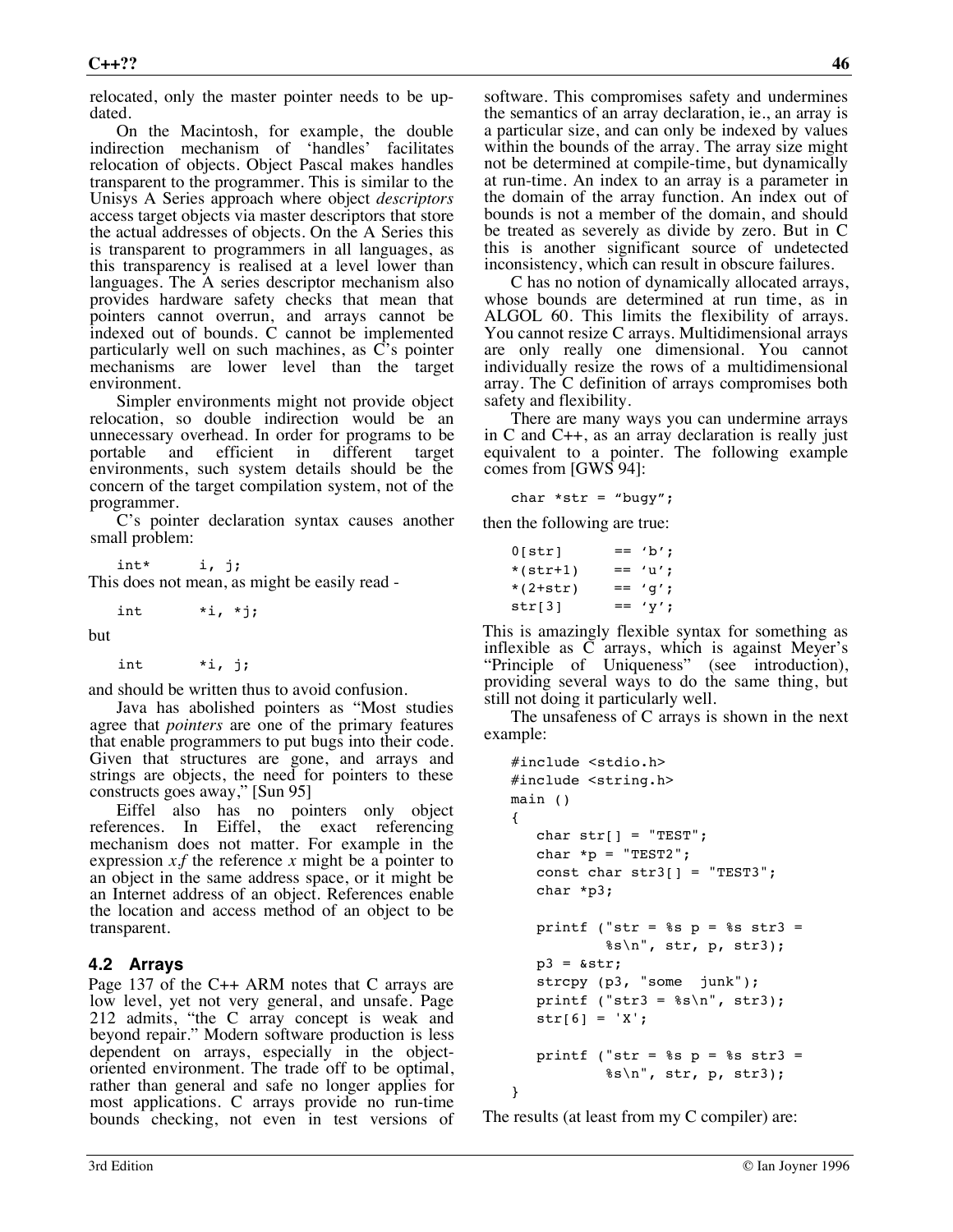$str = TEST$  p = TEST2 str3 = TEST3  $str3 = junk$  $str = some Xunk p = TEST2 str3 = Xunk$ 

One view of arrays is just another object-oriented entity which should be treated in an object-oriented manner as a class of data structure. It should have interface definitions, and consistency checks inherent in object-oriented systems. Another view is that an array is an implementation of a function, where pairs of values explicitly map the domain uniquely to the range, rather than being computed. This suggests that Algol was incorrect in syntactically distinguishing arrays by using square brackets. An array just maps the input argument (the index) to the value stored in that location in the array.

[Ince 92] considers that arrays and pointers need not be relied upon so heavily in modern software production, as higher level abstractions such as sets, sequences, etc., are better suited to the problem domain. Arrays, and pointers can be provided in an object-oriented framework, and used as low level implementation techniques for the higher level data abstractions. Ince suggests that arrays and pointers should be regarded in the same way as gotos in the seventies. He suggests that languages such as Pascal and Modula-2 should be regarded in the same way as assembler languages in the seventies. This applies even more to C and C++, because pointers and arrays are far more intrinsic in the use of C and C++, with lower level, less flexible arrays. Although Pascal arrays are weak compared to those of ALGOL, they are still much better than C arrays.

In both Eiffel and Java, arrays are first class objects. Both languages have no need of the sizeof function. In Java to get the size of an array you use *myArray.length*. In Eiffel this is *my\_array.count*. Arrays can also be resized.

Both Eiffel and Java provide bounds checking on arrays. Java's checking is built-in. Eiffel's checking is integrated with the assertion mechanism.

Eiffel goes a step further in array element access. You access an element with the *item* function as follows:

*v* := *my\_array.item* (*i*)

This can also be accessed by an infix operator, *@*:

*v* := *my\_array @ i*

The item function is defined as:

*item (i*: *INTEGER)*: *G* **require** *lower*  $\lt = i$ ; *i* <= *upper*

This shows how Eiffel's assertion mechanism is used to document semantics in the interface, as well as for a checking mechanism.

#### **4.3 Function Arguments**

Arguments are a fundamental mechanism for reuse in software construction. Without arguments you would be forced to write a different routine for every possible input parameter. Arguments allow one algorithm to be reused on sets of input values.

Arguments pass routines simple values (byvalue arguments), or references to entities (by-reference arguments). (Actually, there are more possibilities than this. [Hext 90] is an excellent text on the possibilities.) Arguments are inputs to routines, and should not be changed. When memory was expensive, reusing parameter space could conserve space. Changing arguments, however, is semantic nonsense, and most languages get this wrong.

By reference arguments enable a routine to change the value of an entity external to the routine. Such updates beyond the environment of a routine are side-effects. This introduces a mechanism of updating the state space, other than straight assignment (although the routine can use assignment to achieve the 'dirty deed'.) The problem is that the state of an object can be changed without using the well defined interface of the object, so encapsulation is compromised. By-reference arguments should not be used to change external entities. Values should only be passed to external entities by the return value of a function. Semantically, this is different to assignment to a reference parameter; data flows through the program in one direction, in via arguments, and out via return values. Mathematically this maps a value of an input type to a value of an output type. Both input and output types can be compositions of other types, ie., *f*: *I1* x *I2* x ... *Im*  $\rightarrow$  *O1* x *O2* x ... *On*. Abstract data types can be used to design such systems. This will also help target environments to increase parallelism and concurrency in a way transparent to programmers.

In object-oriented programming, by reference arguments are used to pass the original object, not a copy. The called routine, however, should not change the state of the referenced object. Only calling a routine in the passed objects interface can change the state, although introducing side effects into arguments like this is dubious and should be avoided. Passing objects by-reference has the desired effect of the object being given to you, without being yours to change, although you can effect change in the object. C++ does have a nice concept called *const correctness*, which provides a modifier on arguments const which disallows any changes to that argument.

C shares faulty arguments with many other languages. The interaction of C's pointer mechanism with a faulty parameter mechanism, however, makes C considerably worse than most other languages. In C, pointers are used to simulate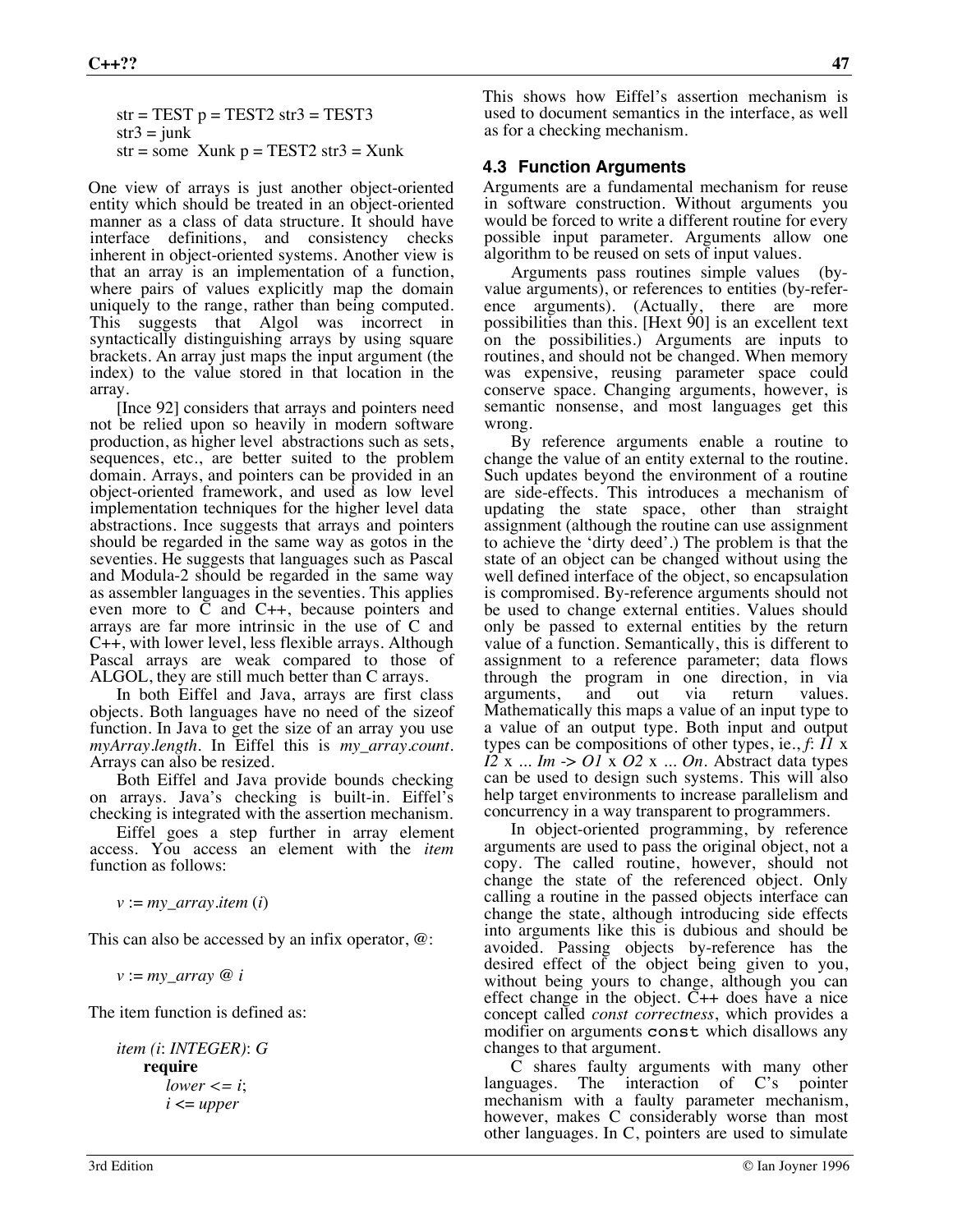by-reference arguments with by-value arguments. The programmer must perform tedious bookkeeping by specifying \*s and &s for referencing and dereferencing. Distinguishing between by-value and by-reference arguments is not just a syntactic nicety, included in most high level languages, but a valuable compiler technique, as the compiler can automatically generate the referencing and dereferencing, without burdening the programmer. Again C adopts operators to provide the functionality, rather than a declarative approach, which would centralise decisions and let the compiler do the rest.

In Java arguments can only be passed by-value (as in C). However, there are no pointers, so passing by-reference cannot be simulated.

Eiffel routine arguments are read-only. This means that they are pass-by-constant which is stronger than pass-by-value, where the arguments are treated as local variables which may be updated, pass-by-constant disallows this.

#### **4.4 void and void \***

"Passing paths that climb half way into the void" - Close to the Edge, Yes.

Is void\* the C equivalent of an oxymoron? A pointer to void suggests some sort of semantic nonsense, a dangling pointer perhaps? Maybe we should tell the astronomers we have found a black hole! While we can have some fun conjecturing what some of the obscure syntax of C suggests, a serious problem is that void\* declarations are used to compromise the purpose of the type system. A consistent strongly-typed system does not require such facilities. In object-oriented type systems, the root class of the inheritance hierarchy provides the equivalent of void.

When an entity is assigned to a reference of void\*, it looses its type information. When it is assigned back to a typed reference the programmer must explicitly specify the type information with a type cast. This is error prone and should at least result in a run-time check. Without a runtime type check, the routines of one class can be mistakenly applied to objects of another class, which results in undetected inconsistencies leading to obscure failures.

As [Stroustrup 94] points out: "having void\* unsafe can be considered acceptable because everybody knows - or at least ought to know - that casts *from* void\* are inherently tricky.'

Interestingly,  $void*$  is the exact opposite of void, so yes this is a programming oxymoron. Void means no object of any type; that is the empty set. Void\* on the other hand means any object of any type; that is all objects of the all encompassing set, or the universal set of all objects that can exist in a system. So void and void\* represent complementary sets.

Eiffel and Java both provide a class that is at the root of the inheritance tree. In Java it is Object, and in Eiffel it is *ANY*. Any object can be assigned to a reference of these types. In C++ this is provided by void\*, but void\* is not at the root of the inheritance tree, hence its type unsafeness.

Eiffel also defines the type *NONE* at the bottom of the inheritance tree, which is a class to which no objects belong. *NONE* is the complement of *ANY* and vice versa. Type *NONE* has the single value *Void*, which signifies no object. *Void* is the equivalent of 0 (meaning NULL) in C++. This means that Eiffel's type system is more consistent, as *ANY* and *NONE* reside within the type hierarchy at the top and bottom respectively. However, void and void\* do not fit into the type hierarchy in  $C_{++}$ .

#### **4.5 void fn ()**

The default return type of a function is int. A typeless routine returning nothing should be the default, but this must be specified by void. Syntactically no <type> suggests nothing to return. This is an example of where C's syntax is not well matched to the concepts and semantics. Also a typed function can be invoked independently of an expression, which is a shorthand way of discarding the returned value, but compromises type safety. Using a typed function as a void should result in a type error.

In fact there should be no such thing as a void function. A void function is a procedure. Procedures and functions should be distinguished. This distinction belongs to the problem 'what' domain. A procedure is a routine that changes the state of its object, but returns no value. A function should, in general, not cause any change to the state of an object, but just return some result dependent upon the objects state. Mathematically, a function is an entity that returns a value of a given type. Procedures are untyped, and do not return a value, so it is incorrect to regard procedures as functions. Functions have more in common with variables than procedures. Procedures may have side effects, functions should not cause side effects. These distinctions are useful when considering concurrency.

[Stroustrup 94] also voices the opinion that default int is bad. He had tried to make the type specifier explicit, but was forced to withdraw by users: "I backed out the change. I don't think I had a choice. Allowing that implicit int is the source of many of the annoying problems with C++ grammar today. Note the pressure came from users, not management or arm-chair language experts. Finally, ten years later, the C++ ANSI/ISO standard committee has decided to deprecate implicit int."

One improvement in Java is that the result type of the method is not optional. That is you don't get int by default. Otherwise, Java does not clean up most of the deficiencies of C. In order to specify a procedure rather than function, Java still requires the void specifier. Java does discard the C term function (which was wrongly used anyway), but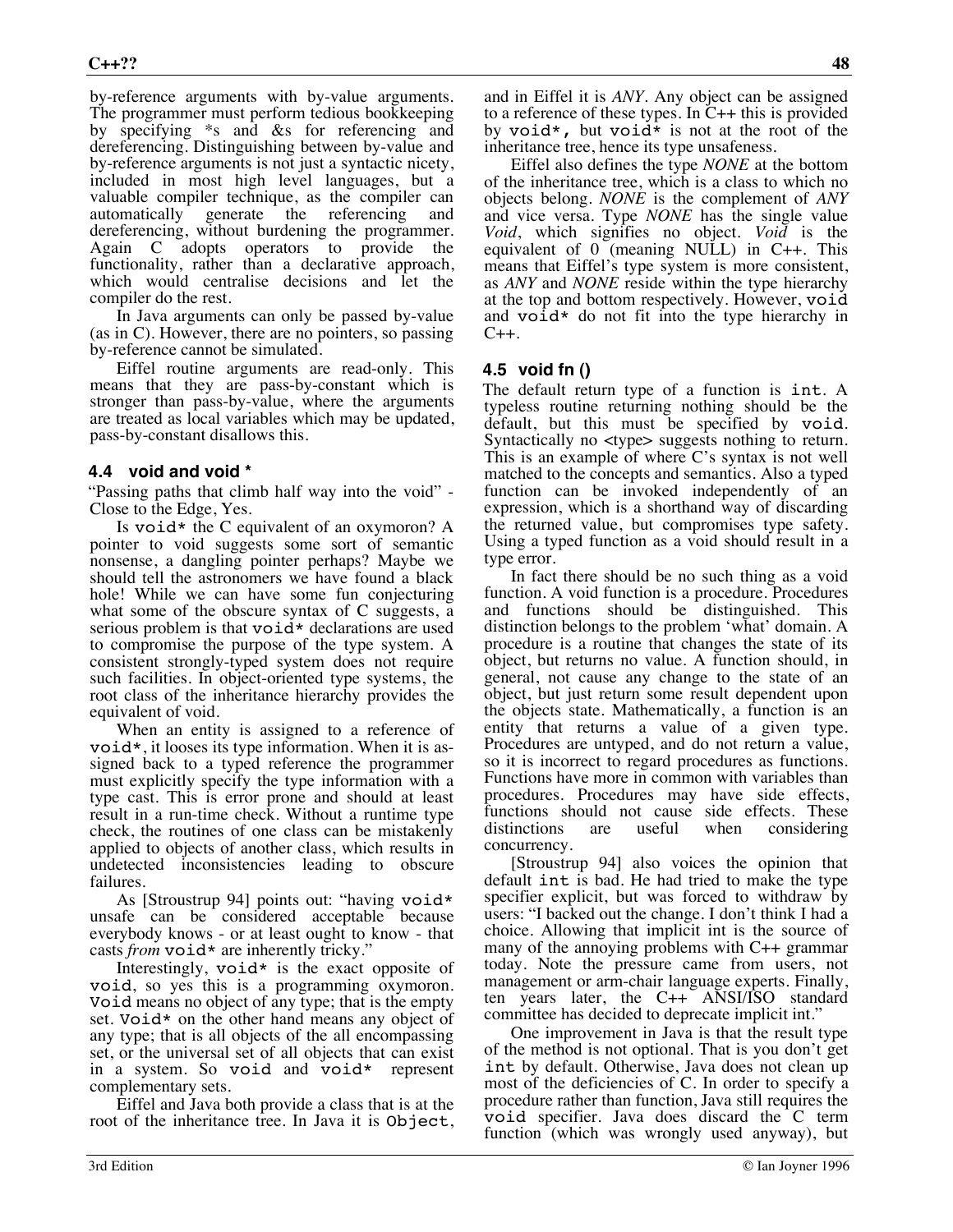makes the situation no better by calling both procedures and functions *methods*. Thus there is no clear distinction between procedure and function. Java also allows you to ignore returned values.

Eiffel uses the term *routine* for called units of code and distinguishes that there are two kinds of routine, *procedures* and *functions*. It is recommended practice that only procedures change object state, and functions do not. Functions always return a value. That is they follow the mathematical definition of function that takes a value of one type (the type may be compound, hence multiple arguments), and maps it to a value of another type.

#### **4.6 fn ()**

We have already seen that C functions are a poor cousin of mathematical functions in the section on inlines. C functions expose implementation detail; that is, whether an entity is implemented as a constant, variable or value returning routine. C functions are different to the mathematical concept of a function. C functions are really parameterised invokable code, which other languages call procedures, subroutines, etc. Java calls them *methods*. Data can be accessed functionally in the mathematical sense, but this is different to insisting that all data is accessed through a C function. Functional access to data really means that data can only be retrieved, not assigned to.

Empty parentheses represent the function call operator in C. Even though '()' is mathematical looking, it is semantically equivalent to FORTRAN's CALL, COBOL's PERFORM, and JSR in assembler. The design of these operators was influenced by the underlying machine architectures. The function call operator is low level, machine and execution oriented, and in the 'how' domain. True high level languages require no such operator, the compiler realises from the declaration that the entity referenced is a function and automatically generates the machine call operator.

This is opposite to most Unix shells, where invocation operators such as 'run' and 'exec' are not needed. One of the nice things about Unix shells is that the set of in-built commands is extensible. The ability to execute file names as commands extends the command repertoire. The shell runs executables and interprets shell scripts. Unix shells do not distinguish between inbuilt commands, shell scripts and executable programs. This is a widely accepted as an elegant and effective convenience. C's () operator introduces the equivalent of a run command into the language.

No invocation operator exists in the problem oriented domain of high level languages. This is because the semantics of a function is to return a value of a given type. How this value is computed is unimportant: it could be computed by a routine invocation; by sending a message across a network; by forking an asynchronous process; or by retrieving a precomputed result from a memory location, ie., a variable.

Languages that have an invocation command or operator have an unnecessary distinction between value returning routines and constants and variables.

It is trivial for a compiler to provide transparency of view for constant and variable access and function invocation. In ALGOL style languages, the compiler automatically deduces invocation when it sees a name that was declared as a routine, rather than a variable. The compiler knows that the identifier refers to a routine because the compiler stores much information about an entity. A compiler can check that the programmer uses the entity consistently with the declaration. A compiler can generate correct code, without burdening the programmer with having to use an explicit invocation operator. This enhances flexibility and implementation independence.

Variables and functions should be interchangeable for optimisation. '()' is a good example of where the operator approach of low level languages adversely affects flexibility as opposed to the declarative approach of high level languages. In C, it is not possible to change a function to a variable without removing all the  $'(')'$ , or a variable to a function without adding  $'(')'$  to all the invocations. This might be spread over many files, and the programmer might not bother with optimisation to avoid the tedium of the task. So the () operator reduces flexibility. The () operator is another bookkeeping task imposed on the C programmer. The C++ recommended style is to code superfluous accessor functions to blur the distinction. Pure functional languages such as SML remove the variable/function distinction altogether, by not having variables at all.

Java has made no improvement here. The visible implementation difference between variables and functions remains. Eiffel removes this distinction as constants and variables are accessed functionally. A programmer can flexibly change a variable to a function in a class interface and vice versa for optimisation or extension, without the need for all clients to change their code. Thus even though changes have been made, the class interface remains unchanged.

C also has pointers to functions. Function pointers are analogous to the call by name facility in ALGOL, and this was recognised as having pitfalls. Consistent application of the object-oriented paradigm avoids the need for function pointers. A common use of function pointers is to explicitly set up jump tables. Jump tables are the mechanism behind virtual functions. The design of a program can take advantage of this fact, without resorting to explicit jump tables. Another use is to jump to a function in a table that is indexed by an input character. A switch statement can cater for this mechanism that makes what is meant explicit, while keeping underlying mechanisms (and possibly optimisations) transparent. C++ allows function pointers to member functions to be stored in tables (via the  $.*$  and  $\rightarrow$ \* operators).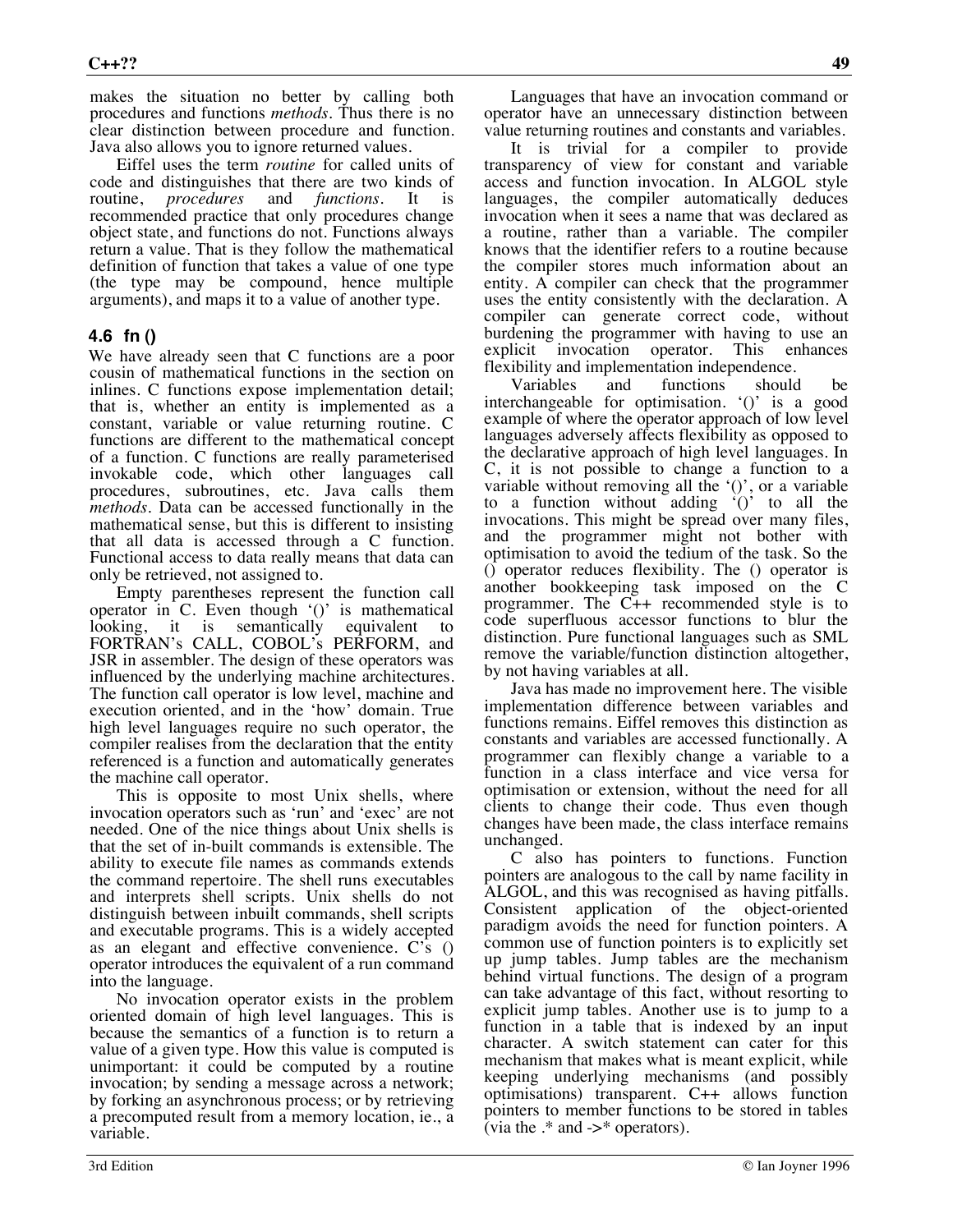### **4.7 fn (void)**

In  $C f()$  means the function  $f$  can take any number of arguments of any type without type check. ANSI  $C$  has adopted  $f(void)$  to mean a function that really has no arguments. C++ sensibly differs from this in that  $f()$  now means a function that has no arguments [Stroustrup 94].

# **4.8 Metadata in Strings**

The implementation of strings in C mixes metadata with data. Metadata is information about an object, but is not part of the data itself. Examples of metadata are addresses, size and type information. Such metadata is often referred to as data descriptors, and can be kept independently of the data, with the advantage that the programmer cannot mistakenly corrupt the metadata.

In C strings, metadata about where strings terminate is stored in the string data as a terminating null byte. This means that the distinction between data and metadata is lost. The value chosen as the terminator cannot occur in the data itself. Since inserting a null is often the responsibility of the programmer, not the run-time environment, there is the potential for more undetected inconsistencies resulting in obscure failures.

A common alternative is to store a length byte in a fixed location preceding the string as Pascal does. The advantage is that the length of a string is easily obtained, without having to count the number of elements up to the terminating null. Another advantage is that 0 is a valid value in a string. This implementation is hidden from the programmer and other methods could be used without the programmers having to change the program. C's null terminator makes the implementation visible to the programmer.

Java's strings are first class objects. You can't determine the length of a string by scanning for a null. You use the *string.length* method (function). Eiffel's strings are also first class objects.

#### **4.9 ++, --**

The increment and decrement operators are often used as an example that C was designed as a high level assembler for DEC PDP machines. These operators provide a shorthand convenience, but are unnecessary. There are no less than four ways to perform the same thing -

 $a = a + 1$  $a += 1$ a++  $++a$ 

For full generality, only the first form is required; the last two forms  $a++$  and  $++a$  are the postfix and prefix forms, which can be used in the context of another expression. Thus several updates can be performed in one expression. This is a very powerful and convenient feature, but introduces side effects into an expression that sometimes have

surprising effects, and can lead to program errors. The following example is given on p.46 of the C++ ARM -

$$
i = v[i++]; // the value of 'i' is
$$
  
// undefined

The ARM points out that compilers should detect such cases, but the exact interpretation appears to be left to the implementation, which contributes to nonportability. If this can't be defined for a sequential processor, then it is even worse for a concurrent environment.

The shorthand  $+=$  and  $-=$  are more powerful as values other than 1 can increment the variable. It has been suggested that there should also be  $\&\&=$  and |  $=$  operators.

If it is believed that a multiplicity of operators is required to produce more optimal code, then it should be pointed out that code generators, especially for expressions, can produce the best code for a target architecture. A plethora of operators complicates the task of an optimiser. A compiler can optimise well beyond what a programmer can do. An optimising compiler will analyse the surrounding code, and if an entity is used several times in a local scope, it will keep the value of that entity handy locally at the top of a stack, or in a register, rather than retrieve it from slow main memory several times. The nature of such optimisations depends on the machines architecture, which a programmer should not need to be aware of. Open systems demands that programs can be ported amongst diverse architectures and environments, very different to the original machine, and not only run, but run efficiently. Optimisers work best with simple, well defined languages.

In fact constructs such as:

while  $(*s1++ = *s2++)$ ;

might look optimal to C programmers, but are the antithesis of efficiency. Such constructs preclude compiler optimisation for processors with specific string handling instructions. A simple assignment is better for strings, as it will allow the compiler to generate optimal code for different target platforms. If the target processor does not have string instructions, then the compiler should be responsible for generating the above loop code, rather than requiring the programmer to write such low level constructs. The above loop construct for string copying is contrary to safety, as there is no check that the destination does not overflow, again an undetected inconsistency which could lead to obscure failures. The above code also makes explicit the underlying C implementation of strings, that are null terminated. Such examples show why C cannot be regarded as a high level language, but rather as a high level assembler.

Memory update is a problematic, but necessary part of programming. A language should provide it in a consistent and expected way. Many languages recognise that memory update is problematic, and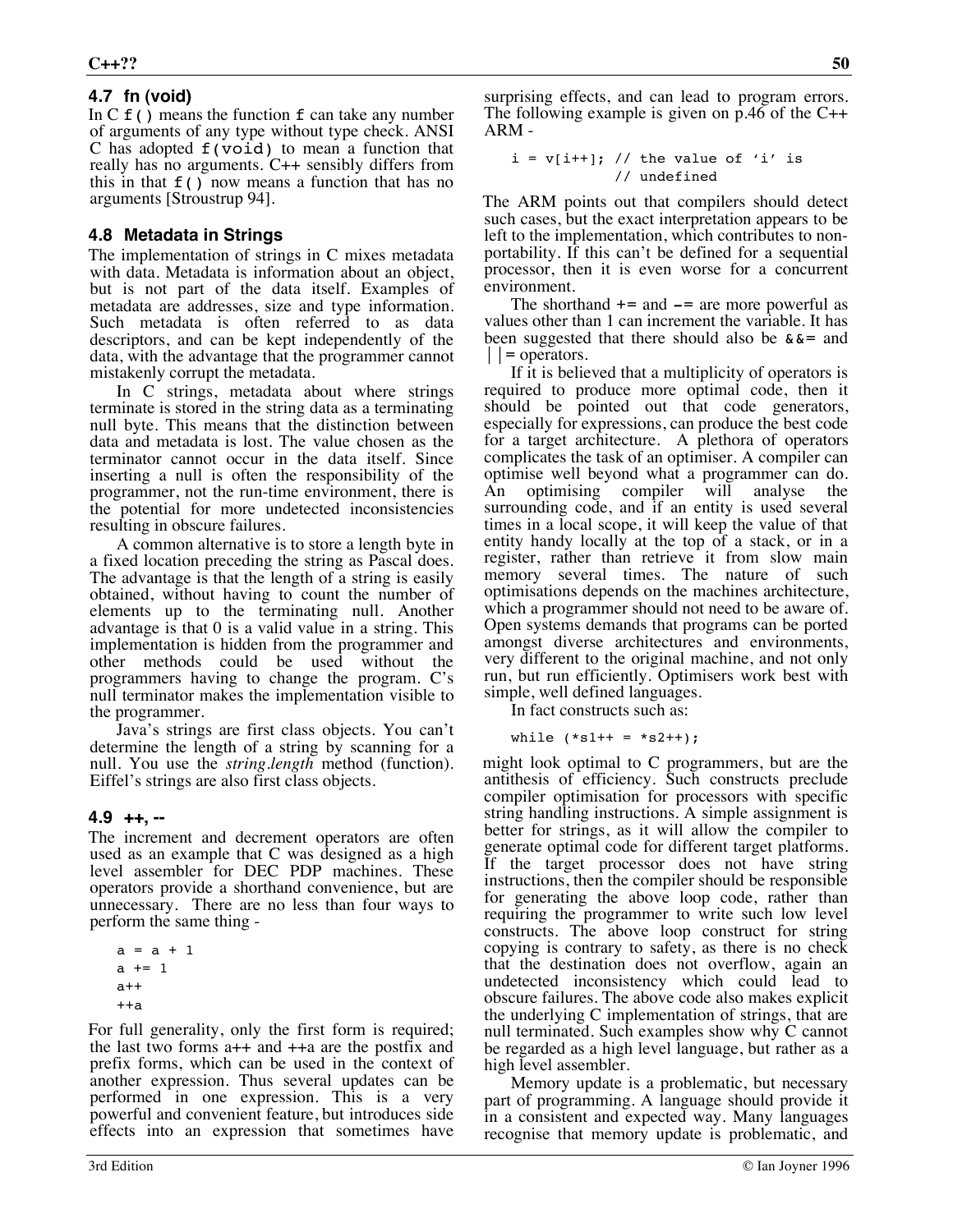typically only provide the assignment operator as a sufficient update mechanism. (Many languages have block memory copies as well, but assignment can provide block copy.) Furthermore, many languages avoid side-effects by limiting updates to only one per statement. C provides too many ways to update memory. These add nothing to the generality of the language, increase the opportunity for error, and complicate automatic optimisation. Restrictive practices are justifiable in order to accomplish correctly functioning and efficient software.

Java retains the ++ and -- operators, although with the removal of pointers and the addition of a decent string class, they are less necessary for idioms such as string and array manipulation. It is not clear whether they could cause side effects and subsequent problems as in C.

Eiffel has no such operators. They would merely be an unnecessary shorthand in Eiffel.

#### **4.10 Defines**

The define declaration -

#define d(<parameters>)

has a different effect to -

#define d (<parameters>)

The second form defines d as  $\sqrt{\epsilon}$  ( $\epsilon$  parameters $>$ )'. Extra white space between tokens should not affect semantics of constructs.

#defines are poorly integrated with the language. The '#define' must be in column 1, and is not subject to scope rules. Defines can lead to obscure errors, as the preprocessor does not detect them, but leaves them for the compiler. Programmers must be familiar with the particular preprocessor implementation on their system, as preprocessor implementations are different, particularly between Classic C and ANSI C.

#define also exhibits a multiple update problem:

```
#include <stdio.h>
#include <string.h>
#define dfn(x,y) ((x)<(y)?(x):(y))
main ()
{
    int i, j, k;
   k = dfn (i++, j);printf ("i = %d j = %d k = %d\n",
            i, j, k);
   i = 0; j = -1;k = dfn (i++), j);
```
 printf ("i = %d j = %d k = %d\n", i, j, k); i = 0; j = 5; k = dfn (i++, j); printf ("i = %d j = %d k = %d\n", i, j, k); }

The results are as follows:

| $i=1$   | $j = 0$ | $k = 0$           |
|---------|---------|-------------------|
| $i=1$   |         | $i = -1$ $k = -1$ |
| $i = 2$ | $i = 5$ | $k = 1$           |

This is even worse, if the actual parameter you pass is a function that updates other variables. All the variables will be updated the number of times the formal argument appears in the body of the define.

C++ at least reduces the need for defines by having inline functions. The problems with inlines have been discussed in their own section.

Java and Eiffel have no such preprocessing facilities. Where #defines are used as 'cheap' functions, ie., the code of the define is expanded inline in the invoking code, Eiffel and Java inline routines that meet certain criteria, without the side effects of #define.

#defines have often been used to provide a form of unrestricted genericity. In languages where genericity and templates are provided, this use for #defines disappears.

[Stroustrup 94] says he would like to see the preprocessor abolished: "The character and file orientation of the preprocessor is fundamentally at odds with a programming language designed around the notions of scopes, types, and interfaces."

#### **4.11 NULL vs 0**

[Ellemtel 92] recommends that pointers should not be compared to, or assigned to NULL, but to 0. Stylistically, NULL would be preferable. It would also allow for environments where null pointers have a value other than 0. ANSI-C, however, has subtle problems with the definition of NULL.

[Stroustrup 94] adds that "nothing seems to create more heat than a discussion of the proper way to express a pointer that doesn't point to an object, the null pointer." And, "The ARM further warns "Note that the null pointer need not be represented by the same bit pattern as the integer 0."" Continuing on: "The warning reflects the common misapprehension that if p=0 assigns the null pointer to the pointer p, then the representation of the null pointer must be the same as the integer zero, that is, a bit pattern of all zeros. This is not so. C++ is sufficiently strongly typed that concept such as the null pointer can be represented in whichever way the implementation chooses, independently of how that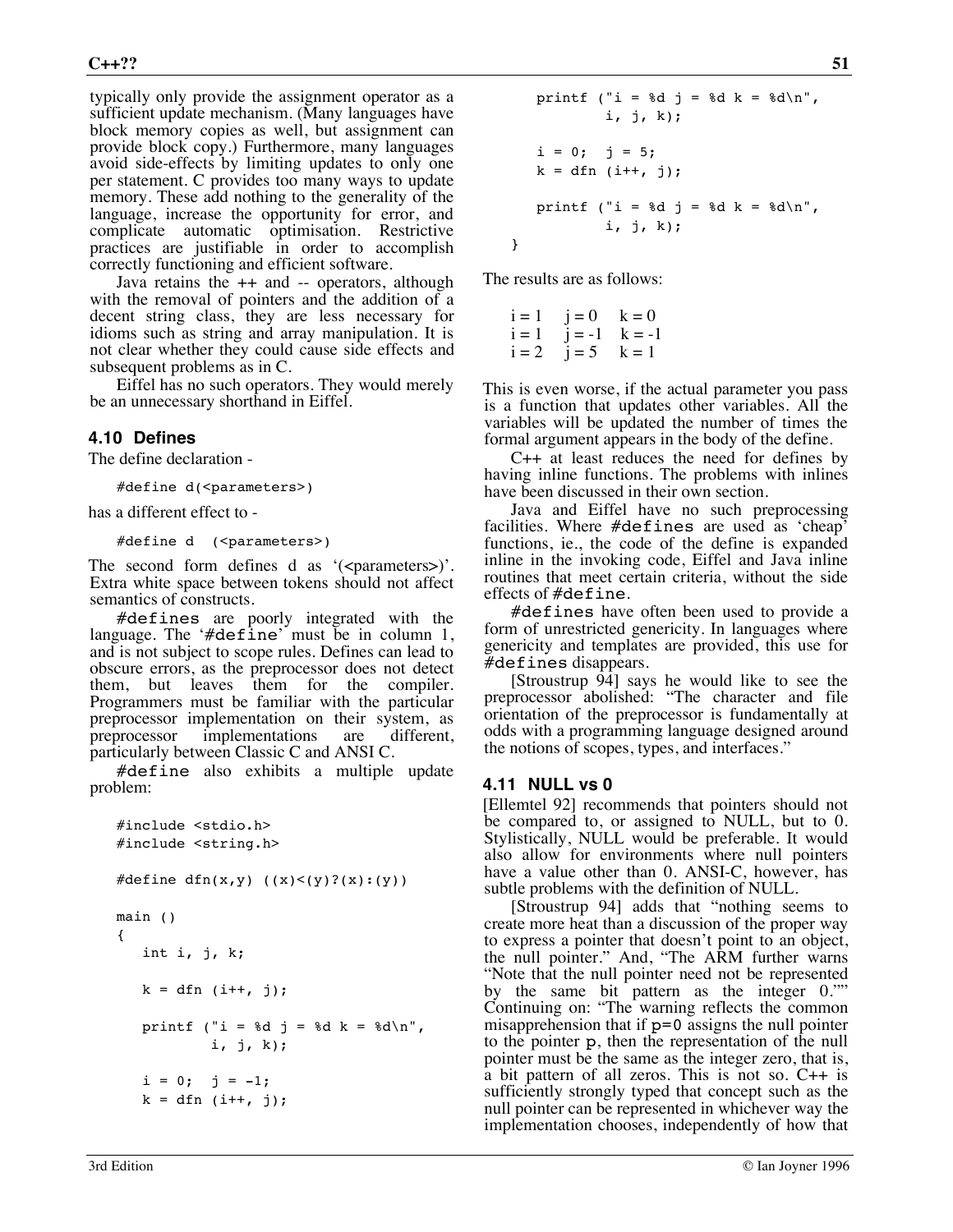concept is represented in the source text." No wonder people are confused, and there is much heated debate.

In Java null is a reserved word. Eiffel uses *Void*, the single value of type *NONE*, to indicate no object is referenced.

### **4.12 Case Sensitivity**

It is good to adopt typographic conventions for names, which make a program more readable, but should not affect semantics. Distinguishing between upper and lower case in names can cause confusion, which leads to errors and systems that are difficult to maintain and modify. Case distinction is based on the implementation paradigm of how character codes work. Why do we have names? To give entities identity, and aid our memory of that identity. Philosophically, case distinction is contrary to the fundamental purpose of names, which introduces another form of overloading, the disambiguating mechanism being the underlying character codes.

Case distinction makes names harder to remember so is contrary to the purpose of a memory aid. Remembering command mnemonics or file names is difficult enough, let alone exactly the letter case. Your brain remembers the **sound** *fred*, not the characters used in spelling. In a case sensitive system, you must remember the letter case, whether it was fred, Fred or fREd, etc., greatly complicating the memory process.

Names are easier to remember than addresses. If we did not have names, we would have to retrieve files by addresses, access all machines on the Internet by their TCP address instead of host name, or call people by their social security number.

Case distinction in interactive systems is a poor user interface, being clumsy to continually use the shift key, which slows typing. Case sensitivity is one of the worst features of the Unix interface.

Consider the paradigm of letters and words. Words are spelt by assembling letters in order. There are 26 distinct letters. With the addition of digits 0 to 9, and the underscore character, we have a complete lexical definition for identifiers. Letters can be written in a number of styles. They can be bold, italic, upper or lower case. Such typographic representations, however, do not change the meaning of a word. Thus if we write ALGOL, Algol, algol, **Algol** or *Algol* (or maybe a star), we recognise the word to represent a computer language. The case of the letters or type style does not change the semantics.

Case distinction is based on the low level paradigm of character codes such as ASCII used internally in the computer. This weakens the purpose of using names to replace addresses, as names are reduced to a string of character codes.

Case distinction also contributes to errors, introducing ambiguity, which as has already been mentioned, weakens the purpose of names, as

identity is lost. As every programmer will have experienced, one character errors are more difficult to find than one would think. For difficult to find than one would example, if an identifier is declared Fred, another one can be declared fred, which are easily mistyped and confused.

We are generally poor proof-readers. The psychological reason for this is that the the brain tends to straighten out errors for our perception automatically. The human brain is an excellent instrument for working out what was intended, even in the presence of radical error. (This makes us good at difficult tasks like speech recognition.) Programmers must use their powers of concentration to override the natural tendency of the brain.

Case distinction adds cognitive difficulty. Good language design takes into account such psychological considerations in these small but important details, being designed towards the way humans work, not computers. Such considerations of cognitive science make a big difference to the effectiveness of people, but do not have any impact at all on the efficiency of code generated for the computer. What is more important, people or computers? With C the answer is often computers, as case distinction saves compiler processor cycles.

Case distinction provides a form of name overloading which is a double-edged sword as it leads to ambiguity, confusion and error. Name overloading, as has been suggested in the section on name overloading, should only be provided in controlled and expected ways, where overloading provides a useful function such as module independence or polymorphism. Where a name is overloaded in the same scope the compiler should report an error.

Another example of name overloading error is:

```
class obj
{
   int Entry;
   void set entry (int entry)
   {
         entry = Entry;
   }
}
```
If you have not spotted the error in the above example, what was it supposed to mean?

A common practice in C is to represent constants in upper case. This is actually bad practice, as a calling programmer should invoke a constant as a function that returns a value. The calling programmer does not need to know whether a class has implemented a feature as a constant, variable or value returning routine. This means that the class is free to change the implementation of the feature later, without having to bother all programmers to change the case of all occurrences of the identifier in order to follow some style rule.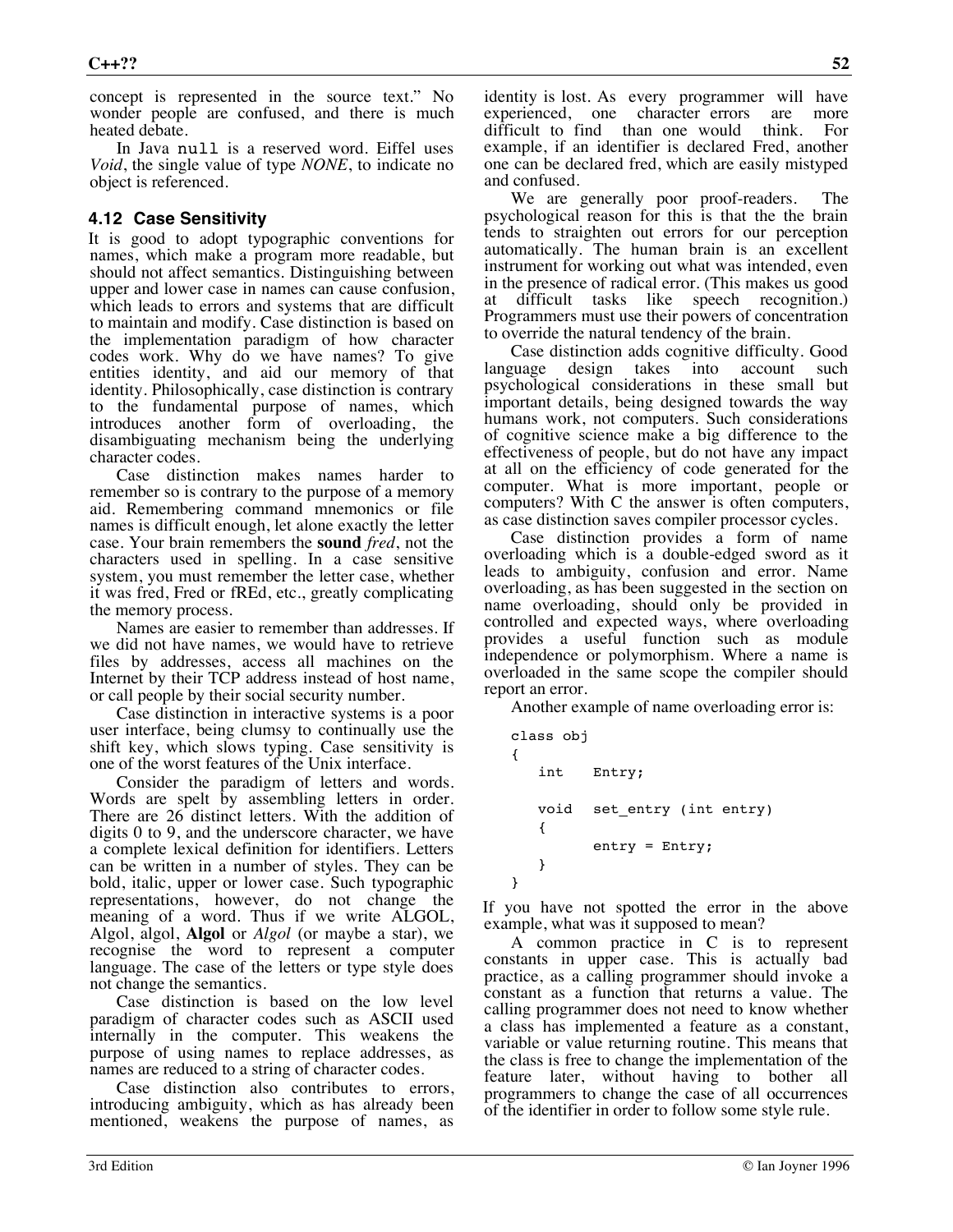It is amazing the passion that comes from those who defend case sensitivity. In fact, since I have argued for case insensitivity, some have said that this invalidates the whole of my critique of C++ because I don't agree with them on this point. The only point that is close to being valid for case sensitivity is that it forces all programmers to follow the same typographic convention for identifiers. This assumes that the burden of typographic considerations must be on programmers. I don't think it should be. This burden should be on the presentation medium, that is the editor or print formatter. For example, a program editor will know what an identifier is, and present it in lower case. Or it could even do this optionally, as some programmers might like to see identifiers in upper case, while others in lower case. This gives the best environment, where each programmer can tailor to their individual taste, and silly fights over style rules are forgotten.

Java has not improved this situation. In fact it is even worse, as Java uses Unicode instead of ASCII. The typographic form 'a' and 'a' could be different identifiers if one represents LATIN small letter a, and the other CYRILLIC small letter a. In Eiffel all words are case insensitive.

#### **4.13 Assignment Operator**

Using the mathematical equality symbol for the assignment operator is a poor choice of symbols; assignment is not equality  $(:= != =).$  Designers of ALGOL style languages realised they were semantically different, so took the care to distinguish, only using  $=$  in the sense of mathematical equality assertion. In C the confusion of notation leads to error, being easy to use = (assignment) where  $==$  (equality) is intended.

This leads to a more general criticism of C, in that it has a pseudo mathematical appearance. But then C is not very mathematical at all, as  $\leq$  does not represent equality, and C functions are not really functions. Few people are proficient at interpreting mathematical theorems, most passing over such sections in text, making the assumption that the mathematics proves the surrounding text. The pseudo-mathematical appearance of C is difficult to read, while lacking the semantic consistency and precision of mathematical notation. One of the keys of reusability is readability.

Java also uses the = symbol to mean assignment, so this has not improved. However, the  $=$  vs  $=$ confusion has been improved as in the syntax:

if ( Expression ) Statement

the Expression must have type boolean, or a compile-time error occurs.

Eiffel makes the clear distinction between the assignment operator choosing the ':=' symbol and mathematical equality  $=$ .

#### **4.14 char; signed and unsigned**

What is the meaning of  $+ a'$ ,  $- b'$ , etc.; there is simply no real world equivalent. In C char, unsigned char, and signed char yield three distinct types all occupying 8 bits. These types are integers rather than characters. The definition is highly platform dependent, and the semantics is nonsense. Pascals technique of specifying integer subranges: 0..255, -127..+127, -63..+154, and so forth is far superior.

#### **4.15 Semicolons**

As with case sensitivity any discussion of this topic arouses passions that you wouldn't believe. Bjarne Stroustrup makes a very good observation on such debates: "Curiously enough, the volume of interest and public debate is often inversely proportional to the importance of a feature. The reason is that it is much easier to have a firm opinion on a minor feature than on a major one; minor features fit directly into the current state of affairs, whereas major ones - by definition - do not."

I am not overly concerned whether the semicolon is defined as a terminator or separator. Arguments that languages which define the semicolon as terminator are superior to those that define it as separator are, however, baseless. The semicolon as separator is really quite logical, viewing the semicolon as a statement sequencing or concatenation operator. It is therefore a binary operator, requiring both a left and a right hand side. Some people claim to find this concept difficult to understand, but if we consider it in the context of a mathematical expression, it would be silly to expect that an addition be written as:

 $a + b +$ 

Another way to look at a separator is to consider the structure of a program. A program is a list of elements. The executable part of a program is a list of sequentially executed instructions. Elements in a list must be separated, and the semicolon is syntax to separate elements in a list. The semicolon is therefore part of the syntax of the list, not part of the syntax of the individual instructions. Languages such as FORTRAN separated instructions by requiring that they be placed on different lines or cards. If an instruction overflowed a line, a continuation character was required, like the backslash in C. Well defined languages do not require continuation characters, as line breaks are unimportant, and have no effect on semantics. Languages should have very regular grammars, so that the semicolon could be an entirely optional typographic separator.

In natural language both the comma and semicolon are separators, only the full stop is a terminator. If the comma were an expression terminator rather than separator, function terminator rather than separator, function invocations would look like: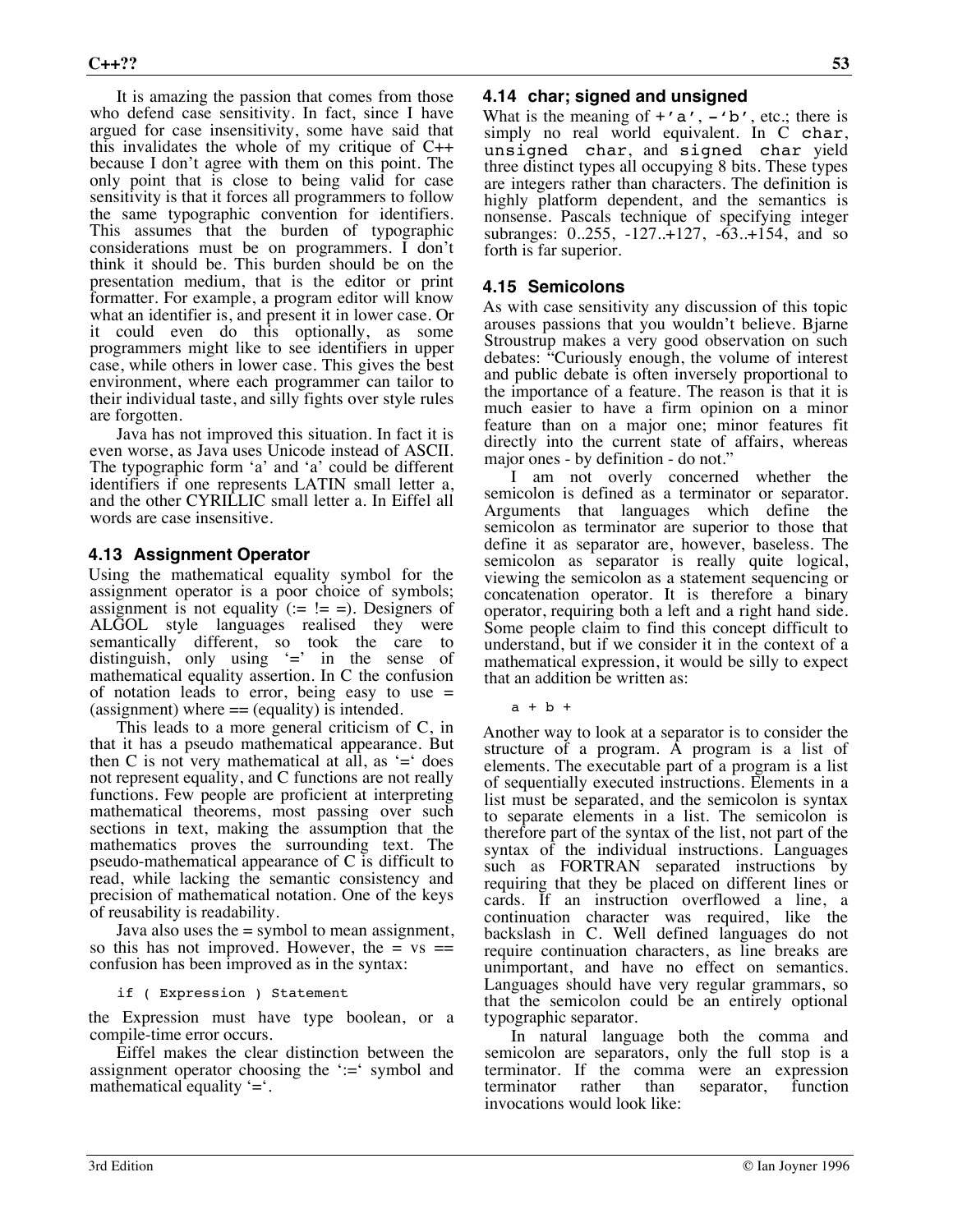fn (a, b+c, d, e,);

It is often argued that the semicolon as separator leads to irregularities. C's handling of the grammar of semicolons, however, leads to an irregularity in if/else's:

```
if (condition)
     statement1; /* Semicolon
                     required */
else
     statement2;
if (condition)
{
    statement1;
} /* Semicolon must be omitted */
else
    statement2;
```
This is an irregularity, as a parser will reduce both of the above to the grammatical form:

```
"if" <condition> <statement>
"else" <statement>
```
In fact why do conditions in C if and while statements have to have parentheses around them? Why also must a semicolon follow the closing brace of a class, but must not follow the closing brace of a function?

Java being C based retains the semicolon as terminator. Eiffel views the semicolon as a separator, but has one advantage: semicolons are optional. The semicolon can be used to visually emphasise the separation between two commands, for example, where two commands are placed on one line.

#### **4.16 Booleans**

A serious omission from C was the boolean type. Booleans are fundamental to programming as conditions in **if**..**then** and loop constructs. C++ also has no built in boolean. It is interesting to see long Internet discussions on how booleans should be built, and how to represent the values, true and false. Using 0 to mean false, but any other value to mean true is unsatisfactory.

Java includes the basic type boolean, and so has rectified this situation. To accomplish C-style conversions you can use the expressions:

```
b = (i != 0);i = (b) ? 1 : 0;
```
Eiffel takes a slightly different approach. As a language, Eiffel provides the mechanisms for building types. It has no assumptions about particular types built into the language. Types like *BOOLEAN* are defined as classes in the Eiffel Kernel Library, as are other basic types such as *INTEGER*, *REAL*, *STRING*, *ARRAY*, etc. This view is very similar to Smalltalk. These types are not built into the *language*, but they are usually built into an Eiffel *compiler* so that there is no run-time performance penalty. This illustrates Eiffel's philosophy of keeping the language as small as possible, and as open as possible, so that programmers can build their own powerful types.

Recently the ANSI/ISO C++ committee has accepted bool as a distinct integral type. Before the definition of a boolean type in  $C/C++$  could be any number of definitions which had slightly different semantics. If you were combining libraries that used these slightly different definitions, life could be difficult. This is probably a fundamental reason why libraries have not been as successful in C++ as they should be in an OO environment. Not all compiler implementations have implemented bool yet, so you can expect it to be years before this mess is cleaned up.

#### **4.17 Comments**

The following example comes from [GWS 94].

```
main ()
{
    int *i, *j;
    int k;
   k = *i/*j;}
```
As they point out: what a good character combination '/\*' was for delimiting comments.

#### **4.18 Cpaghe++i**

There are three kinds of *spaghetti* that occur in programs: gotos, globals, and pointers.

#### **4.18.1 Cpaghe++i Gotos**

Most people know about spaghetti *code* that is present in programs which use gotos in an undisciplined fashion. As Donald Knuth has pointed out it is entirely possible to produce well structured programs with gotos. The *well tempered* goto emulates high level structured statements such as conditionals, loops, switch or case statements in higher level languages.

Where a language provides the correct control structures, and the programmer programs into that paradigm, gotos are not needed. The reverse argument could also be made: if gotos cover all uses of high level control structures and even more, why have the high level control structures at all; why not just use gotos? The problem with gotos is that they are *too* powerful. They are too powerful in the same way assembler language is too powerful.

You can do everything with assembler or gotos, but it takes more work, and the result is often less than structured, difficult to understand and unmaintainable. The more work you do, the less efficient you are. It is not working harder that makes you more efficient, it is working smarter. I'm a great fan of laziness!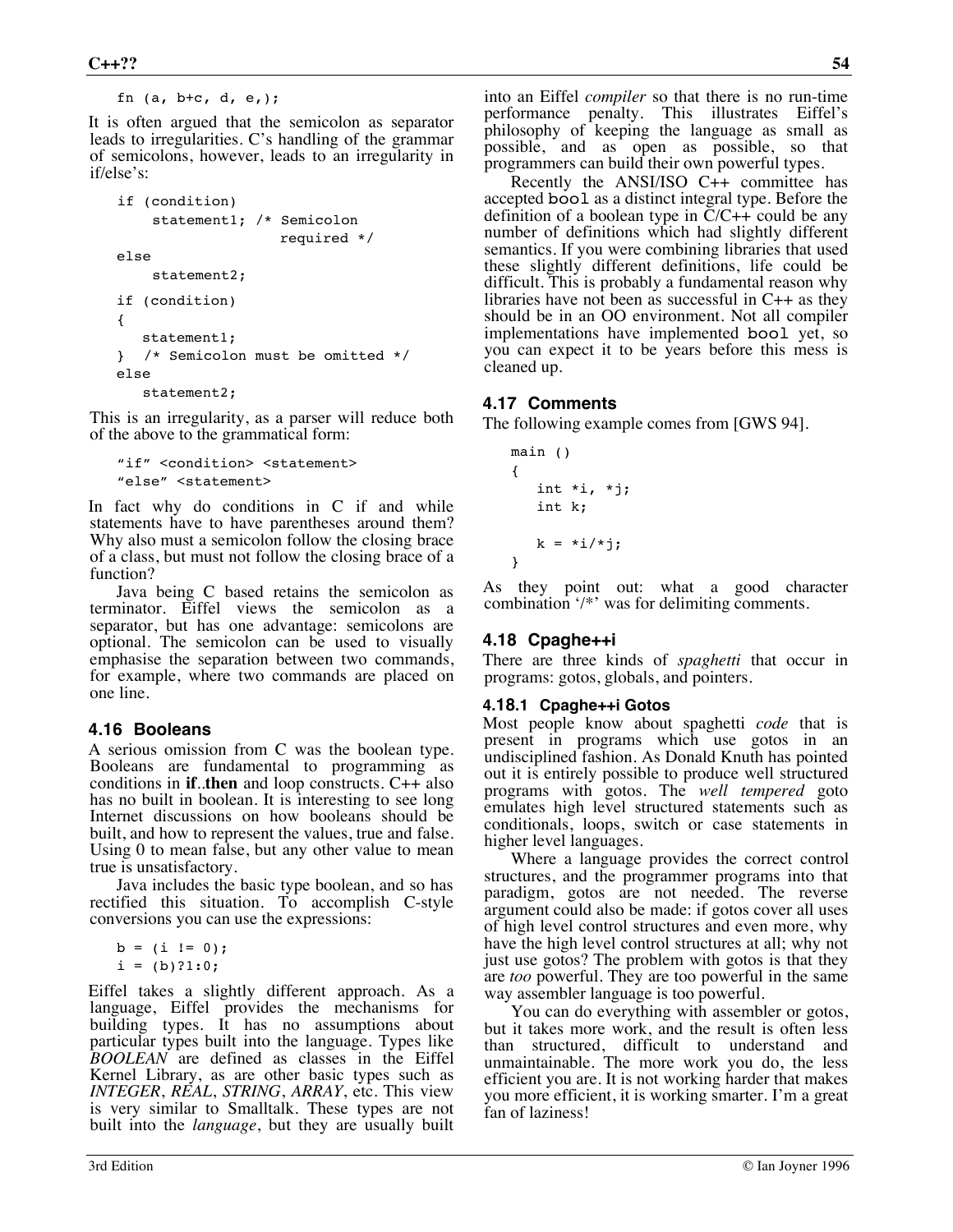Consider what you must do to construct a loop with gotos: you must declare a label, then place the label and the goto somewhere; you also have to think about identifiers for labels that are nonambiguous. For label identifiers, some languages use names, others numbers. With a high level loop construct, labels are implicit, meaning the programmer does not have this extra bookkeeping overhead. Then making changes becomes a lot more difficult, as you must create new labels, move them around, and delete others.

One legitimate use for gotos is to avoid overly complex nesting. Complex nesting usually occurs where there are many checks that result in multiply nesting if...thens, which often arise because of error checking. Proponents of gotos legitimately defend them for this situation. However, where the control structures are right, even this use of gotos is not needed.

Both Java and Eiffel abandon gotos. Java provides an extension to control structures which allows control structures to be named, and multilevel break and continue statements can be used to jump to an outer level conditional or loop.

In Eiffel the philosophy is to program in sufficiently small atomic routines, so that multilevel control structures are avoided. Thus Eiffel's solution to the nesting problem is integrated with its routine mechanism and the way programmers are expected to use routines. In object-oriented programming, it is good practice to keep routines small, with only one operation in a routine, as this enhances the possibility of reuse. Some programmers will object to small routines, as there is an overhead to routine calls, particularly in register based machines, where environments and registers must be saved. However, an Eiffel compiler will automatically inline small, nonpolymorphic routines.

The high level language concept to remove the need for gotos altogether for error checking is exception handling. In this mechanism, the error condition triggers an exception. When an exception is raised, a search for its handler occurs. This search progresses down the run-time stack until an embedded exception handler is found. In Eiffel, exception handlers are specified in **rescue** clauses. Note that in an environment where exceptions can interrupt the flow of the code, garbage collection is even more important, as in a system with manual memory management, it is even more difficult to determine where to clean up, and which objects to dispose.

If exception raising and handling sounds expensive, then it should be realised that it often works out cheaper. Most of the time, the code runs normally, an exception being raised is the *exception*. Only then is the stack search for the handler performed. The mechanism actually works out cheaper in many cases. Consider divide by zero. In most systems, this exception is detected by the processor. If you don't have exception handling, you

must test that the divisor is not zero before a divide operation. With exception handling, you assume that the division will work in most cases, and so do not have to test. If the divisor is zero, you simply clean up in the exception handler. Only if there is no exception handler does the software fail.

The bottom line is that with the common high level language constructs of **if**..**then**, loops, cases, you can avoid *most* uses of goto. Add a high level construct for exception handling, and you can avoid gotos altogether.

#### **4.18.2 Cpaghe++i Globals**

The second kind of spaghetti is globals. Where two or more objects access the same set of globals, interdependencies arise between those objects. This makes it far more difficult to determine the correctness of a program, even more so in concurrent environments. These interdependencies should be viewed as strands of spaghetti worming their way through a system, which are going to make maintenance, extension, and reuse difficult in the future.

Globals can be abandoned. Objects are to globals as control structures are to gotos.

Again Java and Eiffel abandon globals, and thus ease the problems of maintenance, extension and reuse. Note that I use the word ease, not solve. Even<br>though Java and Eiffel make significant though Java and Eiffel make significant improvements, there are no silver bullets to solve the problems involved in programming. Java and Eiffel are significant improvements.

#### **4.18.3 Cpaghe++i Pointers**

The third kind of spaghetti is pointers. The problems with pointer based programming are well known. The kind of spaghetti you get worming through the system is undisciplined pointers pointing to other elements, by-passing the whole concept of interfaces and object-orientation. Pointers introduce dependencies that would not otherwise be there. Furthermore, this can of worms results in dangling references and memory leaks. In order to do away with the problems of pointers, garbage collection is necessary. In order to implement good garbage collection pointers must be abandoned. C++ is caught in this *Catch-22*.

Neither Eiffel nor Java have pointers. Both have garbage collection built in from scratch.

While C++ overlays object-oriented concepts onto C, it is one of its greatest weaknesses that overlays OO on top of the spaghetti of a now old, low-level and flawed language. C++ does not enforce the advantages of the OO approach to remove these problems by programming only using published interfaces. The advantages of the OO paradigm are so effectively undermined in C++ as to be worse than useless. Many C programmers have thus stuck to C, and people like P.J. Plauger have been motivated to write papers such as "Programming Language Guessing Games: If C++ is the answer, what's the question?" [Plauger 93].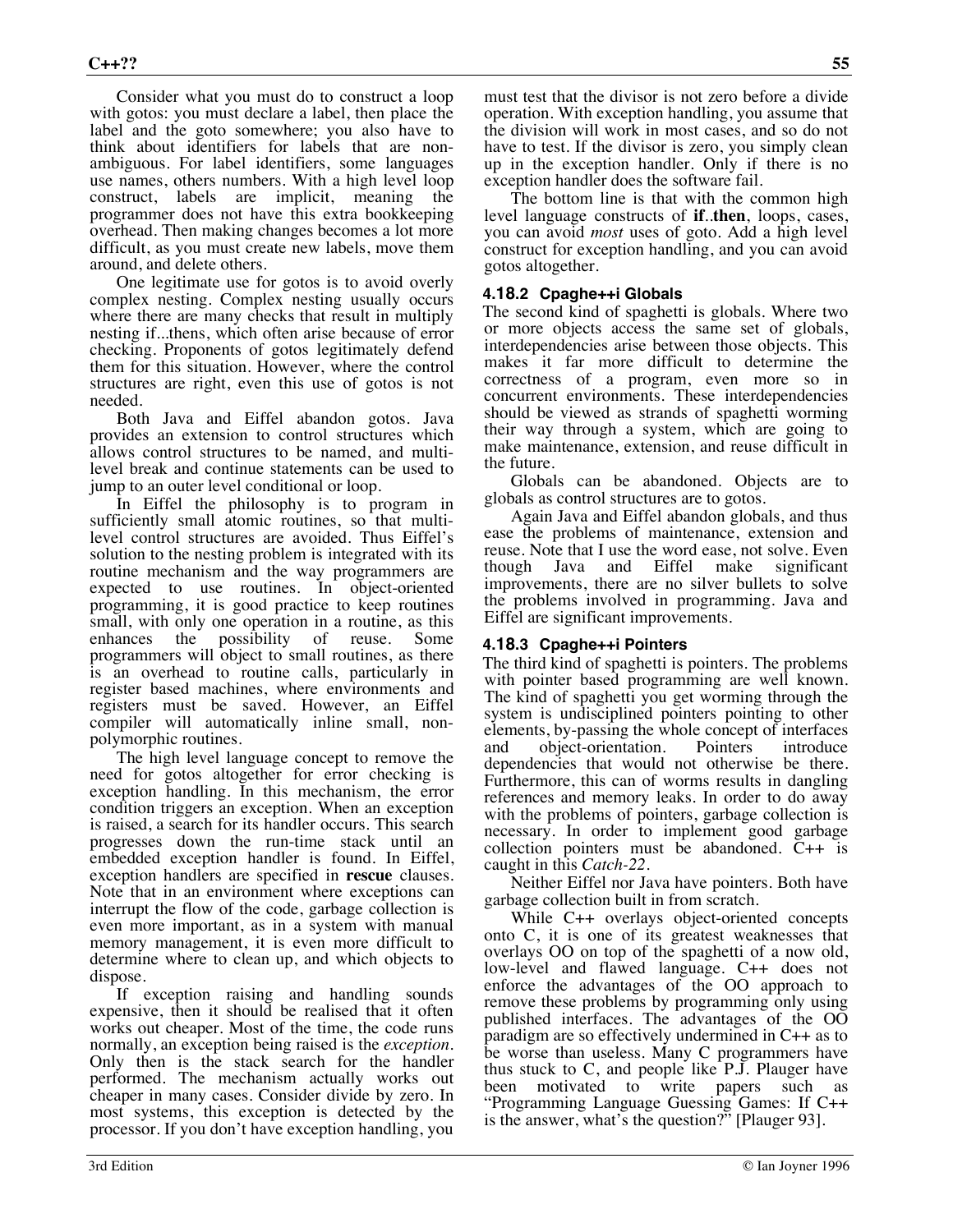# **5. Conclusions**

C++ is complex including too many constructs to overcome problems with itself and C, while lacking sophisticated mechanisms such as garbage collection, global analysis and automatic optimisations. C is thought of as being a simple language; but this is doubtful, as it has many operators, and a difficult precedence system. C's pointer style of programming is low level and difficult. Overall, C has many traps that lead to difficult to detect errors in software. Now C++ as a language is looking like the equivalent of computers of the 1950s, with large knobs, dials and patch panels; the C++ equivalents being pointers, structures, unions, #defines, etc., all of which have no place in a modern OO language, and are not in Java and Eiffel.

Compared to other OO languages, C++ looks more and more like an anachronism. C++ is now impeding the progress of the programming technology.

Object-oriented languages should provide sophisticated concepts in the simplest possible framework. In C++ the framework is not simple and the concepts are obscured. OOP addresses many issues in order to facilitate the production of complex and sophisticated programs. Many of these issues are addressed in implicit and subtle ways, but are lost in C++. Subtle errors can be introduced into C++ software in many ways; the combination of these causes further problems. C++ has devices for petty convenience, even the '++' itself, while sacrificing major conveniences, long-term correctness and safety, and the convenience of declarative programming, rather than operators. C++ forces the programmer to perform many administrative bookkeeping tasks that a compiler should automate.

It can be considered: what application domain is C++ relevant for? The answer to this is that C++ might be used as a better C. But for what applications is C relevant? C is relevant for low level Unix style programming, and is not an ideal language in view of its low level nature, and flaws. C is not applicable for large project organisation: hence C++'s attempt to improve it. C++, however, has not solved C's flaws, as I once hoped it would, but painfully magnified them.

Better languages exist for higher level functions such as communications and networks, scientific work, compilers, etc. I envisage that C has a place as a high level assembler that can be used to implement small pieces of code, where efficiency is of prime importance, on suitable platforms. Thus the use of C would be limited and well controlled, rather like small assembler routines are currently used in some systems. Indeed the move to C++ should only be considered in the case of upgrading a body of C programs for backwards compatibility. In the case of new projects alternatives to C and C++ should seriously be considered.

A programming language should embody the collective wisdom of common sense practices that have been learnt over many years, by common and painful experience. C++ does not implement much of this wisdom. [Sakkinen 92] observes that much of the C++ literature has few references to external work or research. It fails to draw on the insights and progress made by many researchers. This leads me to believe that C++ is parochial and removed from the many advances that will make production of systems easier and more cost effective.

C encourages gurus who spout false wisdom on obscure subjects. Writing programs in C is often called 'coding'. Coding is writing obscure encryptions that will later have to be decoded, by none else than a guru! C also encourages programming by guesswork. C programmers often solve 'bugs' by adding extra ()s, \*s and &s, without understanding the problem, but then 'test' the change to see if it miraculously 'cures' the problem. People who attain proficiency at this guesswork, are known as, well you guessed it, gurus!!

The view that correctness checks are training wheels for students, which gurus don't need must be dispelled. Many disciplines have techniques to ensure correctness. For example, the metronome in music is not just for students, but will help an advanced musician ensure that the tempo of a piece is correct, and since playing with a metronome is more difficult it will help sharpen the musicians performance of the piece. The musician does not just view the metronome as an aid for beginners, or as something that restricts him to a set beat, but as a tool that helps produce a polished and professional performance. C should not be seen as a language to which you graduate after you have learnt to program in languages with safety checks. In fact changing to C or C++ is a great step backwards. Languages with consistency and semantic checks are essential aids to the production of professional software.

A programming language cannot be seriously viewed as some authoritarian that stops us doing what we want or need to do. This view is still quite prevalent about languages with type safety and consistency checks.

This paper has shown many cases where C++ uses old C mechanisms to provide things that can and should be expressed consistently within the object-oriented paradigm. For example type casting. The move to pure object-oriented languages will facilitate more consistent programming and avoid many typical errors that occur in software production. C++ also makes distinctions that belong in the 'how' implementation domain. For example, '.' vs '->', and variables vs functions. These distinctions make bookkeeping work for programmers, which a compiler should handle. But then C++ fails to make distinctions that belong in the 'what' problem domain. For example, procedures vs functions. Making distinctions in the 'how' domain adds inconvenience to the language. Failing to make distinctions in the 'what' domain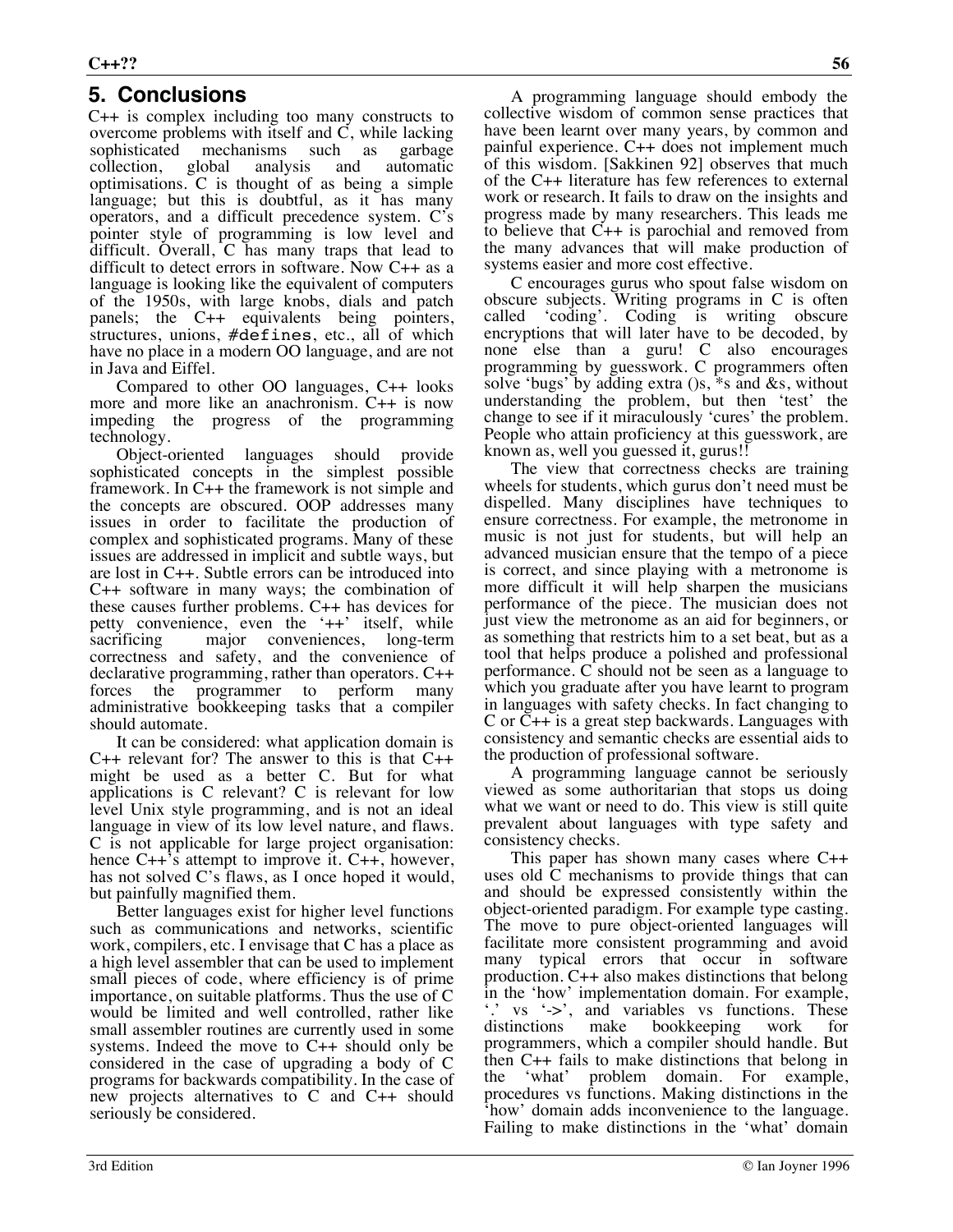limits the expressiveness of the language. The amount of change required in C++ to address the issues raised in this paper is seen as largely insurmountable, and Sun agrees with this.

A programming language is just a tool, in the same way that an axe is a tool. If the axe is blunt when chopping down a tree, then procedures, processes and methodologies could be invented to make it as effective as possible; but that leaves the real problem unsolved: that the axe that does the real work is blunt. So it is with programming languages. To develop a system, it must be implemented, and a programming language is the tool to do the real work. If the language is blunt, then procedures, processes and methodologies might alleviate the situation, but they do not solve the problem. Once the axe is sharpened, then real progress is made, and the procedures, processes and methodologies might become more effective, although the need for many of them will disappear. A good axeman will have good axe wielding technique, but given a choice of axes will choose the sharpest implement. A poor axeman could be ineffective with even a sharp axe, but the axe maker will still strive to produce the sharpest axe for the good axeman. The argument that poor programmers will produce bad programs in any language so we shouldn't bother with better languages is fallacious.

As mentioned in the introduction, both sides of the analysis/design vs implementation debate need to compromise in order to bridge the semantic gap. The perpetuation of low level languages such as C into OOP is proof that the implementation community has not compromised, or sharpened its axe to bridge this costly gap. On the other hand the analysis/design community must realise that what they do is part of the general practice of programming.

It has been four years since the 2nd edition of this critique. The criticisms are still valid, but now many people have had first hand experience of being burnt by the OO hype and trying to implement systems in C++.

The work on languages such as Java and Eiffel has vindicated the criticisms previously made in the critique. [Stroustrup 94] lists as current C++ problems many of the criticisms I have also made in the critique. Java has recognised many shortcomings in C++ and rectified them. Many of the problems that Java fixes are the same problems as addressed in the original critique.

Eiffel serves as another example of better language design than C++. It has none of the problems of C++. In Java there still remain a few deficiencies, but it is a major advance.

Since the last edition of the critique, many people have asked what do I recommend. What should people choose then? Certainly Eiffel is the best out of these three languages. If you are doing large scale system software and application development, then the choice is Eiffel, although Eiffel is also simple and elegant enough for small

applications development. Eiffel is a language for the serious software engineer who wants to get on with the job, not be bogged down in syntactic and machine-oriented obscurities, weird 'bugs' and endless maintenance cycles to get things right.

Java is still an unproven entity for large projects, and the byte code is interpreted. Eiffel and C++ are roughly equivalent in performance. Interpreted Java will be around 10 times slower. But Java byte codes could be compiled into native code.

For small applets and other Internet loaded applications, Java is a good choice. Some people have predicated that Java will sweep all away, and that even Eiffel will die because of this. I cannot see this, as Eiffel and Java are really significantly different tools. Java has still to be tested in the large scale Eiffel league.

I have not yet mentioned languages such as BETA, Ada 95 or Smalltalk. BETA is still really in academia. It might make a stronger presence in the market place in the coming years. If not BETA might have the same profound influence as Simula. It is certainly something to be watched. Ada 95 is certainly aimed at serious software engineering.

Smalltalk is already firmly in the market place, and there are a significant number of systems that it is used for. Smalltalk is still a language for serious consideration. The biggest question here is do you want the development speed and flexibility of a dynamically typed system as opposed to the robustness and run-time speed of a statically typed system? Having answered these questions for yourself the choice between Smalltalk and Eiffel should be easier.

The most important aspect of C++ that the industry must realise is that the definition of  $C++$  is unstable. As the  $X3J16$  committee work on  $C_{++}$ , more problems are uncovered. It will be years before a stable standard is reached, and probably years after that before compiler vendors are compliant with the standard.

Today's C++ programs will be tomorrow's unmaintainable legacy code. As [GWS 94] says of C++: "The seeds of software disasters for decades to come have already been planted and well fertilised." They compare C++ to COBOL in terms of unmaintainable legacy code which we have now in COBOL's case, and we will have in the future for  $C_{++}$ .

Perhaps the most important realisation I had while developing this critique is that high level languages are more important to programming than object-orientation. That is, languages which have the attribute that they remove the burden of bookkeeping from the programmer to enhance maintainability and flexibility are more significant than languages which just add object-oriented features. While  $C_{++}$  adds object-orientation to C, it fails in the more important attribute of being high level. This greatly diminishes any benefits of the object-oriented paradigm.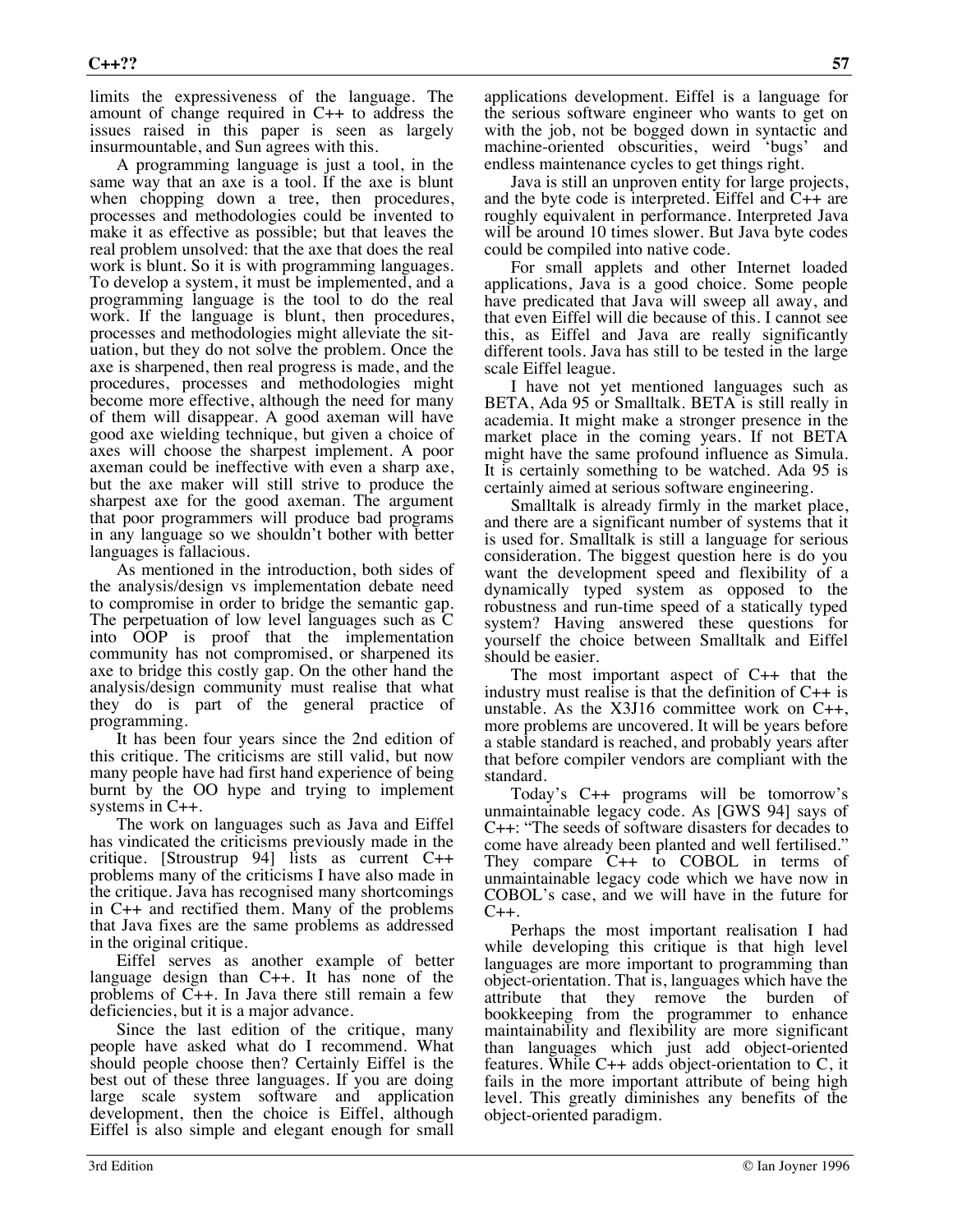In a nutshell, an object-oriented language that lacks the qualities of a high level language entirely misses the point of why we have progressed from machine coding to symbolic assembler and beyond. Without the essential high level qualities, OO is nothing but hype. Eiffel shows that it is important to be high level as well as OO, and I hope that the lesson to be learned by any programming paradigm, not just OO, is that the fundamental is to make the task of programming (that is system development as a whole) easier by the removal of the burden of bookkeeping.

C++ adds object-orientation to a low level language, so you still have all the bookkeeping burden of C. Java improves this situation by removing many of the low level features that have a known bad track record. Eiffel provides a true high level base for object-oriented programming.

The concluding advice of this critique is clear. Be wary of C++. Seriously consider the alternative languages.

Bjarne Stroustrup writes "My hope is that it will help C++ become accepted into areas that C failed to penetrate, and thus support programmers who have not been represented in the C and C++ culture." [Stroustrup 94] 6.5.3.1. My hope is that the industry establishes a professional software engineering culture, not a programming language culture based on seriously flawed and arcane languages. The software engineering culture is not well represented in C++.

*Ian Joyner October 1996*

# **6. Bibliography**

**C++ ARM** ELLIS and STROUSTRUP *The annotated C++ Reference Manual*, AT&T 1990.

**[Adams 96]** SCOTT ADAMS *The Dilbert Principle*, Harper Collins 1996.

**[Aho 92]** AHO and ULLMAN *Foundations of Computer Science*, Computer Science Press 1992.

**[Brooks 95]** FREDERICK P. BROOKS *The Mythical Man-Month*, 20th Anniversary Edition, Addison Wesley.

**[Bruce 96]** KIM B. BRUCE *Progress in Programming Languages*, in ACM Computing Surveys, Vol. 28, No. 1, March 1996.

**[Capretz 87]** PIERRE J. CAPRETZ *French in Action, A Beginning Course in Language and Culture*, Yale University Press.

**[Cline]** MARSHALL CLINE *C++ Frequently Asked Questions*, comp.lang.c++ newsgroup.

**[DDH 72]** DAHL, DIJKSTRA, HOARE *Structured Programming.*

**[Deming 82]** W. EDWARDS DEMING *Out of the Crisis*, Cambridge University Press 1982.

**[Dijkstra 76]** E.W. DIJKSTRA *A Discipline of Programming*, Prentice Hall 1976.

**[DM&L 87]** TOM DE MARCO and TIMOTHY LISTER, *Peopleware: Productive Projects and Teams*, Dorset House 1987.

**[Ege 96]** STUART HIRSHFIELD and RAIMUND K. EGE *Object-Oriented Programming*, In ACM Computing Surveys, Vol. 28, No. 1, March 1996.

**[Ellemtel 92]** *Programming in C++: Rules and Recommendations*, Ellemtel Telecommunication Systems Laboratories, Sweden.

**[Flan 96]** DAVID FLANAGAN *Java in a Nutshell*, O'Reilly & Associates 1996.

**[GWS 94]** GARFINKEL, WEISS, STRASSMANN *The Unix-Haters Handbook*, IDG books 1994.

**[Hext 90]** J.B. HEXT *Programming Structures: Machines and Programs. Volume I*, Prentice Hall of Australia 1990.

**[Ince 92]** D.C.INCE *Arrays and Pointers Considered Harmful*, ACM SigPlan Notices, January 1992.

**[Kilov and Ross 94]** HAIM KILOV and JAMES ROSS, *Information Modelling: An Object-oriented Approach*, Prentice Hall 1994.

**[L&S 95]** WILLIAM J. LATZKO and DAVID M. SAUNDERS, *Four days with Dr. Deming: A strategy for modern methods of management*, Addison Wesley 1995.

**[Madsen 93]** MADSEN, MØLLER-PEDERSEN, NYGAARD, *Object-Oriented Programming in the BETA Programming Language*, Addison Wesley 1993.

**[Meyer 88]** BERTRAND MEYER *Object-oriented Software Construction*, Prentice Hall 1988. (2nd edition soon to appear.)

**[Meyer 92]** BERTRAND MEYER *Eiffel: The Language*, Prentice Hall 1992.

**[Meyer 94]** BERTRAND MEYER *Reusable Software: The Base Object-oriented Component Libraries*, Prentice Hall 1994.

**[Meyer 95]** BERTRAND MEYER *Object Success*, Prentice Hall 1995.

**[Meyer 96a]** BERTRAND MEYER *A Taxonomy of Inheritance*, IEEE Computer vol 29 No 5 May 1996.

**[Meyer 96b]** BERTRAND MEYER *Using Inheritance Well*, Chapter 25 of forthcoming *Object-oriented Software Construction*, 2nd edition Prentice Hall. Draft available on internet at http://www.eiffel.com/doc/manuals/technology/ oosc/inheritance-design/

**[Meyer 96c]** BERTRAND MEYER *Concurrency, Distribution and the Internet*, Chapter 28 of forthcoming *Object-oriented Software Construction*,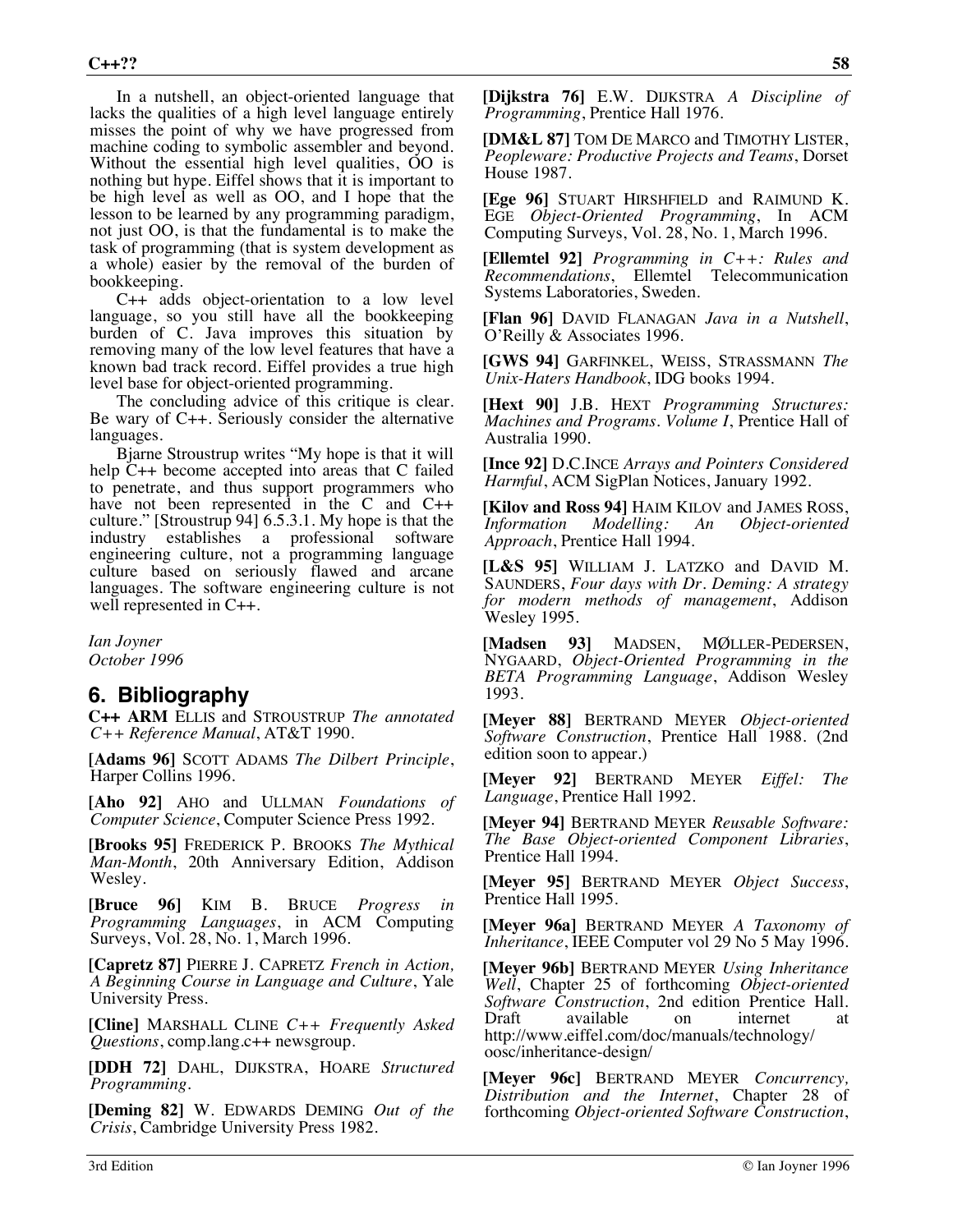#### **C++?? 59**

2nd edition Prentice Hall. Draft available on internet at:

http://www.eiffel.com/doc/manuals/technology/conc urrency/CONCURRENCY.html

**[Mody 91]** R.P.MODY *C in Education and Software Engineering*, ACM SIGCSE Bulletin Vol.23 No. 3 September 1991.

**[Morgan 90]** CARROLL MORGAN *Programming from Specifications*, Prentice Hall 1990.

**[P&S 94]** JENS PALSBERG and MICHAEL I. SCHWARTZBACH *Object-oriented Type Systems*, Wiley 1994.

**[Plauger 93]** P.J. PLAUGER *Programming Language Guessing Games: If C++ is the Answer, what's the question?*, Dr Dobb's Journal, October 1993.

**[Reade 89]** CHRIS READE *Elements of Functional Programming*, Addison-Wesley, 1989.

**[RBPEL91]** RUMBAUGH, BLAHA, PREMERLANI, EDDY, LORENSEN *Object-Oriented modelling and Design*, Prentice-Hall, 1991.

**[Sakkinen 92]** MARKKU SAKKINEN *Inheritance and Other Main Principles of C++ and Other Objectoriented Languages*, University of Jyväskylä, 1992. (Also published as selected papers in ECOOP '88, Computing Systems Vol. 5 No. 1, and Structured Programming Vol. 13 (1992).)

**[Shaw 96]** MARY SHAW and DAVID GARLAN *Software Architecture: Perspectives on an emerging discipline*, Prentice Hall 1996.

**[SJE 91]** SAAKE, JUNGCLAUS, EHRICH *Object-Oriented Specification and Stepwise Refinement*, in IFIP Workshop on Open Distributed Processing Berlin, 1991.

**[Stroustrup 94]** BJARNE STROUSTRUP *The Design and Evolution of C++*, Addison Wesley 1994.

 **[Sun 95]** *The Java Language Environment: A White Paper*, Sun 1995. (http://java.sun.com)

**[Sun 96]** *The Java Language Specification*, Sun 1996. See WEB address.

**[Weg 91]** PETER WEGNER *Concepts and Paradigms of Object-Oriented Programming*, ACM SIGPLAN OOPS Messenger Volume 1 no. 1 August 1990.

**[Wiener 95]** RICHARD WIENER *Software Development Using Eiffel: There can be life other than C++*, Prentice Hall 1995.

**[X3J16 92]** Members of the X3J16 working group on extensions *How to write a C++ Language Extension Proposal for ANSI-X3j16/ISO-WG21*, ACM SIGPLAN Notices Vol. 27 No. 6 June 1992.

**[Yoshida 92]** KOICHIRO YOSHIDA Title and book in Japanese.

# **7. Webliography**

#### **Ada 95**:

*Home page*

http://lglwww.epfl.ch/Ada/

*Ada 95 Guide for C/C++ Programmers*

http://lglwww.epfl.ch/Ada/Ammo/

Cplpl2Ada.html

*Contrast to C++ by Edmond Schonberg*

http://www.csci.unt.edu/faculty/ryan/languages/ada/ 9x-cplus.txt

**Beta**:

http://www.daimi.aau.dk/~beta/

**C++:**

*FAQ*

http://www.cs.bham.ac.uk/~jdm/CPP/cppfaq.html

*ISO SC22/WG21 standards*

ftp://research.att.com/dist/c++std/WP

ftp://ftp.maths.warwick.ac.uk/pub/c++/std/WP

http://www.cygnus.com/misc/wp/index.html

http://reality.sgi.com/employees/austern\_mti/stdc++/faq.html#B8

*STL*

http://www.cs.rpi.edu/~musser/stl.html

*Comments on Critique*

http://www.cs.oberlin.edu/students/jbasney/critique/ critique.html

**Dilbert**:

*The Dilbert Zone*

http://www.unitedmedia.com/comics/dilbert/

**Eiffel**:

*EiffelWorld magazine*

http://www.eiffel.com/doc/eiffelworld/

*Downline load site for SmallEiffel*

ftp://ftp.loria.fr/pub/loria/genielog/SmallEiffel/

*Interactive Software Engineering*

http://www.eiffel.com/

*Dynamic Linking in Eiffel*

http://www.eiffel.com/doc/manuals/dle/book

*Vendor independent home page*

http://arachnid.cs.cf.ac.uk/CLE/

*Books on Eiffel*